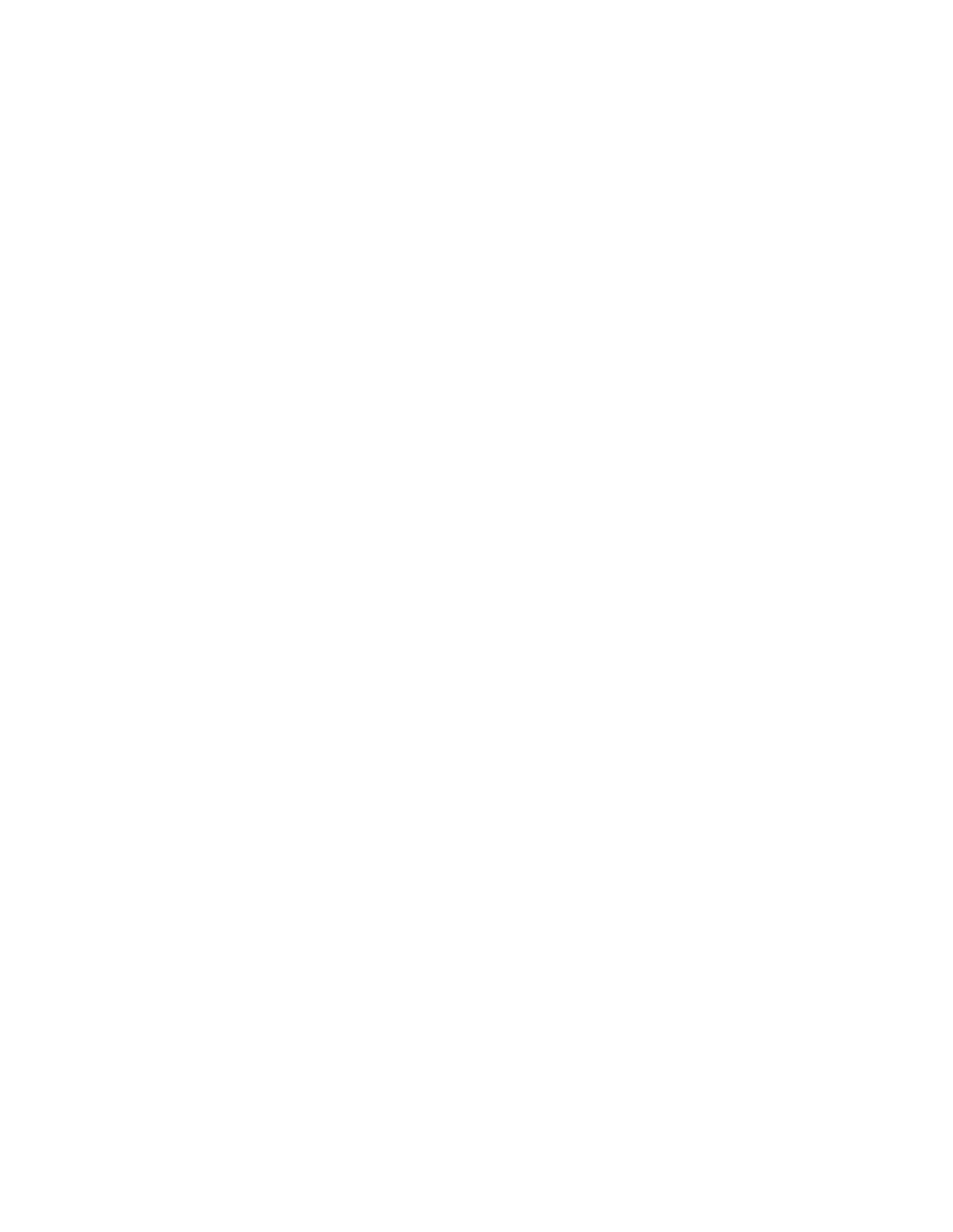# **\* \* \* IMPORTANT \* \* \***

# **Please read this Summary Plan Description (SPD) in its entirety.**

This SPD, which also serves as the Plan document, contains a summary in English of your rights and benefits under the UFCW Local 1262 and Employers Health and Welfare Plan of benefits (Plan) relating to your medical and prescription drug benefits.

This SPD describes the medical and prescription drug benefits available to you and your Dependent Children (if any) under the Plan and summarizes situations in which those benefits may be reduced, delayed, forfeited, or denied, as well as your rights and responsibilities, and the procedures and deadlines for filing a claim or appeal and taking legal action against the Plan and its fiduciaries.

Other documents affecting your Plan benefits may include a trust agreement, documents from insurers or third-party administrators, or notices that provide more detail with respect to certain benefits (collectively, the Plan Documents). In the event of a conflict between any provision in this SPD and any other Plan Document, except where explicitly stated otherwise in this SPD, the provisions of this SPD shall control.

If you have questions regarding this SPD or want more information about the Plan, please contact the Fund Office at (800) 522-4161 (TTY: 711).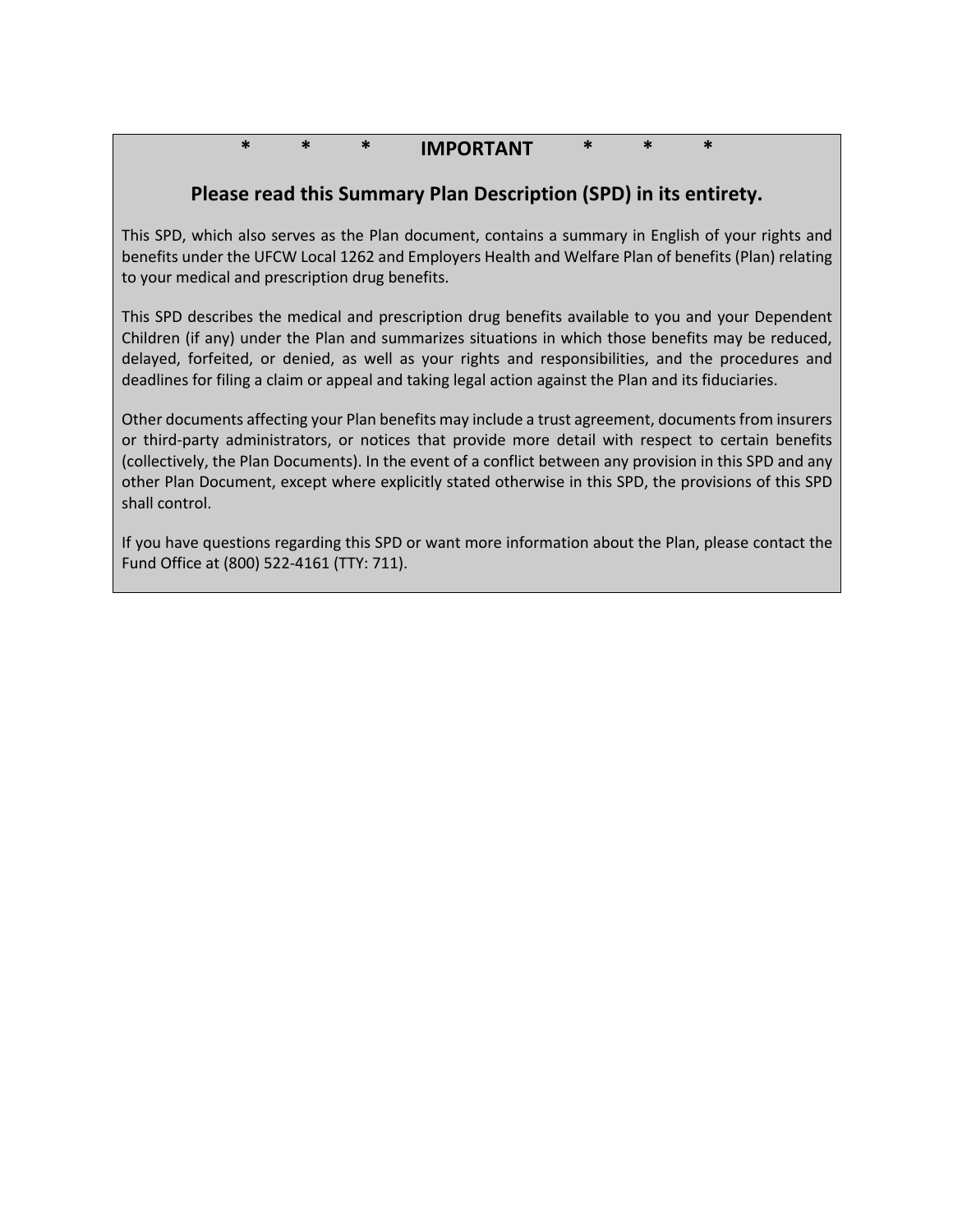#### **TABLE OF CONTENTS**

## Page

| Medical and Prescription Drug Coverage for Bronze Part-time Employees and their |
|---------------------------------------------------------------------------------|
|                                                                                 |
|                                                                                 |
|                                                                                 |
|                                                                                 |
|                                                                                 |
| If Family Members Are Eligible Under Different UFCW Local 1262 Funds 10         |
|                                                                                 |
|                                                                                 |
|                                                                                 |
|                                                                                 |
|                                                                                 |
|                                                                                 |
|                                                                                 |
|                                                                                 |
|                                                                                 |
|                                                                                 |
|                                                                                 |
|                                                                                 |
| External Review of Denied Medical, Mental Health or Prescription Drug Claims19  |
|                                                                                 |
|                                                                                 |
|                                                                                 |
|                                                                                 |
|                                                                                 |
|                                                                                 |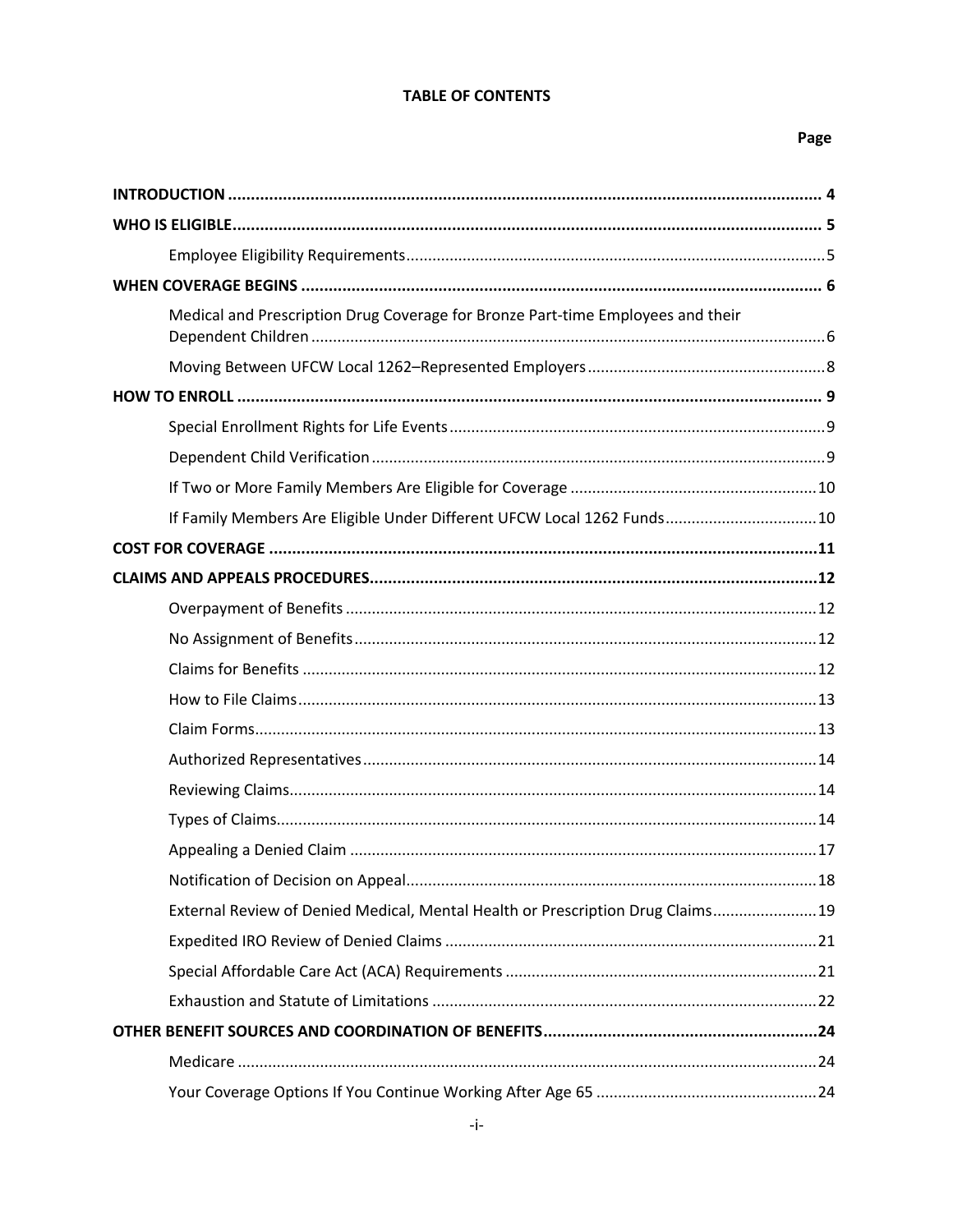## **TABLE OF CONTENTS** (continued)

## Page

| Uniform Services Employment and Reemployment Rights Act of 1994 (USERRA) 29 |  |
|-----------------------------------------------------------------------------|--|
|                                                                             |  |
| General Notice of Consolidated Omnibus Budget Reconciliation Act (COBRA)    |  |
|                                                                             |  |
|                                                                             |  |
|                                                                             |  |
|                                                                             |  |
|                                                                             |  |
|                                                                             |  |
|                                                                             |  |
|                                                                             |  |
|                                                                             |  |
|                                                                             |  |
|                                                                             |  |
|                                                                             |  |
|                                                                             |  |
|                                                                             |  |
|                                                                             |  |
|                                                                             |  |
|                                                                             |  |
|                                                                             |  |
| MEDICAL AND HOSPITAL BENEFITS FOR BRONZE PART-TIME EMPLOYEES AND THEIR      |  |
|                                                                             |  |
|                                                                             |  |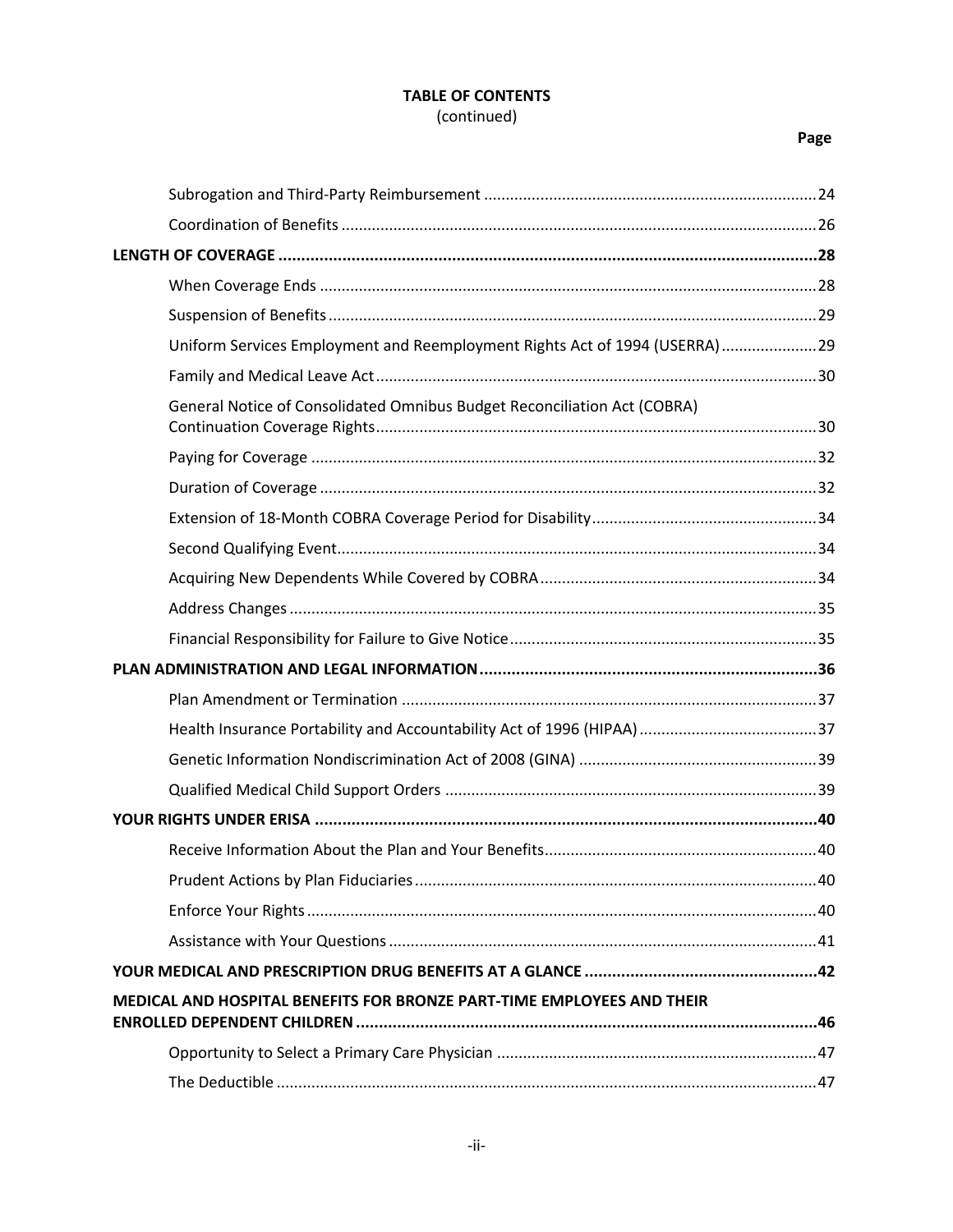## **TABLE OF CONTENTS** (continued)

## Page

| PRESCRIPTION DRUG BENEFITS FOR BRONZE PART-TIME EMPLOYEES AND THEIR ENROLLED |  |
|------------------------------------------------------------------------------|--|
|                                                                              |  |
|                                                                              |  |
|                                                                              |  |
|                                                                              |  |
|                                                                              |  |
|                                                                              |  |
|                                                                              |  |
|                                                                              |  |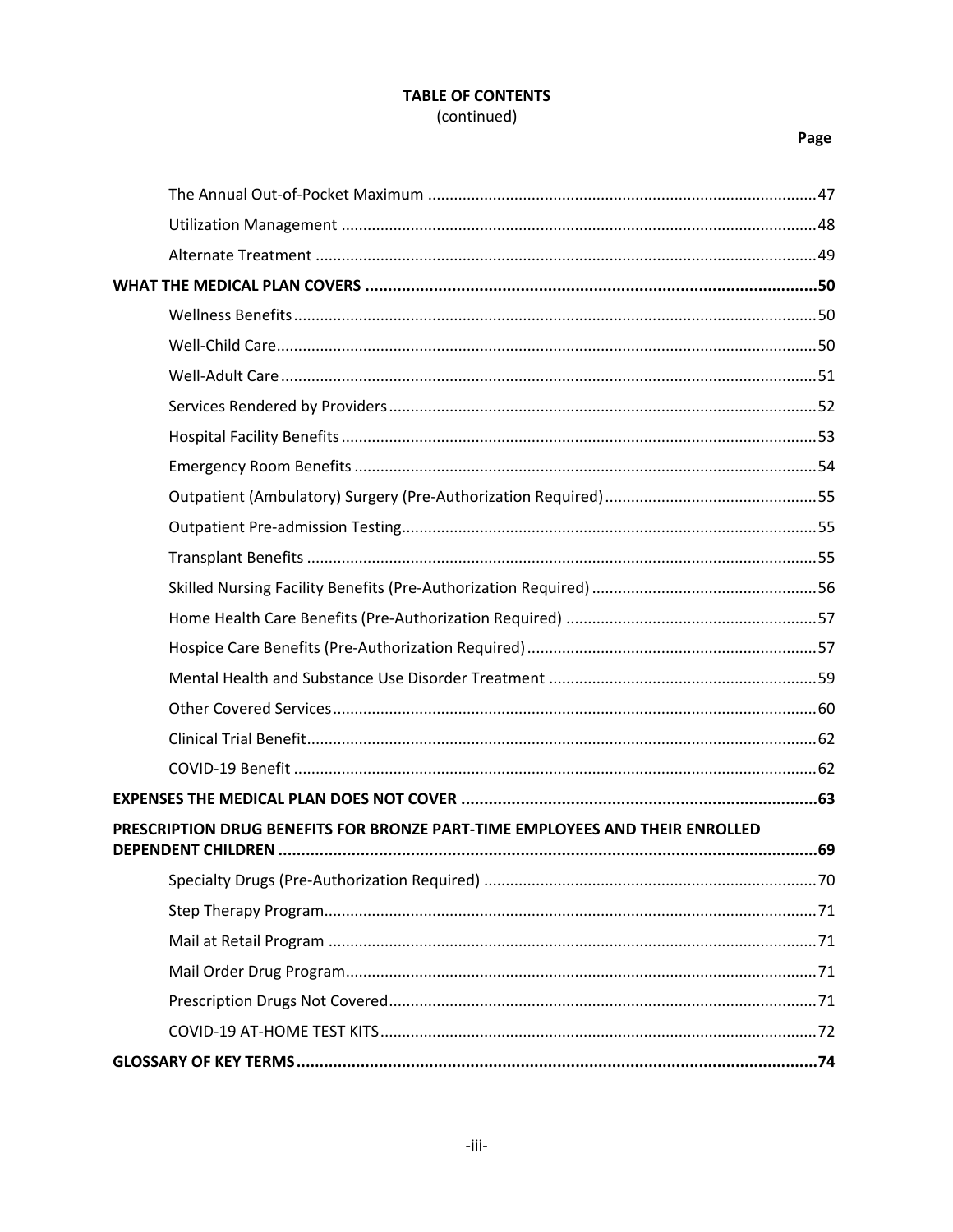# **INTRODUCTION**

This SPD describes the Plan benefits provided by the UFCW Local 1262 and Employers Health and Welfare Fund (Fund) to Part-time Employees hired after 2009 who work sufficient hours in Qualifying Service to be eligible for medical and prescription drug benefits ("Bronze Part-time Employees"). Benefits provided to other groups of employees, and other benefits such as vision, dental, legal services, life and accidental death and dismemberment benefits, are contained in separate SPDs.

The SPD is made up of two sections.

- The first section of this SPD (pages 1 through 41) includes information about eligibility, enrollment, when coverage starts, when coverage ends, and the administrative provisions for the Plan. It also includes information required by the Employee Retirement Income Security Act of 1974, as amended (ERISA).
- The second section of this SPD (pages 42 through 81) provides a description of Plan medical and prescription drug benefits and any exclusions and limitations that may apply. It describes the coverage that is in place for you and your enrolled Dependent Children.

The information in this SPD makes up the Plan Document and SPD for your Plan benefits in effect as of January 1, 2022. This SPD replaces any previous SPD, Plan Document, or summaries of material modifications (SMMs) describing these benefits.

Read all sections of this SPD and keep it in a safe place for future reference.

If these benefits are modified, you will receive an SMM that will explain the changes.

You and your enrolled Dependent Children should rely on this SPD for a description of Plan benefits. If you need additional assistance or have questions, contact the Fund Office.

#### **Have a Question?**

If you have a question about Plan benefits, you should call the Fund Office at (800) 522-4161 (TTY: 711).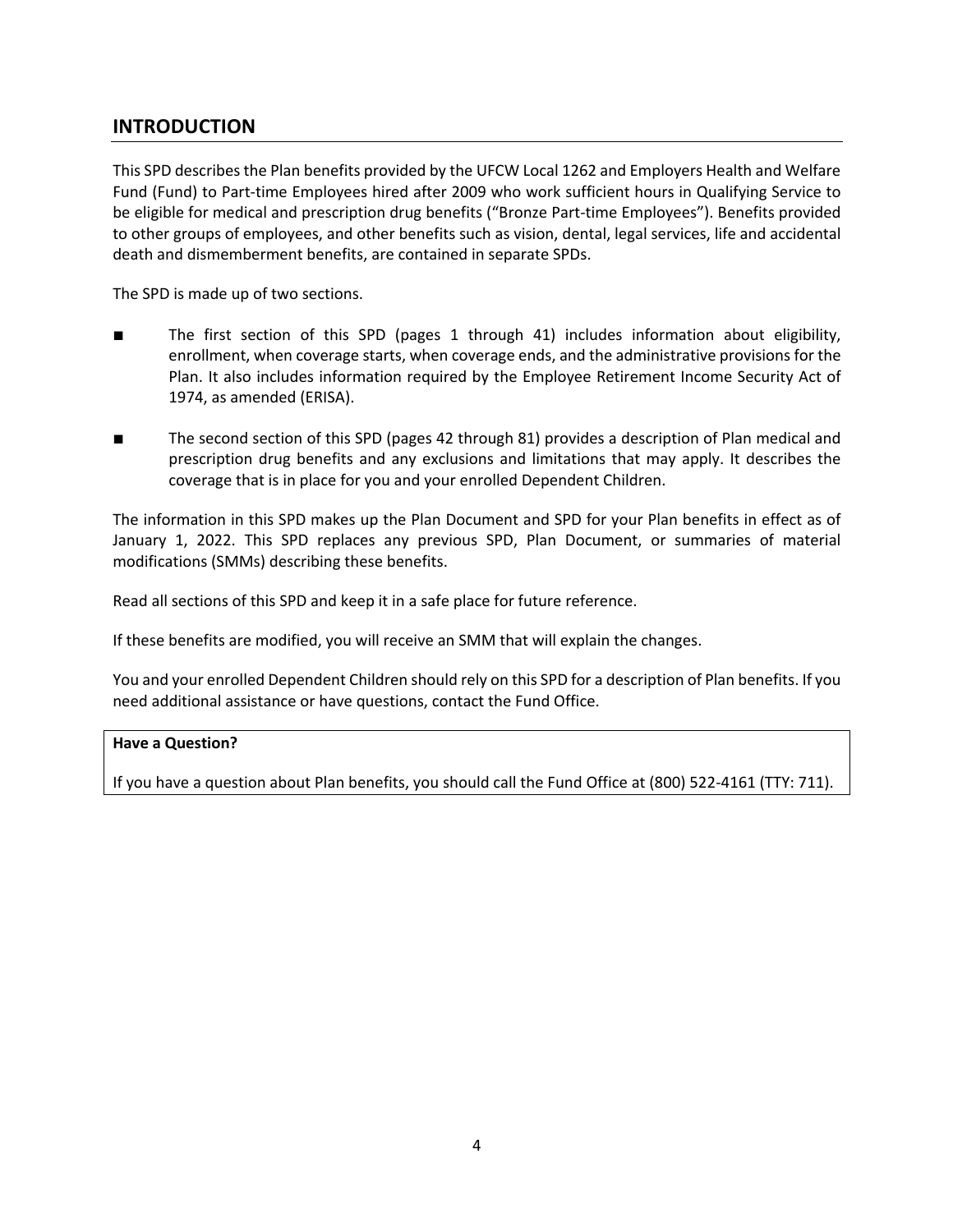## **WHO IS ELIGIBLE**

#### **Employee Eligibility Requirements**

You are eligible for medical and prescription drug benefits under the Plan if you were hired on or after September 11, 2009 for New Jersey Stop & Shop or Tops Markets, or October 6, 2009, for New York Stop & Shop or Tops Markets, or January 1, 2010 for Morton Williams Tier B employees AND you work an average of at least 30 paid hours per week in Qualifying Service AND you pay the required Employee contribution established by the Trustees from time to time.

#### **Dependent Child(ren) Eligibility Requirements**

Bronze Part-time Employees are eligible for Dependent Child coverage for medical, prescription drug, dental and vision benefits. Service Clerks are not eligible for Dependent Child coverage unless they qualify for Bronze medical and prescription drug coverage.

You must enroll yourself and your eligible Dependent Children and pay the required contribution for Dependent Child coverage in the amount established by the Trustees for your Dependent Children to be covered under the Plan.

Eligible Dependent Children include:

- Children (married or unmarried) from birth to the last day of the month each child reaches age 26; and
- Children after age 26 if they were covered dependents and became disabled before age 26, live with you on a full-time basis, are dependent on you for support and are unable to sustain gainful employment. To apply for coverage for a disabled child, you must provide the Fund Office with proof of the child's disability before the child's 26th birthday. Horizon Blue Cross Blue Shield of New Jersey (referred to in this booklet as Horizon) will determine whether to approve your application. Horizon may ask you to submit additional proof of the child's disability before coverage will be extended.

Children include your biological children, stepchildren, and adopted children, as well as children placed with you for adoption.

If you are eligible for Dependent Child coverage, and you are required by a Qualified Medical Child Support Order (QMCSO) to cover your Dependent Children, you will be allowed to enroll your Dependent Children in the Plan. Please review the "Qualified Medical Child Support Orders" section on page 39 for more information.

Once enrolled, the benefits to which your Dependent Children are entitled are outlined in the "What the Plan Covers" section of this booklet.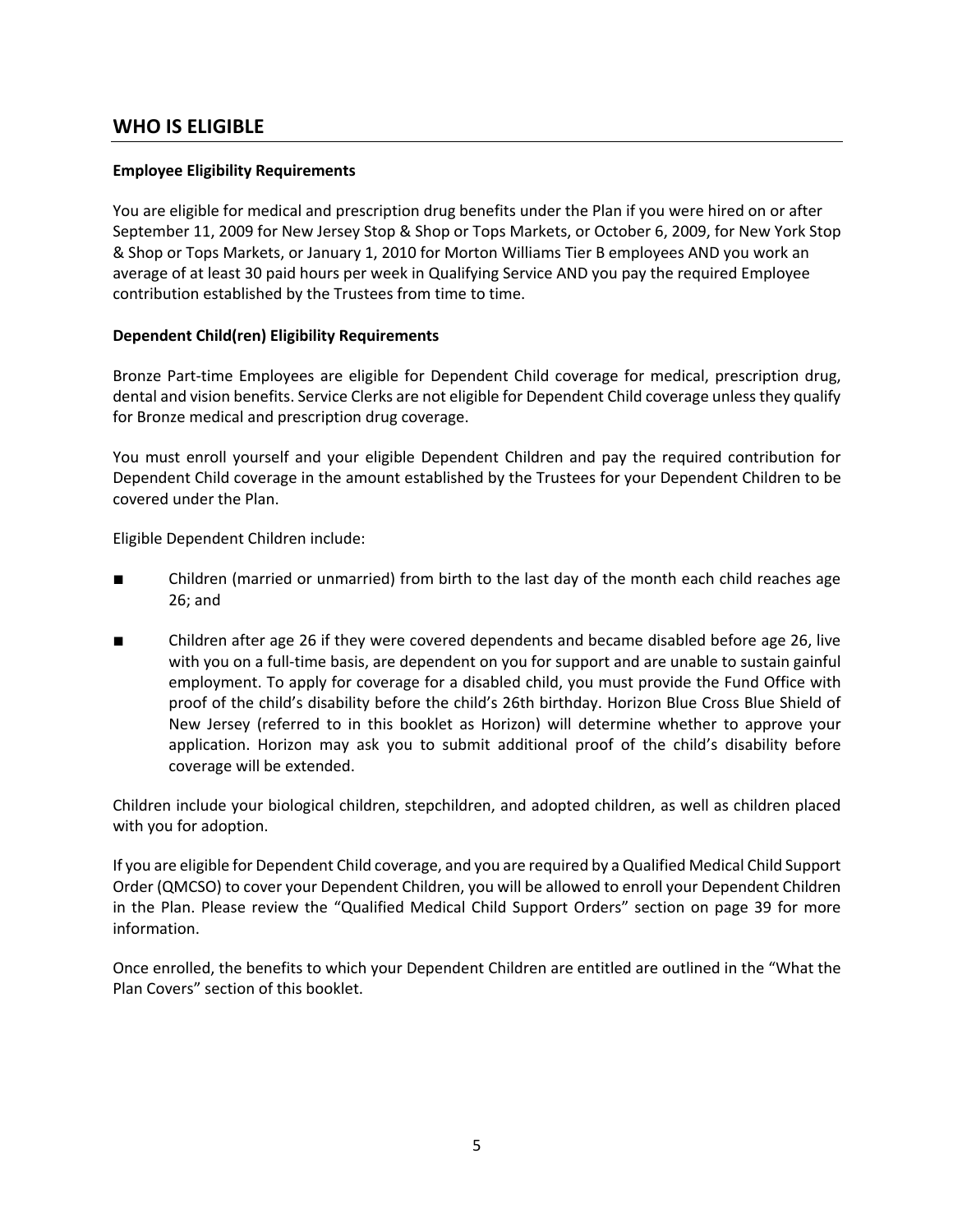## **WHEN COVERAGE BEGINS**

#### **Medical and Prescription Drug Coverage for Bronze Part-time Employees and their Dependent Children**

#### Initial Eligibility for Medical and Prescription Drug Coverage

Medical and prescription drug coverage for Bronze Part-time Employees and their eligible Dependent Children initially begins on the first day of the month following the satisfaction of an Initial Measurement Period, provided that you enroll yourself and your Dependent Children prior to your enrollment deadline (you will be notified of this deadline in your enrollment materials), and will continue through the Initial Stability Period as long as you continue to work in Qualifying Service and pay the required contributions.

The "Initial Measurement Period" is the 12-month period that begins on or immediately after your date of hire.

The "Initial Stability Period" is the period that begins on the effective date of your medical and prescription drug coverage and continues for 12 consecutive months.

For example, if your date of hire is July 10, 2021 and you average 30 paid hours per week during the 12 month period that begins on or immediately after your date of hire, medical and prescription drug coverage for you and your Dependent Children can begin August 1, 2022 and will continue until July 31, 2023, provided you timely enroll in coverage, continue to work in Qualifying Service and pay the required employee contribution.

#### Ongoing Eligibility for Medical and Prescription Drug Coverage

Plan coverage is offered on a Calendar-Year basis. Once the Initial Measurement Period has ended (where applicable), eligibility for coverage for the next Calendar Year will be determined by your average paid hours during each Ongoing Measurement Period. The "Ongoing Measurement Period" runs from each October to the following October.

If you work the required number of hours in each Ongoing Measurement Period, medical and prescription drug coverage for Bronze Part-time Employees and their enrolled Dependent Children will continue throughout the Calendar Year that begins immediately following the completion of that Ongoing Measurement Period, provided that you enroll yourself and your Dependent Children prior to your enrollment deadline (you will be notified of this deadline in your enrollment materials). Unless terminated early for any of the reasons described in the "When Coverage Ends" section later in this SPD, you and your enrolled Dependent Children will remain covered for medical and prescription drug coverage throughout the Calendar Year (which is also called the Ongoing Stability Period) regardless of the number of hours you work in the Ongoing Stability Period.

Here is an example of how it works:

Date of hire: July 10, 2021 Initial Measurement Period: 12-month period that begins on or immediately after date of hire (August 1, 2021-July 31, 2022) Initial Coverage Period: August 1, 2022 to July 31, 2023 (assuming you worked qualifying hours in Initial Measurement Period)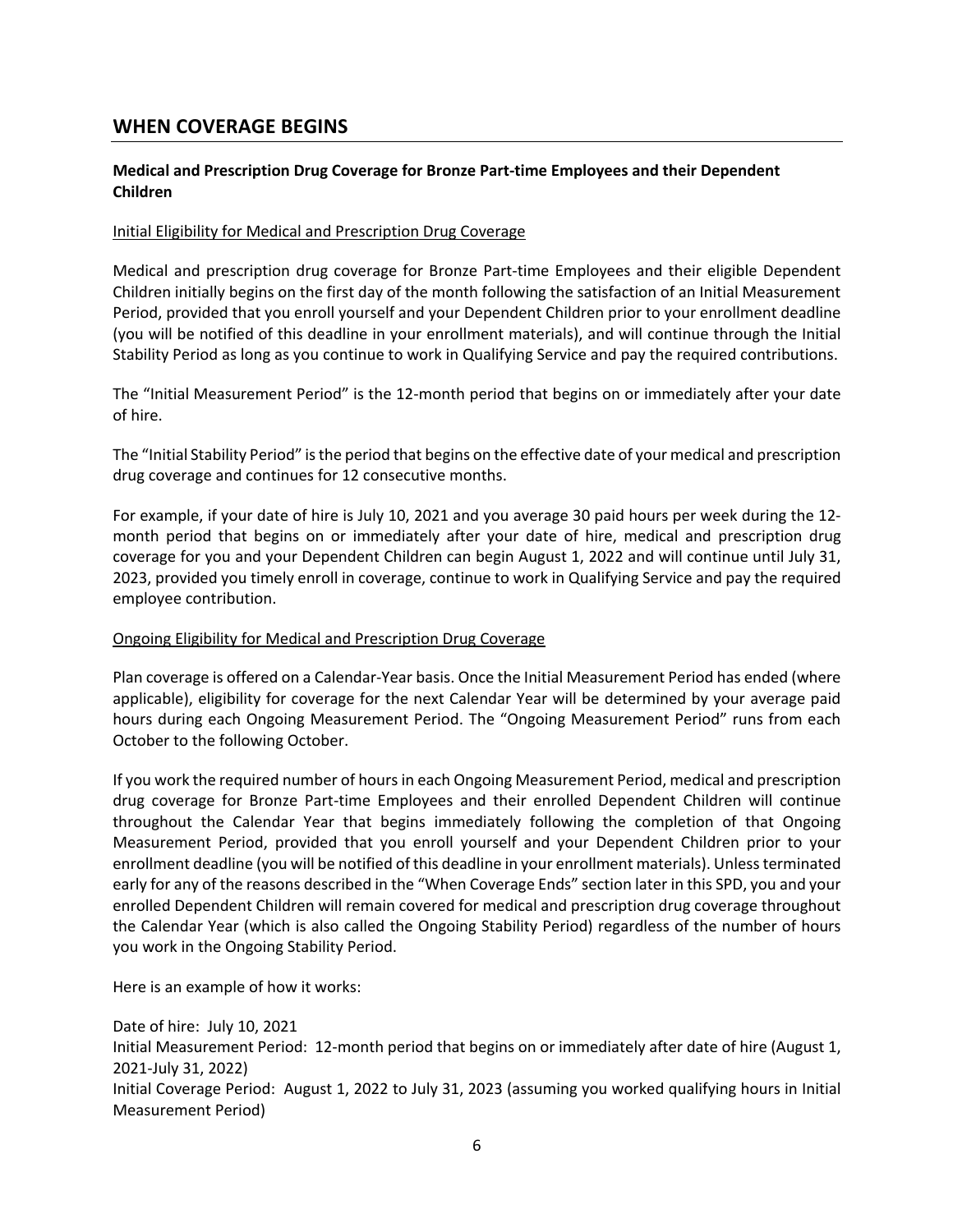First Ongoing Measurement Period: October 2021 to October 2022 First Ongoing Stability Period: January 1, 2023 to December 31, 2023

If you average at least 30 paid hours per week during the first Ongoing Measurement Period, you will be eligible to continue medical and prescription drug coverage during the next Ongoing Stability Period, which is January 1, 2023 to December 31, 2023. If you average less than 30 paid hours per week during the first Ongoing Measurement Period, your medical and prescription drug coverage will end July 31, 2023.

Eligibility for Bronze Part-time Employees for medical and prescription drug coverage and Dependent Child coverage during each subsequent Ongoing Stability Period (or Calendar Year) is determined by your average paid hours in the immediately preceding Ongoing Measurement Period. This means that you must continue to average at least 30 paid hours per week during each Ongoing Measurement Period to maintain eligibility for medical, prescription drug and Dependent Child coverage for the next Ongoing Stability Period (or Calendar Year).

#### Imputed Hours

If you are on an unpaid but legally-protected leave of absence during an Initial or Ongoing Measurement Period, such as qualifying military leave, Family and Medical Leave Act (FMLA) leave or jury duty**,** for each week of such leave you will be credited with a number of hours that reflects the average weekly paid hours you worked in the month immediately preceding the protected leave. These imputed hours will be counted to determine whether you meet the eligibility requirements for coverage.

Effective March 1, 2020, if agreed to by your employer and the Union, your average weekly paid hours during an Initial or Ongoing Measurement Period will be determined without regard to other unpaid time during which you were not actively working (or a portion of such unpaid time)**.**

#### Enrollment and Employee Contribution Requirements

If the eligibility requirements listed above are met, Bronze Part-time Employees **must** enroll themselves, and their Dependent Children for coverage in the Plan each year during "open enrollment." During open enrollment, you will have to elect or waive coverage for your Dependent Children for the upcoming Calendar Year. Bronze Part-time Employees will also be given the opportunity to elect the level of medical and prescription drug coverage as follows: 1) Employee-only coverage or 2) coverage for you and your eligible Dependent Children. Your enrollment materials will provide more information on all your enrollment options, including the deadlines for completing enrollment. If enrollment is not completed prior to the deadline, your coverage for medical and prescription benefits and Dependent Child coverage will be waived for the remainder of the Calendar Year.

This type of event is called a "positive enrollment." It requires that Bronze Part-time Employees, whether actively at work or not, positively state that they want the medical and prescription drug and Dependent Child coverage provided by the Plan. If an Employee does not complete the enrollment process or chooses to waive medical and prescription drug coverage for himself or herself and/or coverage for all benefits for his or her Dependent Children during an open enrollment period or when first eligible for coverage, the Employee and the Dependent Children cannot enter the Plan until the next open enrollment period (unless the Employee is eligible for a special enrollment period as described in the "Special Enrollment Rights" section below), provided that the Employee satisfies the eligibility requirements listed above during the applicable Ongoing Measurement Period.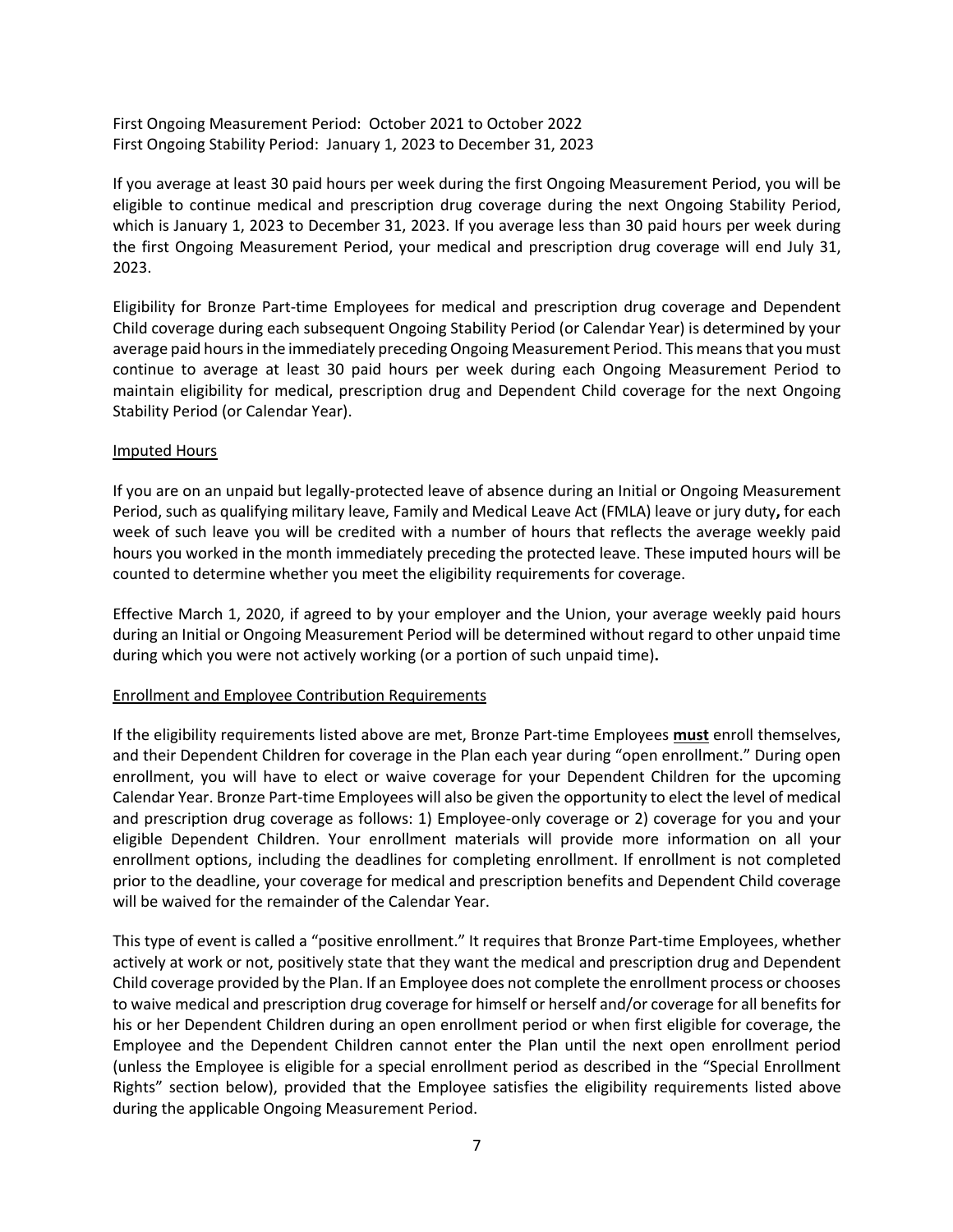#### **Moving Between UFCW Local 1262–Represented Employers**

If you are a Bronze Part-time Employee (including Service Clerks) and your employment ends with one contributing employer and you begin working within 30 days for an employer who contributes to another health fund that is affiliated with UFCW Local 1262, your coverage from that second health fund for dental, vision, legal and life coverage will become effective on the later of the first day of the month following your new date of hire or when your combined service with the two employers meets the service requirements described in the booklet for those benefits. You must satisfy the Initial Measurement Period of 12 months of Service with your new employer to be eligible for medical and prescription drug coverage. Refer to your specific collective bargaining agreement to determine if this applies to you.

To maintain continuous coverage during periods when moving between contributing employers or different health plans that will cause you to lose coverage, you should consider purchasing COBRA continuation coverage. See page 30 for more information on purchasing continuation coverage through COBRA.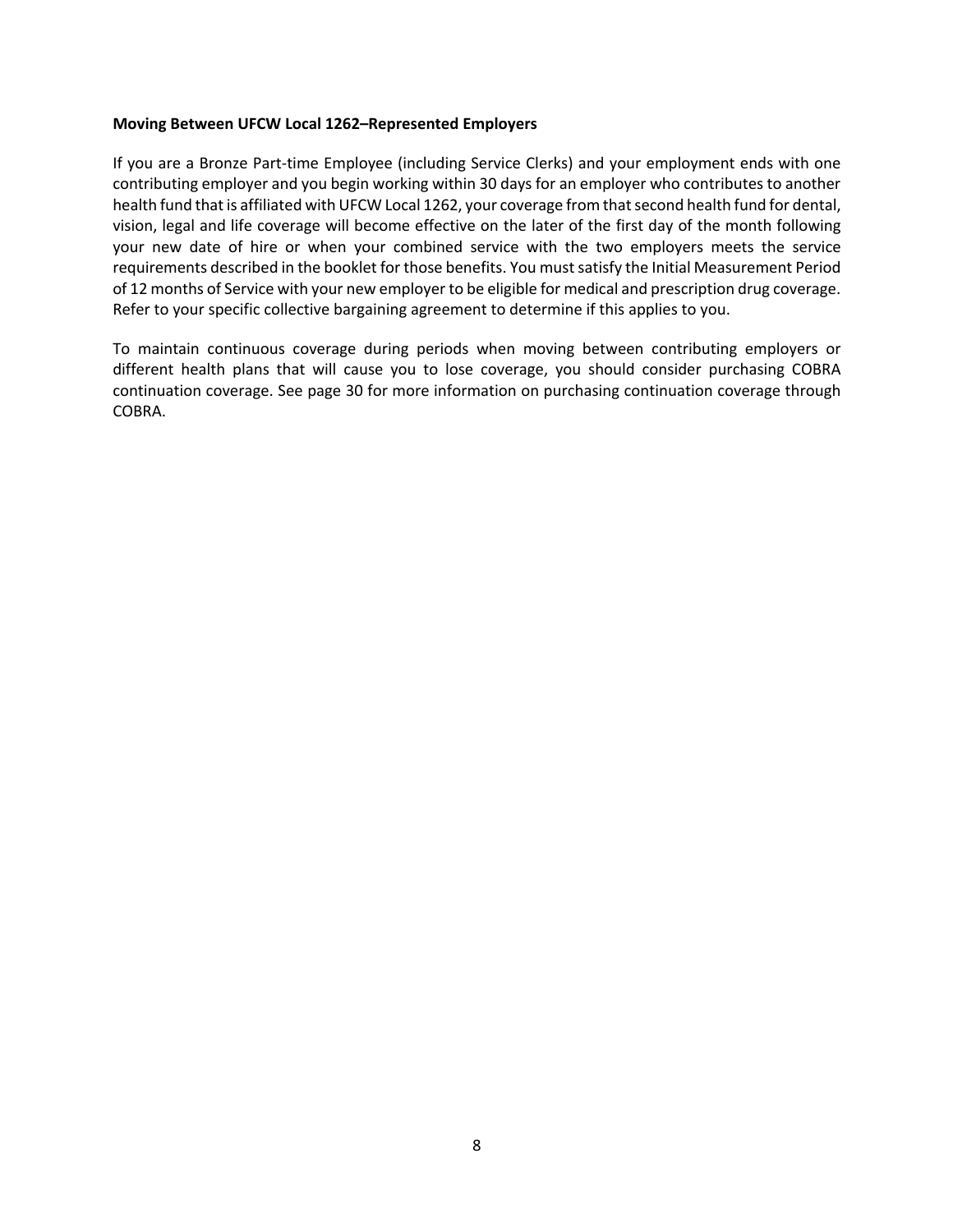# **HOW TO ENROLL**

Bronze Part-time Employees must enroll themselves for medical and prescription benefits and will be provided with the necessary enrollment materials if requested from the Fund Office.

Bronze Part-time Employees must enroll their Dependent Children during the annual enrollment period described above and will be provided with the necessary enrollment materials upon request to the Fund Office.

Employees and Dependent Children who are properly enrolled in the Plan are "Covered Persons." Once enrolled, identification cards from the benefit carriers will be sent to Covered Persons.

If you do not enroll yourself (where applicable) or your Dependent Children, you may enroll later in accordance with the special enrollment rights described below.

#### **Special Enrollment Rights for Life Events**

You may request a special enrollment outside of open enrollment if you experience one of the following life events:

| If:                                                                                                             | Then:                                                                                                                                                    |
|-----------------------------------------------------------------------------------------------------------------|----------------------------------------------------------------------------------------------------------------------------------------------------------|
| You acquire a new dependent<br>through<br>marriage, birth, or adoption or                                       | You must request enrollment within 60 days of                                                                                                            |
| You or your spouse loses other group health<br>plan coverage                                                    | the event. If enrollment is requested within 30<br>days of the event, the Fund's coverage will be<br>retroactive to the date of the event. If enrollment |
| You or a dependent:                                                                                             | is requested within 31-60 days of the event, the                                                                                                         |
| Loses eligibility for coverage under the state<br>Children's Health Insurance Program (CHIP) or<br>Medicaid, or | Fund's coverage will begin on the first day of the<br>month following the request to enroll.                                                             |
| Becomes eligible for premium assistance<br>under CHIP or Medicaid                                               |                                                                                                                                                          |

**NOTE:** Effective March 1, 2020, the above deadlines are extended to the earlier of one (1) year from the deadline or the date that is 60 days from the date that the National Emergency for COVID-19 is declared over.

#### **Dependent Child Verification**

For Dependent Child coverage to be effective, you must provide sufficient proof as requested by the Fund Office that the individual is your dependent and is eligible for coverage (such as marriage certificates, birth certificates and proof of residency). All required documentation related to proof **must** include date and/or year, the Employee's name and the Dependent Child's name.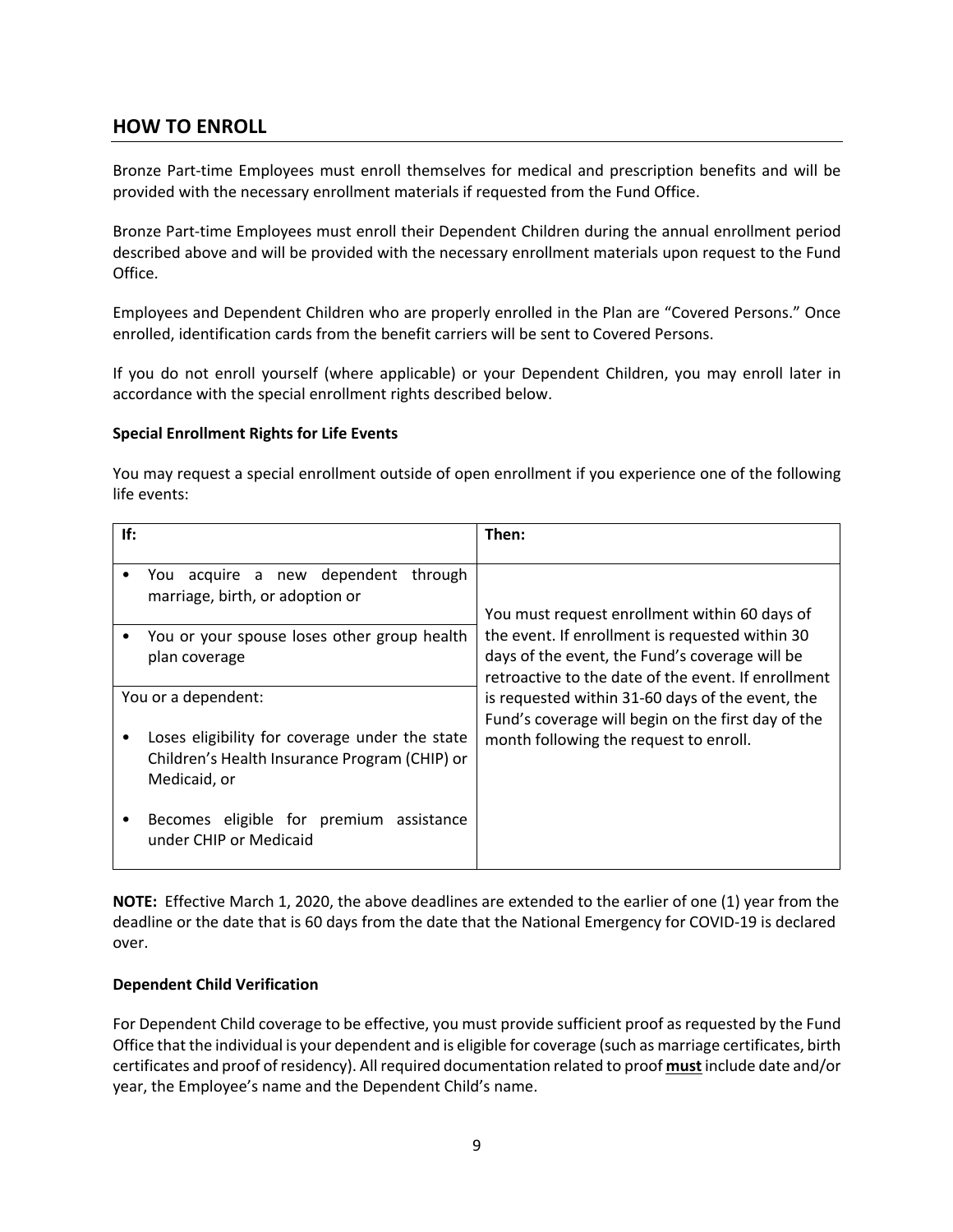You should send all enrollment documents:

By fax to: (973) 778-1725

By regular mail to: UFCW Local 1262 and Employers Health and Welfare Fund Office 1389 Broad Street Clifton, NJ 07013-4292

#### **If Two or More Family Members Are Eligible for Coverage**

No person will be eligible to be covered by this Plan for part-time employees as both a member and an eligible dependent, except under the Coordination of Benefits rules explained later in this SPD. If your eligible Dependent Child works part-time and qualifies for coverage, he or she may be enrolled as your Dependent Child instead of as an Employee. However, there is no maternity coverage for Dependent Children. A Part-time Employee who is eligible to be enrolled as a Dependent Child must be enrolled as a Part-time Employee (and not as a Dependent Child) to have services connected to maternity care covered by the Plan.

#### **If Family Members Are Eligible Under Different UFCW Local 1262 Funds**

If both you and your spouse qualify for coverage with different health funds affiliated with UFCW Local 1262, your eligible children will be eligible Dependent Children of the parent whose birthday occurs earlier in the year.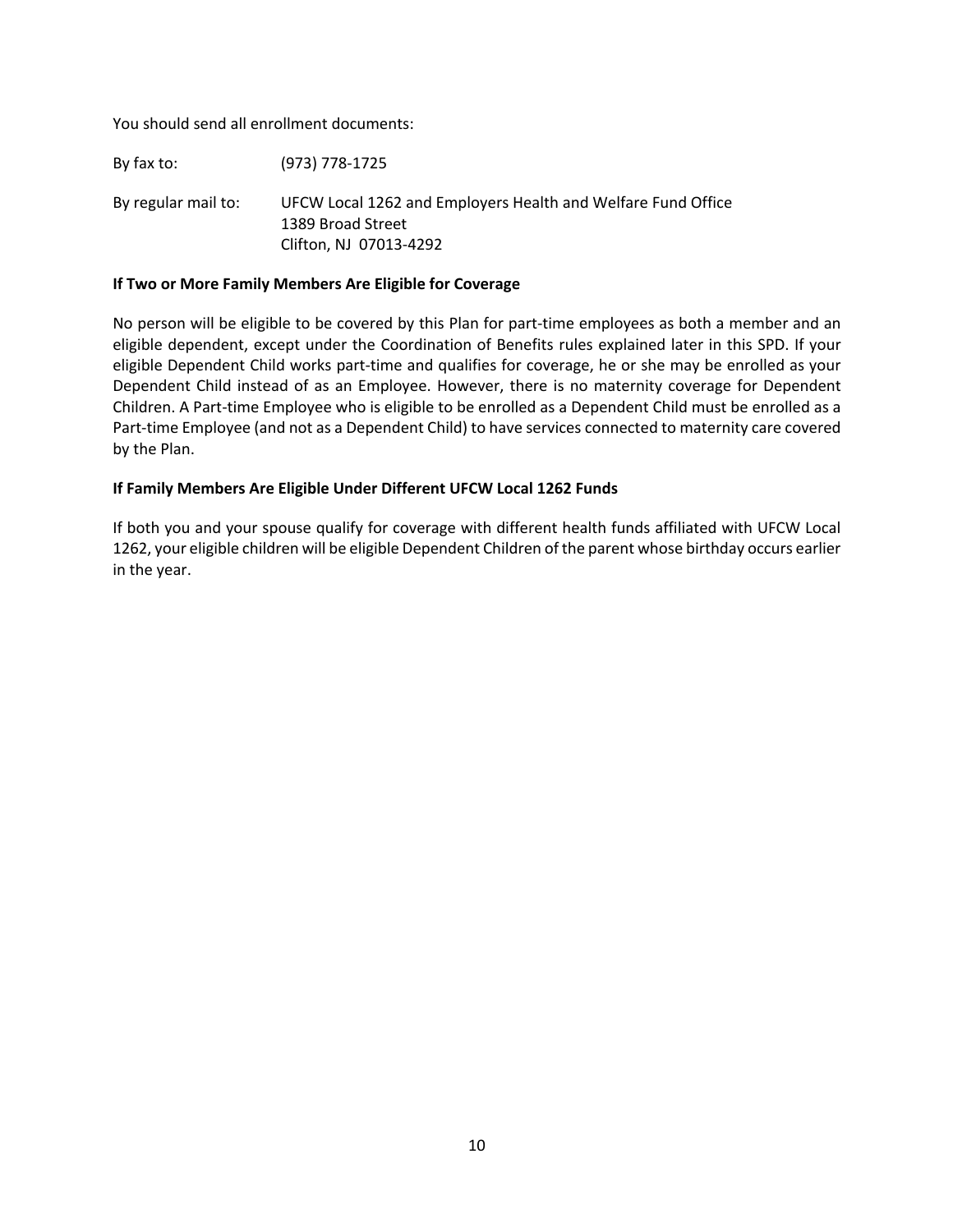# **COST FOR COVERAGE**

Your employer must contribute to the Fund on your behalf for you to receive Plan benefits.

Bronze Part-time Employees must also make employee contributions for their own coverage, as well as for Dependent coverage, through payroll deductions in an amount established by the Trustees to receive medical and prescription benefits.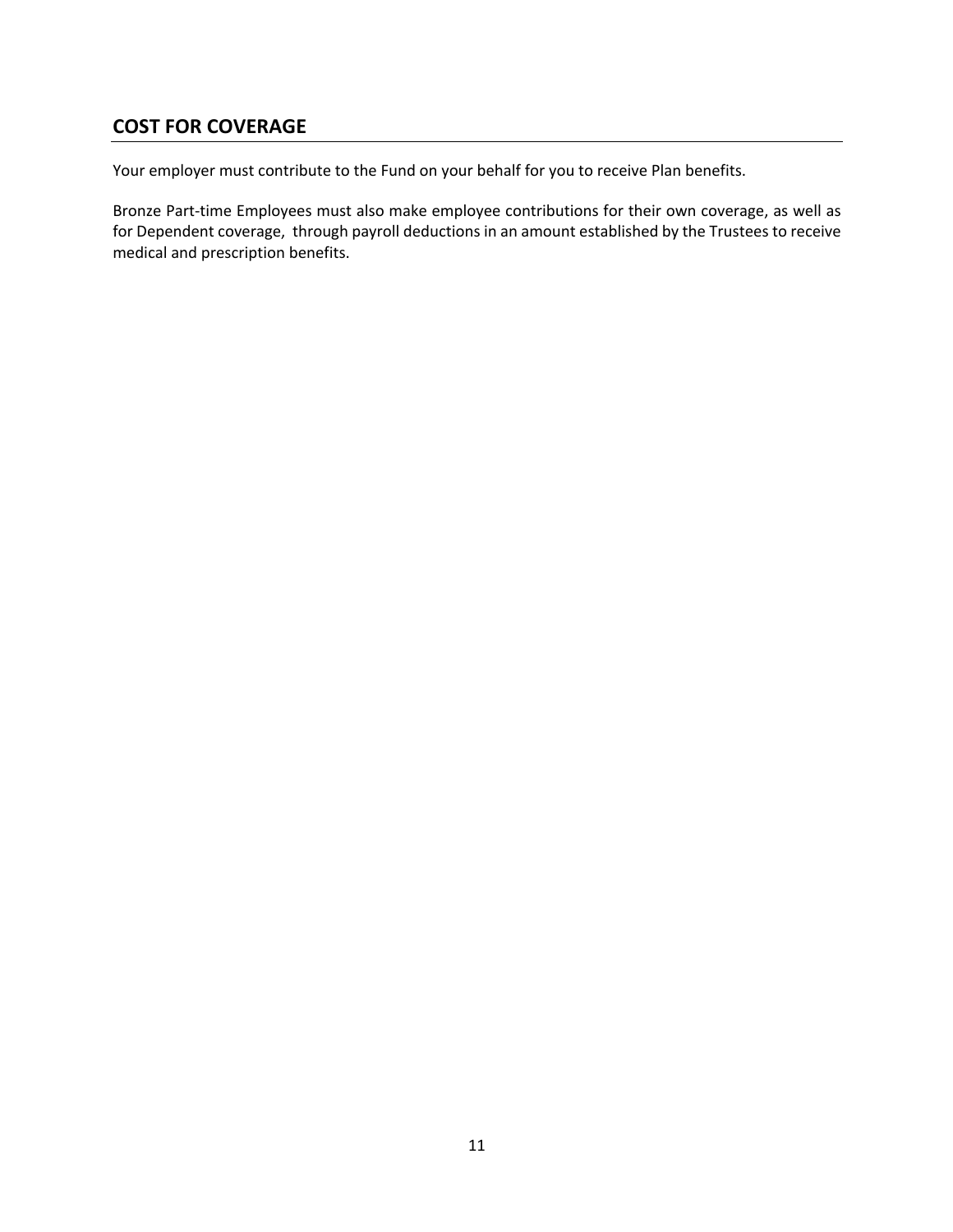# **CLAIMS AND APPEALS PROCEDURES**

This section describes the procedures for filing claims for Plan medical benefits. It also describes the procedure for you to follow if your claim is denied in whole or in part and you wish to appeal that decision.

#### **Overpayment of Benefits**

If the Plan pays you or someone on your behalf an amount more than you or the recipient is entitled to under the Plan, the Plan reserves the right to recover any overpayment by legal action or offset payments to you or any of your family members on benefits otherwise payable. The Fund will apply the terms of the "Subrogation and Third-Party Reimbursement" section described in this booklet to any overpaid benefits that are not recovered through offset or your voluntary repayment. **You may appeal any offset under the appeals procedures described below**.

#### **No Assignment of Benefits**

The Plan will not recognize any assignment of any rights under the Plan or ERISA, and any attempt to assign such rights shall be void. The payment of benefits directly to a health care or other Provider, if any, shall be done as a convenience to you and shall not make the Provider an assignee. In no event shall any Provider be a "participant" or "beneficiary" under the Plan, and no Provider shall have standing under ERISA or the claims procedures of the Plan. The Plan shall not in any manner be liable for, or subject to, the debts, contracts, liabilities, engagements or torts of any person entitled to benefits hereunder.

#### **Claims for Benefits**

A claim for benefits is a request for Plan benefits that is made in accordance with the Plan's claims procedures. All claims must be submitted in the format prescribed by the Fund's Board of Trustees within 12 months following receipt of the health care service, treatment or product to which the claim relates. In no event (except if you are legally incapacitated) will a claim be accepted more than 12 months after the date of receipt of the service, treatment or product to which the claim relates. **Any claims that are not submitted within this time frame will be denied as untimely**. A claim will be considered to be filed on the date it is received by the proper recipient, as indicated below.

The following are not considered claims for benefits:

- Inquiries about Plan provisions or eligibility rules that are unrelated to any specific benefits claims, and
- A request for prior approval of a benefit that does not require prior approval.

Such inquiries should be directed to and will be handled by the appropriate "claims-processing entity" (described below).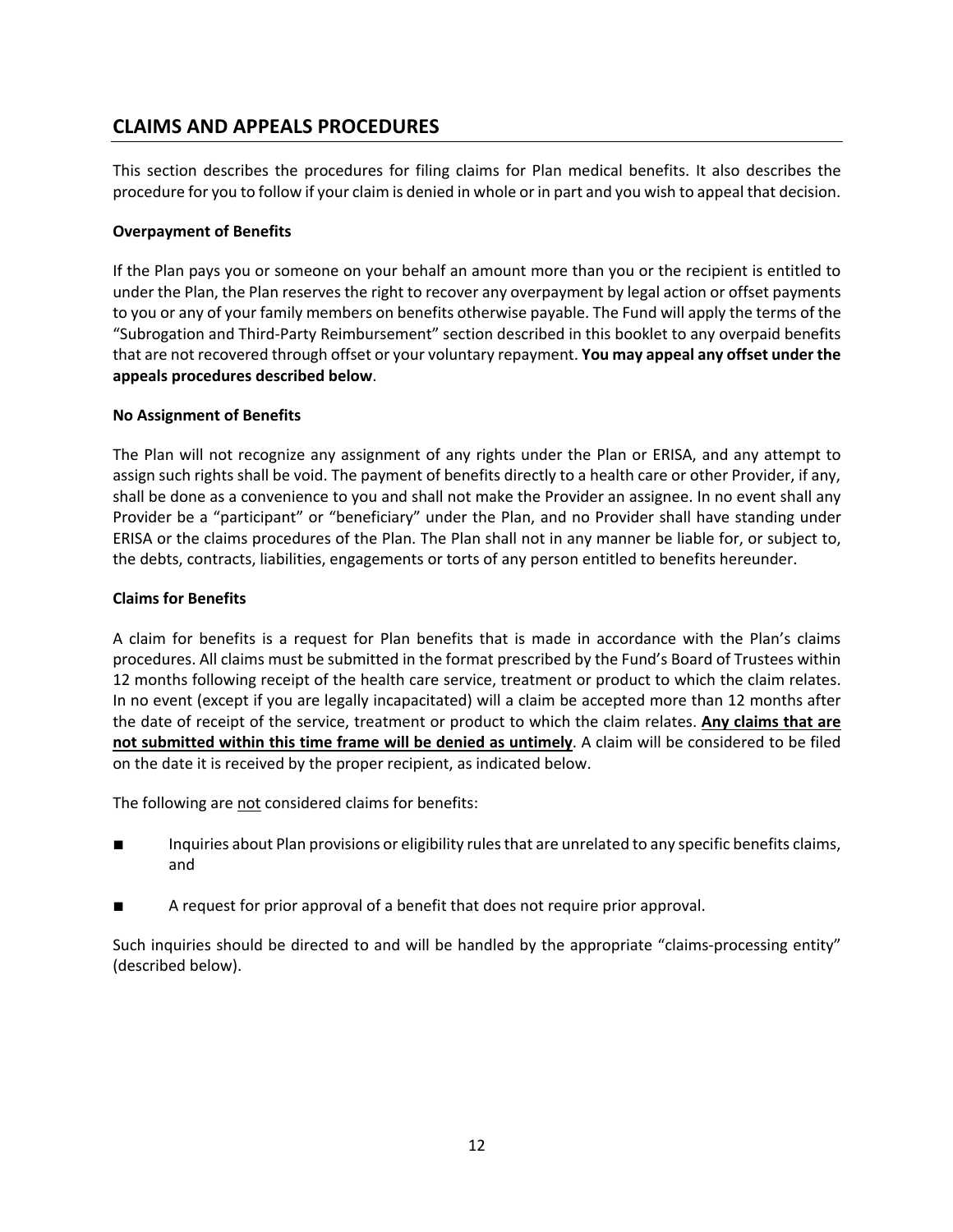#### **How to File Claims**

All claims must be submitted to the appropriate claims-processing entity listed below:

#### **Hospital/Medical Claims**

Horizon Blue Cross Blue Shield of New Jersey P.O. Box 1219 Newark, NJ 07101-1219

#### **Mental Health/Substance Use Disorder Claims**

Beacon Health Options (formerly known as Value Options) P.O. Box 1850 Hicksville, NY 11802-1850

#### **Prescription Drug Claims**

Express Scripts Attn: Commercial Claims P.O. Box 14711 Lexington, KY 40512-4711

#### **Claim Forms**

All claims for benefits must be submitted on a claim form, which may be a form submitted electronically. You can obtain a claim form from the claims administrator or claims-processing entity (contact information above), or you may contact the Fund Office if the claims administrator cannot assist you. All claim forms must be properly completed and include the following information to be considered a valid claim:

- Member name
- Patient name
- Patient date of birth
- Social Security number of Employee
- Date of Service
- CPT-4 (the code for physician services and other health care services found in the Current Procedural Terminology as maintained and distributed by the American Medical Association)
- ICD-9 (the diagnosis code found in the International Classification of Diseases, Clinical Modification as maintained and distributed by the U.S. Department of Health and Human Services)
- Billed charge(s)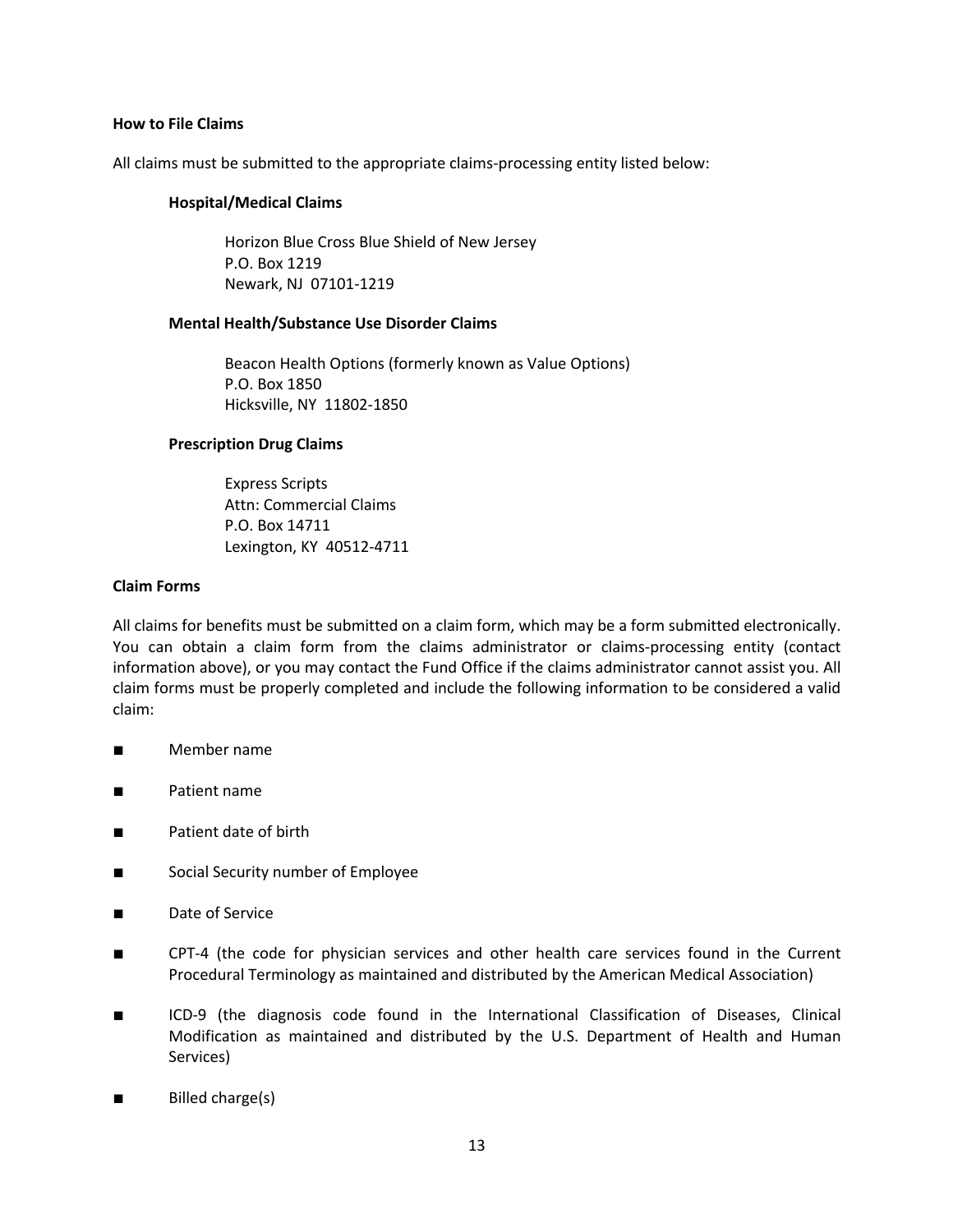- Number of units (for anesthesia and certain other claims)
- Federal taxpayer identification number (TIN) of the Provider
- Billing name and address of the Provider

#### **Authorized Representatives**

You may appoint an authorized representative to take action on your behalf, such as completing claim forms. To do so, you must notify the appropriate claims-processing entity and the Fund Office in writing of the representative's name, address, and telephone number and authorize the release of information (which may include medical information) to your representative. You may be required to provide additional information to verify that your representative is authorized to act on your behalf. A health care professional with knowledge of your medical condition may act as an authorized representative in connection with an Urgent Care Claim (as described below) without you having to complete an authorized representative form.

Please contact the Fund Office for an authorized representative form.

#### **Reviewing Claims**

In making decisions on claims and appeals, the appropriate claims-processing entity will apply the terms of the Plan and any applicable guidelines, rules and schedules. The Plan's procedures and time limits for processing claims and for deciding appeals will vary depending upon the type of claim, as explained below. However, the appropriate claims-processing entity may also request that you voluntarily allow for an extended period for the claims-processing entity to make a decision on your claim or your appeal.

#### **Types of Claims**

#### Pre-Service Claims

A Pre-Service Claim is any claim for benefits under the Plan the receipt of which is conditioned, in whole or in part, on the approval of the benefits before you receive the medical care. You will be notified of a decision on your Pre-Service Claim (whether approved or denied) within 15 days of receipt by the claimsprocessing entity of a properly completed claim form, unless additional time is needed. The time for response may be extended for up to an additional 15 days if necessary due to matters beyond the control of the appropriate claims-processing entity. You will receive written notification of such extension before the end of the initial 15-day period. The notice of an extension will set forth the circumstances requiring an extension of time and the date by which a decision is expected to be made.

If you improperly file a Pre-Service Claim, you will be notified within five days after receipt of the claim of the proper procedures to refile the claim. If the claim is not properly refiled, it will not constitute a claim. If an extension is necessary due to your failure to submit the information required to decide the claim, the notice of extension will specifically describe the required information, and you will be given 45 days from receipt of the notice to provide the requested information.

If you do not provide the information requested or do not properly refile your claim, your claim will be decided based on the information available. During this 45-day period, the deadline for making a decision on your claim will be suspended from the date of the extension notice for either 45 days or until the date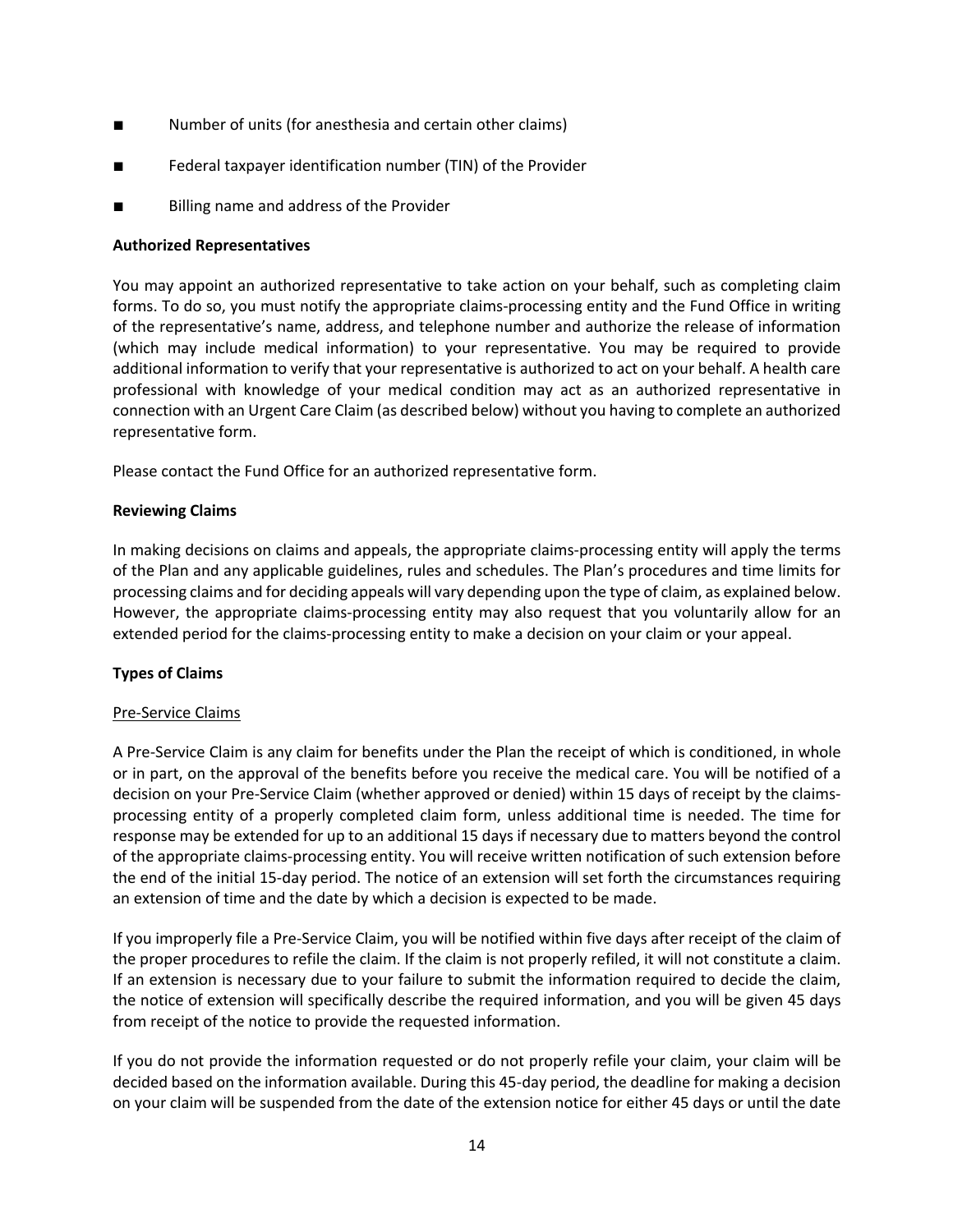on which your response is received, whichever is earlier. The appropriate claims-processing entity will then have 15 days to make a decision on your Pre-Service Claim and notify you of its determination.

#### Urgent Care Claims

An Urgent Care Claim is a Pre-Service Claim that requires a shortened time frame for making a determination because a longer time frame could:

- Seriously jeopardize your or your Dependent Child's life or health or your or your Dependent Child's ability to regain maximum function; or
- In the opinion of a Provider with knowledge of your or your Dependent Child's medical condition, subject you or your Dependent Child to severe pain that cannot be adequately managed without the treatment that is the subject of the claim.

If your Urgent Care Claim is filed improperly, you will be notified of the problem (either orally or in writing, unless you request it in writing) within 24 hours of the date you filed the claim. You will be notified of the decision on your Urgent Care Claim (whether approved or denied) as soon as possible, taking into account the medical exigencies, but not later than 72 hours after the claim is received, unless you fail to provide sufficient information to determine whether, or to what extent, benefits are covered under the Plan.

If more information is needed to decide your Urgent Care Claim, you will be notified of the specific information necessary to complete the claim within 24 hours after receipt of the claim by the appropriate claims-processing entity. You will then have up to 48 hours to provide the requested information. You will be notified of the decision within 48 hours after the earlier of:

- The Fund's receipt of the specified information, or, if earlier,
- The end of the period you were given to provide the specified information.

#### Concurrent Care Claims

A Concurrent Care Claim is a claim that is reconsidered after an initial approval was made, and that results in a reduction, termination or extension of the approved benefit. An example of a Concurrent Care Claim is an inpatient Hospital stay that was initially certified for five days and is reviewed at three-day intervals to determine if additional days are appropriate. In this case, the decision to reduce, end, or extend treatment is being made while treatment is taking place.

If your Concurrent Care Claim is an Urgent Care Claim, it will be decided as soon as possible. The decision will take into account medical circumstances and will be subject to the rules for Urgent Care Claims (see above), except that you will be notified of the decision (whether approved or denied) within 24 hours after receipt of the claim, so long as the claim is properly filed at least 24 hours before the end of the previously approved period or number of treatments.

#### Post-Service Claims

A Post-Service Claim is any claim submitted for payment after health services and treatment have already been obtained. If your Post-Service Claim is denied, in whole or in part, you will be notified of the claim denial within 30 days after the claim is received. The period for a decision may be extended for up to 15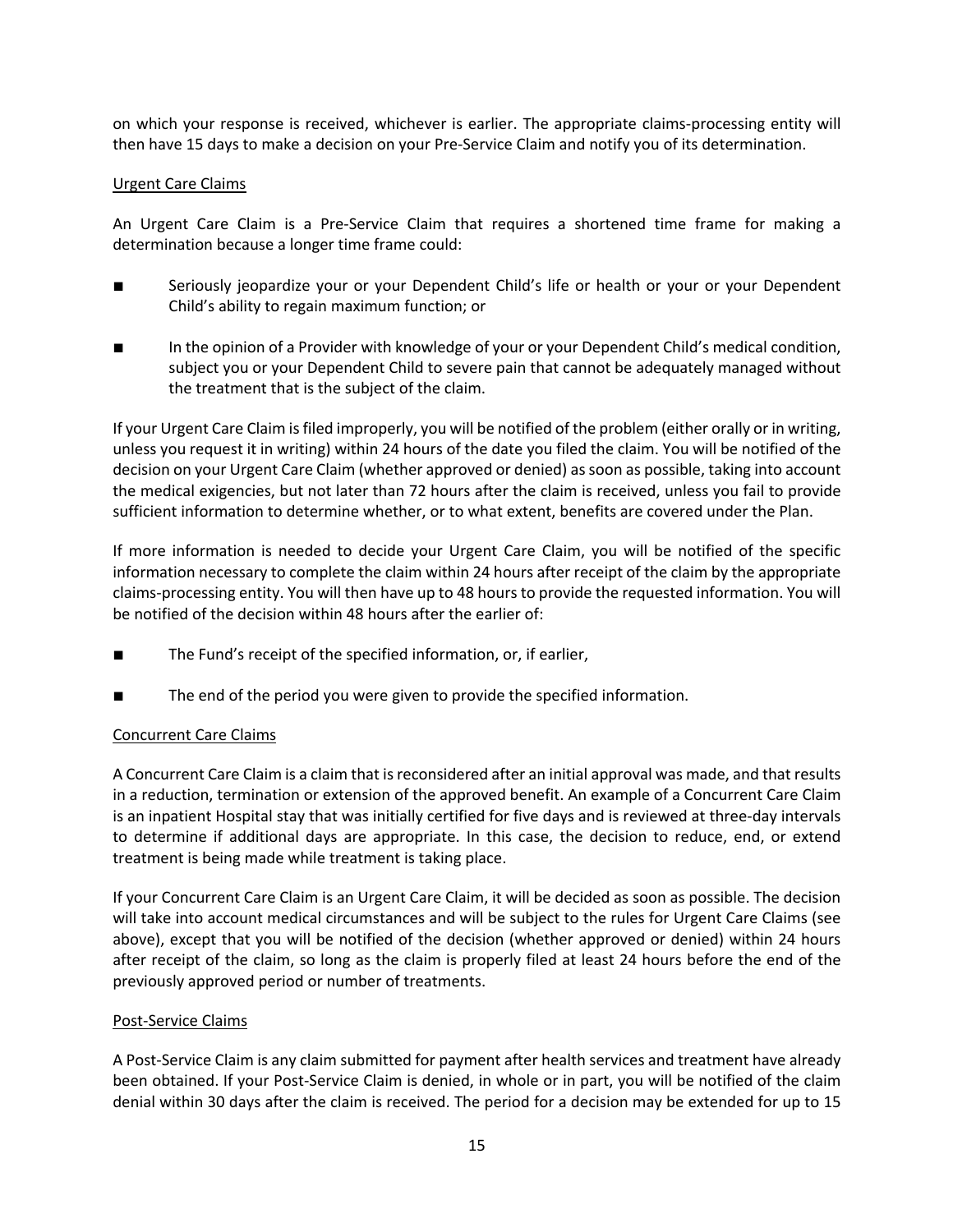additional days due to matters beyond the control of the appropriate claims-processing entity, provided that you will receive advance written notice of such extension before the end of the initial 30-day period. The notice of an extension will set forth the circumstances requiring an extension of time and the date by which a decision is expected to be made.

If an extension is necessary due to your failure to submit the information required to decide the claim, the notice of extension will specifically describe the required information, and you will be given 45 days from receipt of the notice to provide the requested information. If you do not provide the information requested, your claim will be decided based on the information available. During this 45-day period, the deadline for making a decision on your claim will be suspended for either 45 days or until the date on which your response is received, whichever is earlier.

**NOTE:** Effective March 1, 2020, the deadlines to submit claims are extended to the earlier of one (1) year from the deadline or the date that is 60 days from the date that the National Emergency for COVID-19 is declared over.

#### Claims Denial Notification

You will be provided with a written notice of any denial of a claim, whether denied in whole or in part, which will include the following information:

- information sufficient to identify the claim, including the date of service, the health care Provider, the claim amount (if applicable), and a statement describing the availability, upon written request, of the diagnosis code and its corresponding meaning, and the treatment code and its corresponding meaning;
- the specific reason(s) for the denial, including any denial code and its corresponding meaning;
- a reference to the specific Plan provision(s) on which the denial is based, including a description of the Plan's standard, if any, that was used in denying the claim;
- an explanation of whether an internal rule, guideline, protocol or similar criterion was relied upon in making the determination, and a statement that you may obtain free of charge a copy of such rule, guideline, protocol or similar practice or procedure upon request;
- if the denial of the claim was based on a medical necessity or Experimental treatment or similar exclusion or limit, either an explanation of the clinical or scientific reasoning for denial of the claim or a statement that it will be provided to you free of charge upon request;
- a description of any additional material or information necessary to process the claim, and an explanation of why the material or information is necessary;
- a description of the appeal procedures (including voluntary appeals, if any) and external review process and applicable time limits, including a statement that the decision will be final unless it is appealed;
- a statement of your right to bring a civil action under ERISA Section 502(a) following an adverse benefit determination on review and the time limits for doing so, and that any such action must be brought in the federal district court for the State of New Jersey; and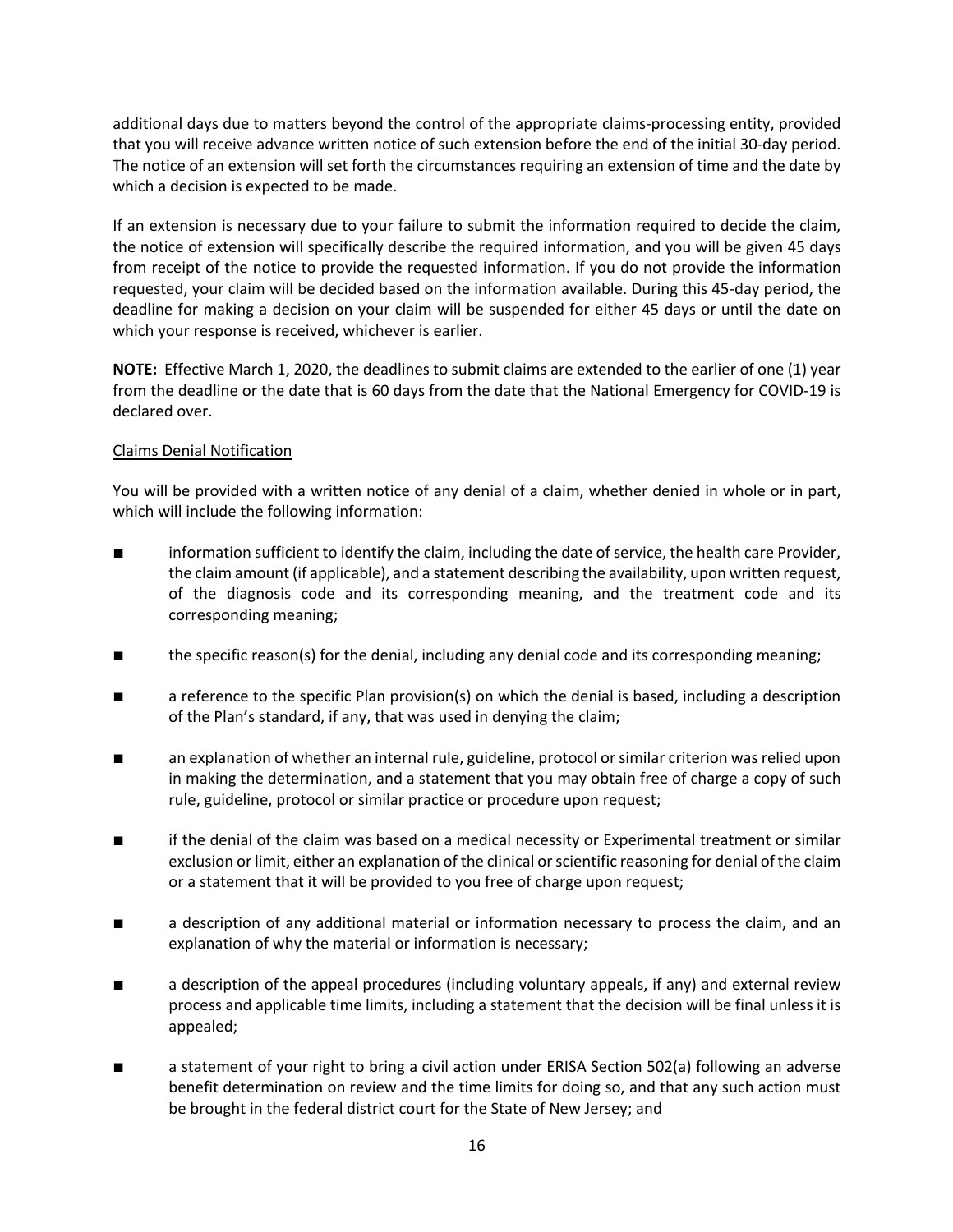■ for Urgent Care Claims, the notice will describe the expedited review process applicable to Urgent Care Claims (you may first be provided this information over the phone or in person, with written notification to follow).

#### **Appealing a Denied Claim**

#### First-Level Appeal

If your claim was denied because you were not eligible for benefits, you may appeal that decision by filing a written appeal with the Trustees. You must file such an appeal within 180 days after the date of the decision made on the claim.

If your claim is denied for any other reason, such as because the service or treatment was not covered, and you disagree with the decision on the claim, including how much the Plan paid on the claim, you must file an appeal with the following claims reviewers as explained below:

For medical/Hospital claims, you can file an appeal with Horizon. Your request for review must be made in writing to Horizon at P.O. Box 317, Newark, NJ 07101 within 180 days after you receive notice of denial. Appeals involving Urgent Care Claims may be made orally by calling Horizon at (800) 355-2583.

If your appeal involves an Urgent Care Claim, you may request an expedited external review with an Internal Review Organization (IRO) at the same time an appeal is submitted for an Urgent Care Claim.

If your claim for mental health/substance use disorder benefits is denied in whole or in part, you have 180 days to appeal that denial to Beacon Health Options, Administrative Level 1 Appeal, P.O. Box 1851, Hicksville, NY 11802-1851.

If your claim for prescription drug benefits is denied in whole or in part, you have 180 days to appeal that denial to the Trustees in care of the Fund Office, 1389 Broad Street, Clifton, NJ 07013.

**NOTE:** Effective March 1, 2020, the deadlines to submit appeals are extended to the earlier of one (1) year from the deadline or the date that is 60 days from the date that the National Emergency for COVID-19 is declared over.

#### Second-Level Appeal for Post-Service Medical, Mental Health and Prescription Drug Claims

If you disagree with the decision on the first-level appeal on your post-service medical, mental health or prescription drug claim, you may appeal to the Trustees. Note that either the Trustees or their designee will make a determination as to your second-level appeal. The second-level appeal is voluntary, but you must file such an appeal within 180 days after the date of the decision made on the claim. You are encouraged, but not required, to file a second-level appeal to the Trustees before you seek external review or file suit in federal court.

**NOTE:** Effective March 1, 2020, the above deadline is extended to the earlier of one (1) year from the deadline or the date that is 60 days from the date that the National Emergency for COVID-19 is declared over.

In support of your appeal at both the first and second levels, you have the right to: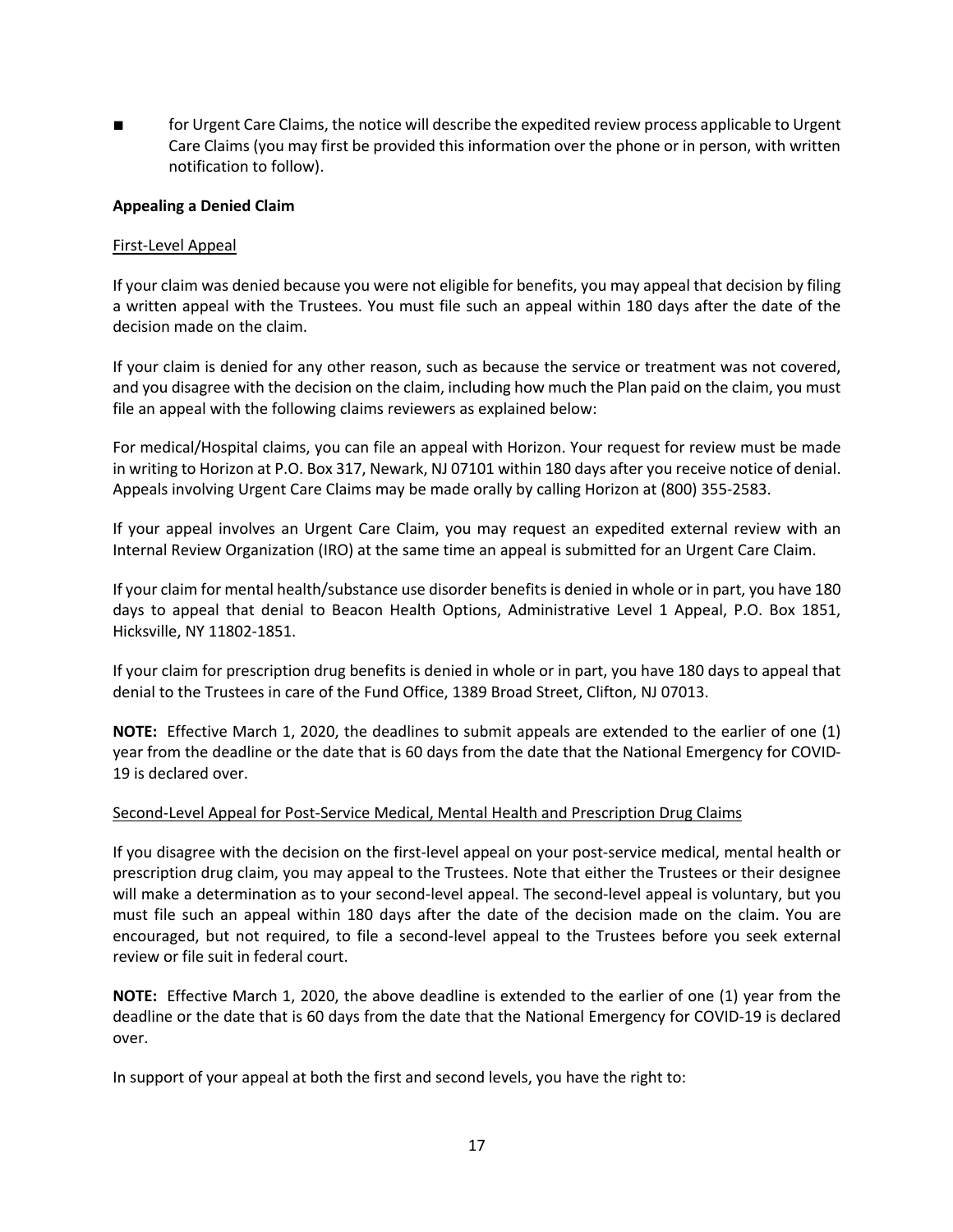- present evidence and written testimony relating to your claim, including written comments, documents, records, and other information relating to your claim for benefits;
- upon request, obtain reasonable access to, and free copies of, all documents, records, and other information relevant to your claim for benefits; and
- review your claim file.

In making a decision on review, the reviewer will review and consider all comments, documents, records, and other information submitted by you or your duly authorized representative without regard to whether such information was submitted or considered during the initial claim determination.

In reviewing your claim, the reviewer will not automatically presume that the initial decision was correct but will independently review your appeal.

If any new or additional evidence is considered in connection with your appeal, that evidence will be provided to you, free of charge, as soon as possible, and you will be given an opportunity to respond. Further, if the decision is based on a new or additional rationale, you will receive an explanation of the rationale, and you will be given an opportunity to respond before a final determination is made on your appeal.

In addition, if the initial decision was based in whole or in part on a medical judgment (including a determination whether a particular treatment, drug, or other item is Experimental, Investigational, or not Medically Necessary and Appropriate), the reviewer will consult with a health care professional in the appropriate medical field who was not the person consulted in the initial claim (or a subordinate of such person) and will identify the medical or vocational experts who provided advice on the initial claim.

#### **Notification of Decision on Appeal**

In the case of an appeal of an Urgent Care Claim, the reviewer will notify you of the decision on your appeal within 72 hours after receipt of your appeal. There is no second level appeal for Urgent Care Claims.

In the case of an appeal of a Pre-Service Claim or a Concurrent Care Claim for medical services, Horizon will notify you of the decision regarding your appeal within 15 days after receipt of your appeal.

In the case of an appeal of a Pre-Service Claim for prescription drugs, Express Scripts will notify you of the decision regarding your appeal within 15 days after receipt of your appeal.

In the case of an appeal of a prescription drug claim, a claim that was denied for eligibility or coverage reasons, or for a second-level appeal of a Pre-Service Claim or a Post-Service Claim, the Trustees will hear your appeal at the quarterly Appeals Committee meeting that is at least 30 days after your appeal is received by the Trustees. If the appeal is received less than 30 days from the quarterly Appeals Committee meeting, the appeal will be heard at the next following quarterly Appeals Committee meeting. If special circumstances require a further extension of the time for review by the Appeals Committee, you will be notified in writing of the circumstances requiring the extension and the date on which a decision is expected. In no event will a decision be made later than the third quarterly Appeals Committee meeting after receipt of your appeal. The Trustees will send you a written notice of their decision (whether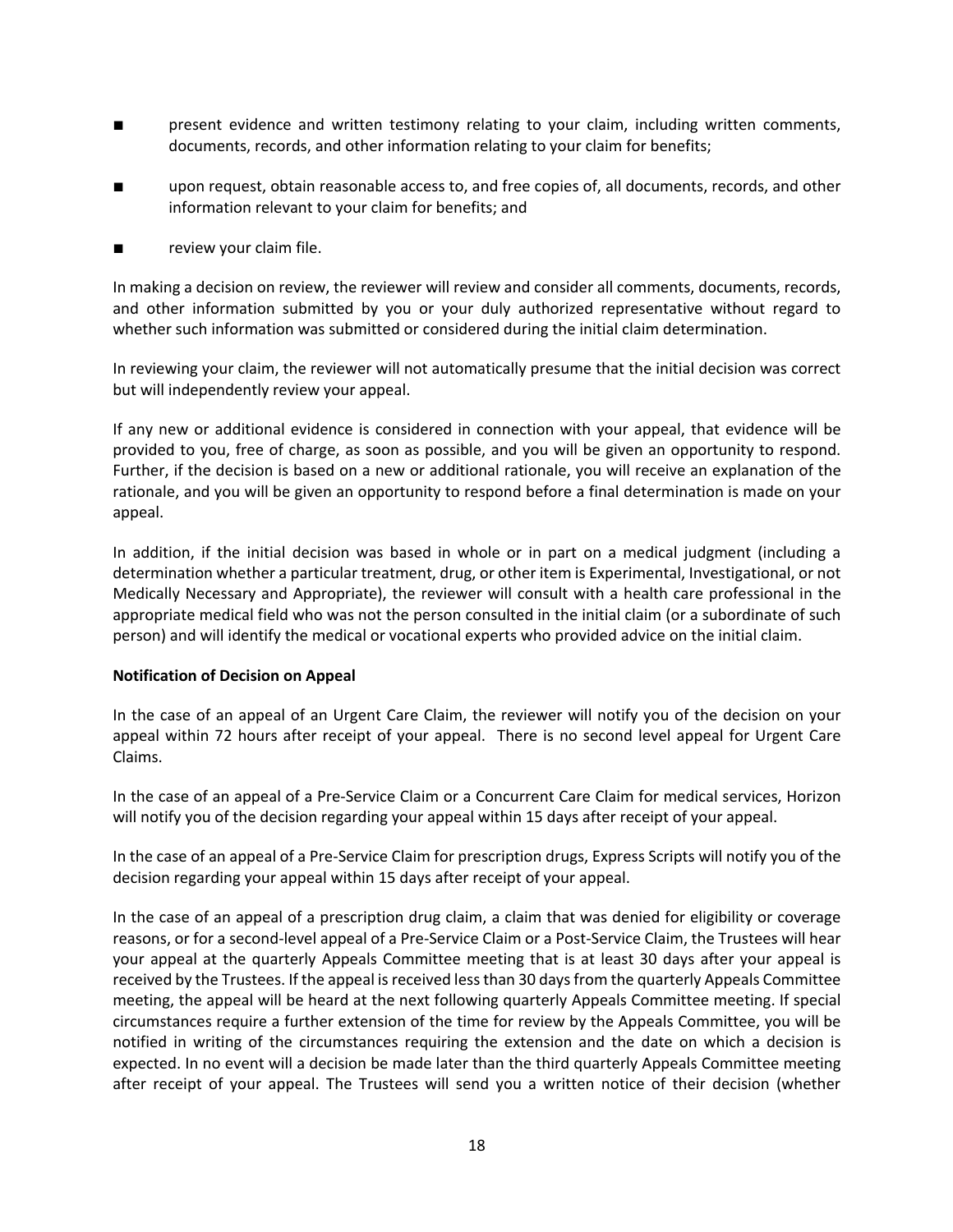approved or denied) within five days of the date on which the decision is made. The Appeals Committee consists of the entire Board of Trustees.

If your appeal is denied, you will be notified of the following:

- information sufficient to identify the claim, including the date of service, the health care Provider, the claim amount (if applicable), and a statement describing the availability, upon written request, of the diagnosis code and its corresponding meaning, and the treatment code and its corresponding meaning;
- the specific reason(s) for the denial, including any denial code and its corresponding meaning;
- a reference to the specific Plan provision(s) on which the denial is based, including a description of the Plan's standard, if any, that was used in denying the claim;
- an explanation of whether an internal rule, guideline, protocol or similar criterion was relied upon in making the determination, and a statement that you may obtain free of charge a copy of such rule, guideline, protocol or similar practice or procedure upon request;
- if the denial of the claim was based on a medical necessity or Experimental treatment or similar exclusion or limit, either an explanation of the clinical or scientific reasoning for denial of the claim or a statement that such explanation will be provided to you free of charge upon request;
- a description of any additional material or information necessary to perfect the claim, and an explanation of why the material or information is necessary;
- a description of the appeal procedures (including voluntary appeals, if any) and external review process and applicable time limits, including a statement that the decision will be final unless it is appealed; and
- a statement of your right to bring a civil action under ERISA Section 502(a) following an adverse benefit determination on review and the time limits for doing so, and that any such action must be brought in the federal district court for the State of New Jersey.

The Trustees have the power and sole discretion to interpret, apply, construe, and amend the provisions of the Plan and make all factual determinations regarding the construction, interpretation, and application of the Plan. The Trustees have authority to delegate that power and discretion to the claims reviewers on first-level appeals, and to the Fund Office on second-level appeals challenging the amount paid to out-ofnetwork providers. Except as explained below regarding external reviews, the decision of the claims reviewers (or with respect to a second-level appeal, the Trustees or their designee) is final and binding.

#### **External Review of Denied Medical, Mental Health or Prescription Drug Claims**

If your claim for medical, mental health or prescription drug benefits has been denied and if you have followed the Fund's internal claims and appeal procedures as described above, you may be entitled to appeal the decision to an Independent Review Organization (IRO). External review is limited to claims involving medical judgment (e.g., lack of medical necessity, or a determination that a claim is Experimental or cosmetic) or a rescission of coverage. No other denials will be reviewed by an IRO unless otherwise required by law.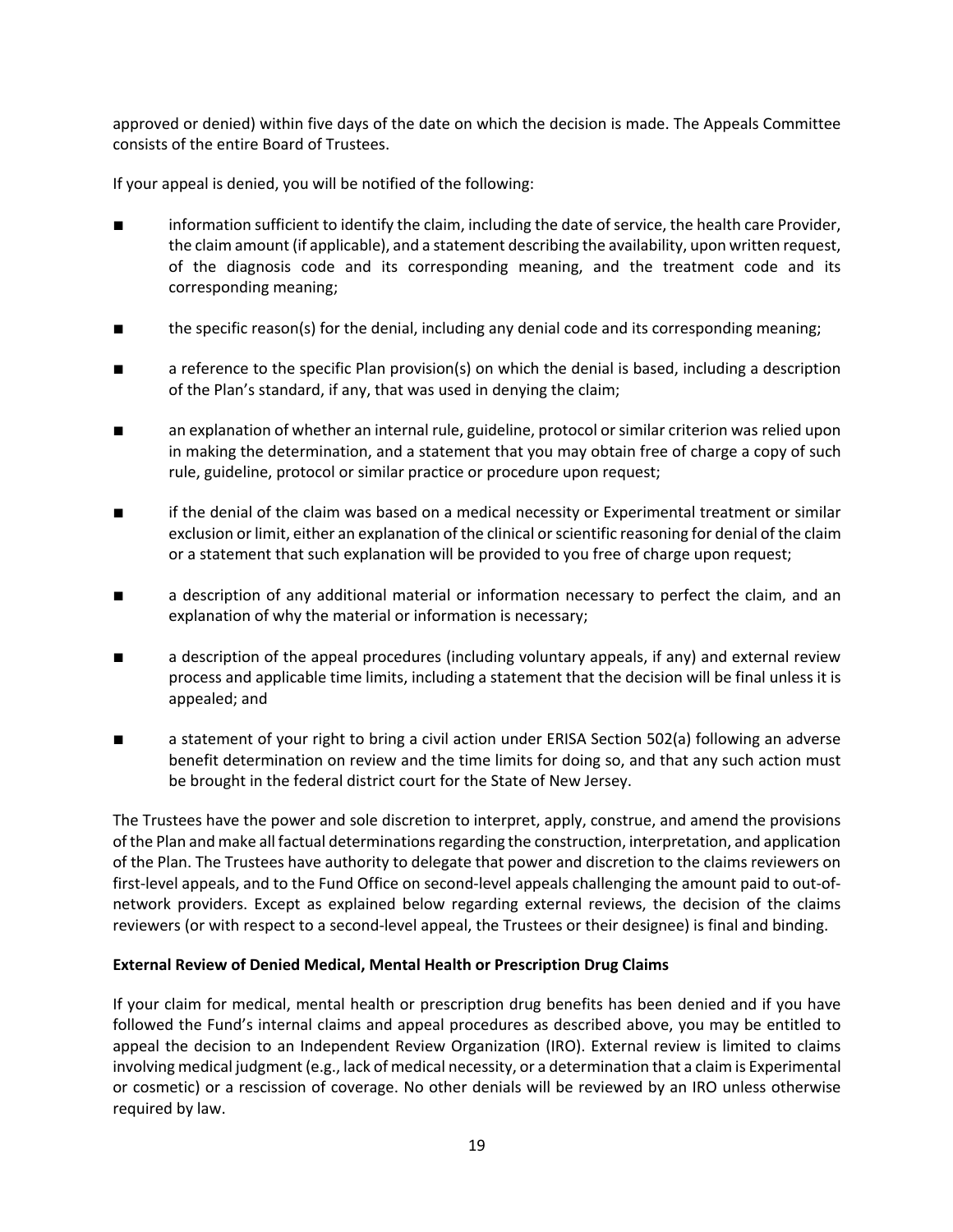A request for external review must be filed within four months after you receive notice of the denial of your appeal (or, if earlier, by the first day of the fifth month after receipt of the decision on your appeal). Requests for external review must be filed with the Fund Office.

**NOTE:** Effective March 1, 2020, the above deadline is extended to the earlier of one (1) year from the deadline or the date that is 60 days from the date that the National Emergency for COVID-19 is declared over.

Preliminary Review. Within five business days of receiving your request for an external review, the Fund Office will complete a preliminary review of your request to determine whether it is eligible for external review (e.g., whether you have exhausted the Plan's claims and appeals procedures and provided all the necessary information).

Within one business day after the preliminary review is completed, you will be notified whether the claim is eligible for external review, including if required by law, and that the preliminary review may be referred to an IRO to determine whether the claim involves medical judgment. If your external review request is complete but your claim is not eligible for external review, you will receive a notice stating the reason(s) why it is not eligible, and you will receive contact information for the Employee Benefits Security Administration of the United States Department of Labor (DOL) if you have any follow-up. If your external review request is not complete, the notice will describe the information or materials needed to make your request complete. You may submit additional required information within the original four-month filing period, or within the 48-hour period following your receipt of the decision regarding your eligibility for external review, whichever is later.

Referral to an IRO. If your external review request is complete and your claim is eligible for external review, your claim will be forwarded to an IRO for review. The IRO will notify you in writing that your claim has been accepted for external review.

You are permitted to submit in writing to the assigned IRO, within 10 business days following the date you receive the initial notice from the IRO, additional information that you want the IRO to consider when conducting the external review. The IRO may, but is not required to, accept and consider additional information submitted after 10 business days. If you choose to submit such information, within one business day the assigned IRO will forward the information to the Fund Office. Upon receipt of any such information, your claim that is subject to external review may be reconsidered by the Trustees. Reconsideration will not delay the external review. The external review may be terminated as a result of the reconsideration only if the Trustees decide upon completion of their reconsideration to reverse their denial and provide payment. Within one business day after making such a decision, you and the assigned IRO will receive written notice of the decision. Upon receipt of such notice, the assigned IRO will terminate the external review.

In making its decision, the IRO will review all of the information and documents it timely receives and will not be bound by any decisions or conclusions reached during the internal claims and appeals process. In addition, the IRO may consider additional information relating to your claim to the extent the information is available and the IRO considers it to be relevant.

The IRO will provide you with written notice of its decision within 45 days after it receives the request for review. The IRO's decision notice will contain:

a general description of the claim and the reason for the external review request;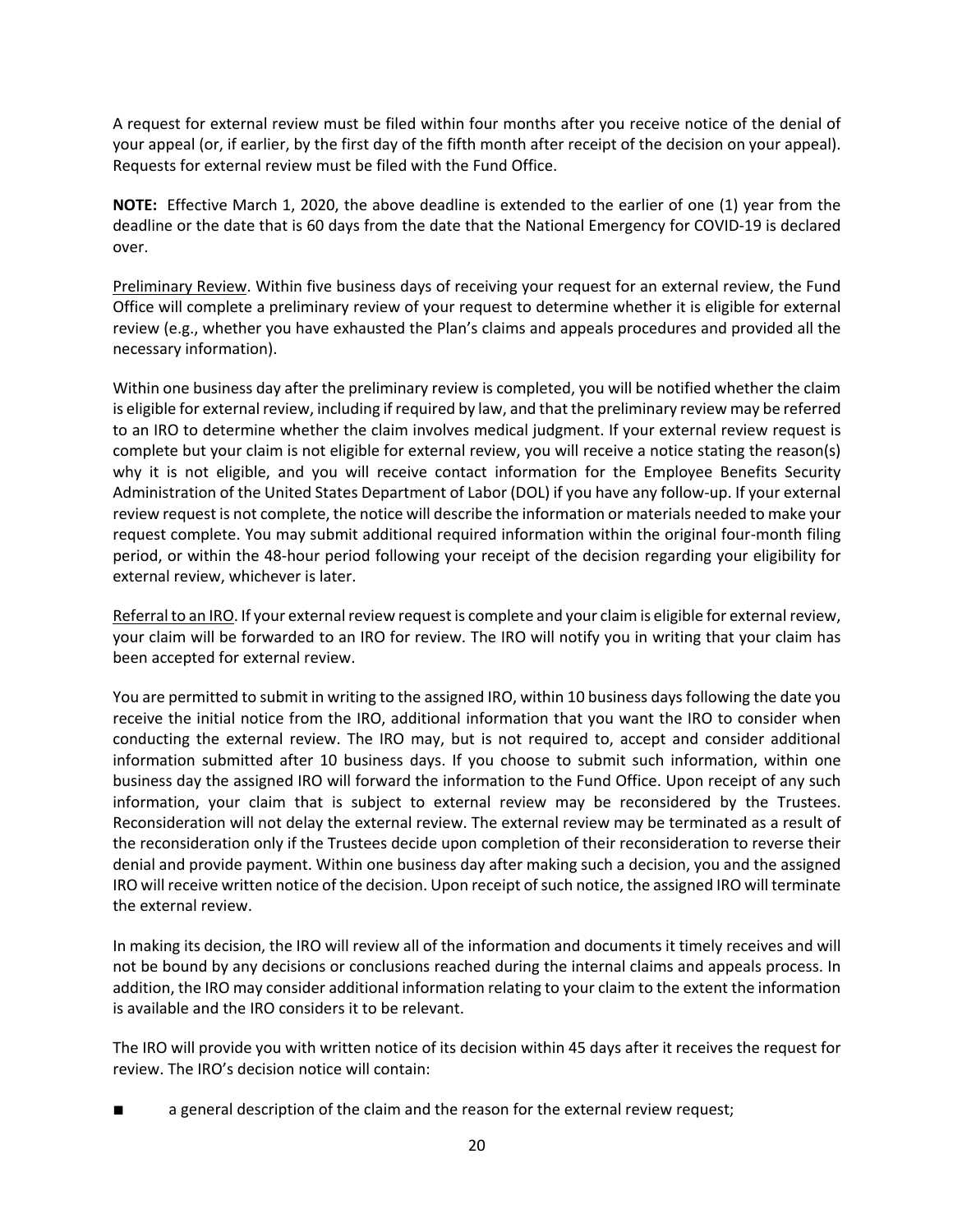- the date the IRO received the external review assignment and the date of the IRO's decision;
- reference to the evidence considered in reaching the IRO's decision;
- a discussion of the principal reason(s) for the IRO's decision, and any evidence-based standards that were relied on in making its decision;
- a statement that the determination is binding except to the extent that other remedies may be available under state or federal law;
- a statement that judicial review may be available to you; and
- contact information for any applicable consumer assistance office.

Upon request, the IRO will make available to you its records relating to your request for external review, unless such disclosure would violate state or federal privacy laws.

Reversal of the Plan's Decision. If the IRO issues a final decision that reverses the Plan's decision, the Plan will pay the claim.

## **Expedited IRO Review of Denied Claims**

You may request an expedited IRO review of an Urgent Care Claim denial, or of an appeal denial involving an emergency admission, continued stay, or emergency service, if you have not yet been discharged from the facility. You may request an expedited IRO review at the same time an appeal is submitted.

Immediately upon receiving your request for an expedited IRO review, a determination will be made as to whether your request is eligible for external review as described above. The Fund Office will immediately send you a notice of the claim's eligibility determination.

If your claim is determined to be subject to external review, the IRO will provide a decision as soon as possible under the circumstances but no more than 72 hours after receiving the expedited request for review.

## **Special Affordable Care Act (ACA) Requirements**

Notwithstanding the foregoing, the Plan will comply with the applicable requirements of the ACA in connection with medical claims, including, but not limited to, the following:

- *Adverse Benefit Determination*. The definition of "adverse benefit determination" shall include having a rescission of coverage, regardless of whether the rescission had an adverse effect on any particular benefit;
- *Right to Review Claim File*. You shall be given the right to review your claim file, including access to and copies of documents, records, and other information relevant to your claim;
- Opportunity to Present Evidence and Testimony. You shall be given the opportunity to present evidence and testimony as part of the appeals process. The terms "evidence" and "testimony" shall be interpreted in accordance with DOL guidance;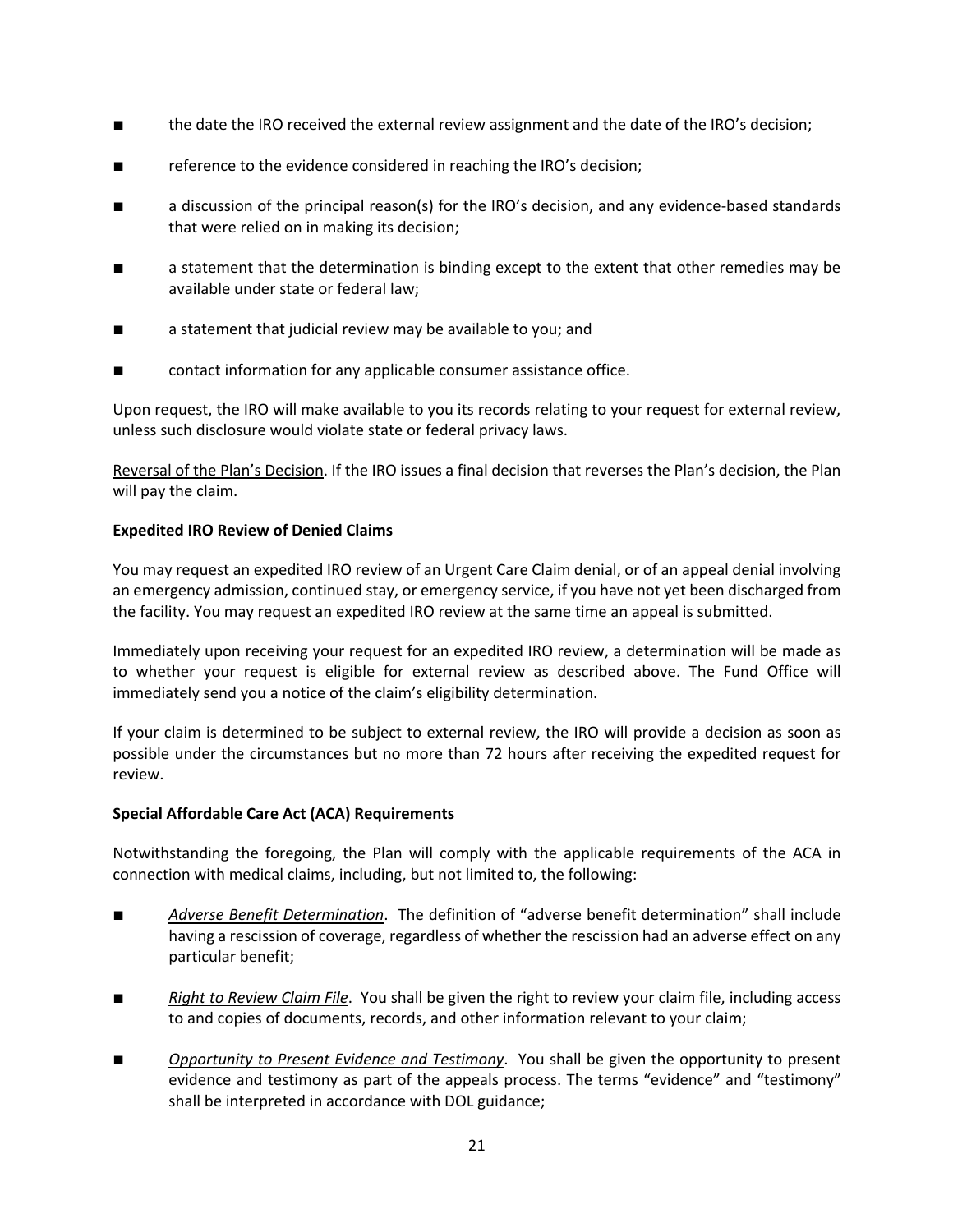- **Disclosure of New Rationale and Opportunity to Respond**. In the event the Trustees (or the subcommittee hearing an internal appeal of an adverse benefits determination on behalf of the Plan) consider, rely upon, or generate new or additional evidence in connection with the claim, or are considering a new or additional rationale for the denial of the claim at the internal claims appeal stage, the Trustees (or a subcommittee) will advise you in advance of the determination of the new evidence or rationale being considered, and shall allow you no less than 45 days to respond to such new evidence or rationale, except with respect to appeals of Urgent Care Claims, in which event you will be provided no less than two days to respond to the new evidence or rationale; and
- No Conflict of Interest. To the extent personnel of the Fund Office are involved in the claims process, the Trustees will not consider, in connection with any decision regarding the hiring, compensation, promotion, termination or other similar matters with respect to an individual involved, directly or indirectly, with the evaluation or determination of your claims or appeals, whether or not such individual is likely to support the denial of benefits to you.

#### **Exhaustion and Statute of Limitations**

You must use and exhaust the Plan's administrative claims and appeals procedure before bringing a suit in New Jersey federal court. Similarly, if you do not follow the Plan's claims procedures in a timely manner, you will lose your right to bring a lawsuit regarding an adverse benefit determination. You do not have the right to assign your claim to any other party; however, as a convenience to you, a Provider, as your authorized representative, may submit for benefits on your behalf. If the Provider, as your authorized representative, seeks benefits on your behalf, he or she is only entitled to what you would be entitled to under the Plan and shall not have any rights greater than yours.

The decision under the Plan will be final and conclusive on all persons claiming benefits under the Plan, subject to applicable law. If you challenge the final decision, a review by a court of law will be limited to the facts, evidence, and issues presented during the claims procedure. Facts and evidence that become known to you after having exhausted the appeals procedure under the Plan may be submitted for reconsideration of the appeal in accordance with the time limits established above. Issues not raised during the appeal will be deemed waived.

Any claim or lawsuit related to benefits under the Plan must be brought in the correct court no later than 24 months after the earliest of:

- the date your first benefit payment was made or due;
- the date your request for a Plan benefit was first denied; or
- the earliest date you knew or should have known the material facts on which your lawsuit is based (collectively, the "24-month Claims Period").

The deadline for you to file your lawsuit will not expire until the later of (a) the last day of the 24-month Claims Period or (b) three months after the final notice of denial of your appealed claim is sent to you by the claims administrator. Any claim or action filed under these administrative claims and appeals procedures or any lawsuit that is filed in a court after the end of this 24-month Claims Period (or, if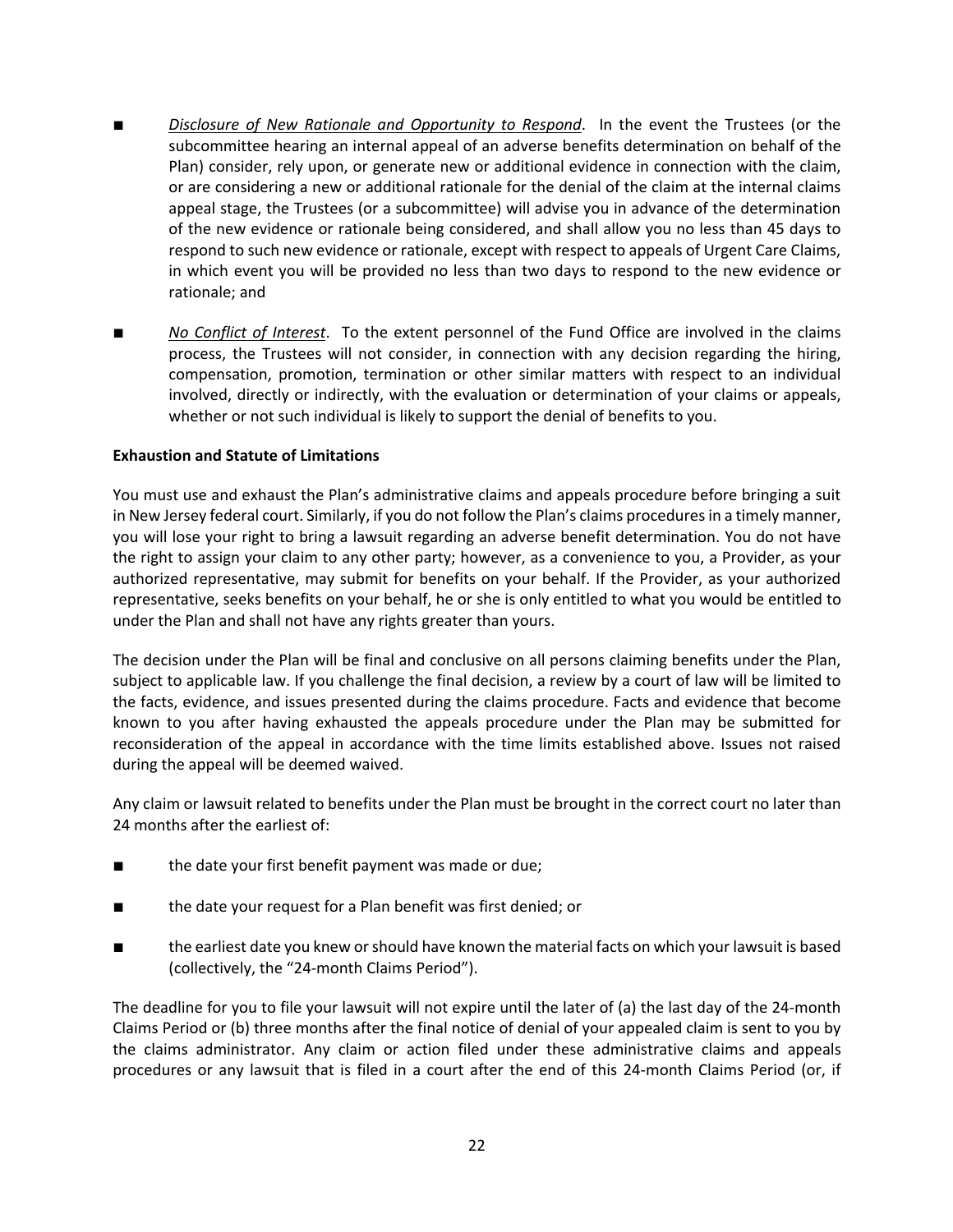applicable, after the end of the three-month period following exhaustion under the administrative claims and appeals procedures of the Plan) will be time-barred.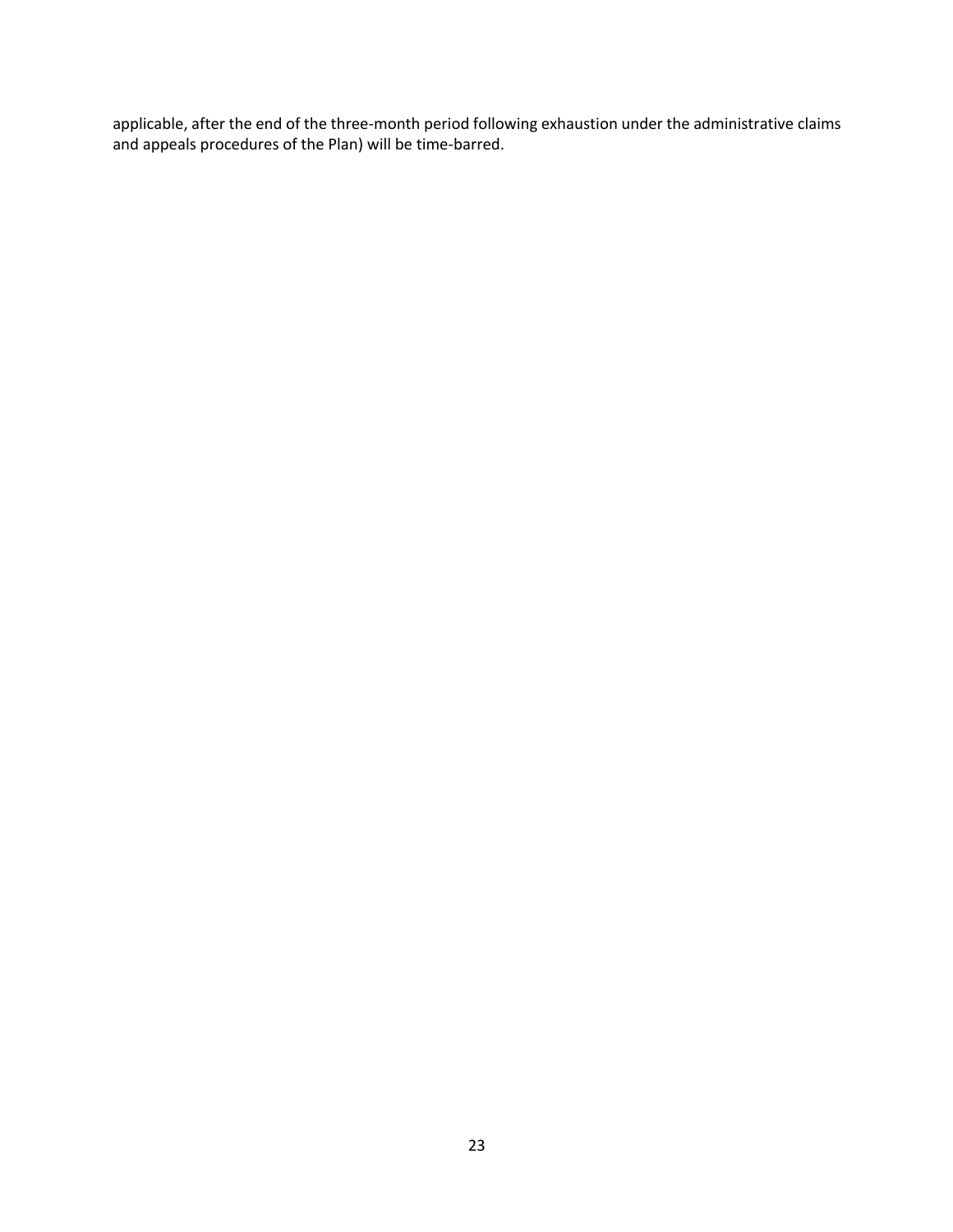# **OTHER BENEFIT SOURCES AND COORDINATION OF BENEFITS**

#### **Medicare**

Medicare is a government-provided health insurance plan for individuals:

- Age 65 or older, whether they are retired or continue to work; or
- Who are disabled and have received Social Security disability benefits for 24 months, have ALS (Amyotrophic Lateral Sclerosis, also called Lou Gehrig's disease), or have permanent kidney failure.

Medicare has the following parts:

- Part A (Original Medicare) provides Hospital insurance;
- Part B (Original Medicare) provides non-Hospital medical insurance;
- Part C Medicare Advantage plans, which are available in many areas (that you can elect instead of Parts A and B, if available); and
- Part D Prescription drug coverage.

#### **Your Coverage Options If You Continue Working After Age 65**

If you continue in employment as a Covered Person after age 65, you can choose to:

- Keep the Plan as your only coverage.
- Keep the Plan as your primary coverage, with Medicare as your secondary coverage. In this case, all claims should be submitted to the Plan first. Medicare would then consider any remaining expenses.
- Elect Medicare as your only coverage. In this case, you must notify the Fund Office and sign a waiver of coverage for Plan benefits. Once you sign the waiver, medical and prescription drug coverage under the Plan stops for you and your enrolled Dependent Children; you will have the option of either continuing or dropping dental and/or vision coverage for yourself and your enrolled Dependent Children as well. If you elect to waive medical, prescription, dental and/or vision coverage, you will not be able get back into the Plan in the future unless you have an event that would qualify you for a HIPAA Special Enrollment Right described on page 9. Your claims must then be submitted to Medicare only.

#### **Subrogation and Third-Party Reimbursement**

#### General Principle

There is no coverage for claims incurred, including medical, prescription drug, and dental care claims, due to injuries that give rise to a claim by you or your enrolled Dependent Children against a third-party tortfeasor, or against any person or entity as the result of the actions of a third party. In such cases,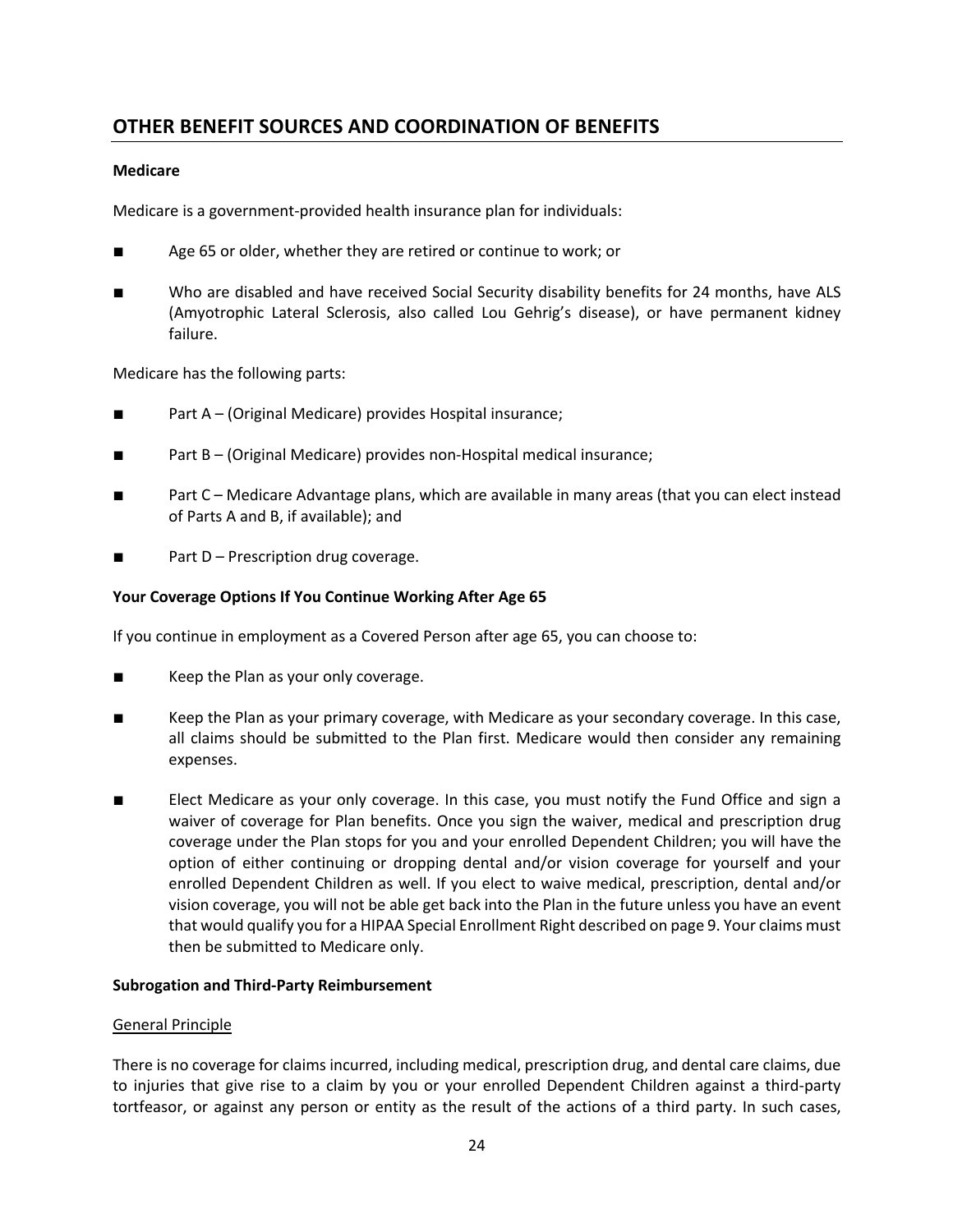benefits otherwise payable under the Plan will be provided to or on behalf of you or your Dependent Children only on the following terms and conditions.

When you or your enrolled Dependent Children receive benefits under the Fund that are related to medical expenses that also may be payable under workers' compensation, any statute, any uninsured or underinsured motorist plan, any no-fault orschool insurance plan, any other insurance policy or any other plan of benefits, or when related medical expenses that arise through an act or omission of another person may be paid by a third party, whether through legal action, settlement or for any other reason, you or your Dependent Child must reimburse the Fund for all related benefits received out of any funds or monies you or your Dependent Child recovers or receives from any third party.

#### Specific Requirements and Plan Rights

Because the Fund is entitled to reimbursement, the Fund shall be fully subrogated to any and all rights, recovery or causes of action or claims that you or your Dependent Child may have against any third party. The Fund is granted a specific and first right of reimbursement from any payment, amount or recovery from a third party. This right to reimbursement exists regardless of the manner in which the recovery is structured or worded, and even if you or your Dependent Child has not been paid or fully reimbursed for all of the damages or expenses.

The Fund's share of the recovery shall not be reduced because the full damages or expenses claimed have not been reimbursed unless the Fund agrees in writing to such reduction, in its sole and absolute discretion, given the facts and circumstances of a particular case. Further, the Fund's right to subrogation or reimbursement will not be affected or reduced by the "make whole" doctrine, the "fund" doctrine, the "common fund" doctrine, comparative/contributory negligence, the "collateral source" rule, the "attorney's fund" doctrine, the anti-subrogation statute, regulatory diligence or any other equitable defenses that may affect the Fund's right to subrogation or reimbursement.

In order to enforce its rights of subrogation and reimbursement, the Fund reserves the right, in its sole and absolute discretion, to deny payment of any claim until you or your Dependent Child takes affirmative steps, as required by the Fund, to obtain recoveries from responsible third parties, including, but not limited to commencing legal action, filing and pursuing a claim for workers' compensation, or submitting an insurance claim to any insurer that may have liability.

If you or any of your Dependent Children do not cooperate in attempting to obtain recovery from the responsible third party, or if the Fund should become aware that you or your Dependent Child has received a third-party payment or recovery and not reported such amount, the Fund, in its sole discretion, may suspend all further benefits payments related to you or any of your Dependent Children until the reimbursable portion, plus interest (calculated pursuant to the Fund's policy for the collection of overpayments), is returned to the Fund or offset against amounts that would otherwise be paid to or on behalf of you or your Dependent Children. The Plan also has the right to commence a lawsuit against you and/or your Dependent Children to recover any amounts owed under its right of subrogation and reimbursement.

#### Covered Person Duties and Actions

By participating in the Fund, you and your Dependent Children consent and agree that a constructive trust, a lien or an equitable lien by agreement in favor of the Fund exists with regard to any settlement or recovery from a third person or party. In accordance with that constructive trust, lien or equitable lien by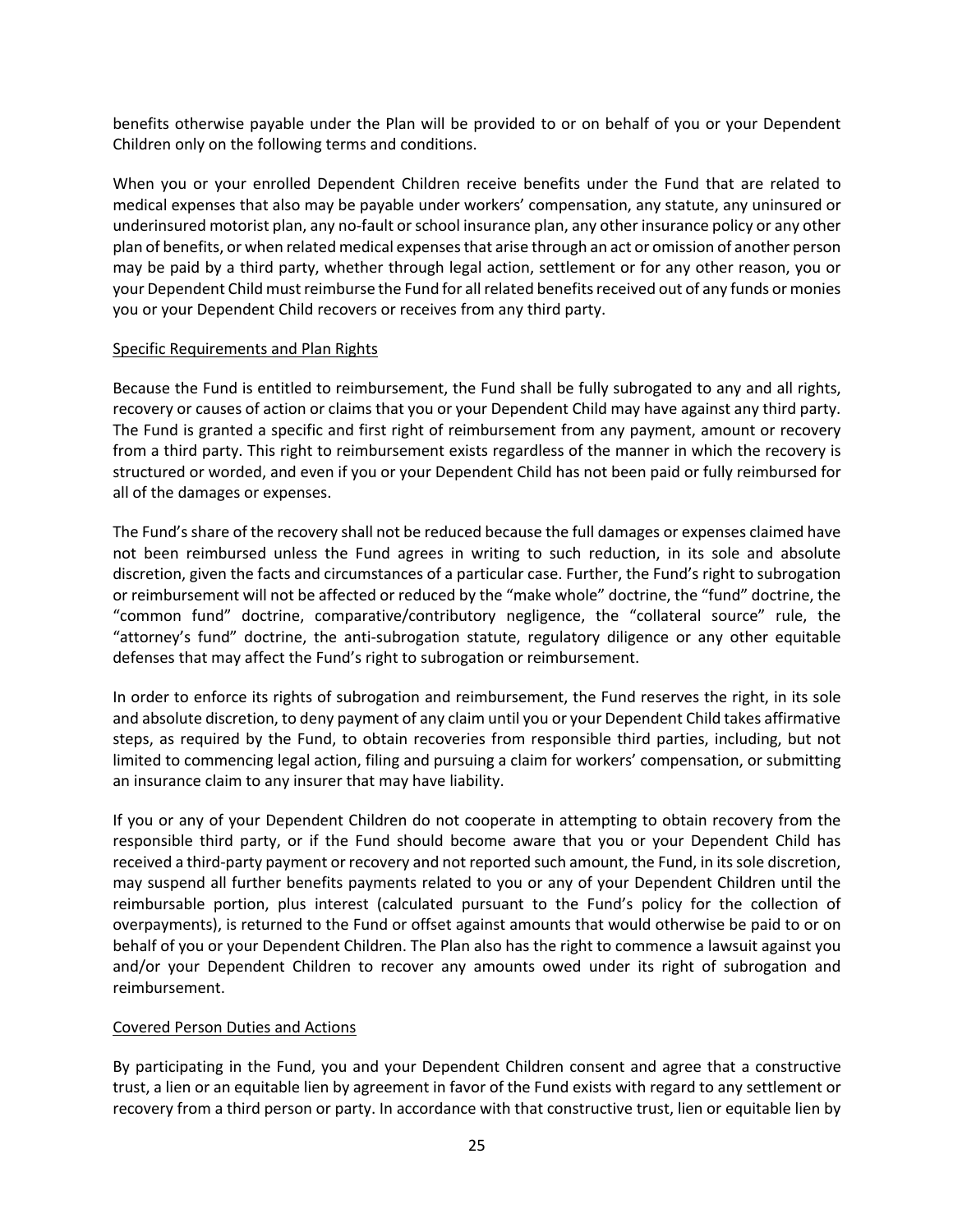agreement, you and your Dependent Children agree to cooperate with the Fund in exercising its rights of subrogation and reimbursement. Any amount received by you or your Dependent Child, or your representatives (including your or your Dependent Child's attorneys) that is due to the Fund under this provision shall be deemed to be held in trust by you or them for the benefit of the Fund until paid to the Fund. The Fund shall have a lien on any amount received by you or your Dependent Child, or your representatives (including your or your Dependent Child's attorneys), that is due to the Fund under this provision, and any such amount shall be deemed to be held in trust by them for the benefit of the Fund until paid to the Fund.

Once you have any reason to believe that you or your Dependent Child may be entitled to recovery from any third party, you or your Dependent Child must notify the Fund as soon as reasonably possible. And, at that time, you and your Dependent Child (and your or your Dependent Child's attorneys, if applicable) may be required to sign a subrogation/reimbursement agreement that confirms the prior acceptance of the Fund's subrogation rights and the Fund's right to be reimbursed for expenses arising from circumstances that entitle you or your Dependent Child to any payment, amount or recovery from a third party.

If you or your Dependent Child fails or refuses to execute the required subrogation/reimbursement agreement, the Fund may deny payment of any benefits to you and any of your Dependent Children until the agreement is signed. Alternatively, if you or your Dependent Child fails or refuses to execute the required subrogation/reimbursement agreement and the Fund nevertheless pays benefits to or on behalf of you or your Dependent Child, your or your Dependent Child's acceptance of such benefits shall constitute agreement to the Fund's right to subrogation or reimbursement.

You and your Dependent Child consent and agree that you or your Dependent Child shall not assign your or your Dependent Child's rights to settlement or recovery against a third person or party to any other party, including your or your Dependent Child's attorneys, without the Fund's advance written consent. As such, the Fund's reimbursement will not be reduced by attorneys' fees and expenses.

#### **Coordination of Benefits**

The coordination of benefits provisions apply when you or your Dependent Child is covered under more than one plan. It is designed so that reimbursement from the Fund and the other plan will not be more than 100% of the expense you or your Dependent Child incurs.

Other plans include:

- Group blanket or franchise insurance coverage
- Hospital service prepayment plan, medical service prepayment plan or group practice plan
- Any coverage under a labor-management trusteed plan, union welfare plan, or employer organization or employee benefit organization plan
- Any coverage under governmental programs, to the extent permitted by law, and any coverage required or provided by any statute
- Any coverage sponsored by or provided through a school or other educational institution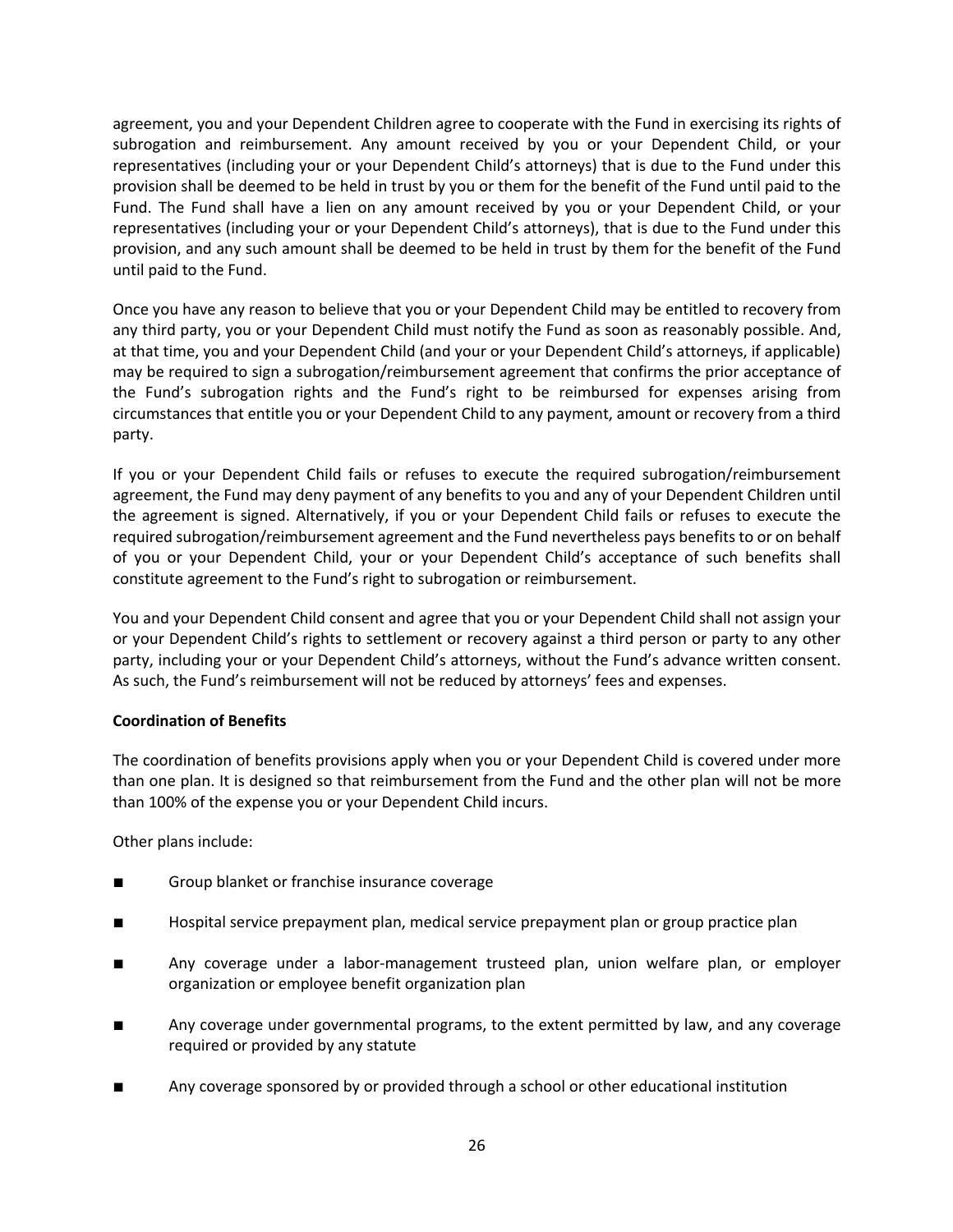- Any personal insurance
- Any plan considered an "excess" plan
- Any other group health plan or individual plan, including those purchased through the Health Insurance Marketplace
- Medical payments available through a homeowner's insurance policy

If you or an enrolled Dependent Child incurs a covered expense that is covered by the Plan and another plan that is self-funded, the following rules apply:

- The plan covering the claimant as an employee will be primary and have its benefits determined before the plan covering the claimant as a dependent
- The primary plan will pay benefits first, then the secondary plan will pay the difference between the covered expense and the amount paid by the other plan

If you or an enrolled Dependent Child incurs a covered expense that is covered by the Plan and any other plan that is not self-funded, the following rules apply:

- The other plan will be primary, and the Plan will be secondary
- The Plan will pay the difference between the covered expense and the amount paid by the other plan

In no event will the Plan pay more than it would have paid if it had been the only source of coverage.

**There is a special rule for automobile insurance. The Plan will be secondary to any "no-fault" or other automobile insurance coverage for medical care, even if you or your Dependent Child elects that the automobile insurance coverage be the secondary payor. Even if you or your Dependent Child decline to select health care coverage that is available under your "no fault" or automobile insurance, this Plan will only pay benefits secondarily, if at all. This provision is expressly intended to avoid the possibility that this Plan will be determined to be primary to coverage that is available under "no fault" or automobile insurance. Any payments made by the Fund are subject to the Fund's right of subrogation and reimbursement.**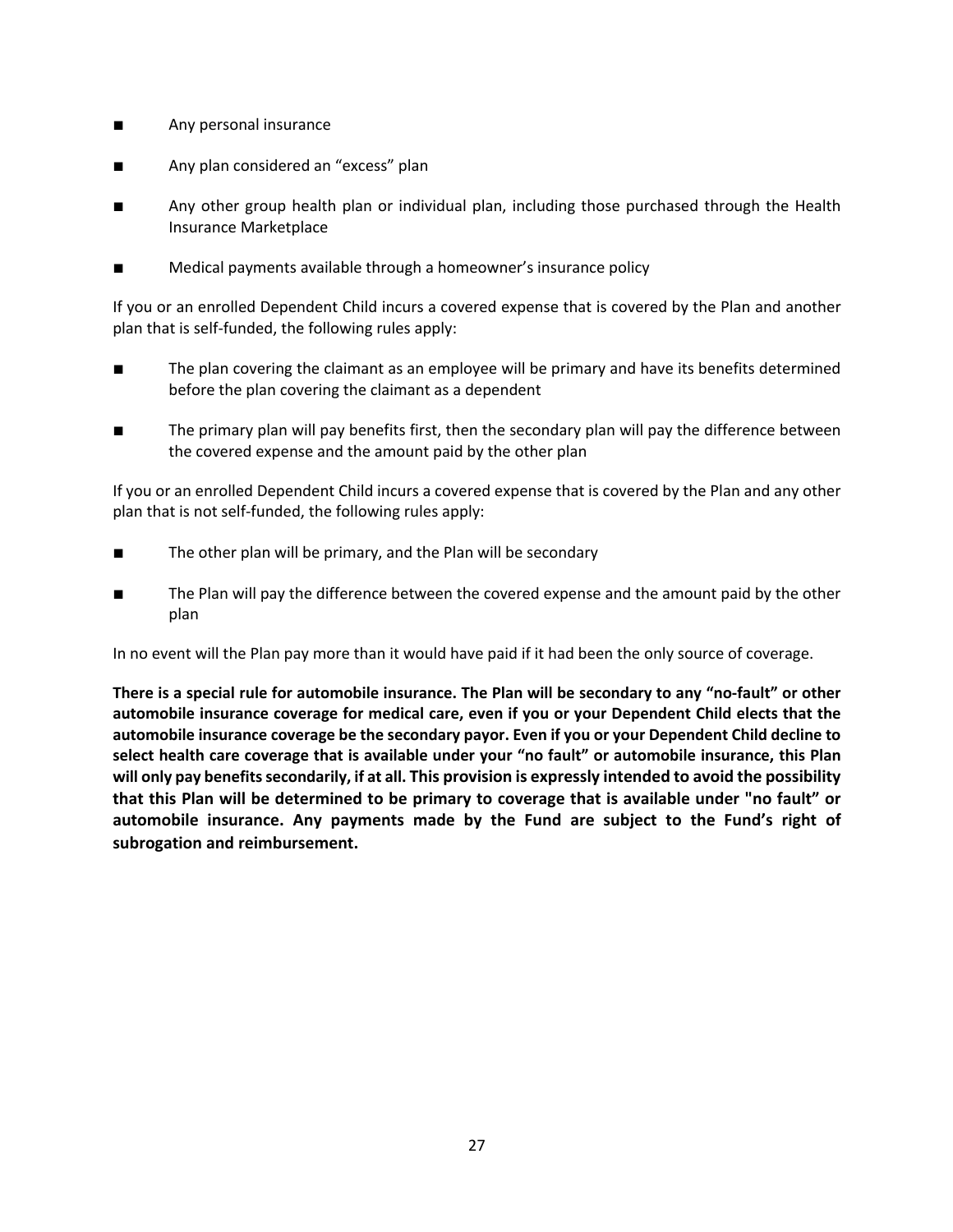# **LENGTH OF COVERAGE**

### **When Coverage Ends**

#### For You

You are covered under the Plan until 12:01 a.m. Eastern Time on the earliest of the following dates:

- The date you stop actively working in Qualifying Service;
- The last day of the period for which you paid required employee contributions;
- The date you no longer qualify for coverage under the Plan;
- The date you cease to qualify for COBRA because you fail to elect coverage or fail to make the required self-payment as specified in your COBRA entitlement notice; or
- The date the Plan terminates.

If you are on an approved disability leave of absence, all benefits you were receiving at the time you left Qualifying Service because of the disability (except Legal Services Plan benefits) will continue for 90 days after you leave Qualifying Service for the approved leave of absence. Legal Services Plan benefits will terminate at the end of the month in which you leave Qualifying Service because of a disability. If you return to work after your coverage has ended, coverage will start again on the first day of the month after you have returned to work with a contributing employer in a position covered by this Plan.

#### For Your Dependent Children

Your Dependent Children's coverage normally ends when your coverage ends. Coverage for Dependent Children will also end on the earliest of:

- The date you fail to pay the monthly premiums for Dependent Child coverage;
- The date your Dependent Child ceases to qualify for COBRA because he or she fails to elect coverage or fails to make the required self-payment as specified in his or her COBRA entitlement notice;
- The date you are no longer eligible to cover your Dependent Children, i.e., you fail to work the required hours of Qualifying Service during an Ongoing Measurement Period;
- The date they no longer meet the definition of a covered Dependent Child (see page 5 for the definition of Dependent Child); or
- The date that the Plan discontinues Dependent Child coverage for all Part-time Employees.

When coverage ends for either you or your covered Dependent Children, you or they may be eligible to extend coverage at your or their own expense through COBRA as described on page 30.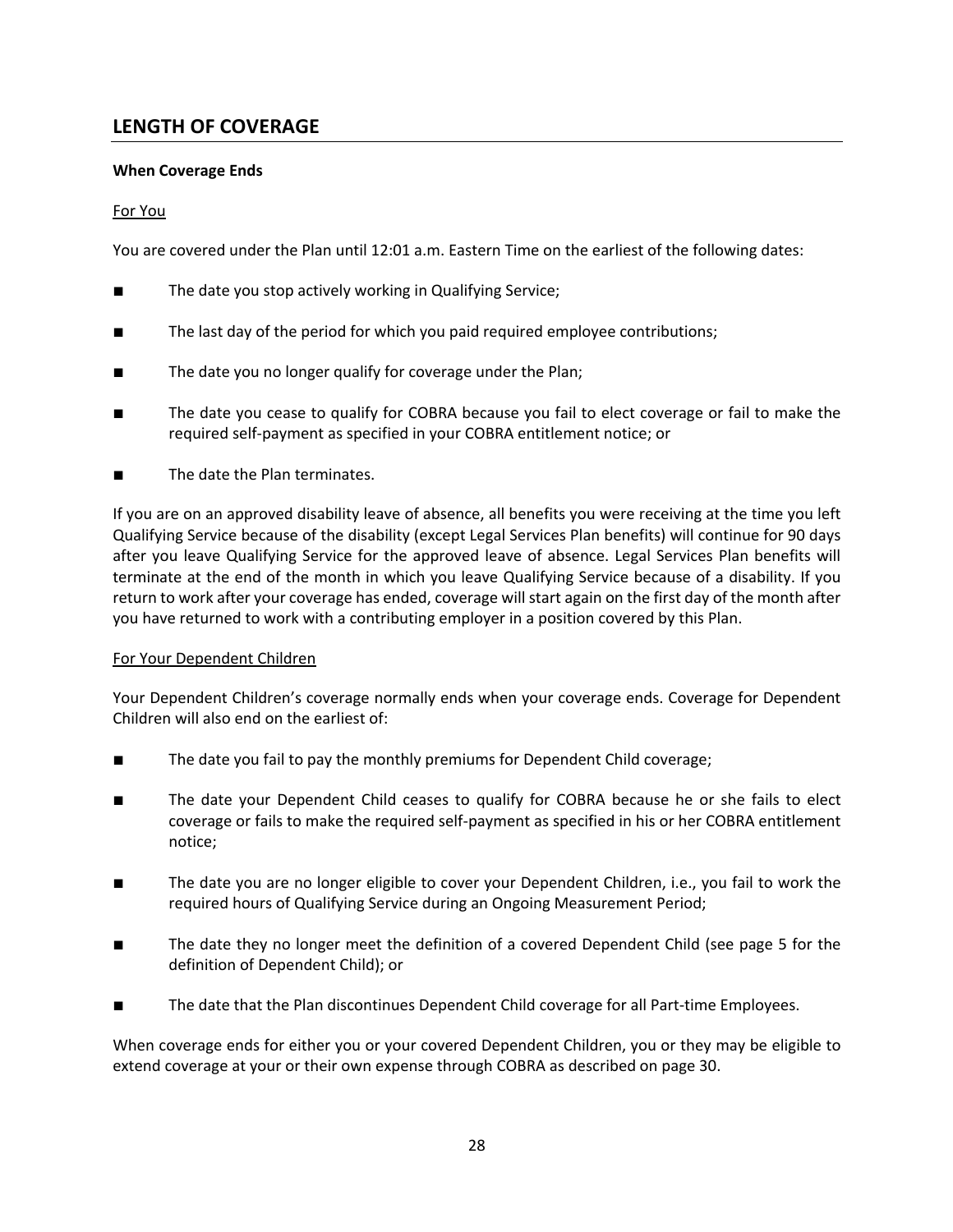#### **Suspension of Benefits**

#### *Discontinuance of Coverage for Nonpayment of Employer Contributions*

If your employer is late in making or fails to make the required contributions on your behalf, your benefits may be suspended. If your employer timely pays to the Fund the contributions and any supplementary charge imposed by the Trustees, the coverage and benefits to you and your Dependent Children will be continued without interruption. However, if your employer fails or refuses to timely pay to the Fund the contributions and any supplementary charge imposed, you and your Dependent Children's coverage and benefits may be suspended upon 30 days' advance written notice to you.

#### *Discontinuance of Coverage and Benefits for Failure to Cooperate in Subrogation Process*

You and your Dependent Children's coverage and benefits may be suspended if you fail to cooperate with the Plan's subrogation process.

Prior to the suspension or offset of benefits under the Plan, you will receive 30 days' advance written notice from the Fund. The notice shall inform you that absent timely cooperation in the subrogation process and procedures: (a) your coverage and coverage for all of your Dependent Children for any benefits provided by the Fund shall be suspended for a specified period; and/or (b) the Fund will not pay any future claims for you and your Dependent Children until the Fund has recovered in full the amount of claims paid for you and your Dependent Children that were subject to subrogation.

If you timely cooperate in the subrogation process and procedures, coverage and benefits will be continued without interruption. However, if you fail to cooperate, you and your Dependent Children's coverage and benefits will be suspended upon 30 days' written notice to you.

Where the Trustees decide to suspend your coverage for a period due to your failure to comply with the Plan's subrogation process, benefits for you and your dependents will be suspended for the following periods:

| ■ Amount of subrogation claim equal to \$25,000-\$50,000: | 12 months |
|-----------------------------------------------------------|-----------|
|                                                           |           |

■ Amount of subrogation claim over \$50,000: 18 months

For more information on the Plan's subrogation processes, please see the "Subrogation and Third-Party Reimbursement" section on page 24.

#### **Uniform Services Employment and Reemployment Rights Act of 1994 (USERRA)**

Under USERRA, you may continue coverage for both you and your enrolled Dependent Children while on a military leave of absence for up to 24 months.

During the first 30 days of such continuation of coverage, you will be required to pay your portion of the contribution for coverage. Thereafter, you will be required to pay 102% of the total cost of the coverage. Payment must be made to the employer.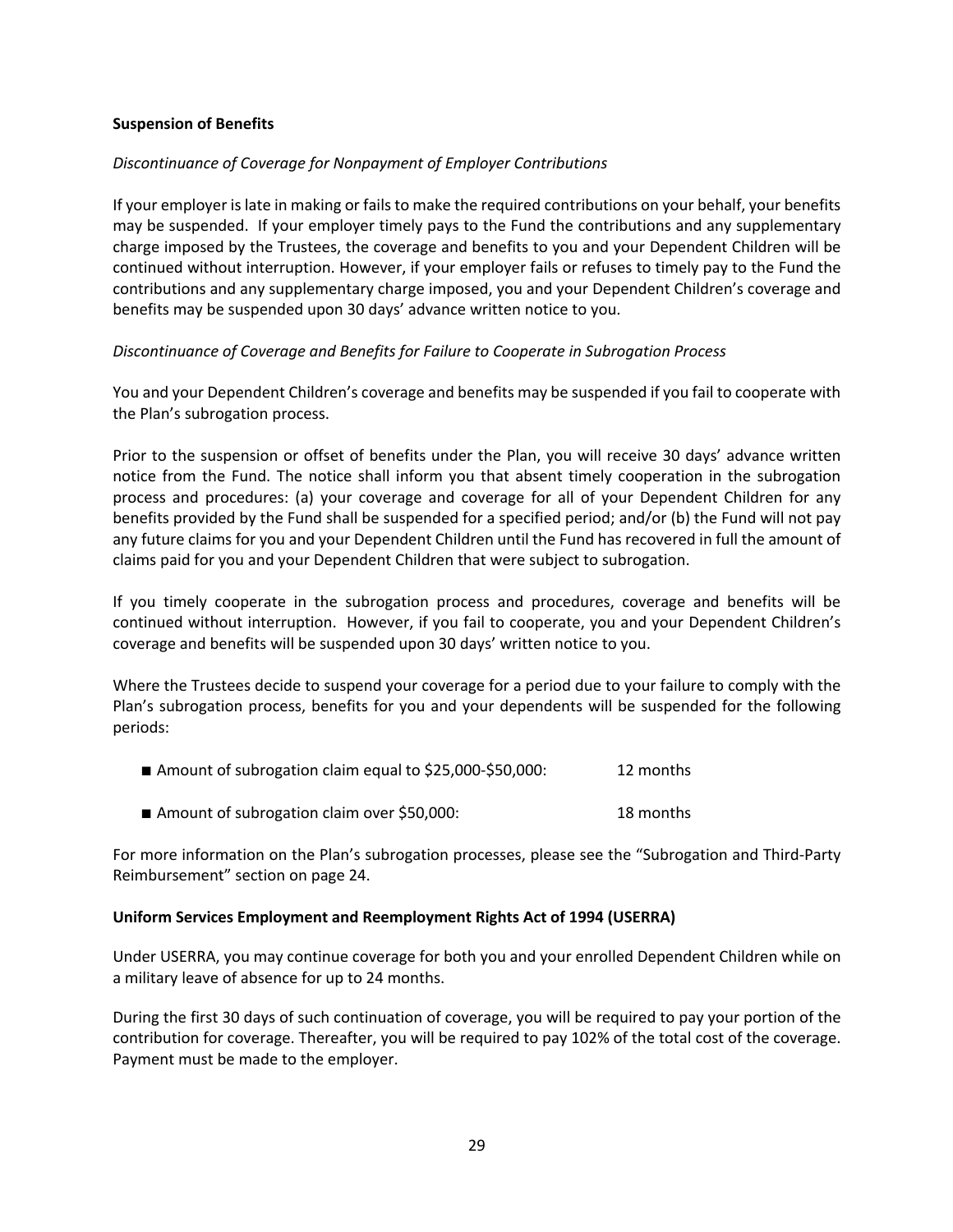Any benefit changes that are implemented while you are continuing coverage on military leave will apply to you as of the effective date of each such change.

Continuation of this coverage while on military leave will run concurrently with continuation of coverage provided under any other leave of absence except COBRA, which is explained below.

You may continue this coverage up to the earlier of:

- 24 months, beginning on the date on which your absence begins; or
- The last day as specified under USERRA in which you have to return to work in employment covered by the Plan.

If you decide not to continue coverage while on military leave, coverage for you and your eligible Dependent Children will be reinstated immediately upon your return to work in employment covered by the Plan.

Any time spent on military leave will not count toward satisfying the waiting period required under the Plan. However, when you return to work you will be credited for any portion of the waiting period satisfied prior to going on military leave.

#### **Family and Medical Leave Act**

If you apply for and are approved for leave under the federal and/or state FMLA, you may be eligible to continue your medical coverage during the leave. Contact the Human Resources Department of your employer for additional information on your FMLA benefits. Please contact the Fund Office regarding benefits under the Plan and the right to continue coverage.

#### **General Notice of Consolidated Omnibus Budget Reconciliation Act (COBRA) Continuation Coverage Rights**

To qualify for COBRA continuation coverage, you must have a "qualifying event" that would otherwise end your coverage. COBRA continuation coverage must be offered to each person who is a "qualified beneficiary." Only qualified beneficiaries may elect to continue their group health plan coverage. A qualified beneficiary is someone who will lose coverage under the Plan because of a qualifying event. Depending on the type of qualifying event, enrolled Employees and Dependent Children, including alternate recipients under QMCSOs, may be qualified beneficiaries. (Certain newborns and newly adopted children during the period of continuation coverage may also be qualified beneficiaries.)

Under the Plan, qualified beneficiaries who elect COBRA continuation coverage must pay for coverage. Continuation coverage is the same health benefit coverage that the Plan gives to all other Covered Persons. Each qualified beneficiary who elects continuation coverage will have the same rights under the Plan as other Covered Persons covered under the Plan.

The Plan offers COBRA continuation coverage to qualified beneficiaries only after the Fund Office has been notified that a qualifying event has occurred, as shown in the following chart.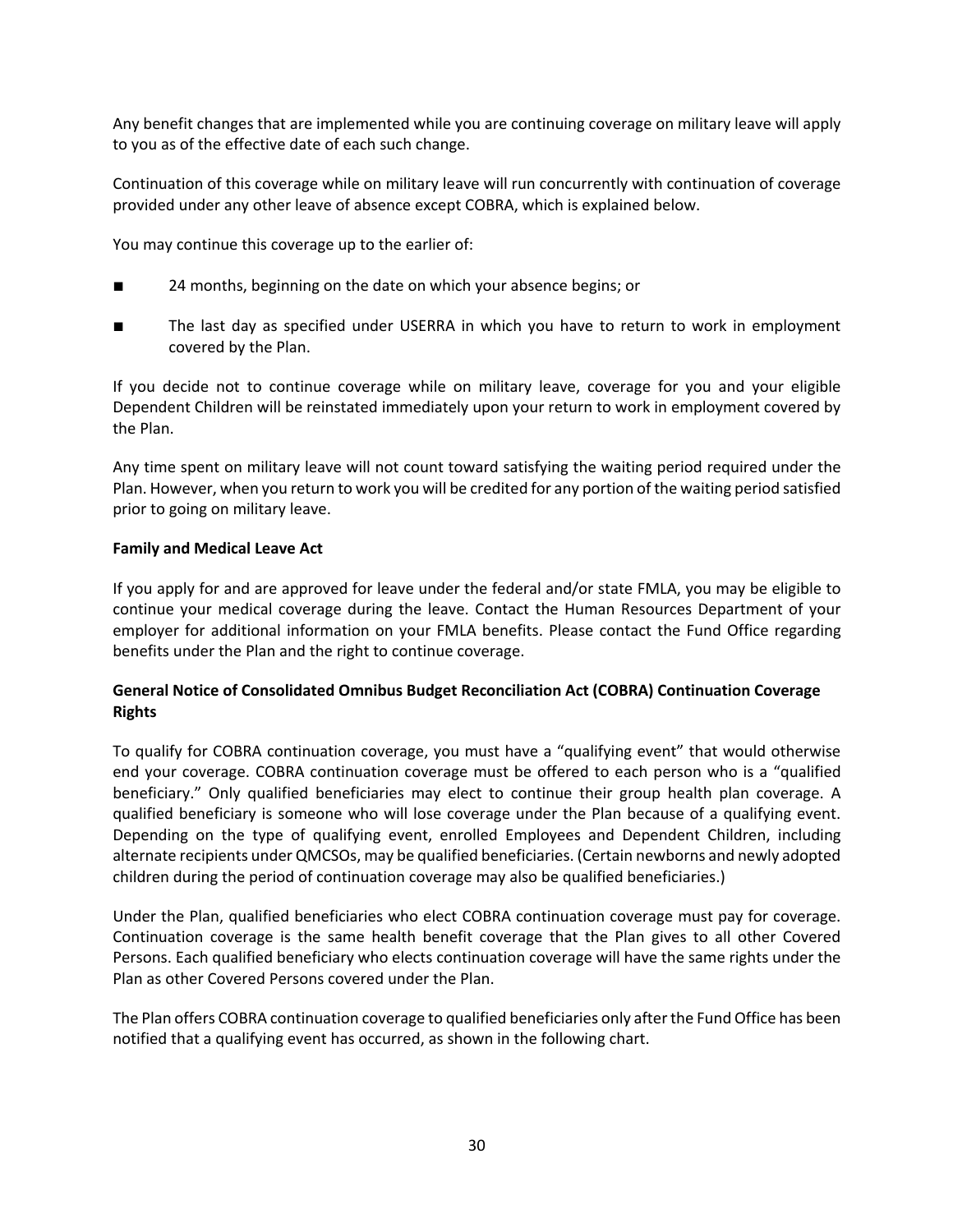| Who is a qualified<br>beneficiary:                                                                                                                                                                                                                                                                         | What is a qualifying event:                                                                                                                                                                                                                               | Who must notify the<br><b>Fund Office of the</b><br>event: |
|------------------------------------------------------------------------------------------------------------------------------------------------------------------------------------------------------------------------------------------------------------------------------------------------------------|-----------------------------------------------------------------------------------------------------------------------------------------------------------------------------------------------------------------------------------------------------------|------------------------------------------------------------|
| You, if you are an<br><b>Employee and lose Plan</b><br>coverage because                                                                                                                                                                                                                                    | Your hours of employment are reduced<br>$\blacksquare$<br>Your employment terminates (for<br>$\blacksquare$<br>reasons other than gross misconduct)<br>You retire<br>■                                                                                    | The employer within<br>30 days of the event                |
| A Dependent Child* of an<br>enrolled Employee who<br>loses Plan coverage<br>because                                                                                                                                                                                                                        | The parent-Employee dies<br>$\blacksquare$<br>The parent-Employee's hours of<br>п<br>employment are reduced<br>The parent-Employee's employment in<br>п<br>service that is covered by the Plan<br>terminates (for reasons other than gross<br>misconduct) | The employer within<br>30 days of the event                |
|                                                                                                                                                                                                                                                                                                            | The parent-Employee becomes entitled<br>$\blacksquare$<br>to Medicare and elects to have Medicare<br>be the primary coverage<br>The parents are divorced or legally<br>п<br>separated<br>The child no longer meets the eligibility<br>п<br>requirements   | The Employee within<br>60 days of the event                |
| *Children who are born to or placed for adoption with an Employee during the period of the Employee's<br>continuation coverage under COBRA are qualified beneficiaries entitled to COBRA continuation<br>coverage. Once a newborn or adopted child is enrolled in continuation coverage, the child will be |                                                                                                                                                                                                                                                           |                                                            |

treated like all other qualified beneficiaries with respect to the same qualifying event. The maximum coverage period for such a child is measured from the same date as other qualified beneficiaries with respect to the same qualifying event (and not from the date of the child's birth or adoption).

**NOTE:** Effective March 1, 2020, the above deadlines are extended to the earlier of one (1) year from the deadline or the date that is 60 days from the date that the National Emergency for COVID-19 is declared over.

Notification of the qualifying event to the Fund Office must be in writing and must include the name and address of the Employee or qualified beneficiary, the Employee's or Dependent Child's Social Security number, the type and date of the qualifying event and proof of the qualifying event. For example, if the qualifying event is divorce or legal separation, you must submit a copy of the divorce decree or written proof of the legal separation.

Within 14 days after the Fund Office receives notice of a qualifying event, it will send a COBRA notice and election form to each qualified beneficiary. The COBRA notice and election form will identify the options available, their costs, and the conditions that will cause continuation coverage to end.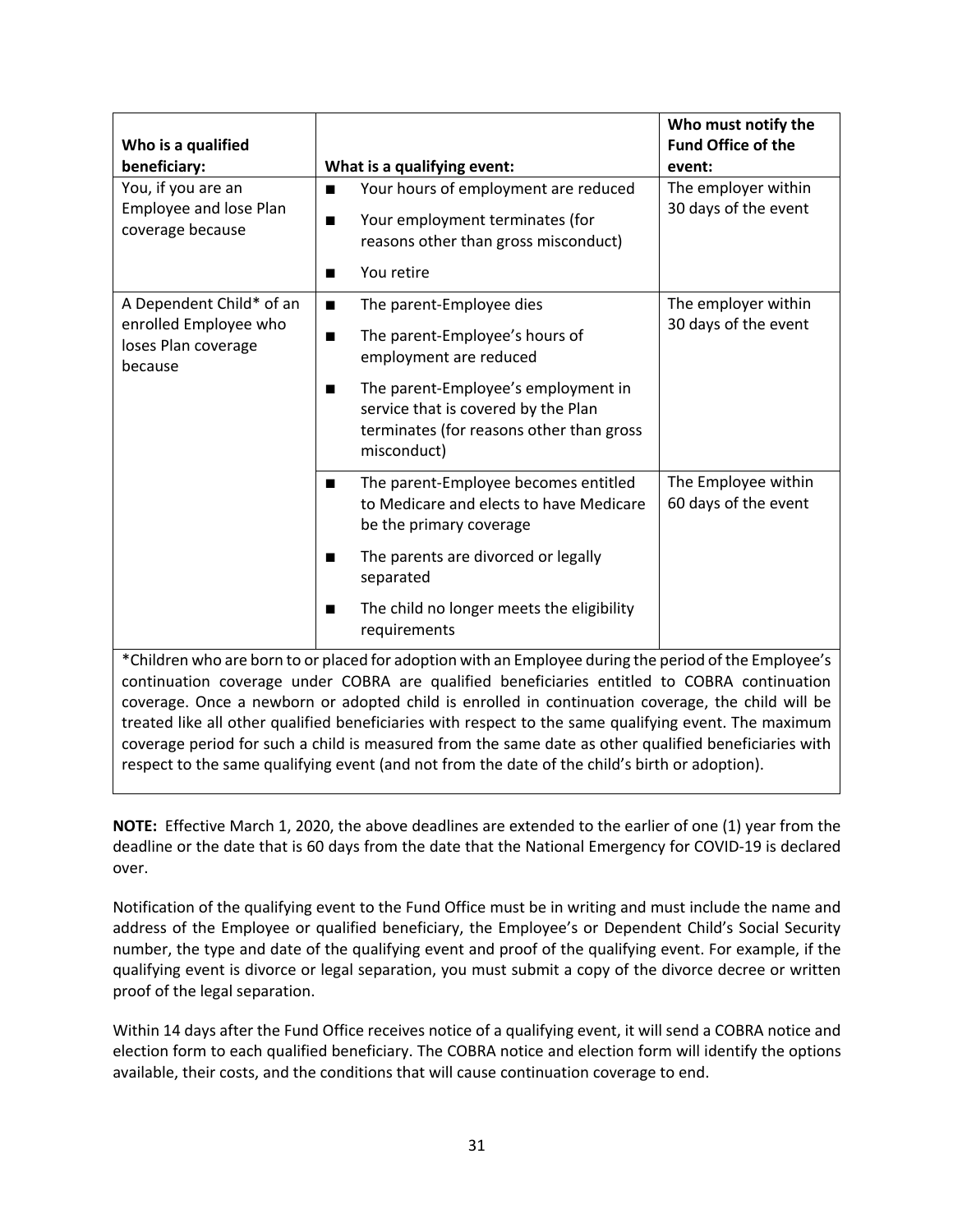Each qualified beneficiary will have an independent right to elect COBRA continuation coverage. Employees may elect COBRA continuation coverage on behalf of their Dependent Children.

To elect continuation coverage, you or your Dependent Children must complete and return the COBRA election form to the Fund Office within 60 days after you receive the COBRA election form. You must pay the first premium retroactive to the date coverage terminated, within 45 days after you return the COBRA election form. Coverage will not commence until payment is received in full.

If you or a Dependent Child qualifies for COBRA continuation coverage and you waive your right to coverage during the election period, you or your Dependent Child may later elect COBRA coverage as long as you do so within 60 days of the qualifying event.

#### **Paying for Coverage**

As provided by law, you and/or your Dependent Child(ren) must pay the full premium cost of benefits coverage from the Plan plus 2% for administrative expenses (a total of 102% of the cost) for the full 18- or 36-month period. In cases of extended continuation coverage due to disability, the cost for months 19 to 29 is 150% of the full premium for the benefits coverage. Coverage will not commence until payment is received in full.

The due date for your premiums is the first day of the month. You will have a 30-day grace period to pay your premiums before they are considered in default. For example, premiums for the month of November must be paid on or before November 1. Failure to pay the full premium by each due date (or within the 30-day grace period thereafter) will result in a loss of all continuation coverage. A payment will be considered timely if it is postmarked no later than the due date.

The Fund will notify you and/or your Dependent Child(ren) that a premium payment is due or late. If payment is not made by the due date, the Fund will notify you or your Dependent Child(ren) that continuation coverage is about to be, or has been, terminated.

**NOTE:** Effective March 1, 2020, the above deadlines are extended to the earlier of one (1) year from the deadline or the date that is 60 days from the date that the National Emergency for COVID-19 is declared over. Claims will be suspended for any period of coverage for which a premium payment is not received. If the premium is received within the extended deadline, claims will be paid retroactively.

#### **Duration of Coverage**

The following chart shows the qualifying events and the periods of eligibility for COBRA continuation coverage.

| <b>Qualifying COBRA Events</b>                                         |                                             |                           |  |
|------------------------------------------------------------------------|---------------------------------------------|---------------------------|--|
|                                                                        |                                             | <b>For COBRA Coverage</b> |  |
| If You Lose Coverage Because:                                          | These People Would Be Eligible:             | For Up To:                |  |
| Your employment terminates for a<br>reason other than gross misconduct | You and your eligible Dependent<br>Children | 18 months                 |  |
| Your working hours are reduced                                         | You and your eligible Dependent<br>Children | 18 months                 |  |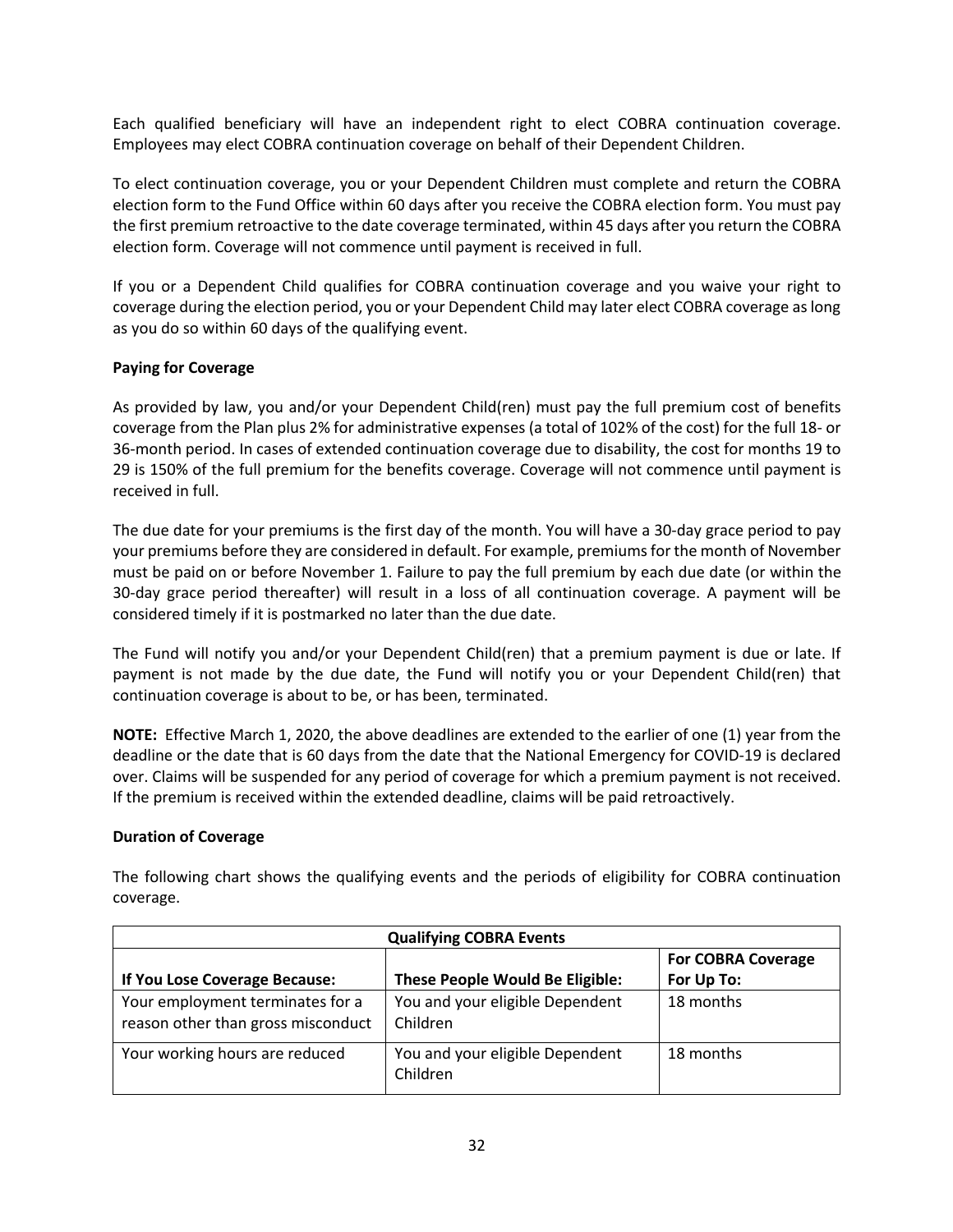| <b>Qualifying COBRA Events</b>                                             |                                             |                           |  |
|----------------------------------------------------------------------------|---------------------------------------------|---------------------------|--|
|                                                                            |                                             | <b>For COBRA Coverage</b> |  |
| If You Lose Coverage Because:                                              | <b>These People Would Be Eligible:</b>      | For Up To:                |  |
| You are determined to be disabled<br>by the Social Security Administration | You and your eligible Dependent<br>Children | 29 months                 |  |
| You die                                                                    | Your eligible Dependent Children            | 36 months                 |  |
| You divorce or legally separate                                            | Your eligible Dependent Children            | 36 months                 |  |
| Your Dependent Children no longer<br>qualify as dependents                 | Your eligible Dependent Children            | 36 months                 |  |
| You become entitled to Medicare<br>benefits                                | Your eligible Dependent Children            | 36 months                 |  |

COBRA coverage will end before the period shown above if any of the following events occur as of the dates indicated below:

- The date that the Plan terminates;
- The date that a required premium is due and unpaid after the 30-day grace period;
- The date that you and/or your Dependent Children, after electing COBRA coverage, become covered under another group health plan;
- If coverage has been extended for up to 29 months due to disability and there has been a final Social Security Administration determination that the individual is no longer disabled. In this case, coverage will end as of the month that begins more than 30 days after the date of the Social Security Administration final determination; or
- The date that your former employer stops contributing to the Fund and provides coverage through a different group health plan for a significant number of employees formerly covered under the Plan.

Note: A few words about Medicare:

- If you or your eligible dependents become eligible for Medicare while continuing coverage, COBRA coverage will continue, but such coverage will be secondary to, and pay benefits after, Medicare.
- If you are age 65 or older, you have a special enrollment period during which you can enroll in Medicare following your loss of coverage as an active employee. If you enroll during this period (typically eight months), you will not have to pay a late enrollment penalty under Medicare Part B. Your election of COBRA coverage does not extend your Medicare special enrollment period. Your loss of active coverage is what starts the enrollment period for you and your spouse (if over age 65).

If the qualifying event is the end of your employment or a reduction in your hours of employment, and you became entitled to Medicare benefits less than 18 months before the qualifying event, COBRA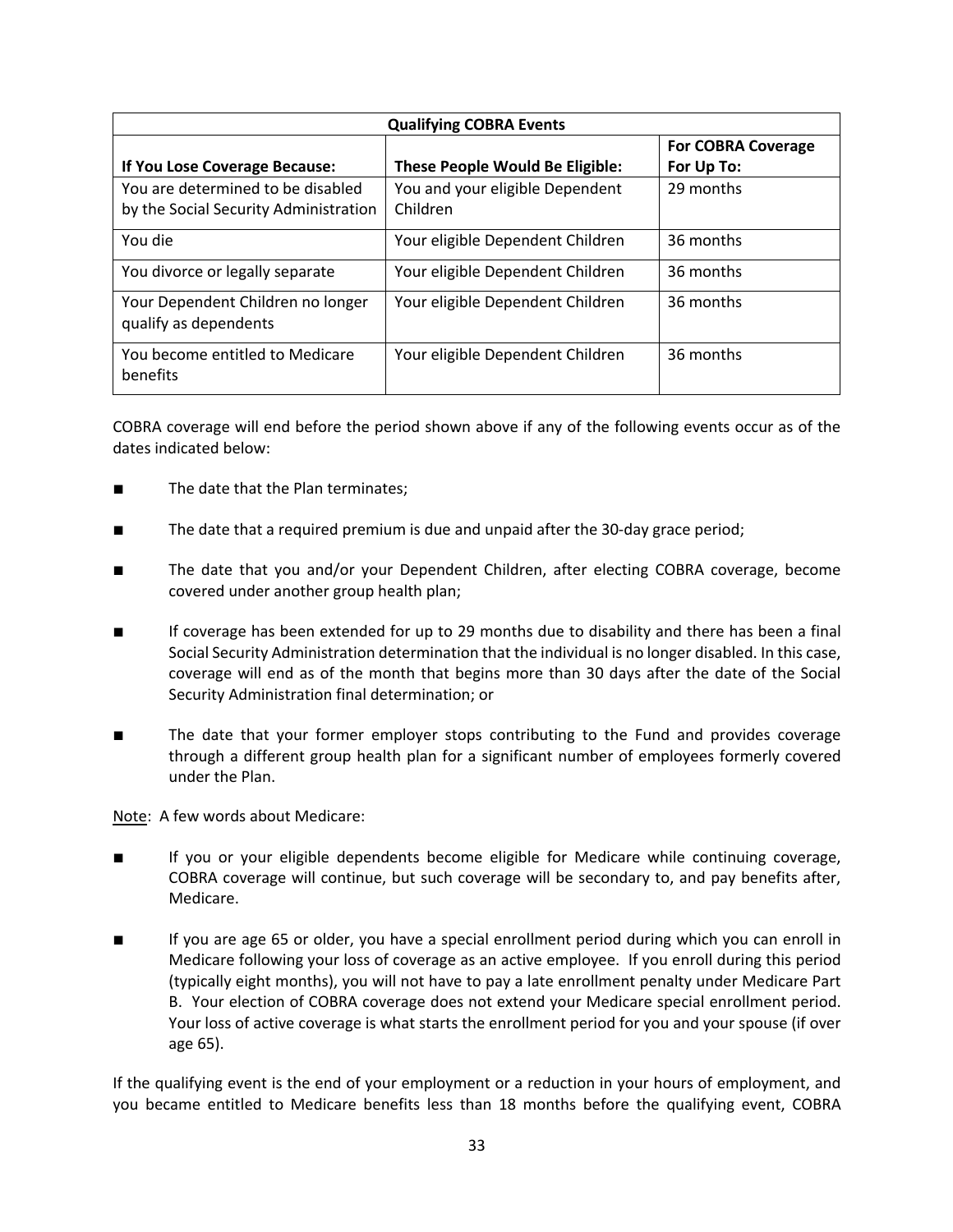continuation coverage for your qualified Beneficiaries lasts until 36 months after the date of Medicare entitlement. For example, if you become entitled to Medicare eight months before the date on which your employment terminates, COBRA continuation coverage for your Dependent Children can last up to 36 months after the date of Medicare entitlement, which is equal to 28 months after the date of the qualifying event (36 months minus eight months). Certain qualifying events, or a second qualifying event during the initial period of coverage, may also permit a qualified Beneficiary to receive a maximum of 36 months of coverage.

#### **Extension of 18-Month COBRA Coverage Period for Disability**

If you or any enrolled Dependent Child is determined by the Social Security Administration to be disabled for Social Security disability purposes before the 60th day of COBRA continuation coverage, you may continue coverage for up to an additional 11 months (for a total maximum of 29 months) from the original qualifying event date. Each qualified Beneficiary who has elected continuation coverage will be entitled to the 11-month extension.

You must inform the Fund Office of the disability in writing within 60 days of the Social Security Administration's disability determination letter.

The notice must be in writing and must include the name and address of the Employee or Dependent Child, the Employee's or Dependent Child's Social Security number, a copy of the Social Security Administration's disability determination letter and proof of when you were determined to be disabled. In addition, you must notify the Fund Office in writing before the end of the 18-month continuation period. If you do not notify the Fund Office within this time frame, you will not qualify for this extension.

#### **Second Qualifying Event**

If your family experiences another qualifying event during the 18 months of COBRA continuation coverage, your Dependent Children can get up to 18 additional months of COBRA continuation coverage, for a maximum of 36 months, if the Plan is properly notified about the second qualifying event. This extension may be available to any Dependent Children getting COBRA continuation coverage if the Employee, or former Employee, dies; becomes entitled to Medicare benefits (under Part A, Part B, or both); or gets divorced or legally separated, or if the Dependent Child stops being eligible under the Plan as a Dependent Child. This extension is only available if the second qualifying event would have caused the Dependent Child to lose coverage under the Plan had the first qualifying event not occurred.

The notice must be in writing and must include the name and address of the Employee or Dependent Child, the Employee's or Dependent Child's Social Security number, the type and date of the qualifying event and proof of the second qualifying event. In addition, you must notify the Fund Office in writing before the end of the 18-month continuation period. If you do not notify the Fund Office within this time frame, you will not qualify for this extension.

#### **Acquiring New Dependents While Covered by COBRA**

You may enroll a Dependent Child born or placed for adoption during a period of COBRA continuation coverage for the balance of your COBRA continuation coverage period. You must follow all of the Plan's rules for enrolling a newly born or adopted child. The Dependent Child will be considered a qualified Beneficiary.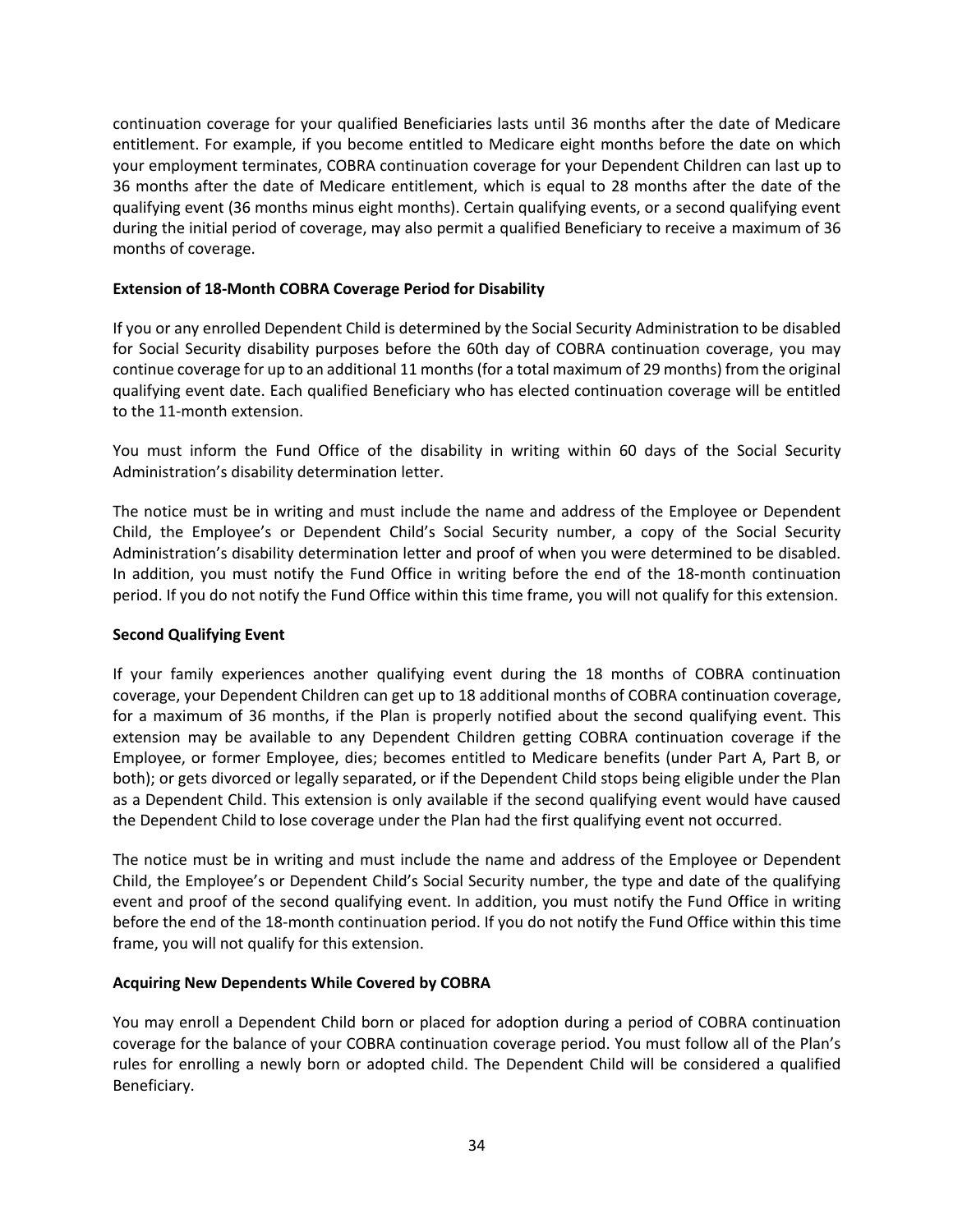### **Address Changes**

To protect your and your Dependent Children's rights, you should keep the Fund Office informed of any changes in address for you and any of your eligible Dependent Children. You also should keep a copy of any notices that you send to the Fund Office.

#### **Financial Responsibility for Failure to Give Notice**

If the Plan pays a claim for you or your Dependent Child(ren) and your coverage terminated as a result of a qualifying event, but you did not elect continuation coverage and the Fund Office was not notified within the 30- or 60-day time frames noted above, you or your employer will be required to repay the Plan for any claims that should not have been paid. If you do not repay the Plan, the amount due will be deducted from other benefits payable to you or, to the extent that the Fund can recover overpaid benefits directly from you, the Fund will recover those amounts through legal action.

If your employer fails to notify the Fund Office of a qualifying event within 30 days and you or your Dependent Child(ren) elect continuation coverage more than 90 days after the qualifying event, the employer must reimburse the Plan for all claims paid on your behalf. The Trustees, in their sole discretion, may limit the application of this provision if the circumstances indicate that you would have elected continuation coverage within the 90-day election period if you had been notified of your right to do so.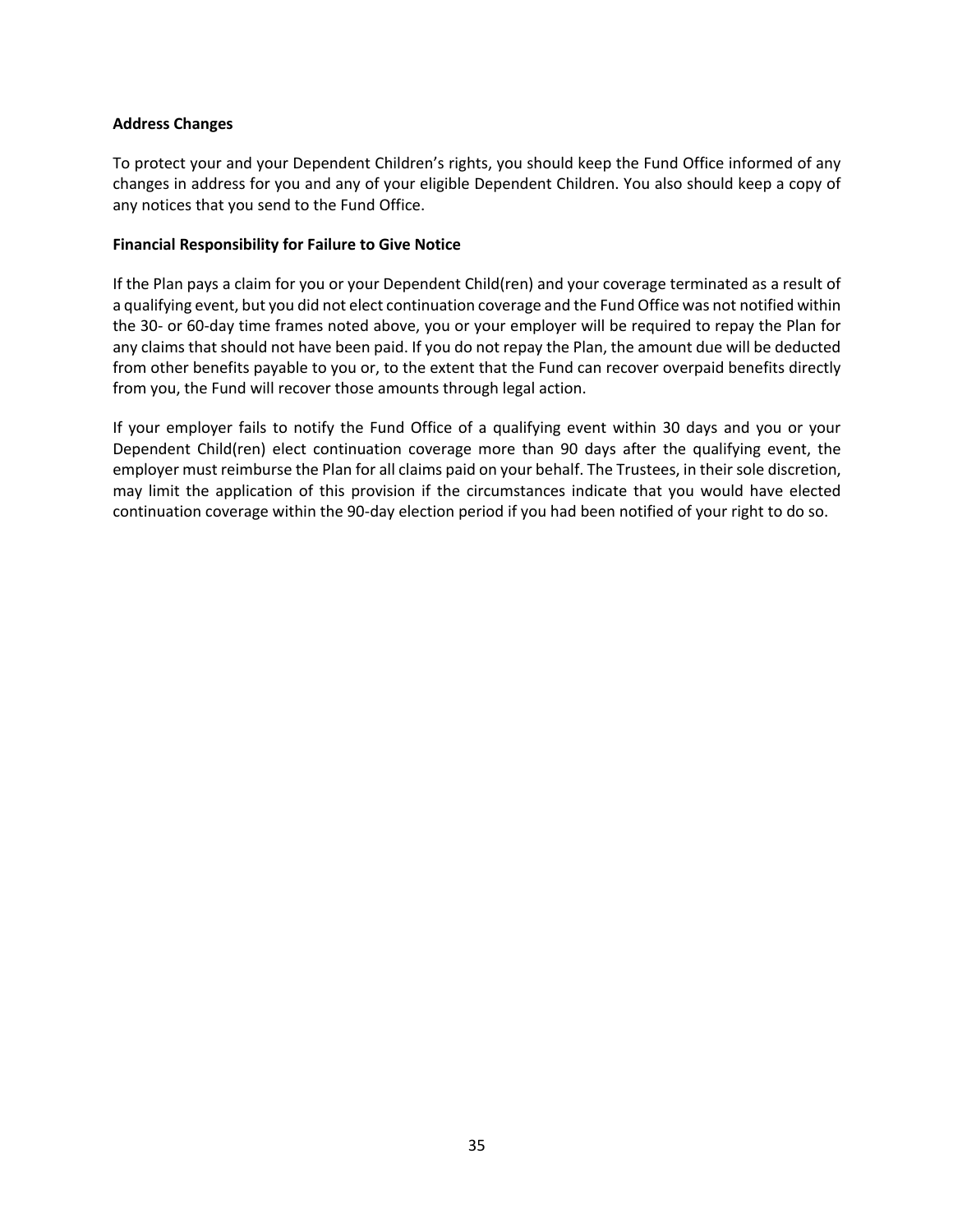# **PLAN ADMINISTRATION AND LEGAL INFORMATION**

| <b>SPD Edition Date</b>        | This SPD describes the medical and prescription drug benefits for Bronze                                                                          |                        |  |  |
|--------------------------------|---------------------------------------------------------------------------------------------------------------------------------------------------|------------------------|--|--|
|                                | Part-time Employees in effect as of January 1, 2022. Benefits for other                                                                           |                        |  |  |
|                                | groups of Employees, and other benefits, are described in a separate SPD.                                                                         |                        |  |  |
| Plan Name                      | UFCW Local 1262 and Employers Health and Welfare Fund                                                                                             |                        |  |  |
| Plan Sponsor                   | <b>Board of Trustees</b>                                                                                                                          |                        |  |  |
|                                | UFCW Local 1262 and Employers Health and Welfare Fund                                                                                             |                        |  |  |
|                                | 1389 Broad Street                                                                                                                                 |                        |  |  |
|                                | Clifton, NJ 07013-4292                                                                                                                            |                        |  |  |
| <b>Employer Identification</b> | 23-7042767                                                                                                                                        |                        |  |  |
| Number (Plan Sponsor)          |                                                                                                                                                   |                        |  |  |
| Plan Number                    | 501                                                                                                                                               |                        |  |  |
| Type of Plan                   | Group health plan providing health, life insurance, accidental death and                                                                          |                        |  |  |
|                                | dismemberment, and prepaid legal service benefits                                                                                                 |                        |  |  |
| Plan Year                      | December 1 through November 30                                                                                                                    |                        |  |  |
| Plan Administrator             | <b>Board of Trustees</b>                                                                                                                          |                        |  |  |
|                                | UFCW Local 1262 and Employers Health and Welfare Fund                                                                                             |                        |  |  |
|                                | 1389 Broad Street                                                                                                                                 |                        |  |  |
|                                | Clifton, NJ 07013-4292                                                                                                                            |                        |  |  |
|                                | Phone: (800) 522-4161 (TTY: 711)                                                                                                                  |                        |  |  |
| Type of Administration         | The Board of Trustees administers the Plan; it contracts with various                                                                             |                        |  |  |
|                                | entities to provide administrative services to the Plan.                                                                                          |                        |  |  |
| Trustees                       | <b>Employer Trustees</b>                                                                                                                          | <b>Union Trustees</b>  |  |  |
|                                | Generoso Del Rosario                                                                                                                              | Harvey Whille          |  |  |
|                                | Michelle Castellana                                                                                                                               | James Feimster         |  |  |
|                                | Ann Nichols                                                                                                                                       | <b>Donald Merritt</b>  |  |  |
|                                | c/o Stop & Shop<br>c/o UFCW Local 1262                                                                                                            |                        |  |  |
|                                | 1129 Rte. 34                                                                                                                                      | 1389 Broad Street      |  |  |
|                                | North Aberdeen, NJ 07747                                                                                                                          | Clifton, NJ 07013-4292 |  |  |
| Agent for Service of           | Plan Administrator                                                                                                                                |                        |  |  |
| <b>Legal Process</b>           | 1389 Broad Street                                                                                                                                 |                        |  |  |
|                                | Clifton, NJ 07013-4292                                                                                                                            |                        |  |  |
|                                | Phone: (800) 522-4161 (TTY: 711)                                                                                                                  |                        |  |  |
|                                |                                                                                                                                                   |                        |  |  |
| Source of                      | In addition, service of legal process may also be made on any Plan Trustee.<br>Benefits are funded through contributions from employers that have |                        |  |  |
| Contributions and              | participation agreements with the Plan or collective bargaining agreements                                                                        |                        |  |  |
| Financing of the Plan          | with UFCW Local 1262 that require contributions to the Plan, and                                                                                  |                        |  |  |
|                                | investments thereon. With the exception of life insurance, AD&D and legal                                                                         |                        |  |  |
|                                | services benefits, and, effective April 1, 2017, vision benefits, all benefits                                                                    |                        |  |  |
|                                | under the Plan are self-insured and provided by the Fund.                                                                                         |                        |  |  |
| <b>Collective Bargaining</b>   | The Fund is maintained in accordance with collective bargaining                                                                                   |                        |  |  |
| Agreements                     |                                                                                                                                                   |                        |  |  |
|                                | agreements. You may obtain a copy of the agreement that applies to you<br>by making a written request to UFCW Local 1262's Office.                |                        |  |  |
| Participating                  | Stop & Shop                                                                                                                                       |                        |  |  |
| Employers                      | <b>Tops Markets</b>                                                                                                                               |                        |  |  |
|                                | <b>Morton Williams</b>                                                                                                                            |                        |  |  |
|                                |                                                                                                                                                   |                        |  |  |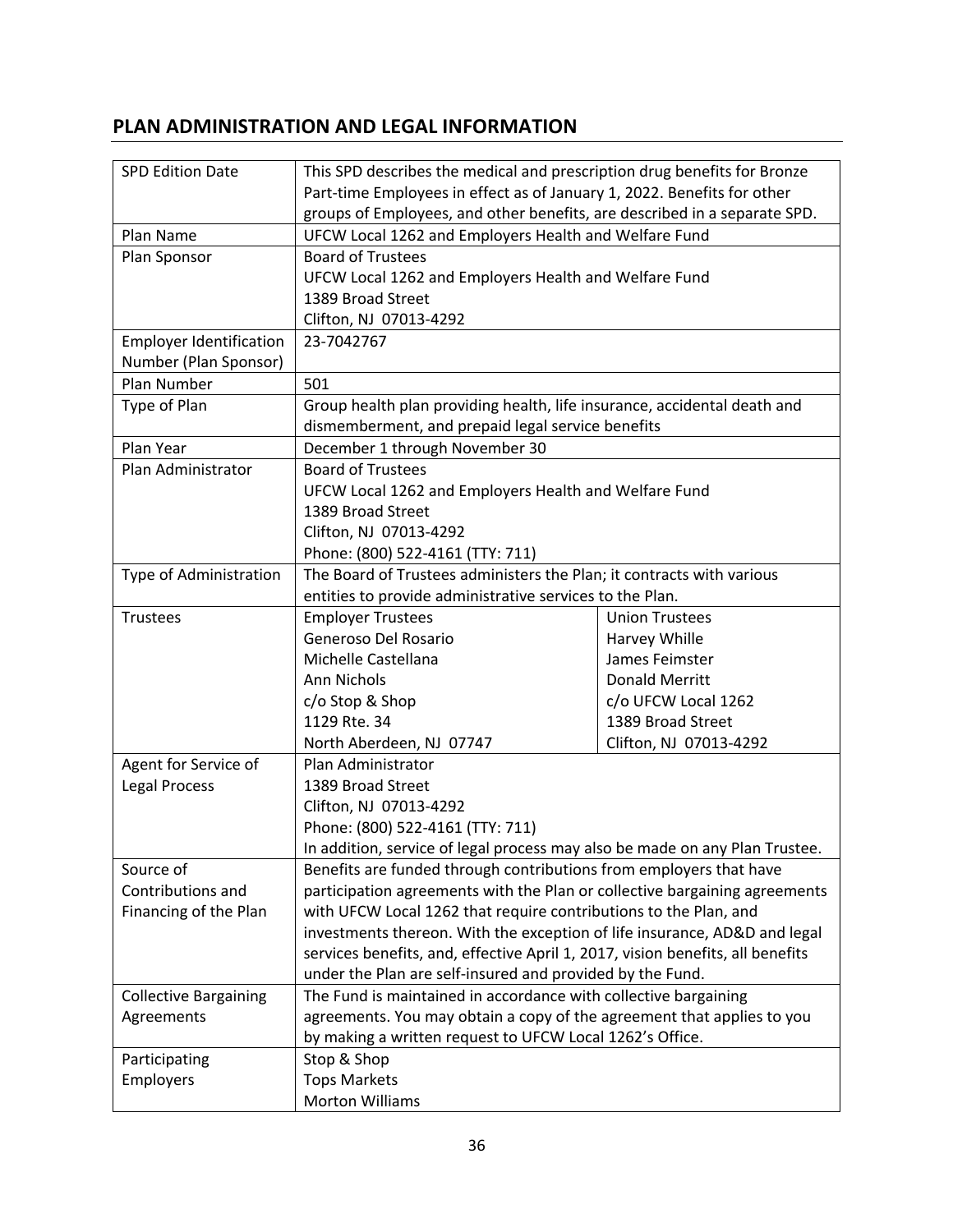| UFCW Local 1262 Union                                                        |
|------------------------------------------------------------------------------|
| UFCW Local 1262 and Employers Pension Fund                                   |
| This list may change from time to time. Upon written request to the Fund     |
| Office, you may ask whether a particular employer participates in the        |
| sponsorship of the Plan. If so, you may also request the employer's address. |

#### **Plan Amendment or Termination**

The Trustees of the Fund are authorized at any time and on such basis as they, in their sole discretion, deem appropriate to amend, modify, add to or eliminate any provision or benefit from the Plan. Benefit changes may be made by formal Plan amendment, Trustee resolution, action by the Trustees when not in session by telephone or written action and/or other methods as may be permissible for action by the Trustees.

The Trustees also reserve the right to terminate the Plan at any time for any reason under the conditions set forth in the Plan Documents. Should the Plan be terminated, the Trustees shall apply the monies of the Plan to provide benefits or otherwise carry out the purposes of the Plan in an equitable manner until the entire remainder of its assets have been distributed by the Trustees.

#### **Health Insurance Portability and Accountability Act of 1996 (HIPAA)**

Federal privacy laws set limits on how health plans, pharmacies, Hospitals, clinics, nursing homes and other direct-care Providers (called covered Providers) use individually identifiable health information.

This overview describes your rights and protection of personal information related to your health. Please review it carefully.

Key provisions of these privacy standards include:

- **Access to Medical Records** HIPAA gives you the ability to review and obtain copies of your medical records. If your medical records are maintained electronically, you may request access to your electronic medical records if that format is readily producible. Otherwise, the covered Provider must provide the requested information in an electronic format that you can read on your computer (e.g., Word, Excel). You may also request corrections if you have identified any errors. Covered Providers generally should provide access to your records within 30 days of your request and may charge for the cost of copying and sending the records to you.
- **Notice of Privacy Practices** Covered Providers will provide you with a HIPAA notice advising you of your rights. You may be asked to sign, initial or otherwise acknowledge that you have received this notice. You may also ask to restrict the use or disclosure of your information beyond the practices included in the notice, but the covered Providers would not have to agree to the changes.
- **Limits on Use of Personal Medical Information** The privacy rule sets limits on how covered Providers may use your identifiable health information. These limits do not restrict the ability of health care professionals to share any medical information needed for treatment. They do restrict its use for purposes not related to health care. Covered Providers may use or share only the minimum amount of protected information needed for a particular purpose. In no case will a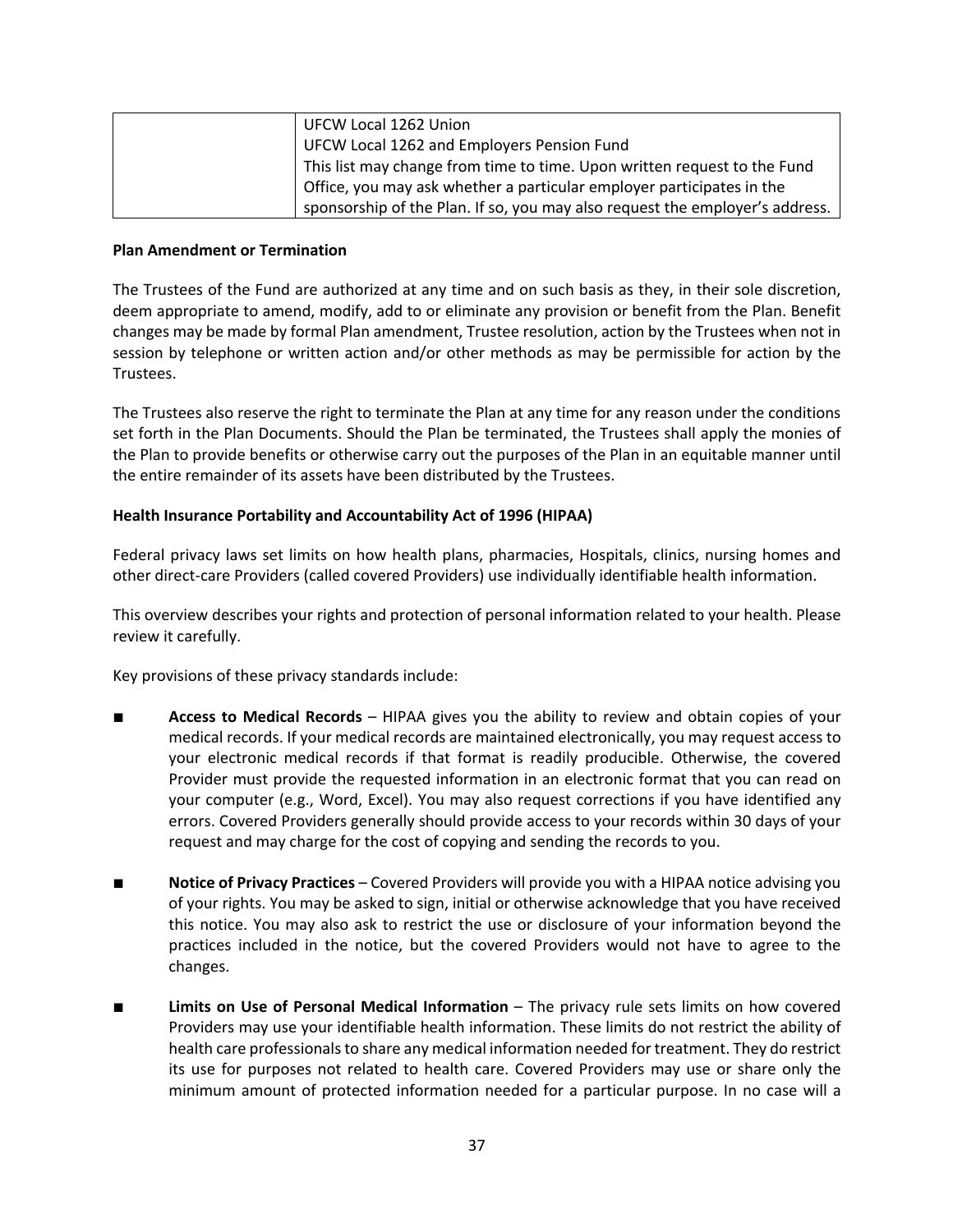covered Provider use or disclose your personal medical information that is Genetic Information for underwriting purposes. You must provide written authorization for the following medical information to be disclosed:

- o Psychotherapy notes if maintained by the Plan.
- o Personal medical information for marketing purposes. For example, your written authorization will be required for the covered Provider to share your medical information to promote health care products or services or alternative treatments, or provide appointment or treatment reminders. Your written authorization will not be required for prescription refill reminders, general health and wellness communications or communications about government or government-sponsored programs, such as eligibility for Medicare or Medicaid.
- o Disclosures that constitute a sale of your personal medical information. A sale means that the covered entity receives direct or indirect remuneration in exchange for personal medical information. Your authorization is not required if remuneration for personal medical information is required to perform activities or provide services, such as for research or for the services provided by the health information exchange.
- $\circ$  Personal health information released to a life insurer, a bank, a marketing firm or another outside business for purposes not related to your health care.
- **Stronger State Laws** The federal privacy standards do not affect state laws that provide additional privacy protections for patients. The confidentiality protections are cumulative; any state law providing additional protections would continue to apply. When a state law requires a certain disclosure, the federal privacy regulations may not preempt the state law.
- **Confidential Communications** Under the privacy rule, you can request that your doctors, health plans and other covered Providers take reasonable steps to ensure that their communications with you are confidential. For example, you could ask your doctor to call you at work rather than at home, and the doctor's office should comply with that request if it can be reasonably accommodated.
- **Complaints** You may file a formal complaint regarding the Fund's privacy practices to:

Privacy Officer UFCW Local 1262 and Employers Health and Welfare Fund Office 1389 Broad Street Clifton, NJ 07013-4292 (800) 522-4161 (TTY: 711)

Complaints may also be made in writing to the Secretary of the U.S. Department of Health and Human Services Office for Civil Rights, which is charged with investigating complaints and enforcing the privacy regulation.

If there is a breach of your unsecured personal medical information, you will be notified promptly.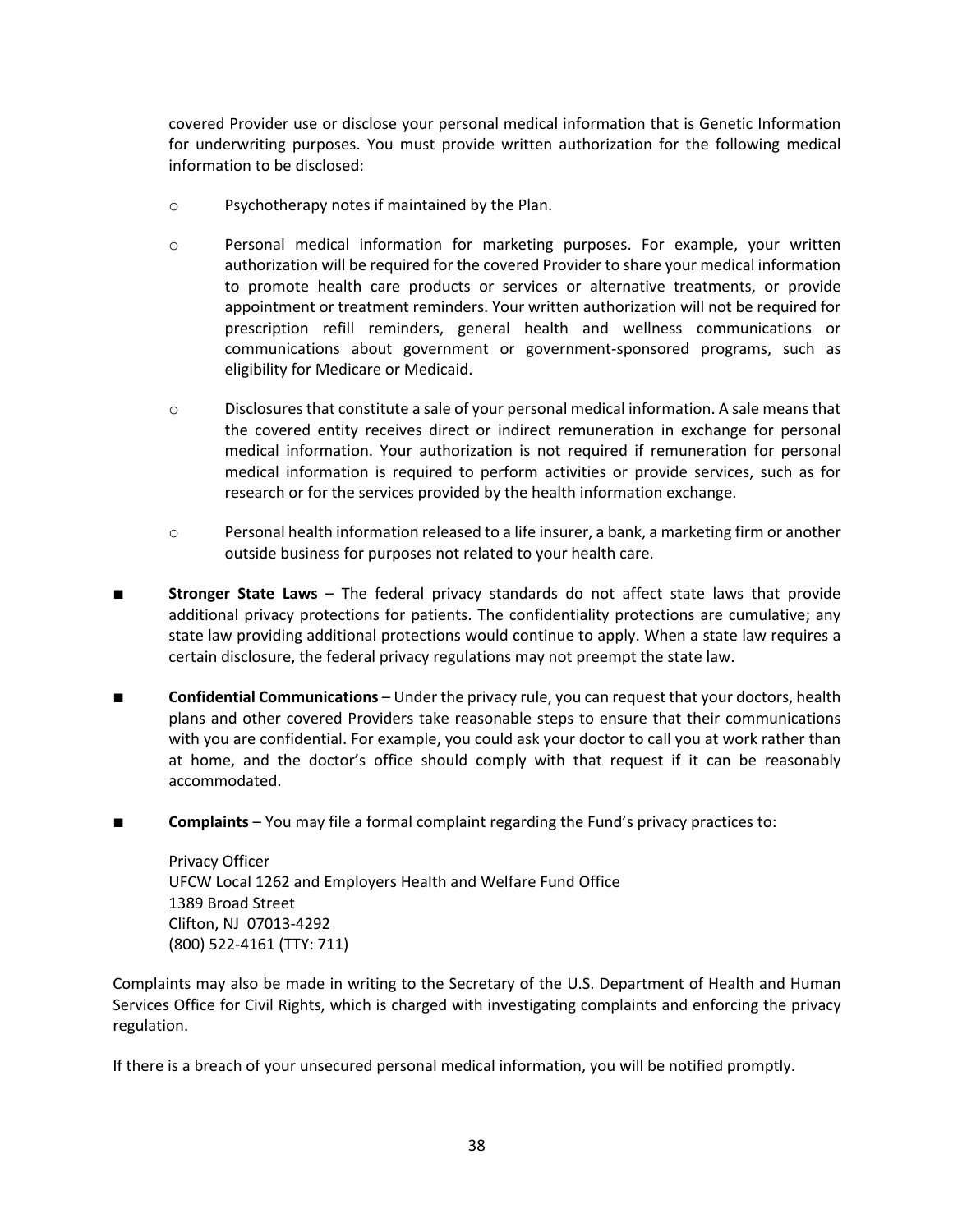**For More Information** – You can find additional HIPAA information on the Internet at www.hhs.gov/ocr/hipaa or by calling (866) 627-7748. If you have questions about your HIPAA rights, you may contact your state insurance department or the DOL, Employee Benefits Security Administration (EBSA) toll-free at (866) 444-3272 (for free HIPAA publications ask for publications concerning changes in health care laws). You may also contact the Centers for Medicare & Medicaid Services publication hotline at (800) 633-4227 (ask for *Protecting Your Health Insurance Coverage*). These publications and other useful information are also available on the Internet at www.dol.gov/ebsa, the DOL's interactive Web pages – Health laws.

#### **Genetic Information Nondiscrimination Act of 2008 (GINA)**

The Fund complies with GINA, which prohibits discrimination in health coverage and employment based on Genetic Information. GINA, together with provisions of HIPAA, generally prohibits health insurers or health plan administrators from requesting or requiring Genetic Information of an individual or an individual's family members, or using this information for decisions regarding coverage, rates, or preexisting conditions. GINA also prohibits employers from using Genetic Information for hiring, firing, or promotion decisions, and for any decisions regarding terms of employment.

#### **Qualified Medical Child Support Orders**

Any child of an enrolled Part-time Employee eligible for Dependent Child coverage who is an alternate recipient under a QMCSO will be considered as having a right to dependent coverage under the Plan. A QMCSO is an order that meets certain legal requirements and requires the Plan to provide health coverage to your eligible Dependent Child(ren). You may obtain a copy of the Fund's procedures governing QMCSO determinations, free of charge, by contacting the Fund Office.

A QMCSO is any judgment, decree or order, including a court-approved settlement agreement, issued by a domestic relations court or other court of competent jurisdiction, or through an administrative process established under state law, that has the force and effect of law in that state, and that assigns to a child the right to receive health benefits for which a Part-time Employee is eligible under the Plan, and that the Trustees (or their delegates) determine is qualified under the terms of ERISA and applicable state law. Please contact the Fund Office if you have any questions about QMCSOs.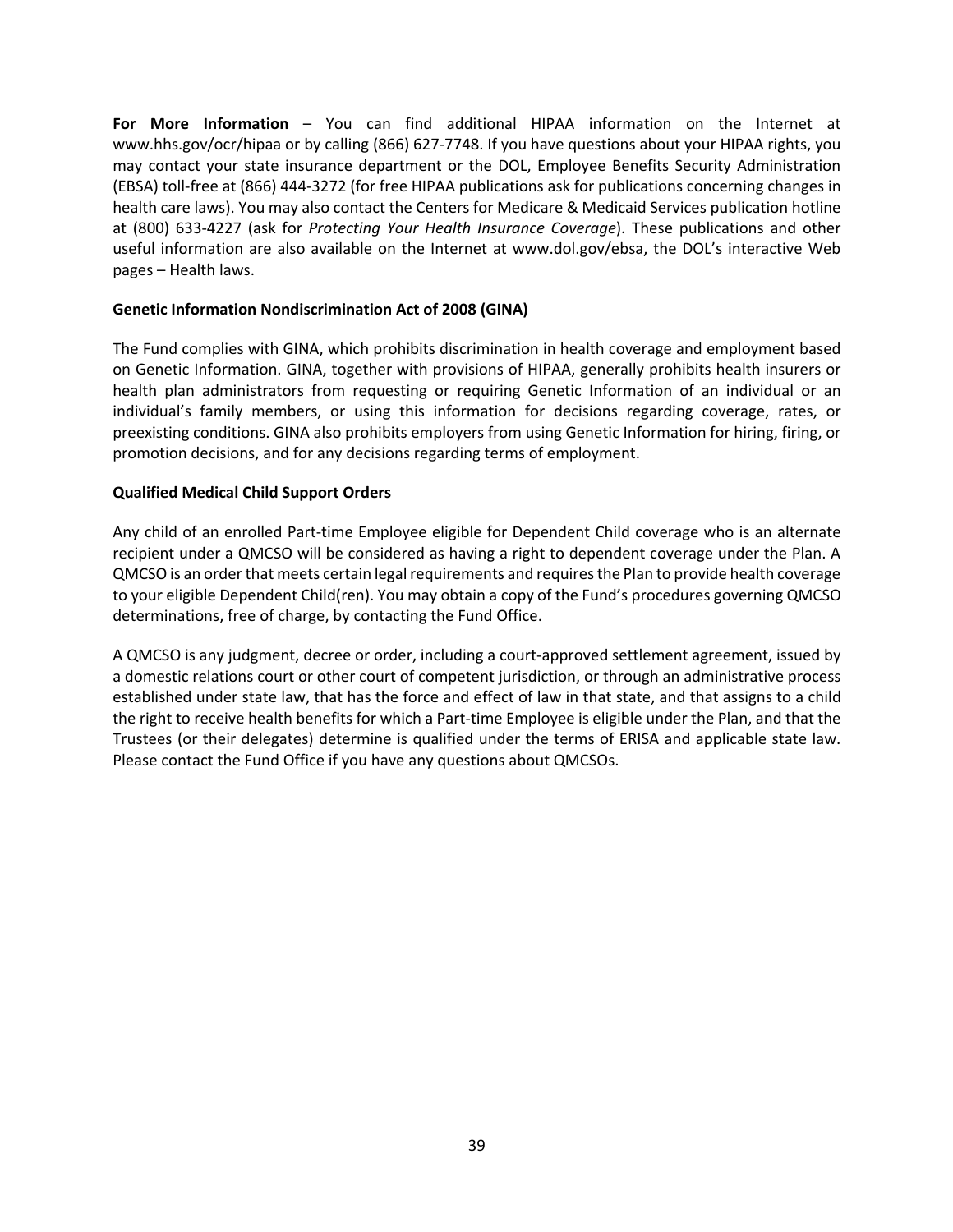## **YOUR RIGHTS UNDER ERISA**

As a Covered Person in the Plan, you are entitled to certain rights and protections under ERISA. ERISA provides that all Plan Covered Persons are entitled to:

## **Receive Information About the Plan and Your Benefits**

- Examine, without charge, at the Fund Office and at other specified locations, such as worksites, all documents governing the Plan, including collective bargaining agreements, and a copy of the latest annual report (Form 5500 Series) filed by the Plan with the DOL and available at the Public Disclosure Room of the EBSA. These documents are available upon written request to the Plan Administrator.
- Obtain, upon written request to the Plan Administrator, copies of documents governing the operation of the Plan, including copies of the latest annual report (Form 5500 Series) and an updated SPD. The Plan Administrator may make a reasonable charge for the copies.
- Receive a summary of the Plan's annual financial report. The Plan Administrator is required by law to furnish each Covered Person with a copy of the summary annual report.

#### **Continue Group Health Plan Coverage**

Continue health care coverage for yourself or your Dependent Children if there is a loss of coverage under the Plan as a result of a qualifying event. You or your Dependent Children may have to pay for such coverage. Review the "General Notice of Consolidated Omnibus Budget Reconciliation Act (COBRA) Continuation Coverage Rights" section for the rules governing your COBRA continuation coverage rights.

#### **Prudent Actions by Plan Fiduciaries**

In addition to creating rights for Covered Persons, ERISA imposes duties upon the people who are responsible for the operation of the Plan. The people who operate the Plan, called "fiduciaries" of the Plan, have a duty to do so prudently and in the interest of you and other Covered Persons and beneficiaries. No one, including your employer, the Union, or any other person, may fire you or otherwise discriminate against you in any way to prevent you from obtaining a Plan benefit or exercising your rights under ERISA.

#### **Enforce Your Rights**

If your claim for a Plan benefit is denied in whole or in part, you must receive a written explanation of the reason for the denial, and you have a right to obtain, without charge, copies of documents relating to the decision. You also have the right to have the Trustees review and reconsider your claim, as described in the "Appealing a Denied Claim" section on page 17.

Under ERISA, there are steps that you can take to enforce the above rights. For instance, if you request materials from the Plan and do not receive them within 30 days, you may file suit in a federal court. In such a case, the court may require the Plan Administrator to provide the materials and pay you up to \$110 a day until you receive the materials, unless the materials were not sent because of reasons beyond the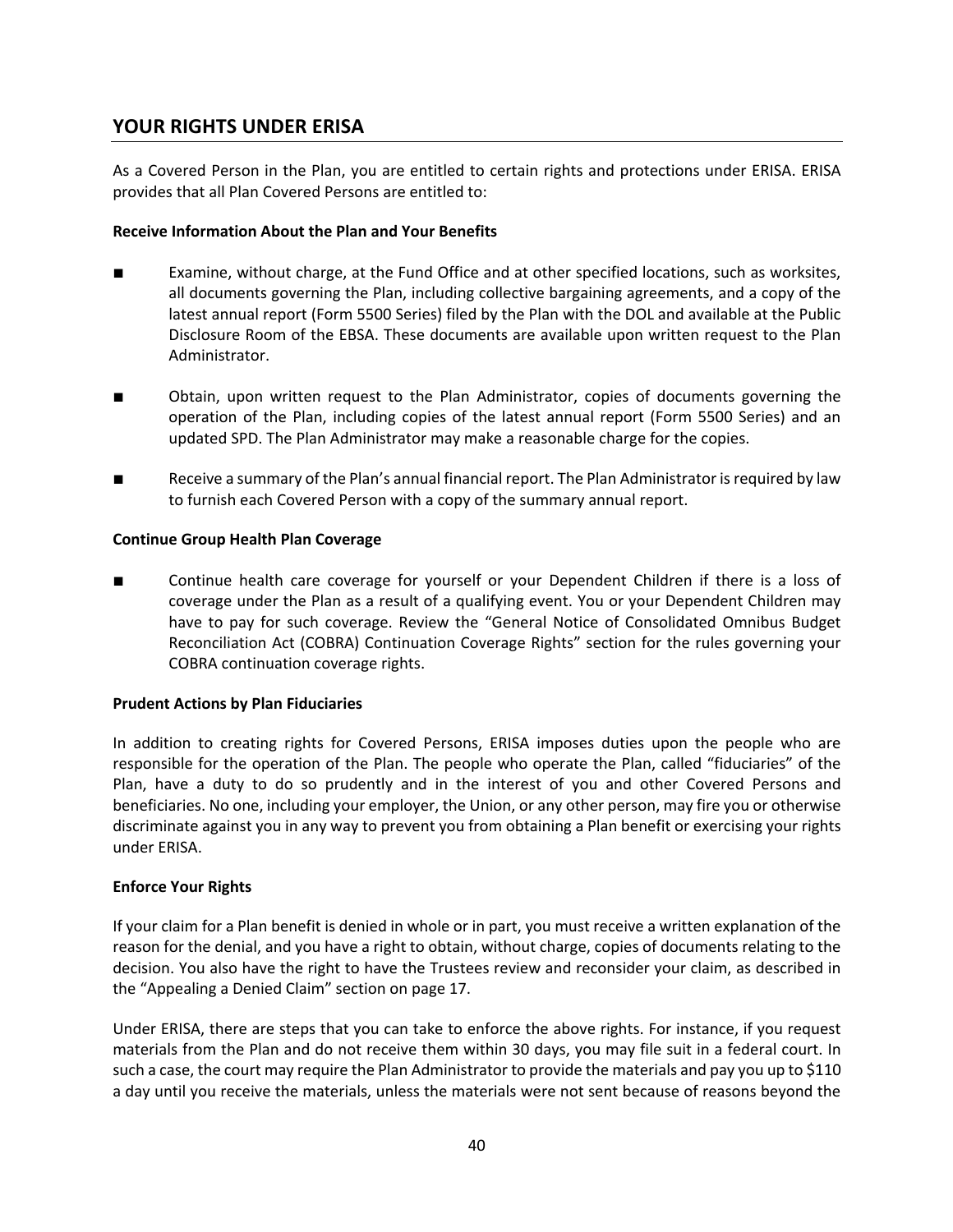control of the Plan Administrator. After exhausting your appeal rights, you may file suit in a state or federal court if you have a claim for benefits that is denied or ignored, in whole or in part. After exhausting your appeal rights, you may file suit in a federal court if you disagree with the Plan's decision. In addition, if you disagree with the Plan's decision or lack thereof concerning the qualified status of a medical child support order, you may file suit in a federal court.

If it should happen that Plan fiduciaries misuse the Plan's money, or if you are discriminated against for asserting your rights, you may seek assistance from the DOL, or you may file suit in a federal court. The court will decide who should pay court costs and legal fees. If you are successful, the court may order the person you have sued to pay these costs and fees. If you lose, the court may order you to pay these costs and fees, for example, if it finds that your claim is frivolous.

#### **Assistance with Your Questions**

If you have any questions about the Plan, you should contact the Plan Administrator. If you have any questions about this statement or about your rights under ERISA, or if you need assistance in obtaining documents from the Plan Administrator, you should contact the nearest area office of the EBSA, DOL, listed in your telephone directory or:

Division of Technical Assistance and Inquiries Employee Benefits Security Administration U.S. Department of Labor 200 Constitution Avenue, NW Washington, DC 20210

You may also obtain certain publications about your rights and responsibilities under ERISA, including COBRA, HIPAA, and other laws affecting group health plans, by visiting the DOL's EBSA website at www.dol.gov/ebsa or calling its toll-free number at (866) 444-3272. For more information about the health insurance options available through a Health Insurance Marketplace, visit www.healthcare.gov.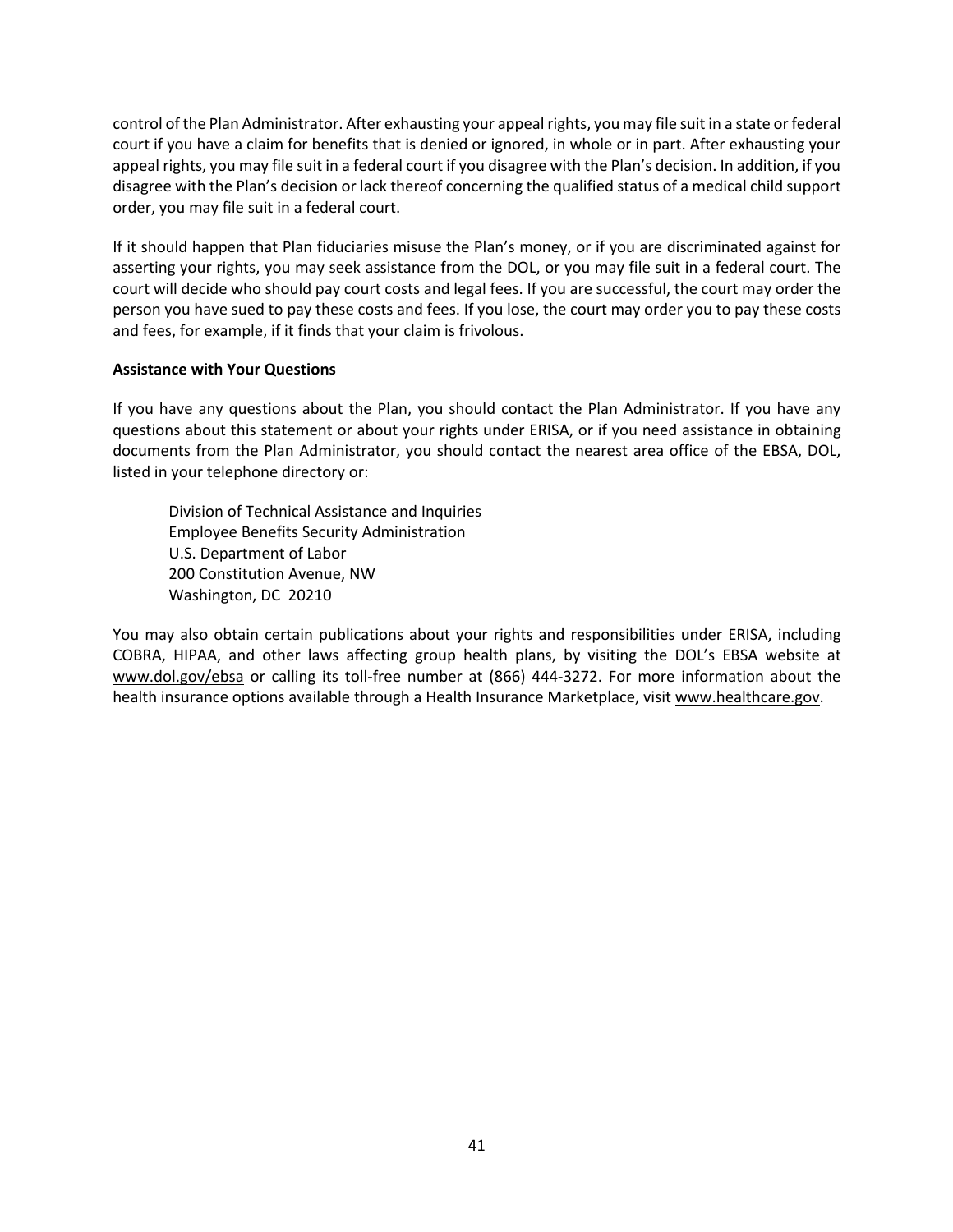# **YOUR MEDICAL AND PRESCRIPTION DRUG BENEFITS AT A GLANCE**

Here are the highlights of your medical and prescription drug benefits. Benefits may be subject to certain limits and restrictions. Be sure to read the rest of this SPD for a more complete description of Fund benefits.

|                                          |                                                   |                                                                                                                                                                                                                                                                                                                                                                                                                                                                                                                                                                                                                                                             | For more<br>information,<br>go to page: |
|------------------------------------------|---------------------------------------------------|-------------------------------------------------------------------------------------------------------------------------------------------------------------------------------------------------------------------------------------------------------------------------------------------------------------------------------------------------------------------------------------------------------------------------------------------------------------------------------------------------------------------------------------------------------------------------------------------------------------------------------------------------------------|-----------------------------------------|
| What are my out-of-pocket<br>costs?      |                                                   | If you use Advantage EPO in-network Providers, you<br>generally pay part of the Allowed Amount through a<br>deductible, copay and/or coinsurance. You also pay for<br>costs that exceed the Plan's maximum limits.                                                                                                                                                                                                                                                                                                                                                                                                                                          | 47                                      |
|                                          |                                                   | If you use out-of-network Providers, the Plan does not<br>pay benefits unless you experience a life-threatening<br>emergency or if you have an in-network hospitalization.<br>Where there is an in-network hospitalization, the Plan<br>will pay the Allowed Amount for out-of-network charges<br>for anesthesiology, radiology, surgical and pathology<br>services received at an in-network facility through no<br>fault of your own that are related to that in-network<br>admission, and for out-of-network emergency<br>treatment, up to the Allowed Amount, but you will be<br>responsible for any amounts billed in excess of what the<br>Plan pays. |                                         |
| the Plan cover?                          | What preventive care does                         | The Plan helps you pay the cost of:<br>Well-child care, including immunizations; and<br>$\blacksquare$                                                                                                                                                                                                                                                                                                                                                                                                                                                                                                                                                      | 50-51                                   |
|                                          |                                                   | Wellness screenings and preventive care for adults.<br>$\blacksquare$                                                                                                                                                                                                                                                                                                                                                                                                                                                                                                                                                                                       |                                         |
|                                          | What if I get sick or hurt?                       |                                                                                                                                                                                                                                                                                                                                                                                                                                                                                                                                                                                                                                                             | 52                                      |
| ■<br>visits                              | Doctors' office or home                           | The Plan pays 100% of the Allowed Amount after you<br>meet a copay and the deductible                                                                                                                                                                                                                                                                                                                                                                                                                                                                                                                                                                       |                                         |
| п<br>surgery                             | Doctors' charges for                              | The Plan pays 70% of the Allowed Amount after you meet<br>the deductible                                                                                                                                                                                                                                                                                                                                                                                                                                                                                                                                                                                    |                                         |
| п                                        | Doctors' charges for a<br>second surgical opinion | The Plan pays 70% of the Allowed Amount after you meet<br>the deductible and copays for office visits                                                                                                                                                                                                                                                                                                                                                                                                                                                                                                                                                       |                                         |
| Does the Plan cover<br>maternity visits? |                                                   | The Plan pays 70% of the Allowed Amount after you meet $\vert$ 52 & 54<br>the deductible and a copay for office visits                                                                                                                                                                                                                                                                                                                                                                                                                                                                                                                                      |                                         |
|                                          |                                                   | Coverage is for Employees only, not Dependent Children                                                                                                                                                                                                                                                                                                                                                                                                                                                                                                                                                                                                      |                                         |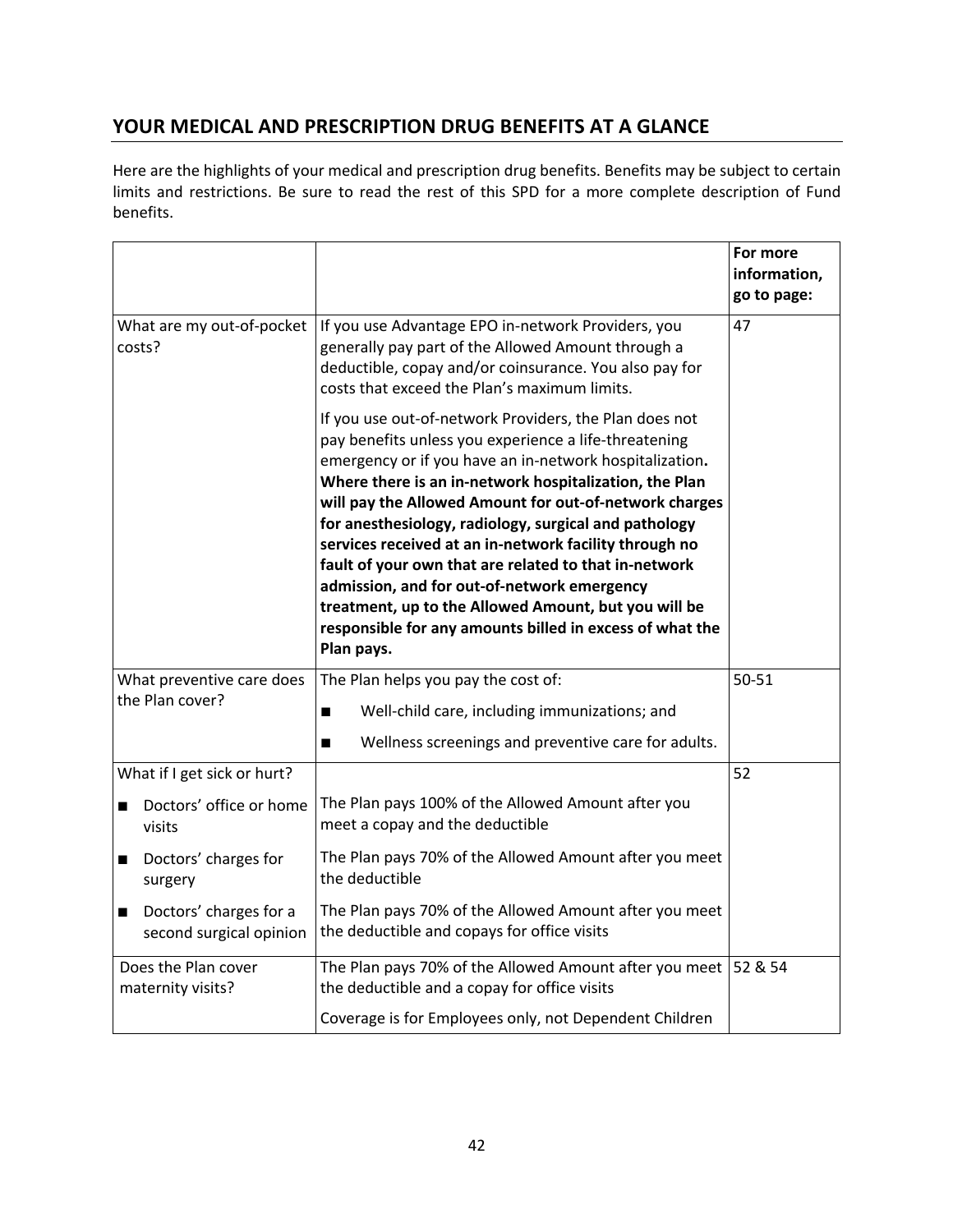|                                              |                                                                                                                                    |                                                                                                                                                                                                                                                                                                                                                                                                                                                                                                                       | For more<br>information,<br>go to page: |
|----------------------------------------------|------------------------------------------------------------------------------------------------------------------------------------|-----------------------------------------------------------------------------------------------------------------------------------------------------------------------------------------------------------------------------------------------------------------------------------------------------------------------------------------------------------------------------------------------------------------------------------------------------------------------------------------------------------------------|-----------------------------------------|
| What if I need to go into<br>the Hospital?   | You must have a Hospital stay Pre-Authorized. Plan<br>benefits include semi-private room, board and other<br>Hospital charges for: |                                                                                                                                                                                                                                                                                                                                                                                                                                                                                                                       | 52-54                                   |
|                                              | ■                                                                                                                                  | Hospitalization outside of the United States                                                                                                                                                                                                                                                                                                                                                                                                                                                                          |                                         |
|                                              | ■                                                                                                                                  | Newborn infant care                                                                                                                                                                                                                                                                                                                                                                                                                                                                                                   |                                         |
|                                              | ■                                                                                                                                  | Treatment of an Illness or Injury                                                                                                                                                                                                                                                                                                                                                                                                                                                                                     |                                         |
| What if I have an<br>emergency?              |                                                                                                                                    | For a sudden and serious Illness or Injury, call 911 or go<br>straight to the nearest emergency room. For a<br>nonemergency, go to your doctor's office, an in-network<br>Walk-in Clinic or an in-network urgent care facility (no<br>benefits are paid if you have a nonemergency and go to<br>the emergency room or if you go to out-of-network Walk-<br>in Clinics or urgent care facilities). If you are admitted to<br>the Hospital from the emergency room, you must have<br>your Hospital stay Pre-Authorized. | 54-55                                   |
| Ambulance                                    | The Plan pays the Allowed Amount for ambulance<br>transportation to the nearest facility that can treat the<br>condition.          |                                                                                                                                                                                                                                                                                                                                                                                                                                                                                                                       | 61                                      |
| Does the Plan pay for any<br>other services? |                                                                                                                                    | The Plan also provides benefits for:                                                                                                                                                                                                                                                                                                                                                                                                                                                                                  |                                         |
|                                              |                                                                                                                                    | Abortion                                                                                                                                                                                                                                                                                                                                                                                                                                                                                                              | 60                                      |
|                                              |                                                                                                                                    | Acupuncture                                                                                                                                                                                                                                                                                                                                                                                                                                                                                                           | 60                                      |
|                                              |                                                                                                                                    | Ambulance                                                                                                                                                                                                                                                                                                                                                                                                                                                                                                             | 61                                      |
|                                              |                                                                                                                                    | Ambulatory surgical facility (Pre-Authorization<br>required)                                                                                                                                                                                                                                                                                                                                                                                                                                                          | 55                                      |
|                                              |                                                                                                                                    | Anesthesiologist's charges                                                                                                                                                                                                                                                                                                                                                                                                                                                                                            | 52                                      |
|                                              |                                                                                                                                    | Applied Behavioral Analysis (ABA) therapy                                                                                                                                                                                                                                                                                                                                                                                                                                                                             | 59-60                                   |
|                                              |                                                                                                                                    | Blood                                                                                                                                                                                                                                                                                                                                                                                                                                                                                                                 | 61                                      |
|                                              |                                                                                                                                    | Chiropractic care                                                                                                                                                                                                                                                                                                                                                                                                                                                                                                     | 61                                      |
|                                              |                                                                                                                                    | Chemotherapy, radiation and hemodialysis                                                                                                                                                                                                                                                                                                                                                                                                                                                                              | 61                                      |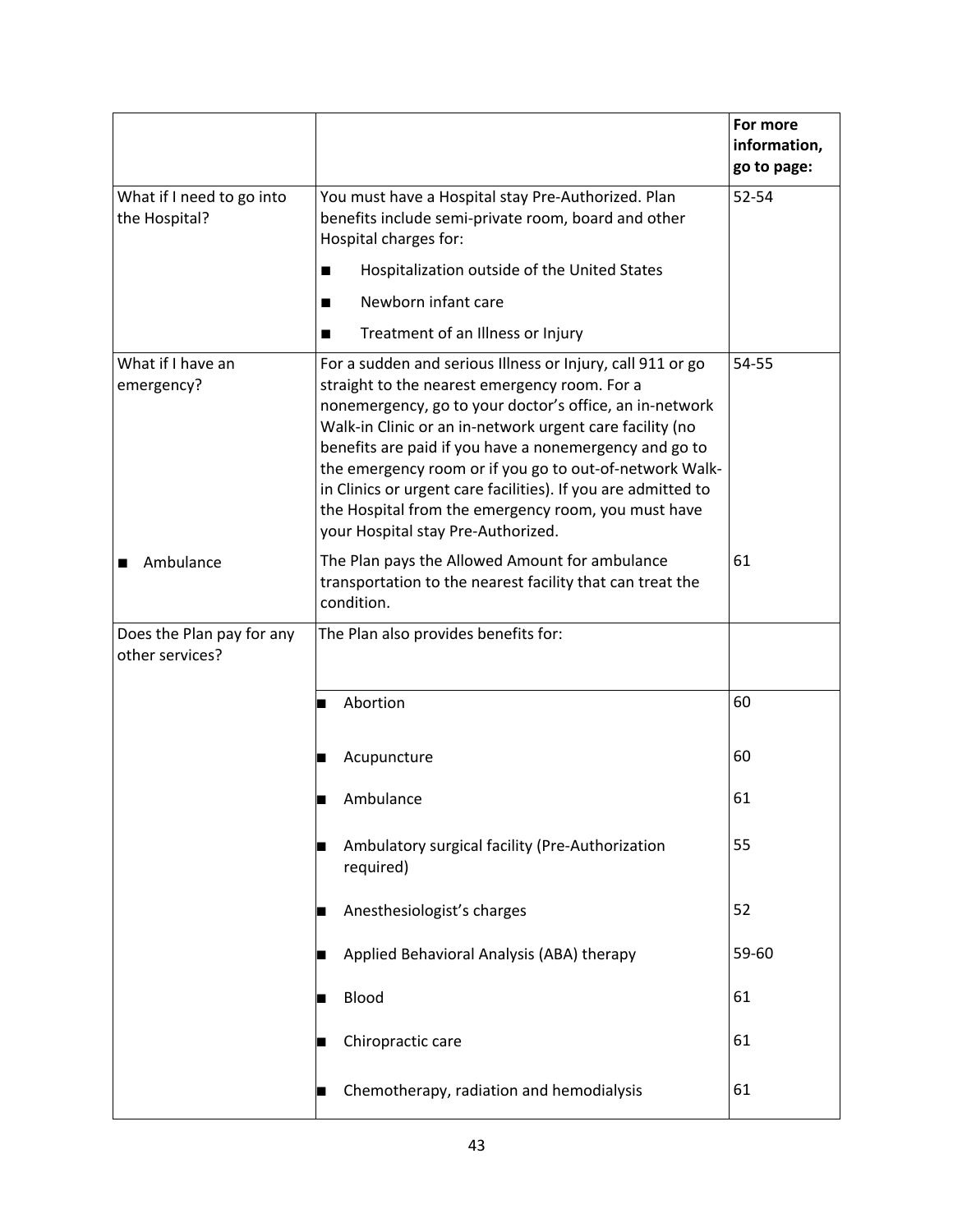|   |                                                                                                            | For more<br>information,<br>go to page: |
|---|------------------------------------------------------------------------------------------------------------|-----------------------------------------|
|   |                                                                                                            |                                         |
|   | Cognitive rehabilitation therapy                                                                           | 61                                      |
|   | Diagnostic tests and X-rays and MRI, CAT and PET<br>scans                                                  | 61-62                                   |
|   | <b>Dialysis</b>                                                                                            | 61                                      |
|   | Durable medical equipment, including Prosthetics<br>(Pre-Authorization required for rentals and purchases) | 61                                      |
| ш | Home Health Care (Pre-Authorization required)                                                              | 57                                      |
|   | Hospice care (Pre-Authorization required)                                                                  | 57-59                                   |
|   | Infusion therapy                                                                                           | 61                                      |
|   | Mental health and substance use disorder treatment                                                         | 59-60                                   |
|   | Nutritional counseling                                                                                     | 61                                      |
|   | Orthotic shoe inserts                                                                                      | 61                                      |
|   | Oxygen                                                                                                     | 61                                      |
|   | Pre-admission testing                                                                                      | 55                                      |
|   | Radiation therapy                                                                                          | 62                                      |
|   | Respiration therapy                                                                                        | 62                                      |
|   | Skilled nursing facility (Pre-Authorization required)                                                      | 56                                      |
|   | Speech therapy                                                                                             | 62                                      |
|   | Transplant benefits                                                                                        | 55-56                                   |
|   | Vision care                                                                                                | 62                                      |
|   |                                                                                                            |                                         |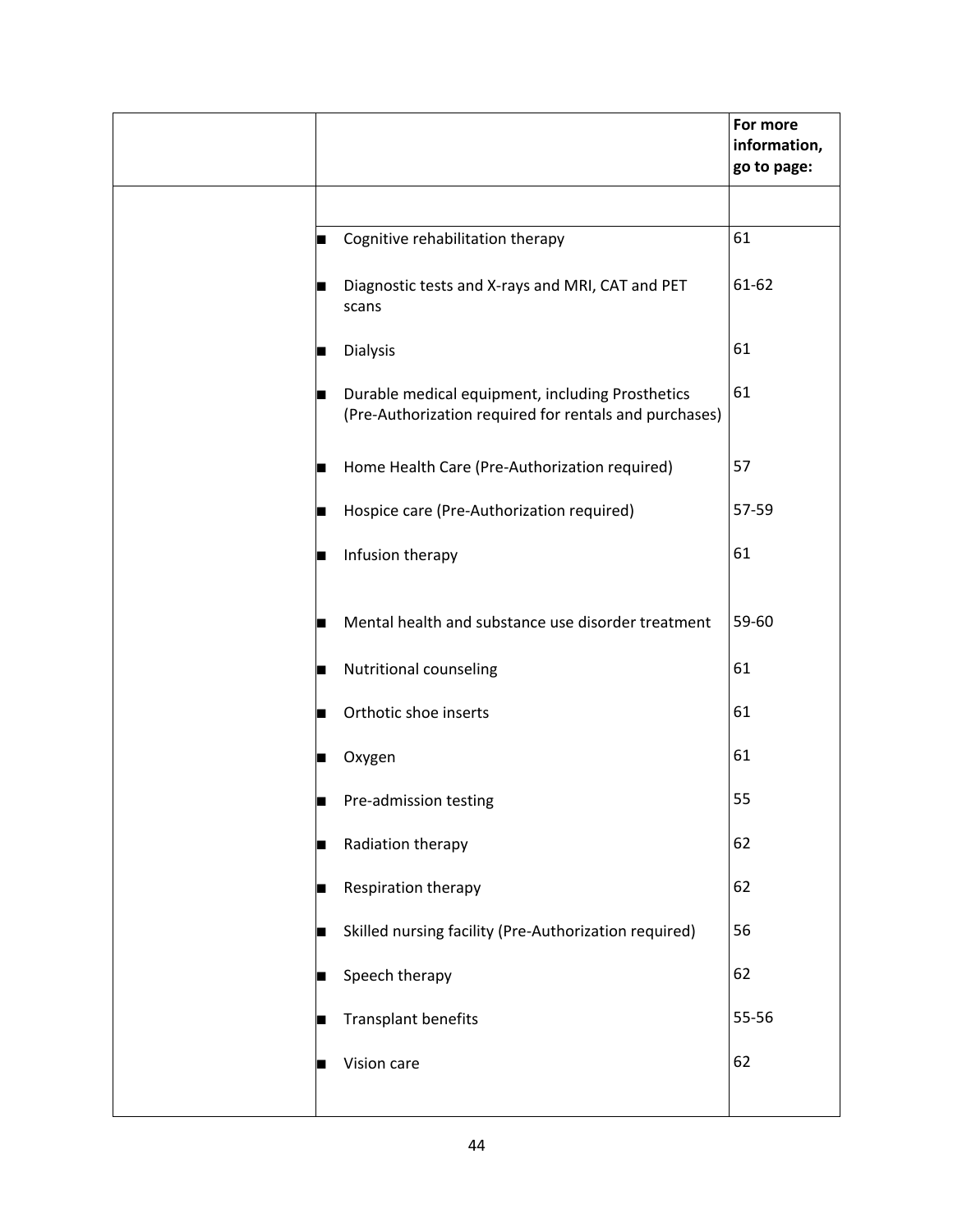|                                                              |                                                                                                                                                                      | For more<br>information,<br>go to page: |
|--------------------------------------------------------------|----------------------------------------------------------------------------------------------------------------------------------------------------------------------|-----------------------------------------|
|                                                              | Walk-in Clinic                                                                                                                                                       | 54 & 81                                 |
|                                                              | Wigs                                                                                                                                                                 | 62                                      |
| How do I submit a claim?                                     | Most claims will be filed for you electronically. If you have<br>out-of-pocket costs that require you to file a claim,<br>request a claim form from the Fund Office. | $13 - 14$                               |
| Does the Plan provide<br>benefits for prescription<br>drugs? | The Plan covers prescription drugs that you obtain at a<br>participating retail or mail-order pharmacy.                                                              | 69-73                                   |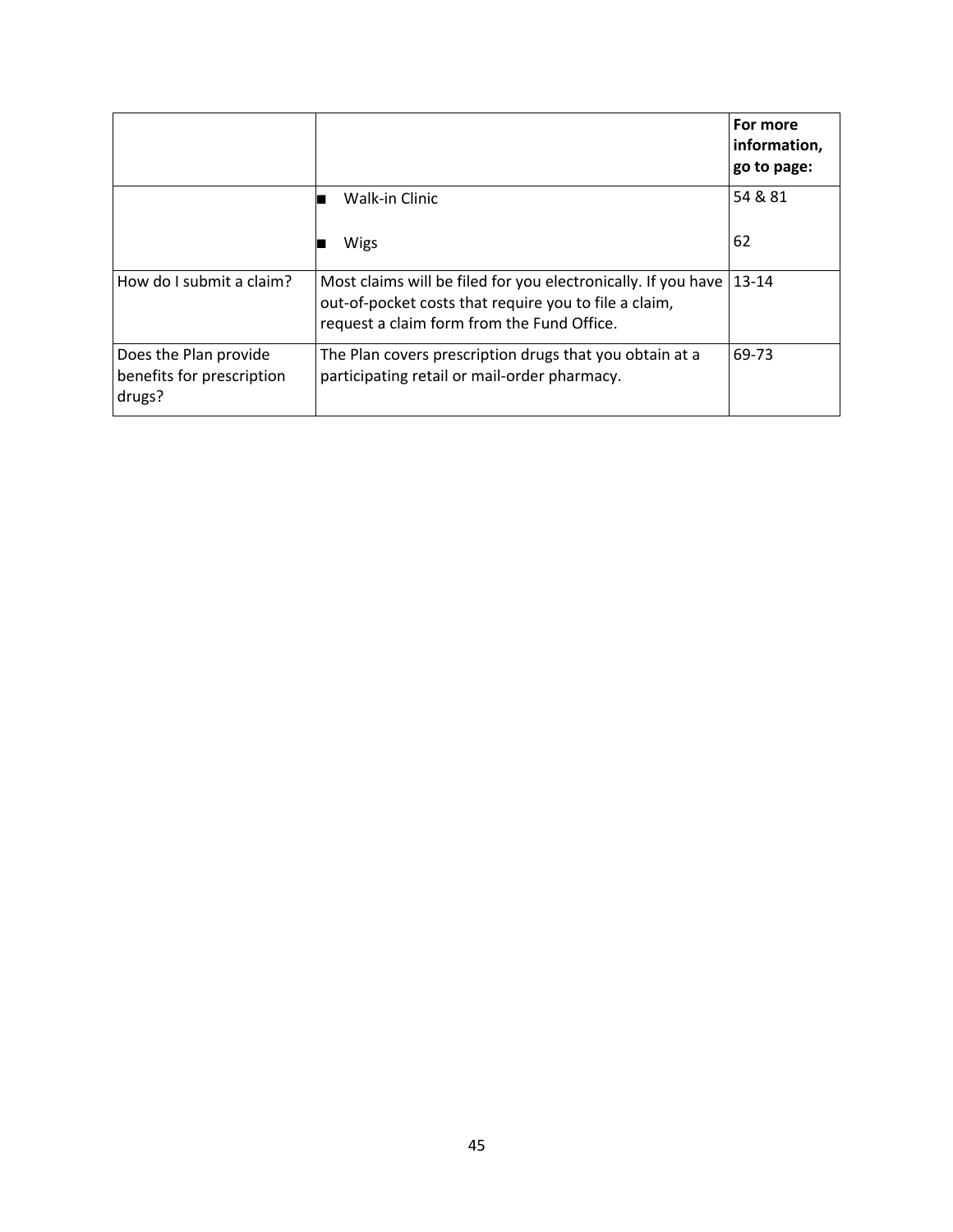# **MEDICAL AND HOSPITAL BENEFITS FOR BRONZE PART-TIME EMPLOYEES AND THEIR ENROLLED DEPENDENT CHILDREN**

All medical benefits described in this SPD are subject to Allowed Amount fee limitations. For any service or treatment, the Plan will only pay the Allowed Amount as defined in the Glossary of Key Terms section of this SPD.

The Plan has arranged for access to providers through the Horizon Advantage Exclusive Provider Organization (Advantage EPO) network. Horizon administers and maintains this exclusive network of Providers, who have agreed to provide Hospital, medical and ancillary services at discounted, in-network rates.

Each time you need health care, you have the freedom to choose the Provider or facility you prefer, but the amount you and the Plan will pay depends on whether the Provider or facility is in the Advantage EPO network. If you choose a Provider or facility that participates in the Advantage EPO network, the Plan will reimburse or pay part or all of the Allowed Amount for Covered Services.

**If you use an out-of-network Provider, the Plan does not pay benefits—you must pay the full cost of the care you receive. The only exceptions are if you experience a life-threatening emergency, or you have an in-network hospitalization and are treated by certain out-of-network providers through no fault of your own (such as radiologists, anesthesiologists, pathologists and surgeons). The Plan will pay Covered Services related to such treatment rendered by out-of-network Providers up to the Allowed Amount, but you will be responsible for any amounts billed in excess of what the Plan pays.**

The Trustees have discretion on appeal to approve payment of claims for services performed or to be performed by out-of-network Providers on the same terms as for comparable in-network providers only if the following conditions are met: (a) the claimant was being treated by the out-of-network Provider prior to January 15, 2015; (b) no comparable in-network provider is available within 50 miles or, if less, within 25 minutes of average travel time, of the claimant's primary home address; (c) it is in the best interest of the claimant's health to continue the treatment by the out-of-network Provider; and (d) it is in the economic interest of the Plan to approve the claim. This extremely limited exception will apply only to the specific claimant and out-of-network Provider that was treating the claimant prior to January 15, 2015. Similar treatment by other out-of-network Providers or to other claimants does not fall within this extremely limited exception.

The Plan makes no representation regarding the quality of services provided, and the Plan is not responsible for care rendered by a Provider.

To find a list of Providers and facilities in the Advantage EPO network, call the toll-free number or go to the website shown on your identification card (which you will receive when you enroll).

**Please note that the network changes, meaning that new physicians and facilities are added from time to time, while others leave the network. It is your responsibility to confirm whether a physician or facility is in the Advantage EPO network when you call to make an appointment and at the time of each visit, including Hospital treatments, procedures and stays.**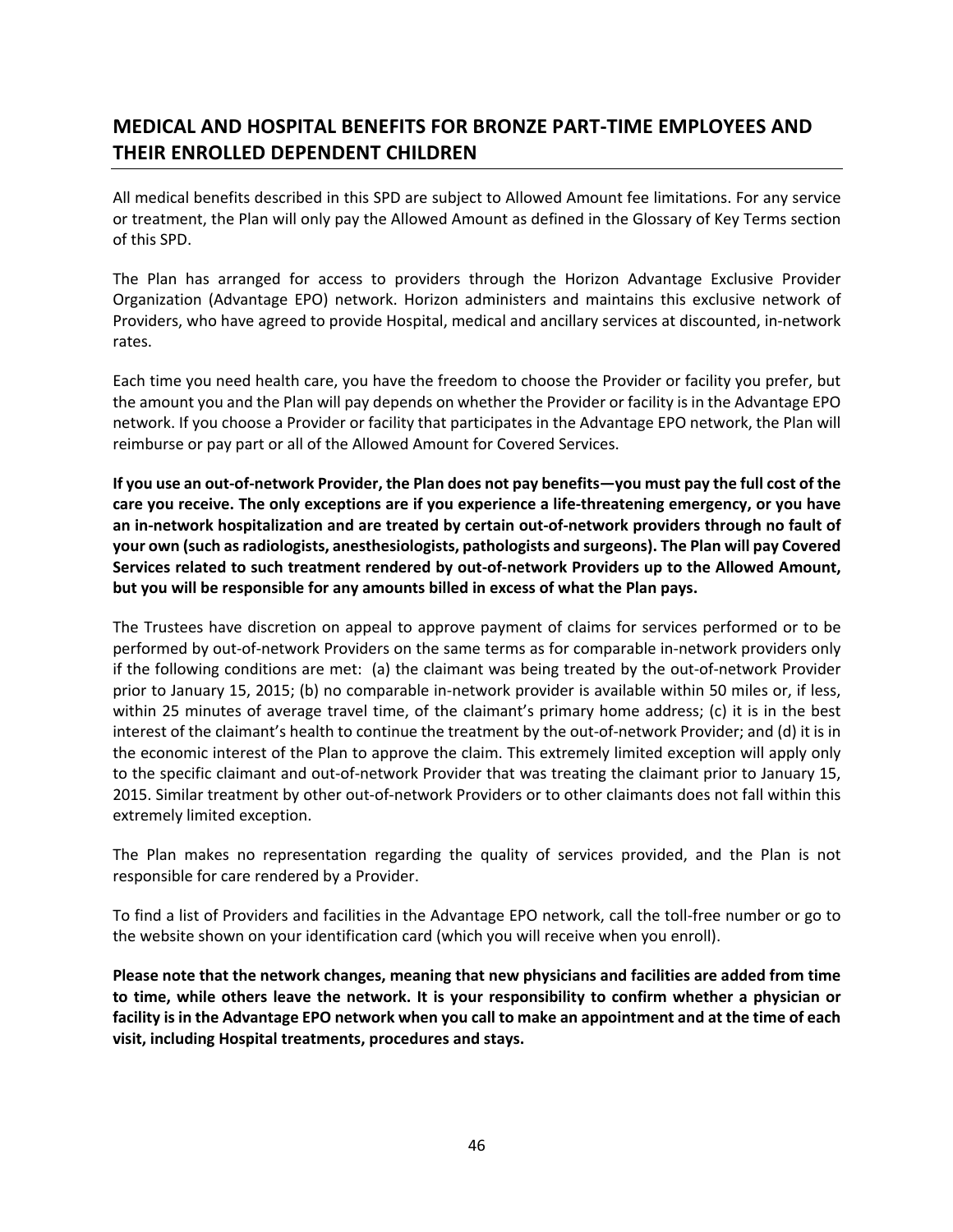## **Opportunity to Select a Primary Care Physician**

The Plan does not require you to select a primary care physician (PCP) or obtain a referral from a PCP to see a specialist. However, a PCP may serve an important role in meeting your health care needs by providing or arranging for medical care for you and your Dependent Children. If you choose to select a PCP, you and your Dependent Children may each select a different PCP.

## **The Deductible**

The deductible is the amount you must pay for covered medical expenses—not including coinsurance or copays—before the Plan pays benefits for certain covered medical expenses. The deductible applies to each covered family member once each Calendar Year. To meet the family maximum deductible, two family members must each meet his or her individual deductible amount. Once the family maximum deductible is reached, no further deductibles are required for any remaining family members for the rest of the Calendar Year. The deductible does not apply to expenses for covered prescription drug benefits.

| For each:                     | <b>Bronze Part-time Employees Deductible</b> |
|-------------------------------|----------------------------------------------|
| Individual in a Calendar Year | \$2,000                                      |
| Family in a Calendar Year     | \$4,000                                      |

#### **The Annual Out-of-Pocket Maximum**

The annual out-of-pocket maximum is the maximum dollar amount that you have to pay for eligible expenses in a Calendar Year. The annual out-of-pocket maximum includes copayments, deductibles and coinsurance.

The combined expenses of all covered family members are used to meet the family out-of-pocket maximum amount. Once the annual out-of-pocket maximum is reached, the Plan pays 100% of remaining eligible expenses for those individuals (or family) for the rest of that Calendar Year.

Not all expenses are included in the out-of-pocket maximum. For example, any amounts you pay for services with an out-of-network Provider beyond what the Plan pays are not included. Nor are any expenses you pay for non-Covered Services, penalties for failure to Pre-Authorize a claim, or other services excluded from coverage under the Plan.

The out-of-pocket maximum for Bronze Part-time Employees will always be the maximum allowed by law and may increase each year. For the current Calendar Year's out-of-pocket maximum, please contact the Fund Office. Effective January 1, 2022, the out-of-pocket maximums are:

- \$8,700 for an individual (made of up \$7,830 in eligible medical expenses and \$870 in eligible prescription drug expenses)
- \$17,400 for a family (made up of \$15,660 in eligible medical expenses and \$1,740 in eligible prescription drug expenses)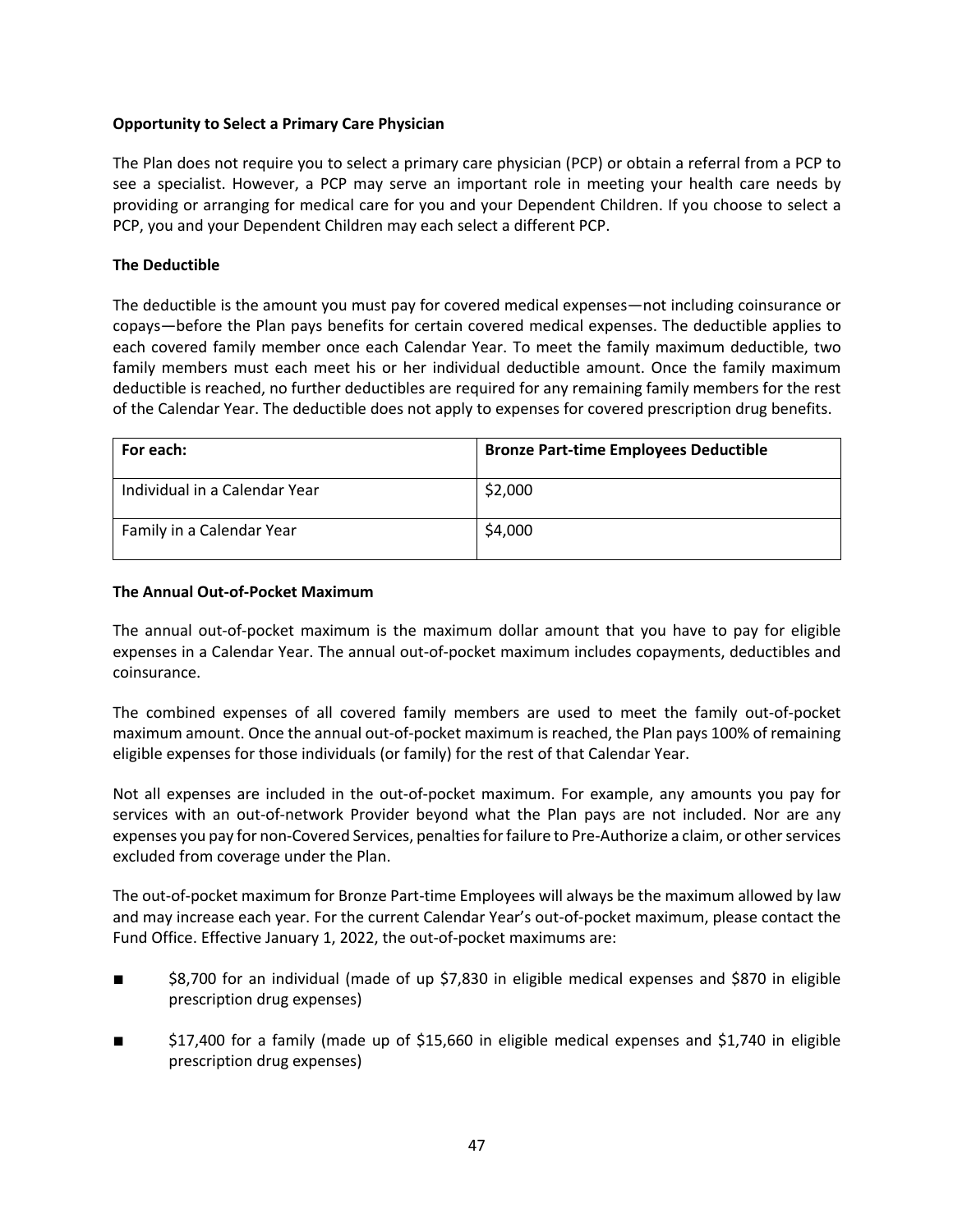#### **Utilization Management**

Utilization management services—including Pre-Authorization and case management—are important features of your health care coverage. These services are provided through Horizon and can help you avoid extended periods of Hospitalization and unnecessary surgery.

If a Provider recommends surgery or Hospitalization, you can call Horizon at 1-800-355-2583, to confirm services are pre-authorized as required and explained more fully below.

#### **Pre-Authorization**

procedures

Certain services, such as a nonemergency inpatient Hospital stay, all in-patient surgery, and certain outpatient surgery, require Pre-Authorization. It is recommended that you call Utilization Management Department to confirm if Pre-Authorization is required prior to any surgery. Pre-Authorization is a process that helps you and your Provider determine whether the services being recommended are covered expenses under the Plan. You are responsible for making sure your Provider obtains Pre-Authorization from Horizon, which is the Fund's medical/hospital claims processor, for the following Covered Services. **Claims for these services will be denied if not pre-authorized**.

| п              | Nonemergency admissions to<br>a facility, including a Hospital,<br>skilled nursing facility,<br>Hospice facility, or<br>ambulatory surgical facility<br>(excluding maternity) |                | Home Health Care                                   |                | Reconstructive surgery                                                                    |
|----------------|-------------------------------------------------------------------------------------------------------------------------------------------------------------------------------|----------------|----------------------------------------------------|----------------|-------------------------------------------------------------------------------------------|
|                | Cardiac catheterization                                                                                                                                                       | $\blacksquare$ | Home IV infusion                                   |                | Sinus (nasal) surgery                                                                     |
|                | Cochlear implants                                                                                                                                                             |                | Hospice care                                       | $\blacksquare$ | <b>Specialty Drugs</b>                                                                    |
| $\blacksquare$ | Durable medical equipment<br>(including Prosthetics) rentals<br>and purchases (including<br>diabetic supplies)                                                                | $\blacksquare$ | Implantable<br>cardioverter/defibrillator<br>(ICD) | $\blacksquare$ | Ultrasound echo stress<br>and echocardiography,<br>including nuclear and<br>gated studies |
| п              | Elective inpatient admissions                                                                                                                                                 |                | In-vitro fertilization (IVF)                       | $\blacksquare$ | Varicose vein surgery                                                                     |
|                | Gastric bypass/bariatric                                                                                                                                                      |                | Pacemakers                                         |                | Vestibular rehabilitations                                                                |

It is your responsibility to obtain any required Pre-Authorization for you and/or your enrolled Dependent Children from Horizon.

Horizon will notify you or your Provider of the outcome of the request for Pre-Authorization. If the review results in a denial, Horizon will notify you in writing, explaining why and how the decision can be appealed. You or your Provider may request a review of the Pre-Authorization decision.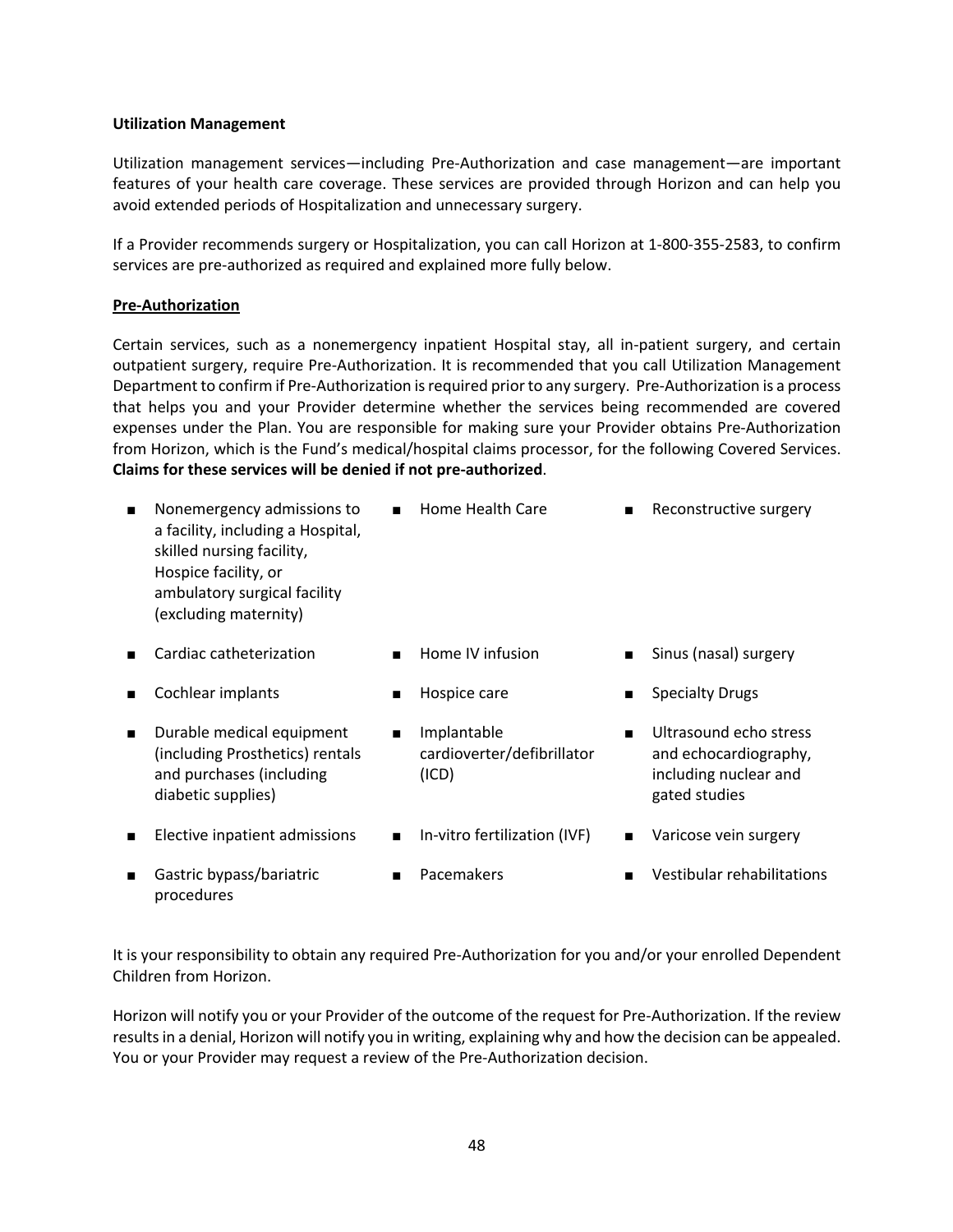If you or your enrolled Dependent Child is approved for an inpatient admission to a facility, Horizon will notify your Provider and the facility about your Pre-Authorized length of stay. If your Provider recommends that your or your Dependent Child's stay be extended, additional days will need to be authorized by Horizon. You, your Provider, or the facility will need to call Horizon at the number on your ID card as soon as reasonably possible, but no later than the final authorized day, for the extended authorization. Horizon will review and process the request for an extended stay. You and your Provider will receive a notification of an approval or denial.

#### **Case Management**

Horizon provides case management services for catastrophic Illnesses and Injuries or any problem that can result in significant medical expenses. In such a situation, a professional from Horizon will act as your dedicated case manager. He or she will be your health care advocate and work with you, your physician and your Hospital to develop an appropriate plan for your care. Case management services are provided to you at no cost and participation is voluntary.

#### **Alternate Treatment**

If you or your Dependent Child has a catastrophic Illness or Injury, Horizon will evaluate the appropriateness of the level of care and the setting in which that care is received. To maintain or enhance the quality of patient care, Horizon will develop an alternate treatment/individual case management plan consistent with the Plan's covered benefits. The plan includes treatment plan objectives, a course of treatment and each party's responsibilities, and the estimated cost and savings. If you or your Dependent Child, Horizon and your physician agree in writing to the alternate treatment plan, the services and supplies needed for it will be deemed to be covered expenses under the Plan.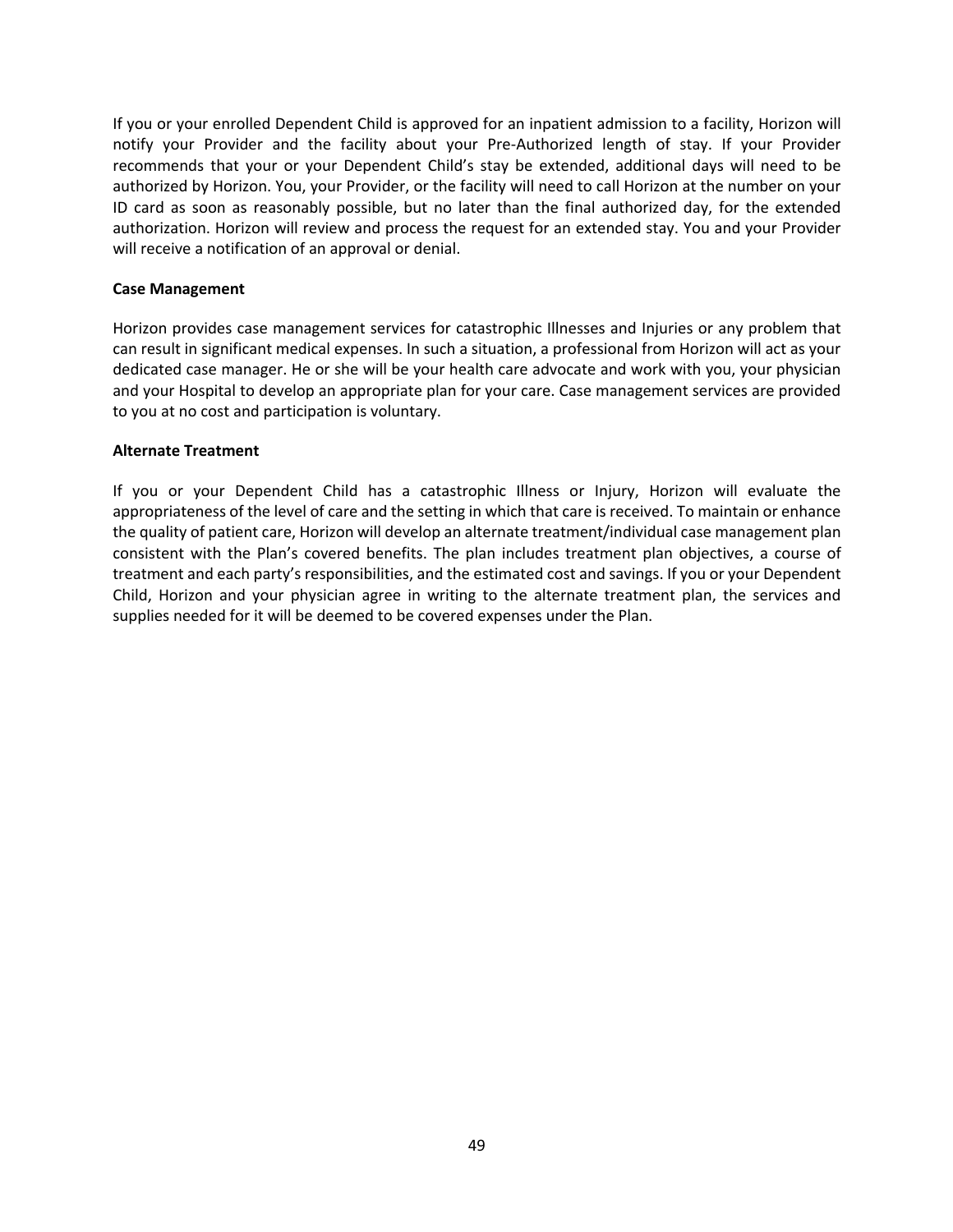## **WHAT THE MEDICAL PLAN COVERS**

This section describes the expenses that are eligible for reimbursement under the Plan.

#### **Wellness Benefits**

To encourage you and your enrolled Dependent Children to stay healthy, the Plan pays benefits for well-child care, well-adult care and annual preventive screenings provided by in-network Providers, as described below.

If you satisfy the guidelines discussed below, the services will be covered with no copayments or deductibles when rendered by an in-network Provider.

For any preventive care services that the Plan is required to provide, if no in-network provider within a 50-mile radius of the claimant's primary home residence can provide a covered preventive care service, the Plan will cover the services performed by a nonnetwork provider without cost-sharing.

#### **Well-Child Care**

The Plan covers:

- An initial Hospital checkup, following birth; and
- Office visits based on the guidelines supported by the Health Resources and Services Administration from birth to age 19 (at age 20, coverage is provided under well-adult care). See **https://www.healthcare.gov/preventive-care-children/**.

Covered office visit services include:

- Physical examinations, developmental assessments, anticipatory guidance and lab tests ordered during a visit and performed in the office or at a laboratory
- The following immunizations:
	- o DPT (diphtheria, pertussis, tetanus)
	- o Polio
	- o MMR (measles, mumps, rubella)
	- o Hepatitis A and B
	- o Hemophilus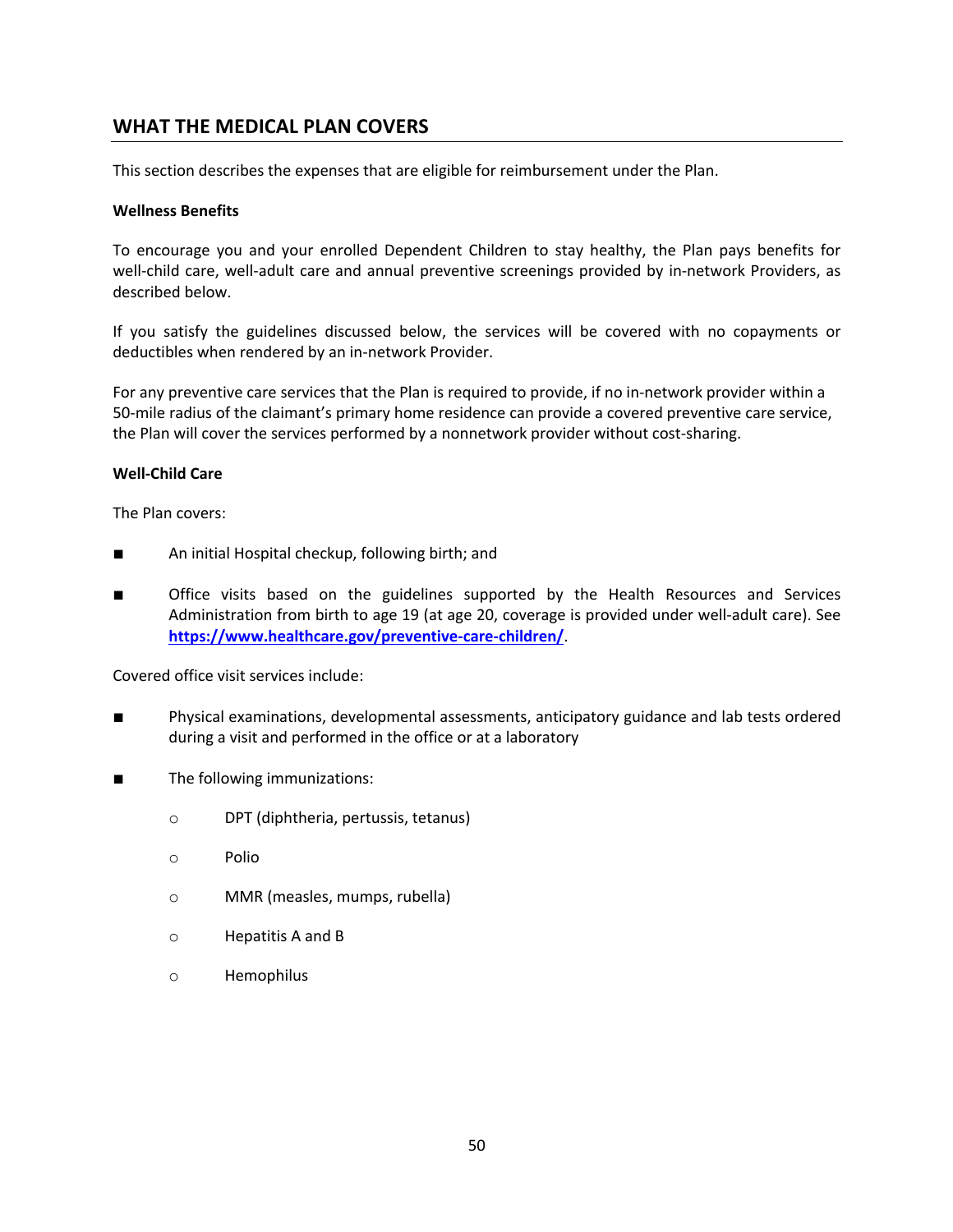| <b>Well-Child Care Benefits</b>                                     |  |                            |  |
|---------------------------------------------------------------------|--|----------------------------|--|
| $\Box$ Initial Hospital visit, following birth<br>  ■ Office visits |  | 100% of the Allowed Amount |  |
|                                                                     |  |                            |  |

## **Well-Adult Care**

For any Employee or Dependent Child age 20 or older, the Plan covers well-adult care based on the guidelines supported by the Health Resources and Services Administration. See **https://www.healthcare.gov/preventive-care-adults/** and **https://www.healthcare.gov/preventivecare-women/**. These guidelines may change periodically so be sure to check these websites before a visit.

## Covered Services include:

- Annual wellness visits and the following immunizations:
	- o Annual influenza
	- o Hepatitis A
	- o Hepatitis B
	- o Herpes zoster (shingles) (beginning at age 50)
	- o Human papillomavirus
	- o MMR (measles, mumps, rubella)
	- o Meningococcal conjugate (MCV4)
	- o Revaccination with pneumococcal polysaccharide 23 (PPSV23) for adults age 65 and older
	- o Shingrix
	- o Tetanus and diphtheria, pertussis (Td/Tdap) booster
	- o Varicella (chickenpox)
- One routine mammography every year beginning at age 40
- Routine Pap test beginning at age 21
- Prostate cancer screening beginning at age 50 (earlier if the Covered Person is at greater risk)

| <b>Well-Adult Care Benefits</b>             |                            |  |  |
|---------------------------------------------|----------------------------|--|--|
| Mammography                                 |                            |  |  |
| Pap test                                    | 100% of the Allowed Amount |  |  |
| <b>Prostate exam (age limits may apply)</b> |                            |  |  |
| Wellness visits                             |                            |  |  |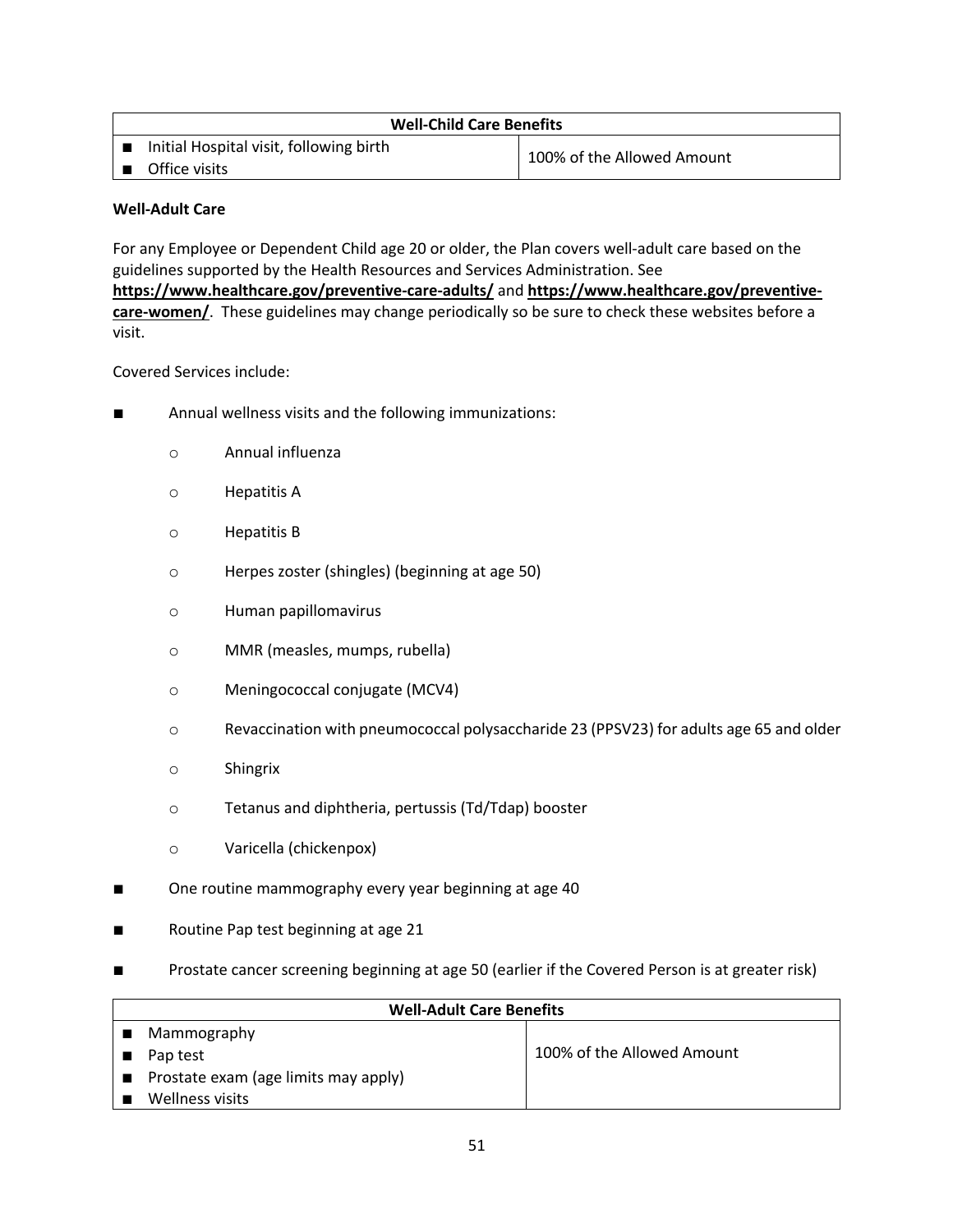#### **Services Rendered by Providers**

| <b>Bronze Part-time Employees</b>                                                                                                                                                                                                          |                                                                                                                                                                                                                           |
|--------------------------------------------------------------------------------------------------------------------------------------------------------------------------------------------------------------------------------------------|---------------------------------------------------------------------------------------------------------------------------------------------------------------------------------------------------------------------------|
| Allergy testing and treatment                                                                                                                                                                                                              | 100% (copay applies when an office visit is<br>billed)                                                                                                                                                                    |
| Anesthesia                                                                                                                                                                                                                                 | 70% of the Allowed Amount after the<br>deductible                                                                                                                                                                         |
| Dental care, treatment of oral tumors and cysts,<br>and treatment of injury to sound natural teeth or<br>jaw                                                                                                                               | 70% of the Allowed Amount after the<br>deductible (claim must be filed within 12<br>months of the accident causing the injury)                                                                                            |
| In-Hospital visits not related to surgery                                                                                                                                                                                                  | 70% of the Allowed Amount after the<br>deductible and \$250 copay                                                                                                                                                         |
| <b>Hearing screenings</b>                                                                                                                                                                                                                  | 100% after the deductible and \$40 copay                                                                                                                                                                                  |
| Maternity care, <sup>1</sup> including pregnancy and routine<br>pregnancy-related conditions before and after<br>delivery (for Employee only)                                                                                              | Office visits: 100% of the Allowed Amount after<br>the deductible and a \$20 copay for the first<br>office visit<br>Delivery: 70% of the Allowed Amount after the<br>deductible and \$250 copay for inpatient<br>delivery |
| Office or home visits by a PCP or specialist for<br>treatment of an Illness or Injury                                                                                                                                                      | 100% of the Allowed Amount after the<br>deductible and:                                                                                                                                                                   |
| Note: You do not need a referral from a PCP to see<br>a specialist                                                                                                                                                                         | \$20 copay for each PCP visit<br>\$40 copay for each specialist visit<br>$\bullet$<br>\$50 copay for Walk-In Clinic office visit                                                                                          |
| Outpatient other than office visit                                                                                                                                                                                                         | 70% of the Allowed Amount after the<br>deductible                                                                                                                                                                         |
| Second surgical opinion <sup>2</sup>                                                                                                                                                                                                       | 70% after the deductible (copay also applies if<br>office visit is billed)                                                                                                                                                |
| Surgery <sup>3</sup> by a specialist for treatment of an Illness<br>or Injury as an inpatient or at an outpatient facility<br>if the claim is coded as a surgical procedure (Pre-<br>Authorization required for procedures shown<br>below) | 70% of the Allowed Amount after the<br>deductible (copay also applies if office visit is<br>billed)                                                                                                                       |

<sup>&</sup>lt;sup>1</sup> Maternity care benefits are not provided for Dependent Children except for complications of pregnancy including, but not limited to, toxemia, spontaneous abortion and ectopic pregnancy.

<sup>&</sup>lt;sup>2</sup> You can obtain a second surgical opinion if you are scheduled for an elective surgical procedure. If the second opinion does not confirm the need for surgery, you may request a third opinion. The Plan will cover charges if the Practitioner(s) who provides the opinion is board certified, is not a business associate of the Practitioner who recommended the surgery, and does not perform or assist with the surgery.

<sup>&</sup>lt;sup>3</sup> If more than one surgical procedure is performed on the same patient by the same physician and on the same day, the Plan will cover the primary procedure plus 50% of what the Plan would have paid for each additional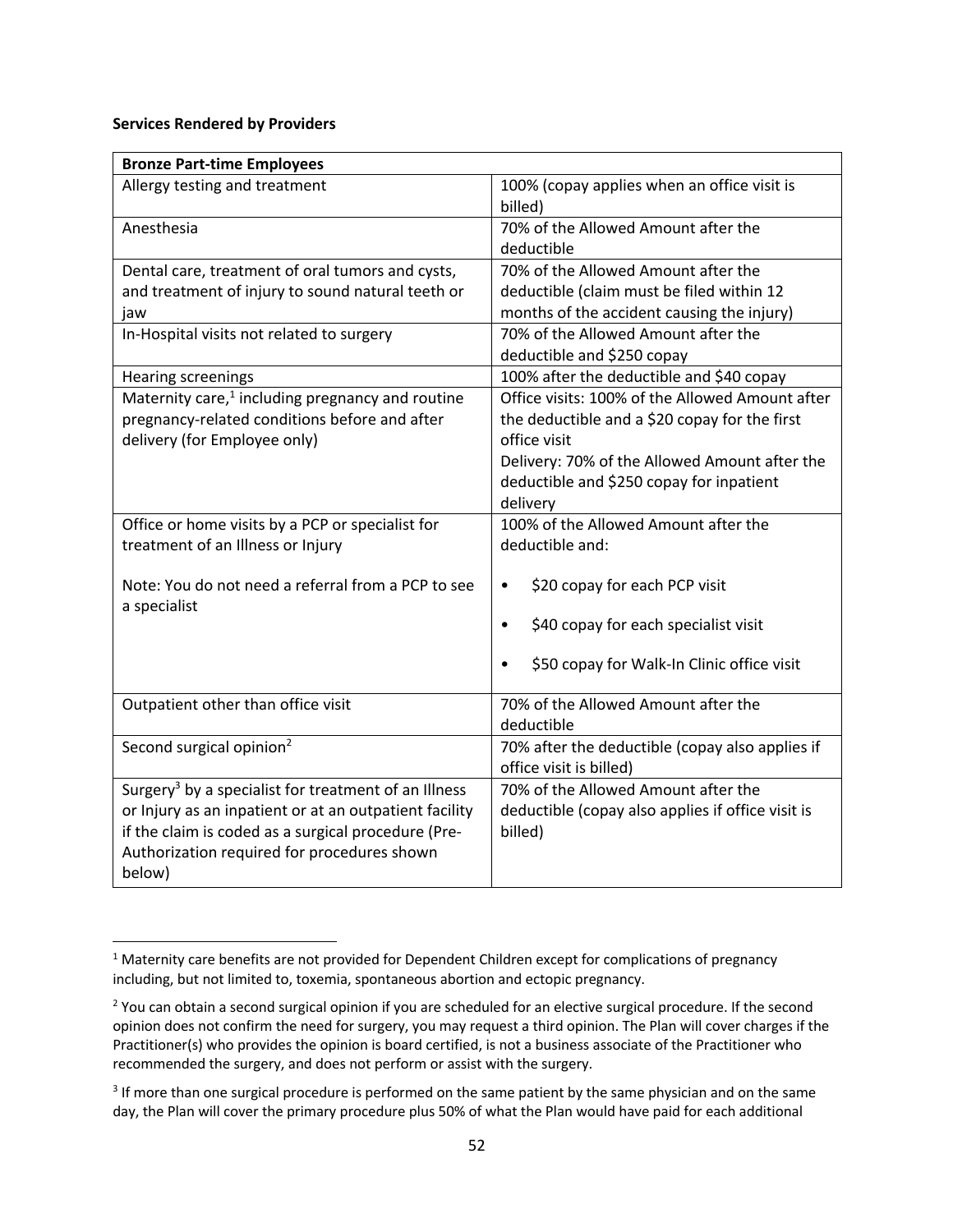## **Hospital Facility Benefits (Pre-Authorization Required; See Services Rendered by Providers for Related Coverage)**

The Plan covers confinement in a Hospital for treatment of an Illness or Injury. To be eligible for reimbursement, the charges must be consistent with the diagnosis and treatment.

Covered Services include:

- Anesthesia supplies and use of anesthesia equipment
- Any additional Medically Necessary services and supplies customarily provided by the Hospital
- Basal metabolic examinations
- Blood transfusions and use of transfusion equipment
- Dressings and plaster casts
- Drugs and medicines provided by the Hospital
- Laboratory and pathological examinations
- Oxygen and its administration
- Pregnancy-related conditions and maternity care for Employees
- Semi-private room and board (if you use a private room, you must pay the difference in cost between the semi-private and private room rates)
- Use of cardiographic equipment and supplies
- Use of intensive care or special care units and equipment
- Use of operating, cryptoscopic and recovery rooms and equipment
- Use of physiotherapeutic and hydrotherapeutic equipment and supplies
- X-ray examinations

*The Newborns and Mothers Health Protection Act of 1996* requires that the Plan pay benefits for a Hospital stay in connection with childbirth for the mother and newborn child for 48 hours following a normal vaginal delivery and for 96 hours following a Cesarean section. However, the Plan may cover a shorter stay if the attending Provider, in consultation with the mother, decides on an earlier discharge from the Hospital.

procedure (up to five). If more than five procedures are performed, the amount the Plan pays beyond the fifth will be based on the circumstances of each case.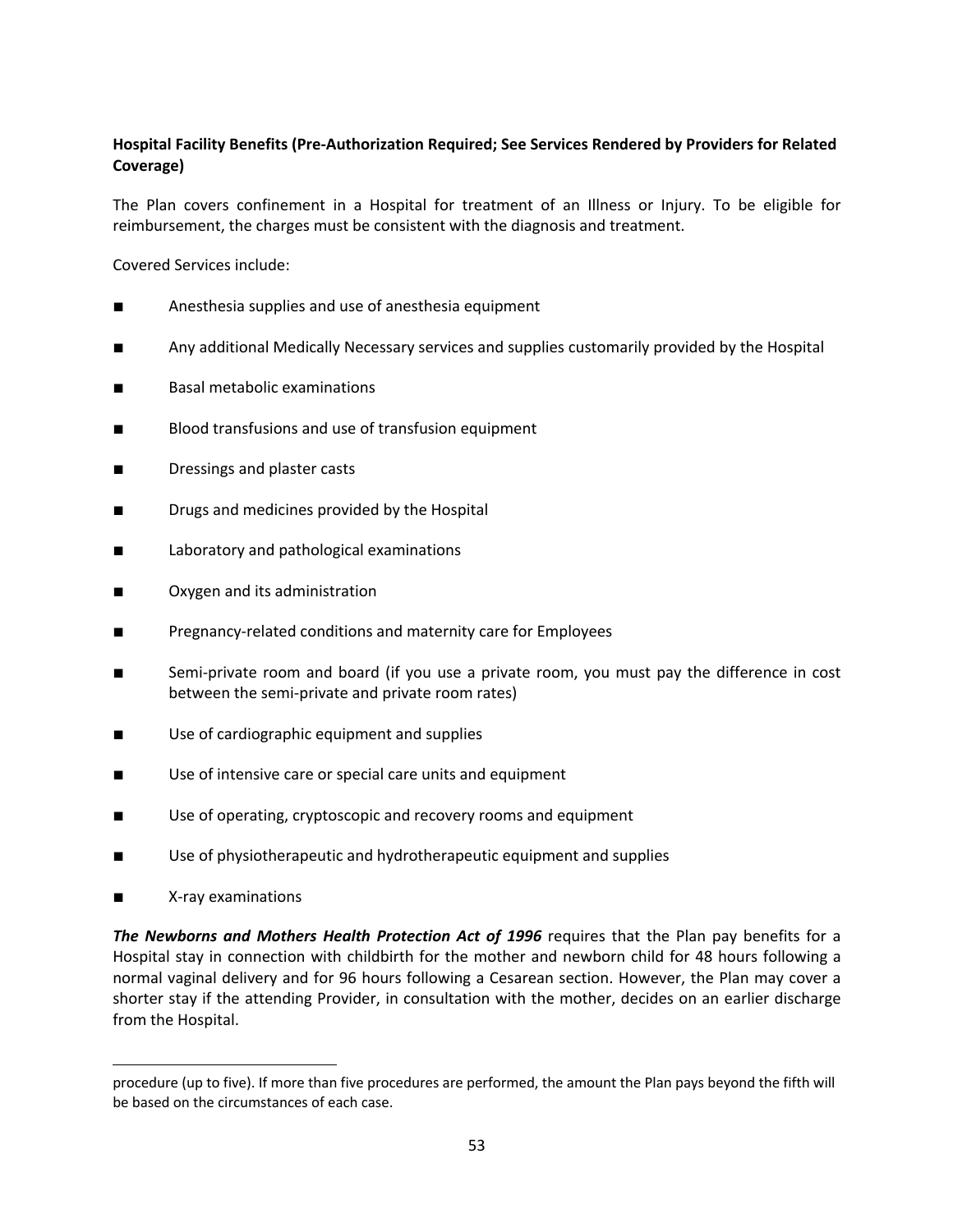*Admissions Outside the United States* – The Plan provides benefits outside of the United States for emergency and other unexpected medical situations. Call BlueCard Worldwide Access at (800) 810-2583 for additional information, including the names and addresses of doctors and hospitals in the area where you or your Dependent Children need care. The Trustees in their sole discretion may limit the number of covered Hospital days and/or Covered Services based on the diagnosis and course of treatment abroad. If you make payment in the local currency, you must provide a statement from a bank showing the exchange rate of that currency on the dates of hospitalization along with a paid receipt.

| <b>Hospital Facility Benefits (Pre-Authorization Required)</b> |                                     |  |  |
|----------------------------------------------------------------|-------------------------------------|--|--|
| Hospital room and board and other miscellaneous                | 70% of the Allowed Amount after the |  |  |
| charges for treatment of an Illness, Injury or                 | deductible and \$250 copay          |  |  |
| maternity                                                      |                                     |  |  |

| <b>Hospital Facility Benefits for Maternity</b><br>(Pre-Authorization Required; Employee only—no Dependent Child Coverage |                                     |
|---------------------------------------------------------------------------------------------------------------------------|-------------------------------------|
| Newborn Infant Care*                                                                                                      |                                     |
| Premature infant (weighing less than five<br>pounds)                                                                      | 70% of the Allowed Amount after the |
| Sick baby                                                                                                                 | deductible                          |
| Well baby (for up to 48 hours following a<br>vaginal delivery; up to 96 hours following a<br>Cesarean section)            |                                     |
| *Birthing center benefits will be covered at the same level as those for regular Hospital facility benefits               |                                     |
| for maternity or newborn infant care, provided that the pregnancy goes full term.                                         |                                     |

#### **Emergency Room Benefits**

The Plan will pay for outpatient care of a true, life-threatening medical emergency. Coverage includes treatment that is Medically Necessary and Appropriate at any designated level I or II trauma center. A medical emergency is a condition that manifests itself in acute symptoms of sufficient severity including, but not limited to, severe pain, psychiatric disturbances and/or symptoms of substance use disorders such that a prudent layperson who possesses an average knowledge of health and medicine could reasonably expect the absence of immediate attention to result in:

- Placing the health of the individual (or with respect to a pregnant woman, the health of the woman or her unborn child) in serious jeopardy;
- Serious impairment to bodily functions; or
- Serious dysfunction of a bodily organ or part.

If you have a true, life-threatening emergency, do not hesitate to call 911 or go to the emergency room. Otherwise, it's best to get care at an in-network Walk-in Clinic, urgent care facility or your doctor's office. Care obtained at out-of-network urgent care facilities is not covered. If you use an out-of-network Walkin Clinic or urgent care facility, you will be responsible for the entire amount billed. **Care at an emergency room for nonemergent services will not be covered**. Some examples of nonemergent medical conditions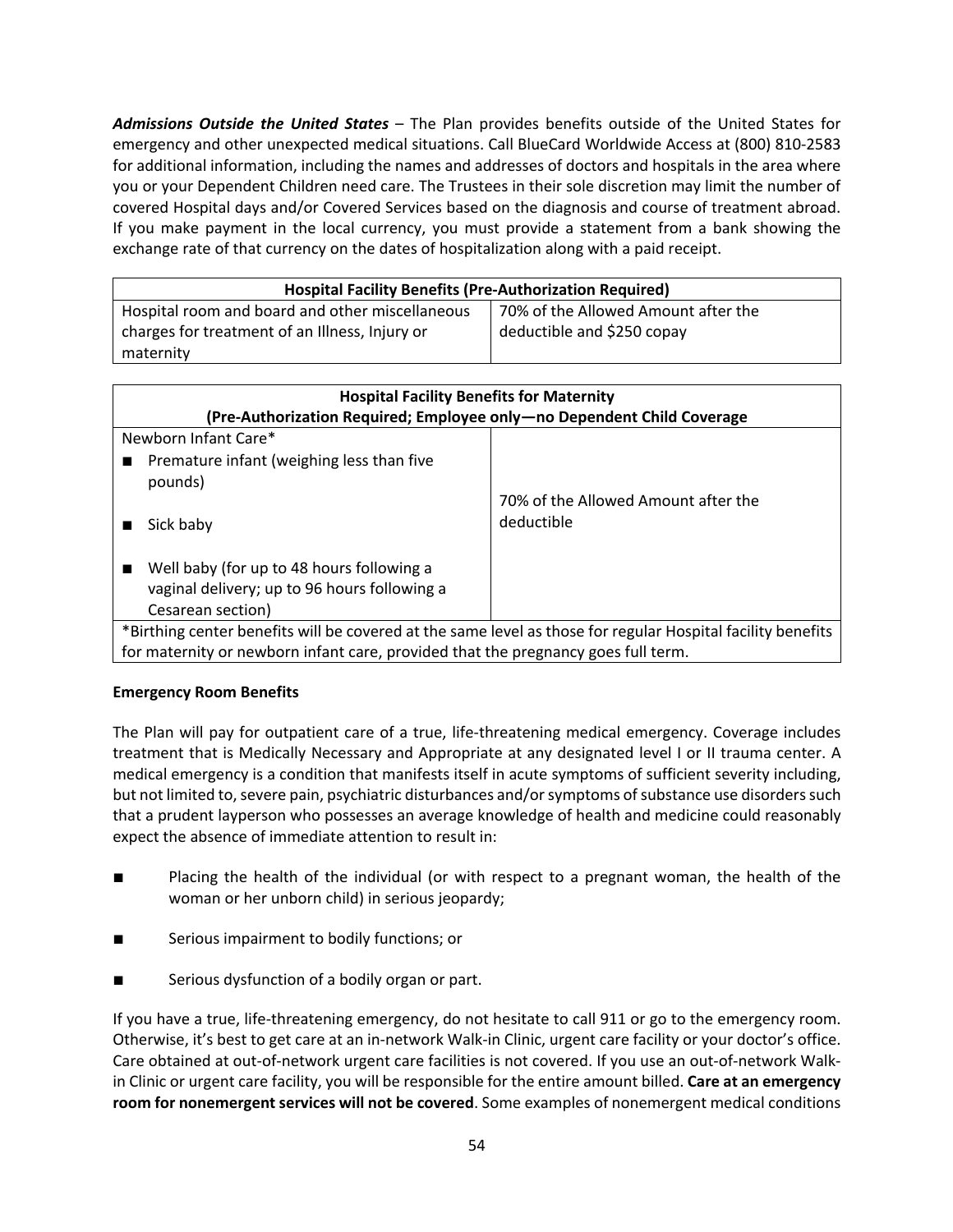that should be treated at an in-network Walk-in Clinic or urgent care facility include earache, moderate fever, sore throat, and sprains. Some examples of emergent medical conditions that should be treated at an emergency room include heart attack, stroke, loss of consciousness, poisoning, severe burns, difficulty breathing, high fever, and wounds that need stitches.

| <b>Emergency Room Benefits</b>                             |                                      |
|------------------------------------------------------------|--------------------------------------|
| For a sudden and serious Illness in which serious Injury   |                                      |
| may result if treatment is not received within 24 hours or | 100% of the Allowed Amount after you |
| other true emergency                                       | pay a \$500 copay (copay waived if   |
| Note: If you receive out-of-network benefits for a true    | admitted)                            |
| emergency, expenses will be covered as in-network up to    |                                      |
| the Allowed Amount, but you will be responsible for any    |                                      |
| amounts billed in excess of what the Plan pays             |                                      |
| For a nonemergency                                         | Not covered                          |

## **Outpatient (Ambulatory) Surgery (Pre-Authorization Required)**

If you or a dependent has surgery in a Hospital's outpatient facility or in a freestanding surgical facility, the Plan covers the facility's charge. You must contact Horizon to obtain Pre-Authorization before you have surgery.

| <b>Outpatient (Ambulatory) Surgery Benefits (Pre-Authorization Required)</b> |  |
|------------------------------------------------------------------------------|--|
| 70% of the Allowed Amount after the deductible                               |  |

#### **Outpatient Pre-admission Testing**

The Plan covers outpatient pre-admission testing performed within seven days of a scheduled covered surgical procedure performed in the same facility as the surgery.

| <b>Outpatient Pre-admission Testing Benefits</b> |  |
|--------------------------------------------------|--|
| 70% of the Allowed Amount after the deductible   |  |

#### **Transplant Benefits**

The Plan pays benefits for transplants of the following:

- Allogeneic bone marrow ■ Heart/lung
- Allogeneic stem cell
- Heart valve

■ Kidney/pancreas

■ Kidney

- Chondrocyte (for knee)
- Cornea
- Double lung
- Heart
- Heart/kidney
- Liver/small bowel

■ Liver

■ Lung

- Multivisceral transplant (small bowel and liver with one or more of the following: stomach, duodenum, jejunum, ileum, pancreas, colon)
- Non-myeloablative stem cell
- Pancreas
- Small bowel
- Tandem stem cell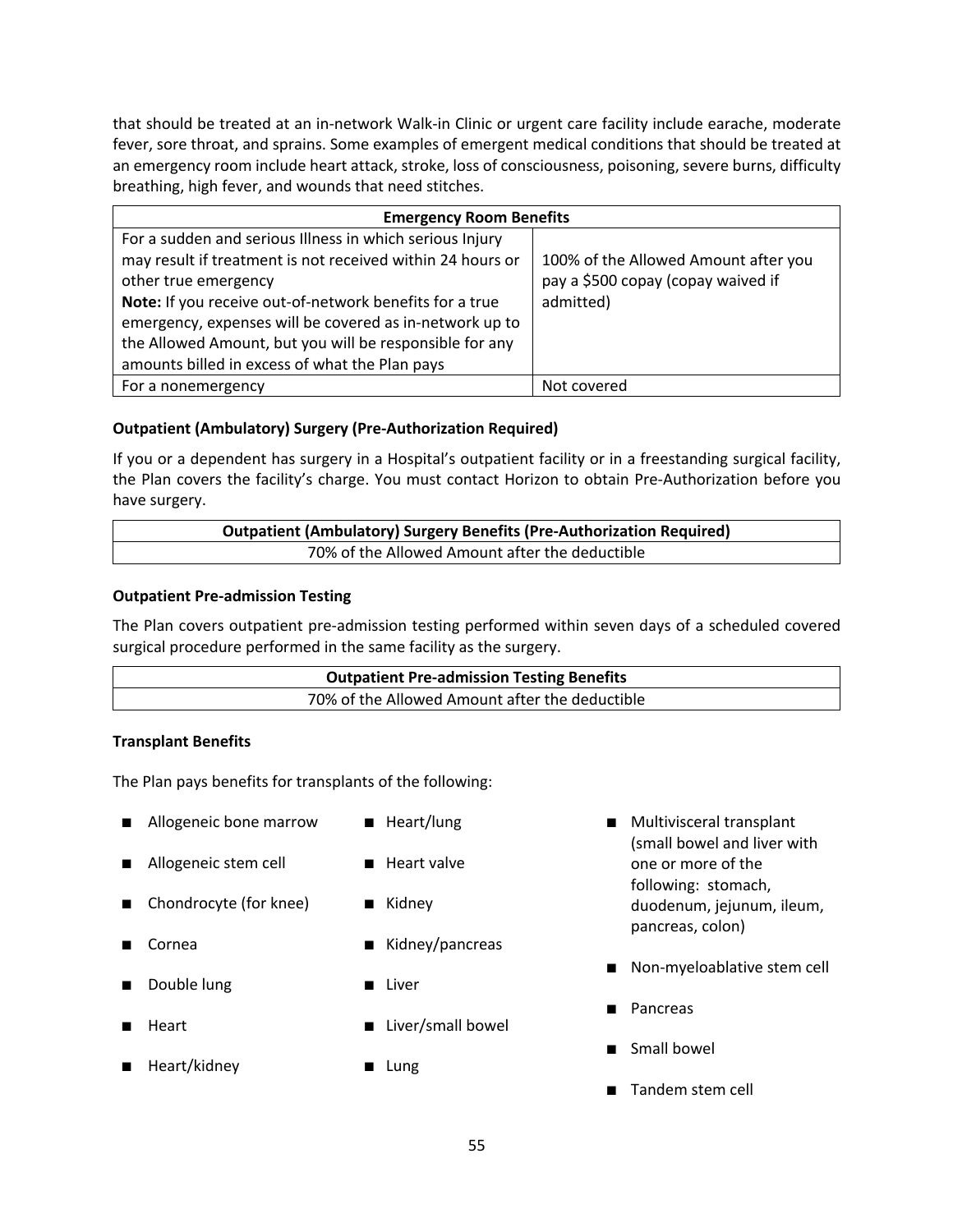If organs/tissues are harvested from a cadaver, the Plan will also cover those charges for surgical, storage and transportation services that are directly related to the tissue/organ donation and are billed by the Hospital when the transplant is performed.

The Plan also covers the following services required for a live donor, provided that the recipient is covered by the Plan and the donor's own coverage does not pay benefits for these services:

- Harvesting of the organ tissue and related services
- Immunologic typing
- Processing of tissue
- Search for a donor (not to exceed \$10,000 per transplant), subject to review by the case management consultant

| <b>Transplant Benefits</b>                     |  |
|------------------------------------------------|--|
| 70% of the Allowed Amount after the deductible |  |

The Plan also covers certain transportation and lodging expenses in connection with covered transplant services performed at network facilities that are more than 50 miles from the covered patient's home, including:

- Transportation costs for one round trip to and from the network facility for the covered patient and an immediate family member ("traveling companion") where the case management consultant approves the medical necessity for the traveling companion due to the covered patient's age, medical condition or incapacity. Coach airline fare will be reimbursed. Automobile mileage will be reimbursed at the then-current mileage reimbursement rate as set by the Internal Revenue Service.
- Reasonable lodging and meal expenses for the traveling companion. Lodging must be pre-approved by Horizon in order for expenses to be covered.

Covered expenses are limited to the aggregate of \$300 per day for lodging and meals, and \$10,000 per admission for lodging, meals and transportation of both the covered patient and the traveling companion.

For more information or to arrange for reimbursement of covered travel expenses, please contact the Fund Office.

#### **Skilled Nursing Facility Benefits (Pre-Authorization Required)**

The Plan pays benefits for room and board, including diets, drugs, medicines, dressings and general nursing care in a skilled nursing facility. The patient must be admitted to the skilled nursing facility within 14 days of discharge from a Hospital for continuing medical care and treatment prescribed by a physician.

| <b>Skilled Nursing Facility Benefits (Pre-Authorization Required)</b> |  |
|-----------------------------------------------------------------------|--|
| 70% of the Allowed Amount after the deductible                        |  |
| Maximum of 90 days in a Calendar Year                                 |  |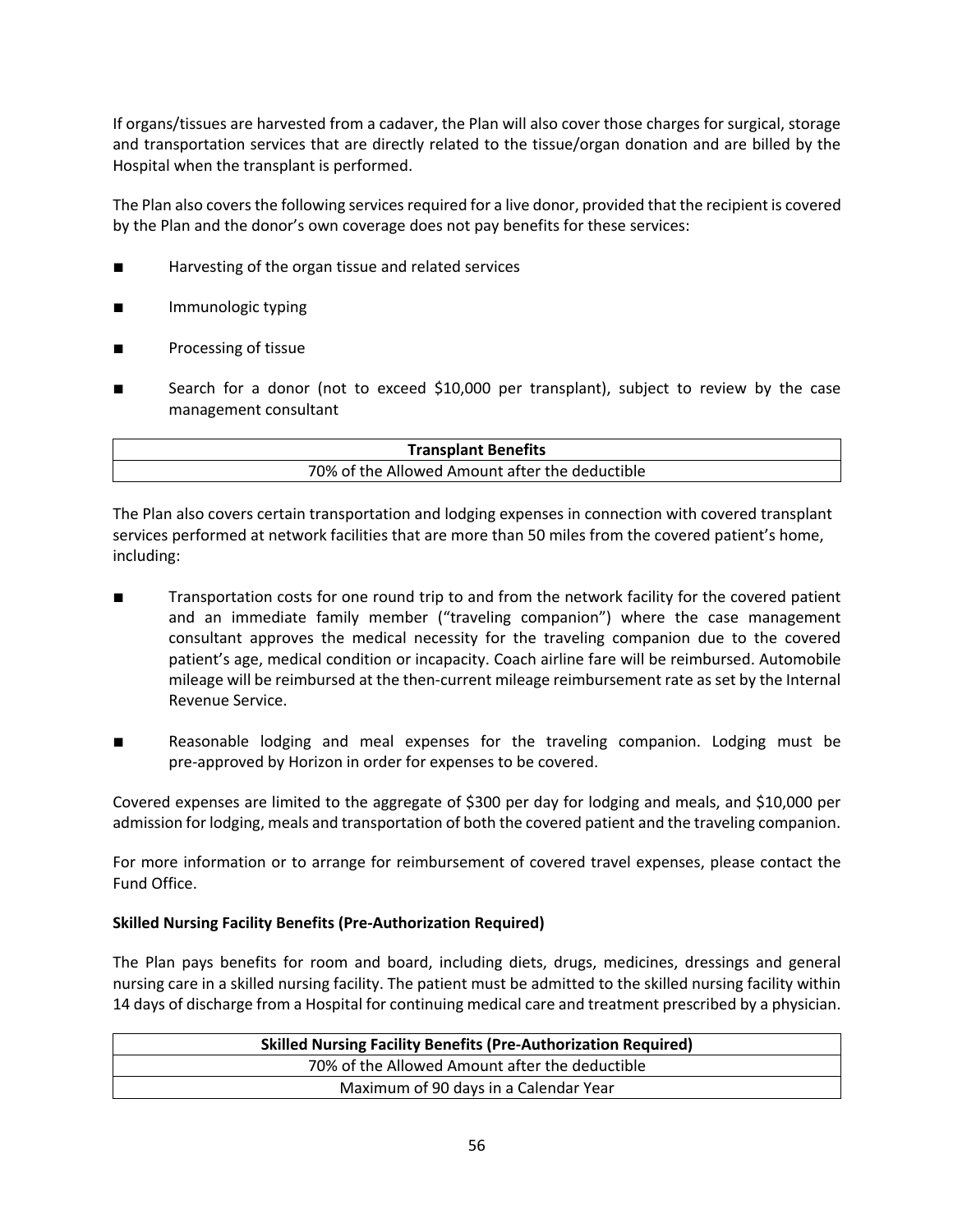## **Home Health Care Benefits (Pre-Authorization Required)**

The Plan will pay benefits for home treatment provided by a Home Health Care agency in accordance with a Home Health Care Plan. Prior hospitalization is not required. Any expenses incurred that are not included in the Home Health Care Plan will not be eligible for reimbursement under the Plan.

In addition, the patient must be:

- Under the continuous care of a doctor;
- Homebound; and
- In need of skilled nursing care, or physical, speech or occupational therapy under a plan prescribed by an attending physician and approved by Horizon.

The following services are covered:

- Durable medical equipment, including Prosthetics;
- Part-time skilled nursing services provided by or under the supervision of a registered nurse;
- Physical, speech or occupational therapy (rehabilitative only);
- Related treatment and/or services that would otherwise be covered by Hospital outpatient benefits, except drugs and the administration of dialysis. and

Each visit by a Home Health Care Provider for up to four hours of care will count as one Home Health Care visit.

| Home Health Care Benefits (Pre-Authorization Required)        |  |
|---------------------------------------------------------------|--|
| 70% of the Allowed Amount after the deductible and \$40 copay |  |
| Maximum of 60 visits in a Calendar Year                       |  |

Home Health Care benefits do not cover:

- Any services provided during a period when you are not under the continuing care of a physician
- Custodial care, which means any care, services or supplies that help with the activities of daily living
- Home health care services provided by an individual who normally lives with you or is a member of your or your spouse's immediate family
- Transportation services

#### **Hospice Care Benefits (Pre-Authorization Required)**

Hospice differs from traditional care because it provides services for the family as well as the patient. Hospice teams help the patient and the family cope with the physical, psychological, spiritual, economic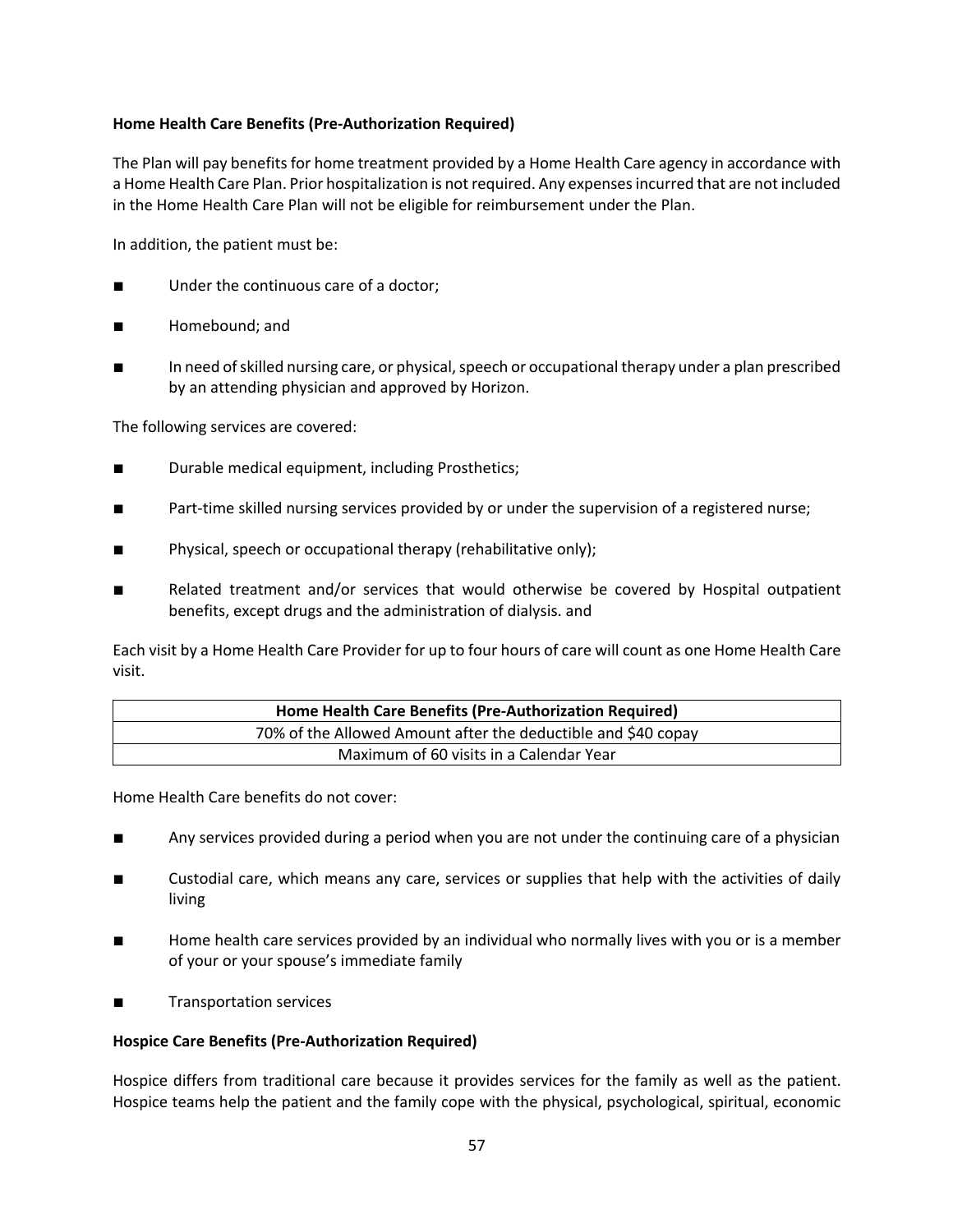and social stress of serious Illness, end of life and bereavement. When possible, Hospice care is administered at home. The team of professionals can include physicians, nurses, psychiatrists, psychologists and social workers.

The Hospice care benefit covers:

- Diagnostic services
- Dietician services
- Family counseling related to the patient's terminal condition
- Home health aide services provided under the supervision of a registered nurse (RN)
- Inpatient room, board and general nursing services
- Medical and surgical supplies and durable medical equipment, including Prosthetics, if given Pre-Authorization by Horizon
- Medical care rendered by a Hospice Care Program Practitioner
- Medical social services
- Oxygen and its administration
- Part-time professional nursing services of an RN, licensed practical nurse or licensed vocational nurse
- Prescription drugs
- Psychological support services to the Terminally III or Injured patient
- Respite care (maximum of 10 days per Calendar Year)
- Therapy Services

| <b>Hospice Care Benefits (Pre-Authorization Required)</b> |  |
|-----------------------------------------------------------|--|
| 70% of the Allowed Amount after the deductible            |  |

Hospice care benefits do not cover charges for:

- Bereavement counseling
- Dialysis treatment
- Food or home-delivered meals
- Funeral services and arrangements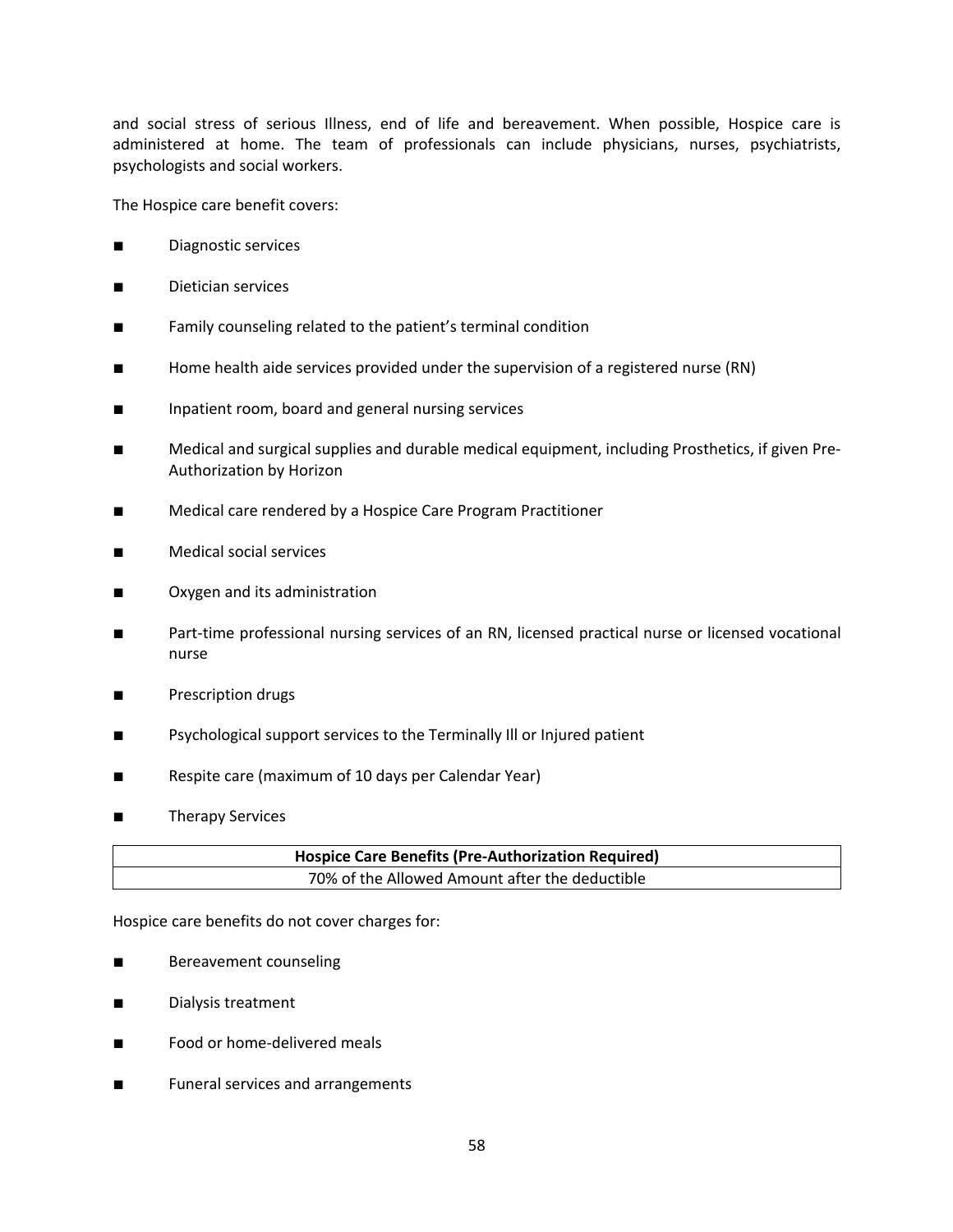- Homemaker services
- Hospice care services that are not given Pre-Authorization by Horizon
- Legal or financial counseling or services
- Medical care provided by the patient's private Practitioner
- Pastoral services
- Private duty nursing services
- Treatment not included in the Hospice Care Program
- Volunteer services or services and supplies provided by others without charge

#### **Mental Health and Substance Use Disorder Treatment**

The Plan covers the treatment of mental health and substance use disorders the same way it covers treatment for any other Illness, if treatment is provided by a licensed or certified mental health or substance use disorder treatment Provider. Inpatient or outpatient care may be provided in a:

- Provider's office
- Licensed health care facility
- Licensed detoxification facility (for alcoholism and substance use disorder treatment)
- Licensed, certified or state-approved residential treatment facility under a program that meets minimum standards of those prescribed by the Joint Commission.

All mental health and substance use disorder services must be coordinated through Beacon Health Options by calling (800) 843-5503. **If you use a Provider thatis not in the Beacon Health Options network, coverage (except for emergency treatment) will be denied and you will be responsible for all amounts billed. For emergency treatment, the Plan will pay up to the Allowed Amount and you may be responsible for balance bills**.

Effective August 1, 2017, the Plan covers Applied Behavior Analysis (ABA) treatment for covered diagnoses. Covered diagnoses include autism, which is a general term used to describe a group of complex developmental brain disorders known as Pervasive Developmental Disorders (PDDs) within the American Psychiatric Association Diagnostic and Statistical Manual 5 (DSM 5). Autism Spectrum Disorder (ASD) is a type of PDD. Your benefit covers Medically Necessary ABA treatment for ASD.

The other covered pervasive developmental disorders are PDD-NOS (Pervasive Developmental Disorder – Not Otherwise Specified), Asperger Syndrome, Rett Syndrome and Childhood Disintegrative Disorder. All of these diagnoses, along with a diagnosis of being "at risk" of autism or PDD, will be covered.

When necessary, ABA coverage also includes an initial evaluation with a qualified provider (with a psychiatrist and/or via two hours of psychological testing to evaluate/diagnose ASD), coverage of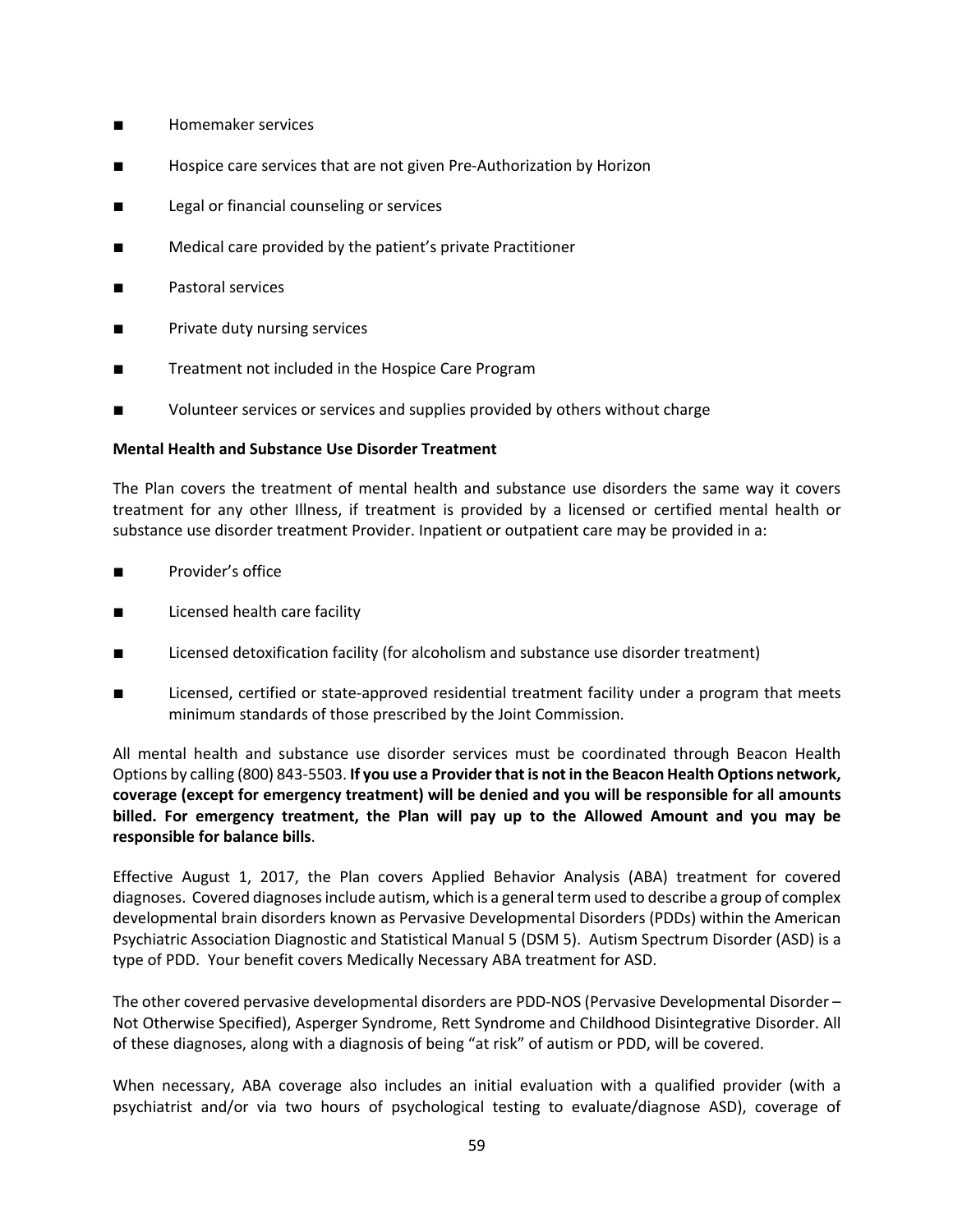medication management and outpatient therapies for ASD diagnoses, and standard family and member support services available under the Medical Plan.

Benefit coverage of ABA services will require prior authorization or pre-certification and includes coverage for the following services by a Beacon Health Options in-network provider:

- ABA treatment
- Individual, family, and group therapy
- Intensive case management for complex cases (individuals with extraordinary care needs)
- Medication management
- Psychiatric evaluation to confirm the ASD diagnosis
- Psychological testing, as necessary to confirm the ASD diagnosis

You will be responsible for any outpatient cost sharing related to ABA treatment, including any applicable deductible, copays or coinsurance.

You can obtain prior authorization or pre-certification from Beacon Health Options by calling (800) 843- 5503. During this call, a care manager will request basic information including, but not limited to, the diagnosis, the medical doctor or licensed psychologist who made the diagnosis and what the presenting symptoms are (i.e., developmentally delayed skills or problem behaviors). If the diagnosis has not been confirmed by an MD or PhD, Beacon Health Options will help coordinate a screening for this purpose. With this confirmation, you will be provided with a list of providers and you will select one from the list who will then conduct an assessment to document the problem behaviors and determine treatment needs.

If your treatment is approved, ABA therapy will be covered according to the Plan's benefits when provided or supervised by a Beacon Health Options' ABA-licensed or -certified provider of services. Prior authorization or pre-certification will be required in order for benefits to be paid.

#### **Other Covered Services**

The Plan covers the following services, supplies and treatment. Provider services must be within the scope of the Provider's license.

| <b>Service, Supply, Treatment</b>                     | The Plan Pays                          |
|-------------------------------------------------------|----------------------------------------|
| Abortion (outpatient and elective); for Employee only | 70% of the Allowed Amount after the    |
|                                                       | deductible; additional \$250 copay for |
|                                                       | inpatient care                         |
| Acupuncture (but not for pain management)             | 70% of the Allowed Amount after the    |
|                                                       | deductible                             |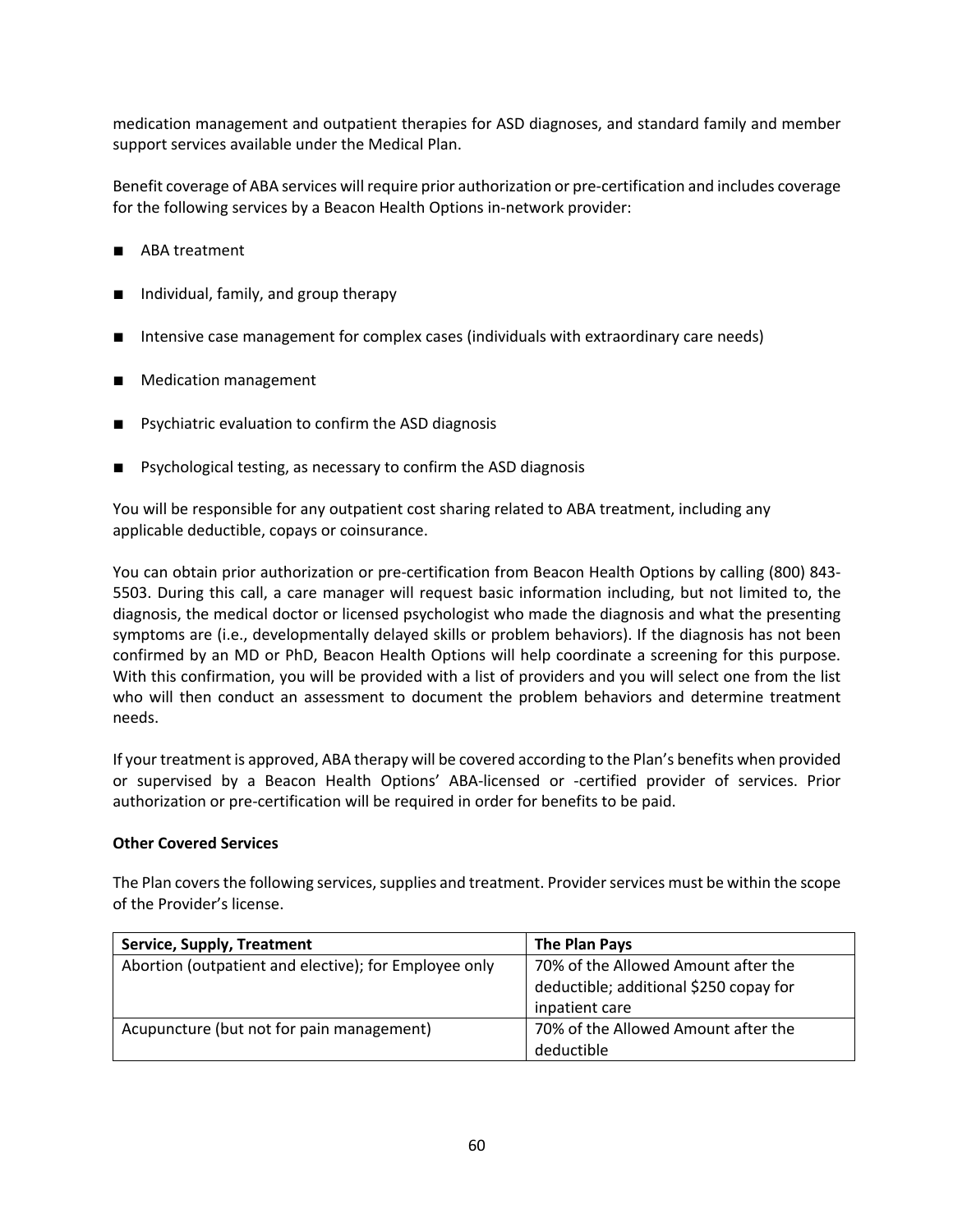| <b>Service, Supply, Treatment</b>                      | <b>The Plan Pays</b>                       |
|--------------------------------------------------------|--------------------------------------------|
| Ambulance (for air or ground transportation to the     | 100% of the Allowed Amount if an           |
| nearest Hospital able to treat the condition when      | emergency; not covered if not an           |
| <b>Medically Necessary)</b>                            | emergency                                  |
| Anesthesiologist services provided by a doctor other   | 70% of the Allowed Amount after the        |
| than the operating surgeon and as part of a covered    | deductible                                 |
| surgical procedure                                     |                                            |
| Blood (blood, blood products, blood transfusions and   | 70% of the Allowed Amount after the        |
| the cost of testing and processing blood, but not for  | deductible                                 |
| blood that has been donated or replaced)               |                                            |
| Chelation therapy                                      | 70% of the Allowed Amount after the        |
|                                                        | deductible                                 |
| Chemotherapy, radiation and hemodialysis (inpatient or | 70% of the Allowed Amount after the        |
| outpatient)                                            | deductible                                 |
| Chiropractic care                                      | 100% of the Allowed Amount after the       |
|                                                        | deductible and \$40 copay for each visit;  |
|                                                        | maximum 20 visits per Calendar Year        |
| Cognitive rehabilitative therapy*                      | 70% of the Allowed Amount after the        |
|                                                        | deductible (\$40 copay outpatient/out-of-  |
|                                                        | Hospital professional only for an initial  |
|                                                        | evaluation or a reevaluation visit)        |
| Diabetic supplies/syringes                             | 70% of the Allowed Amount after deductible |
| <b>Dialysis</b>                                        | 70% of the Allowed Amount after the        |
|                                                        | deductible                                 |
| Durable medical equipment, including Prosthetics (for  |                                            |
| the rental, fitting and adjusting of durable medical   |                                            |
| equipment)                                             | 70% of the Allowed Amount after the        |
| Note: The Plan reserves the right to purchase rather   | deductible                                 |
| than rent any item                                     |                                            |
| Infusion therapy                                       | 70% of the Allowed Amount after the        |
|                                                        | deductible                                 |
| MRI, CAT, PET scans                                    |                                            |
| Diagnostic                                             | 100% of the Allowed Amount                 |
|                                                        |                                            |
| Routine                                                | 100% of the Allowed Amount                 |
| Nutritional counseling if prescribed by a Practitioner | 100% of the Allowed Amount                 |
| Occupational therapy*                                  | 70% of the Allowed Amount after the        |
|                                                        | deductible (\$40 copay outpatient/out-of-  |
|                                                        | Hospital professional only for an initial  |
|                                                        | evaluation or a reevaluation visit)        |
| Orthotic shoe inserts (for Employees only)             | 70% after deductible; post-surgery only    |
| Oxygen and its administration                          | 70% of the Allowed Amount after the        |
|                                                        | deductible                                 |
| Physical therapy*                                      | 70% of the Allowed Amount after the        |
|                                                        | deductible (\$40 copay outpatient/out-of-  |
|                                                        | Hospital professional only for an initial  |
|                                                        | evaluation or a reevaluation visit)        |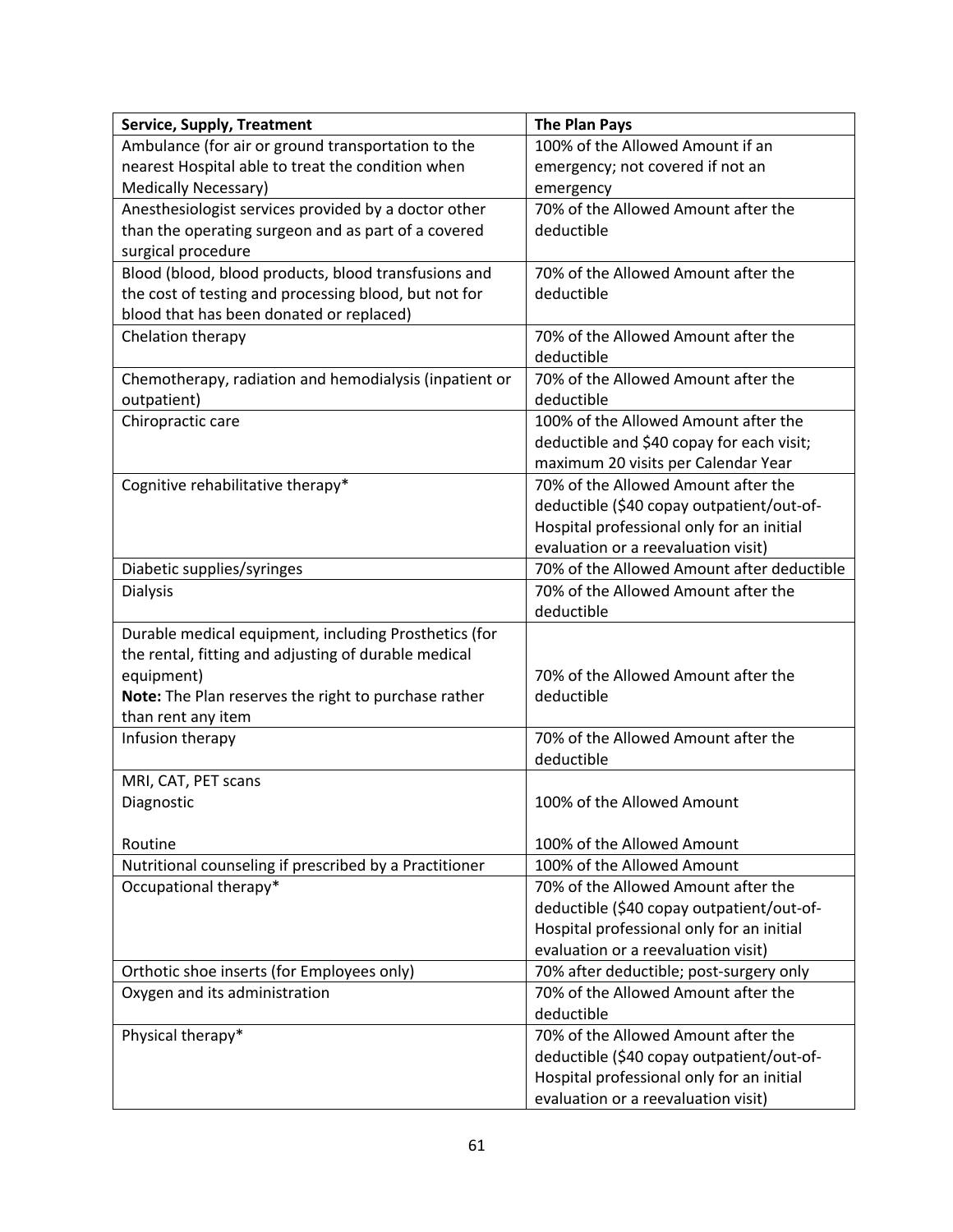| <b>Service, Supply, Treatment</b>                      | <b>The Plan Pays</b>                       |
|--------------------------------------------------------|--------------------------------------------|
| Radiation therapy                                      | 70% of the Allowed Amount after the        |
|                                                        | deductible                                 |
| Respiration therapy*                                   | 70% of the Allowed Amount after the        |
|                                                        | deductible (\$40 copay outpatient/out-of-  |
|                                                        | Hospital professional only for an initial  |
|                                                        | evaluation or a reevaluation visit)        |
| Speech therapy*                                        | 70% of the Allowed Amount after the        |
|                                                        | deductible (\$40 copay outpatient/out-of-  |
|                                                        | Hospital professional only for an initial  |
|                                                        | evaluation or a reevaluation visit)        |
| Vision care (nonroutine)                               | 70% of the Allowed Amount after deductible |
|                                                        | and \$40 copay                             |
| Wigs (if Medically Necessary)                          | 70% of the Allowed Amount                  |
| X-rays and laboratory tests                            |                                            |
| Diagnostic                                             | 100% of Allowed Amount                     |
|                                                        |                                            |
| Routine                                                | 100% of the Allowed Amount                 |
| Note: In-network labs are based on the location of the |                                            |
| Provider ordering the tests. Please refer to           |                                            |
| Horizonblue.com or the Provider Directory or contact   |                                            |
| Horizon to locate an in-network lab.                   |                                            |

\* There is a 90-visit combined limit on cognitive rehabilitation therapy, occupational therapy, physical therapy, respiration therapy and speech therapy services obtained in a calendar year.

## **Clinical Trial Benefit**

The Plan covers participation in an approved clinical trial for which a Covered Person is a qualified individual with respect to the treatment of cancer or another life-threatening disease condition. This coverage will be provided if (a) the Covered Person's Practitioner is involved in the clinical trial, and (b) the Practitioner has concluded that the Covered Person's participation is appropriate or if the Covered Person gives medical or scientific information proving that such participation would be appropriate. This coverage includes, to the extent coverage would be provided other than for the clinical trial, (a) Practitioner's fees, (b) lab fees, (c) Hospital charges, (d) treating and evaluating the Covered Person during the course of treatment or regarding a complication of the underlying Illness, and (e) other routine costs related to the Covered Person's care and treatment, to the extent that these services are consistent with the usual and customary patterns and standards of care furnished whenever a Covered Person receives medical care associated with an approved clinical trial. This coverage does not include (a) the cost of Experimental or Investigational drugs or devices themselves, (b) nonhealth services that the Covered Person needs in order to receive the care and treatment, (c) the costs of managing the research, or (d) any other services, supplies or charges that the Plan would not cover for treatment that is not Experimental or Investigational. For purposes of this provision, the terms "qualified individual," "lifethreatening disease or condition," "approved clinical trial," and "routine patient costs" shall have the same meanings as found in the Public Health Service Act section 2709.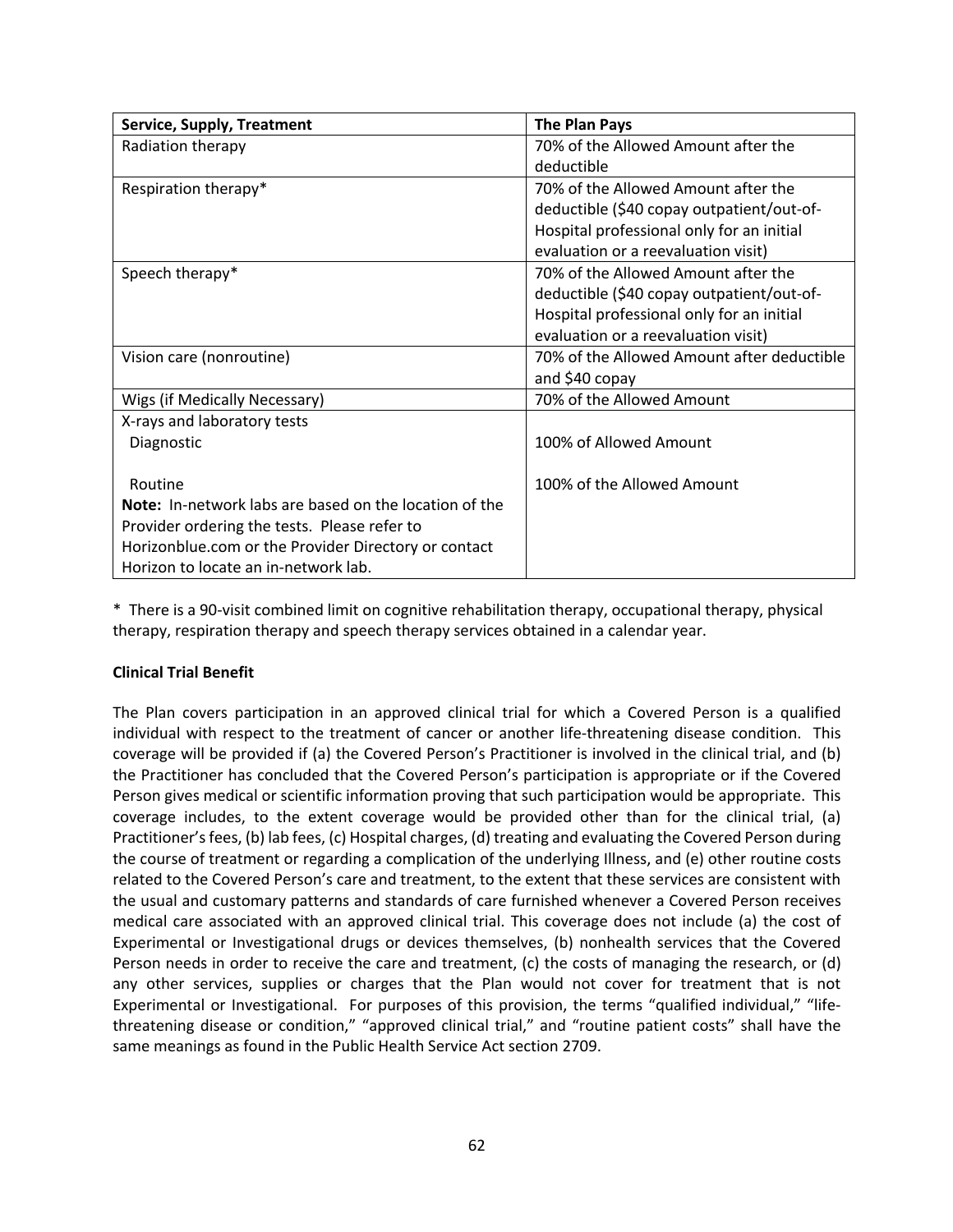#### **COVID-19 Benefits**

Effective March 1, 2020, the Plan covers certain medical treatment and services related to COVID-19 through June 30. 2021, or such other date as required by law if later than June 30, 2021, as follows and only as required by law:

- The cost of testing for COVID-19 at an in-network provider (including serological tests for COVID-19 used to detect antibodies against the SARS-CoV-2 virus), including the cost of the doctor's visit (whether in an office, via telemedicine, or other settings) will be covered without deductibles, coinsurance or copayments and will not be subject to pre-authorization or other medical management requirements. If testing for COVID-19 is received from a non-network provider, the cost of such services will be covered up to the non-network provider's publicly published rate.
- The cost of preventive services and vaccines for COVID–19 at an in-network provider, including the cost of the doctor's visit (whether in an office, via telemedicine, or other settings) will be covered without deductibles, coinsurance or copayments and will not be subject to pre-authorization or other medical management requirements. For non-network providers, the same will be covered at the innetwork reimbursement rates, with no deductibles, copayments or co-insurance.

## **EXPENSES THE MEDICAL PLAN DOES NOT COVER**

The following expenses are not covered by the Plan. The Plan also excludes any expense not specifically listed as covered.

- Administration of oxygen, unless specifically listed as covered
- Anesthesia and consultation services when they are given in connection with non-Covered Charges
- Any part of a charge that exceeds the allowance
- Any therapy not included in the definition of Therapy Services
- Biofeedback services
- Blood or blood plasma or other blood derivatives that are replaced by a Covered Person
- Canceled appointments (and any associated cancellation fees)
- Charges and claims not submitted within 12 months of the date of service
- Charges incurred during a Covered Person's temporary absence from a Provider's grounds before discharge
- Charges for any services necessitated by a motor vehicle accident that can be collected under the terms of any federal or state law mandating indemnification regardless of fault, whether or not the Covered Person asserts rights to obtain coverage under the applicable law. As an example, if you are in a single-car automobile accident and incur covered medical expenses and your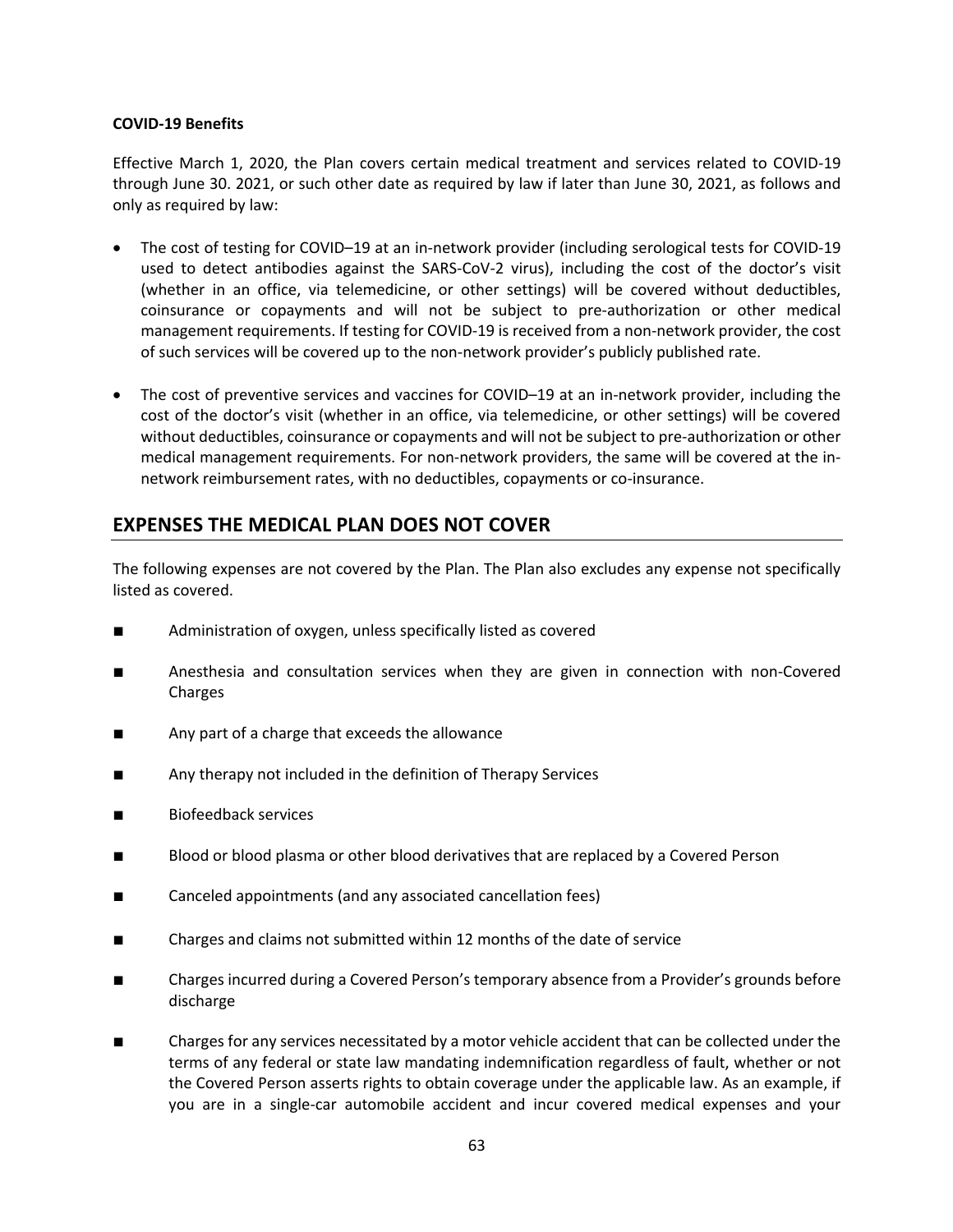automobile insurance has health care coverage up to \$50,000 with a \$2,000 deductible, once you have met any deductible under this Plan, the Plan will pay the first \$2,000 in covered medical expenses, and then nothing until you have exhausted your \$50,000 coverage limit.

- Completion of claim forms
- Consumable medical supplies that are purchased outside of a Hospital, Walk-In Clinic or office visit, which are nondurable medical supplies that cannot withstand repeated use, are usually disposable, and are generally not used in the absence of Illness or Injury; they include, but are not limited to, bandages, antiseptics, and skin preparations
- Cosmetic services, including procedures, treatments, drugs, biological products and complications of cosmetic surgery
- Court-ordered treatment that is not Medically Necessary and Appropriate
- Custodial or domiciliary care, including respite care except as otherwise provided under the Hospice Care Benefits section of this SPD
- Dental care or treatment, except as otherwise provided for in this SPD; this exclusion includes, but is not limited to, the restoration of tooth structure lost by decay, fracture, attrition or erosion; endodontic treatment of teeth; surgery and related services to treat periodontal disease; osseous surgery and any other surgery to the periodontium; the replacement of missing teeth; the removal and reimplantation of teeth (and related services); any orthodontic treatment; and dental implants and related services
- Diversional/recreational therapy or activity
- Drugs that are not dispensed by a pharmacist or a pharmacy; services rendered by a pharmacist that are beyond the scope of his or her practice
- Educational services or supplies, except as covered under the ABA benefit described below or otherwise specifically covered in this booklet. A service or supply is educational if either (a) the primary purpose of the service or supply is to provide the Covered Person with training in the activities of daily living (other than training directly related to treatment of an Illness or Injury that resulted in a loss of a previously demonstrated ability to perform those activities); instruction in scholastic skills such as reading and writing; preparation for an occupation; or treatment for learning disabilities; or (b) the service or supply is provided to promote development beyond any level of function previously demonstrated. The length of a Hospital stay and Hospital services and supplies are not covered to the extent that they are allocable to the scholastic education or vocational training of the patient
- Employment/career counseling
- Expenses incurred after any payment, duration or visit maximum is or would be reached
- Experimental or Investigational treatments, procedures, hospitalizations, drugs, biological products or medical devices, except as otherwise stated in this SPD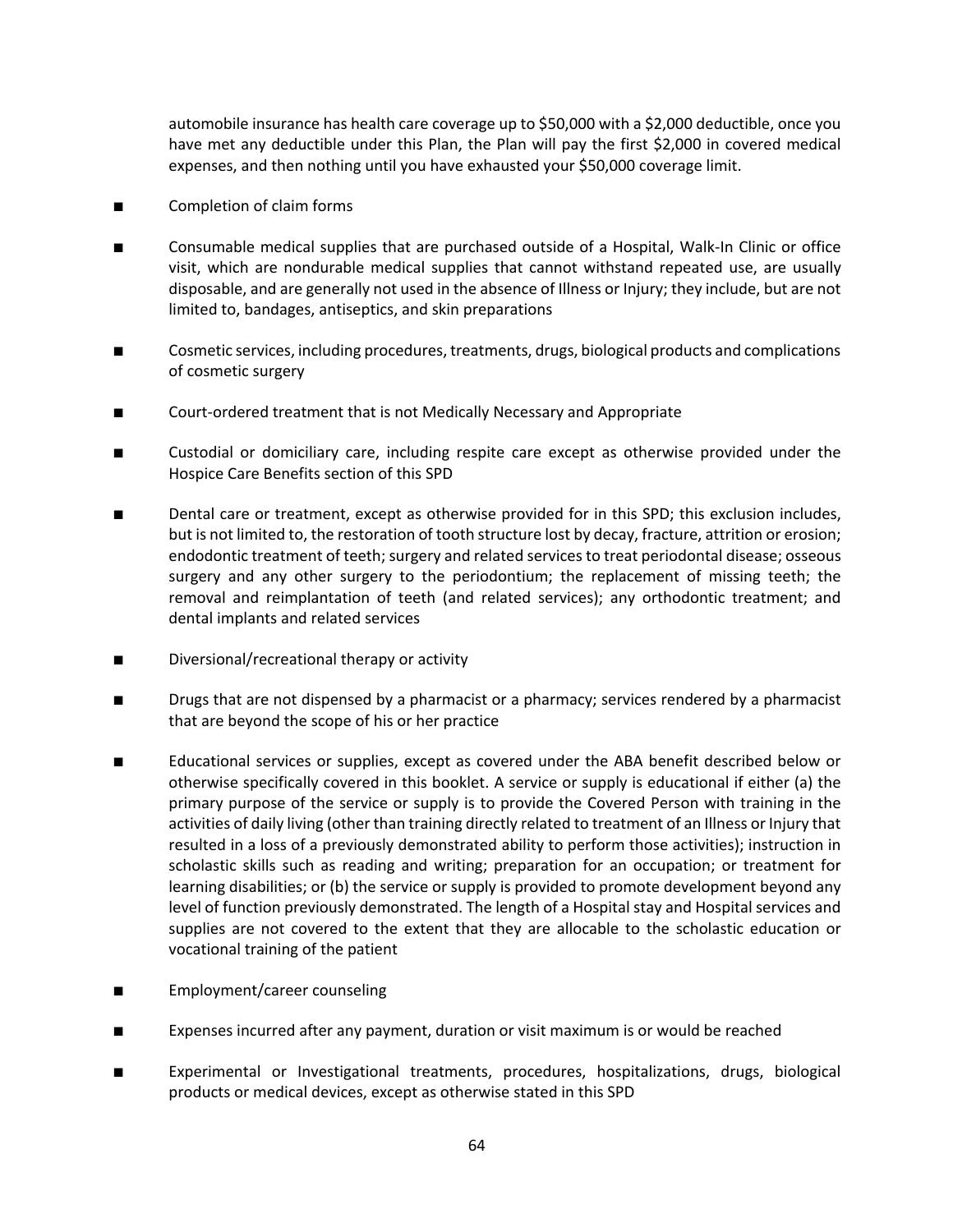- Eye exams, eyeglasses, contact lenses and all fittings, except as otherwise stated in this SPD; orthoptic therapy, surgical treatment for the correction of a refractive error including, but not limited to, radial keratotomy
- Facility charges when billed by a Provider that is not an eligible facility
- Food products (including enterally administered food products, except when used as the sole source of nutrition)
- Home health care visits connected with the administration of dialysis
- Hospice services, except as provided under the Hospice Care Benefits section of this SPD
- Housekeeping services, except as an incidental part of Covered Services and supplies furnished by a Home Health Agency
- Occupational Illness or Injury
- Immunizations, except as stated in this SPD
- Light-box therapy and the appliance that radiates light
- Maintenance therapy for physical therapy, manipulative therapy, occupational therapy and speech therapy
- Marriage or financial counseling, or sex therapy
- Membership costs for health clubs, weight loss clinics and similar plans/programs
- Methadone maintenance
- Milieu therapy; inpatient services and supplies that are primarily for milieu therapy even though covered treatment may also be provided
- Nonmedical equipment that may be used primarily for personal hygiene or for the comfort or convenience of the patient, including, but not limited, to air conditioners, dehumidifiers, purifiers, saunas, hot tubs, televisions, telephones, first aid kits, exercise equipment, and heating pads
- Pastoral counseling
- Personal comfort and convenience items
- Psychoanalysis to complete the requirements of an educational degree or residency program
- Psychological testing for educational purposes
- Removal of abnormal skin outgrowths and other growths, including, but not limited to, paring or chemical treatment to remove corns, calluses, warts, hornified nails and all other growths unless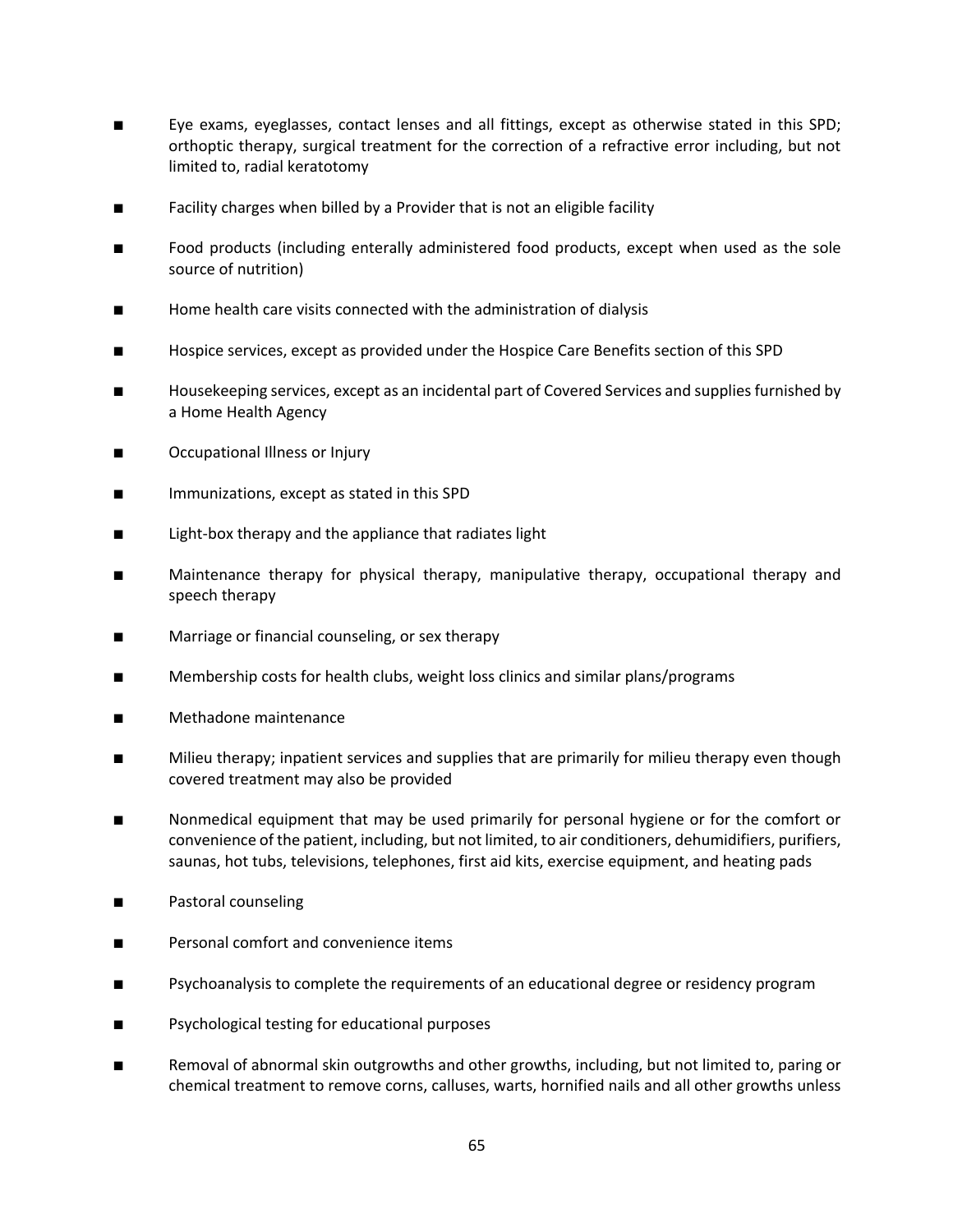it involves cutting through all layers of the skin (this does not apply to services needed for treatment of diabetes)

- Rest or convalescent cures
- Room and board charges for any time the patient was not physically present in the room
- Boutine exams (including related diagnostic X-rays and lab tests) and other services connected with activities such as premarital or similar exams or tests, research studies, education or experimentation, and mandatory consultations required by Hospital regulations
- Routine foot care, except as may be Medically Necessary and Appropriate for the treatment of certain Illnesses or Injuries, including treatment for corns, calluses, flat feet, fallen arches, weak feet, chronic foot strain, and symptomatic complaints of the feet, except as otherwise stated in this SPD
- Services involving equipment or facilities used when the purchase, rental or construction has not been approved in compliance with applicable state laws or regulations
- Services performed by anyone who does not qualify as a Practitioner, a Hospital resident, intern or other Practitioner who is paid by the facility and is not allowed to charge for Covered Services (Hospital-employed physician specialists may bill separately for their services)
- Services required by an employer as a condition of employment, and services rendered through a medical department, clinic or other similar service provided or maintained by the employer
- Services or supplies
	- o Connected with any procedure or exam not needed for the diagnosis or treatment of an Injury or Illness for which a bona fide diagnosis has been made because of existing symptoms
	- o Eligible for payment under federal or state programs (except Medicare and Medicaid when, by law, the Plan is primary)
	- o For which a charge is not usually made, such as a Practitioner treating a professional or business associate, or services at a public health fair
	- o For which the Covered Person is not legally obligated to pay
	- o For which the Covered Person would not have been charged if he or she did not have health care coverage
	- o For which the Provider has not received a certificate of need or such other approvals as required by law
	- o Furnished by a member of the Covered Person's family (spouse, child, parent, in-law, brother or sister)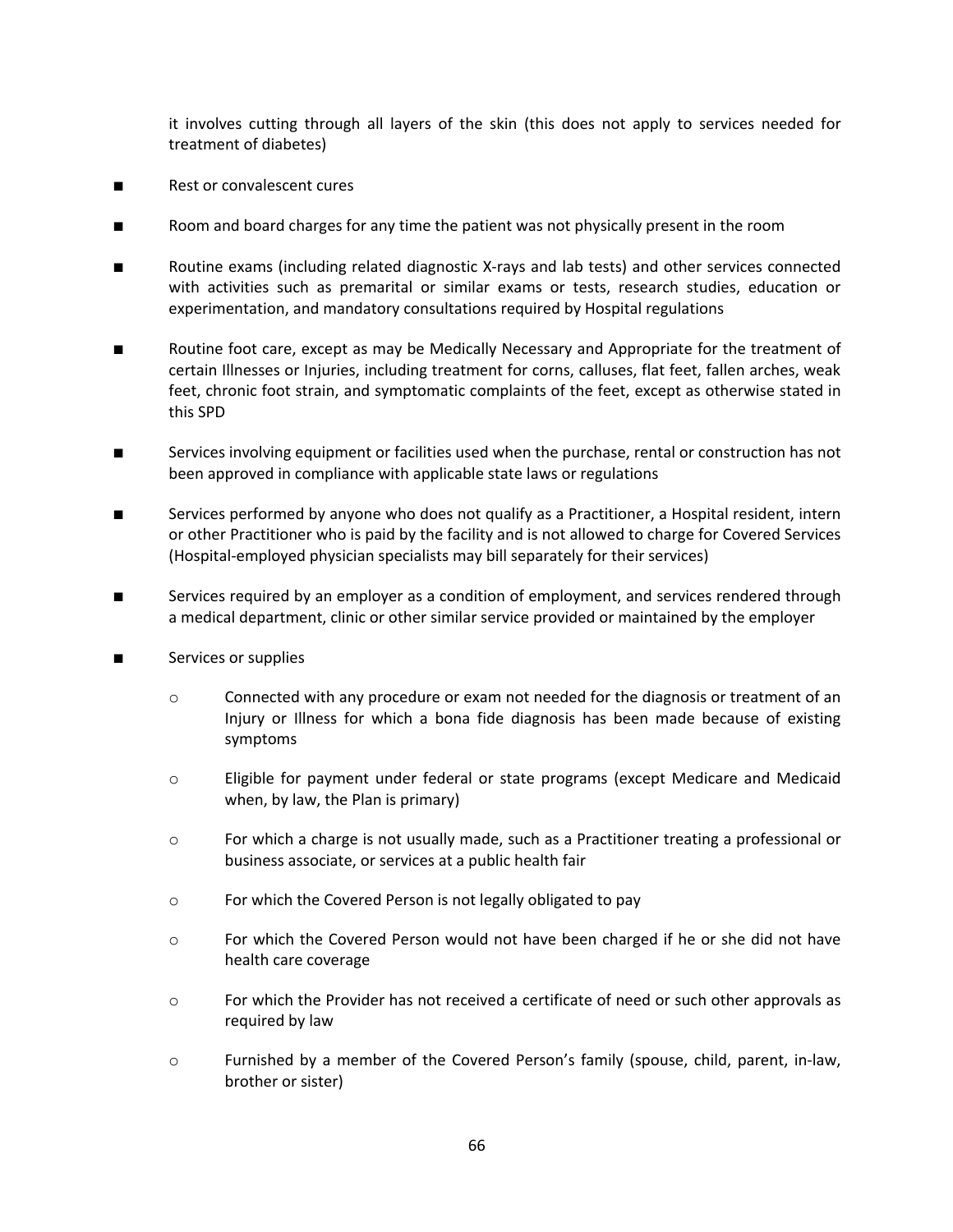- o Needed due to an Injury or Illness to which a contributing cause was the Covered Person's commission of or attempt to commit a felony, or to which a contributing cause was the Covered Person's engagement in an illegal occupation
- $\circ$  Provided by a government Hospital or provided by or in a facility run by the Department of Defense or Veterans Administration for a service-related Illness or Injury unless coverage for the services is required by law
- o Provided by a licensed pastoral counselor in the course of his or her normal duties as a pastor or minister
- o Provided by a social worker, except as otherwise stated in this SPD
- o Provided during any part of a stay at a facility or during Home Health Care chiefly for bed rest, rest cure, convalescent care, custodial or sanatorium care, diet therapy or occupational therapy
- o Provided to treat an Injury or Illness resulting from war or an act of war if the Injury or Illness occurs while, or as a result of the special hazards incident to, the Covered Person's serving in the military, naval or air forces of any country, combination of countries or international organization, or serving in any civilian noncombatant unit supporting or accompanying the military, naval or air forces
- o Provided to treat an Injury or Illness resulting from war or an act of war if the Injury or Illness occurs while the Covered Person is not in the military, naval or air forces of any country, combination of countries or international organization, if the Injury or Illness occurs outside the home area
- o Rendered prior to the Covered Person's coverage date or after his or her coverage under the Plan ends, except as stated in this SPD
- o That are not Medically Necessary and Appropriate
- o That are specifically limited or excluded in this SPD
- Smoking cessation aids of all kinds and the services of stop-smoking providers, except when covered under the Prescription Drug Plan or as required by federal regulation
- Special medical reports not directly related to treatment of the Covered Person
- Stand-by services required by a Practitioner, or services performed by surgical assistants not employed by a facility
- Sterilization reversal
- Sunglasses, even if by prescription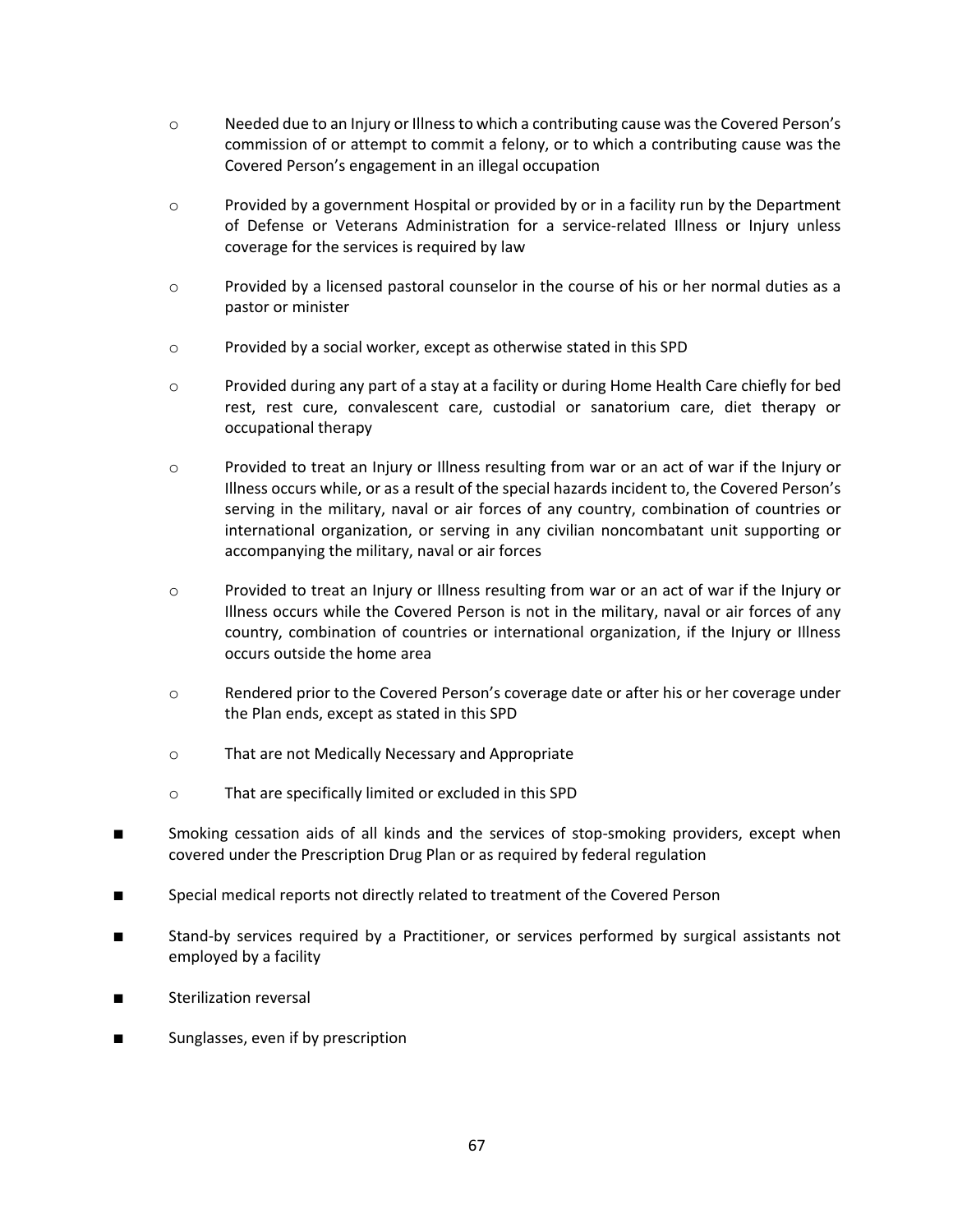- Surgery, sex hormones and related medical and psychiatric services to change sex, as well as services and supplies arising from complications of sex transformation and treatment for gender identity disorders
- Telephone consultations, except as Horizon may request
- The administration or injection of any drugs, except that this exclusion will not apply to a drug that: (a) has been prescribed for a treatment for which it has not been approved by the U.S. Food and Drug Administration (FDA) and (b) has been recognized as being medically appropriate for such treatment in the American Hospital Formulary Service Drug Information, the United States Pharmacopoeia Drug Information or a clinical study or review article in a major peer-reviewed professional journal
- Temporomandibular joint (TMJ) dysfunctions syndrome treatment
- Transplants, except as otherwise stated in this SPD
- Transportation and travel, except as otherwise stated in this SPD
- Vision therapy, vision or visual acuity training, orthoptics, pleoptics
- Vitamins and dietary supplements
- Weight reduction or control, unless there is a diagnosis of morbid obesity; special foods, food supplements, liquid diets, diet plans, or any related products, except as otherwise stated in this SPD
- Hair transplants, hair weaving or any drug used to eliminate baldness, except as otherwise stated in this SPD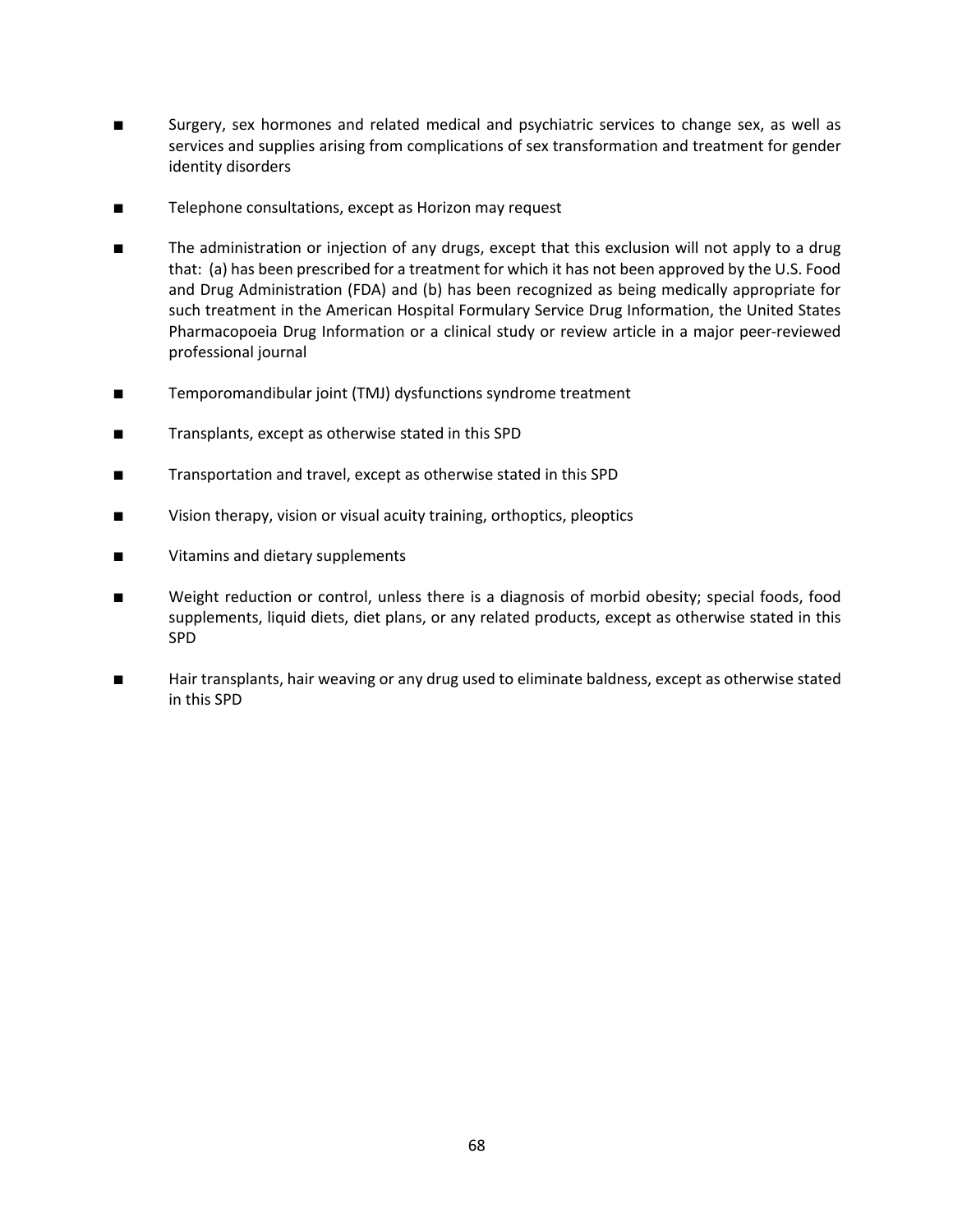# **PRESCRIPTION DRUG BENEFITS FOR BRONZE PART-TIME EMPLOYEES AND THEIR ENROLLED DEPENDENT CHILDREN**

The Plan provides prescription drug benefits for you and your enrolled Dependent Children through its Pharmacy Benefit Manager (PBM) (currently Express Scripts). When you are first enrolled, you will receive a prescription drug ID card, which you should present when you fill a prescription. Prescription benefits are only available when the drugs are prescribed by a Practitioner.

You must use an in-network retail pharmacy to receive benefits, unless you have a life-threatening emergency. If you use an out-of-network pharmacy, no benefits will be paid, and you will have to pay the full cost of your prescription out of your own pocket.

Use of Generic Drugs where available is mandatory, unless a Practitioner certifies that the Covered Person has a medical condition that precludes the ability to take the Generic Drug and the PBM provides Prior Authorization based on such certification. Absent such Prior Authorization, when a Covered Person, Practitioner or pharmacy chooses a Preferred Brand Name Drug or Non-Preferred Brand Name Drug (collectively, a Brand Name Drug) when a therapeutically equivalent Generic Drug is available, the Covered Person must pay the difference in cost between the Generic Drug and the Brand Name Drug, in addition to the copayment amount for the Brand Name Drug. For purposes of this rule, a Generic Drug is "therapeutically equivalent" to a Brand Name Drug if it has essentially the same effect in the treatment of a disease or condition as the Brand Name Drug.

If you are on a maintenance prescription drug (one that you take for an extended period such as blood pressure, cholesterol-reducing, or heart medication), you must obtain your prescription drugs through the Mail at Retail Program or Mail Order Drug Program explained below. You may have your initial prescription and two refills processed at a retail pharmacy, but any further prescriptions must be processed through the Mail at Retail Program or Mail Order Drug Program. **Attempts to fill maintenance drug prescriptions at retail pharmacies outside of these limits will be rejected and your claims for those prescription drugs will be denied**.

The Plan also offers an over-the-counter assistance program. If you obtain a prescription for certain overthe-counter allergy medications or proton-pump inhibitors, you may fill your prescription and receive an over-the-counter allergy medication or proton pump inhibitor for a copay (\$5 copay for a monthly supply and \$10 copay for a 90-day supply). Please contact the Fund Office for additional details on the over-thecounter assistance program.

| For up to a:                                                                                                     | The Prescription Drug Plan pays 100% after you<br>pay a copay of: |
|------------------------------------------------------------------------------------------------------------------|-------------------------------------------------------------------|
| 34-day supply of medication at an in-network<br>retail pharmacy or Specialty Drugs (see below)                   |                                                                   |
| For Generic Drugs and certain prescribed over-<br>the-counter allergy medications and proton-<br>pump inhibitors | S5                                                                |
| ■ For Preferred Brand Name Drugs                                                                                 | \$15                                                              |
| For Non-Preferred Brand Name Drugs                                                                               | \$30                                                              |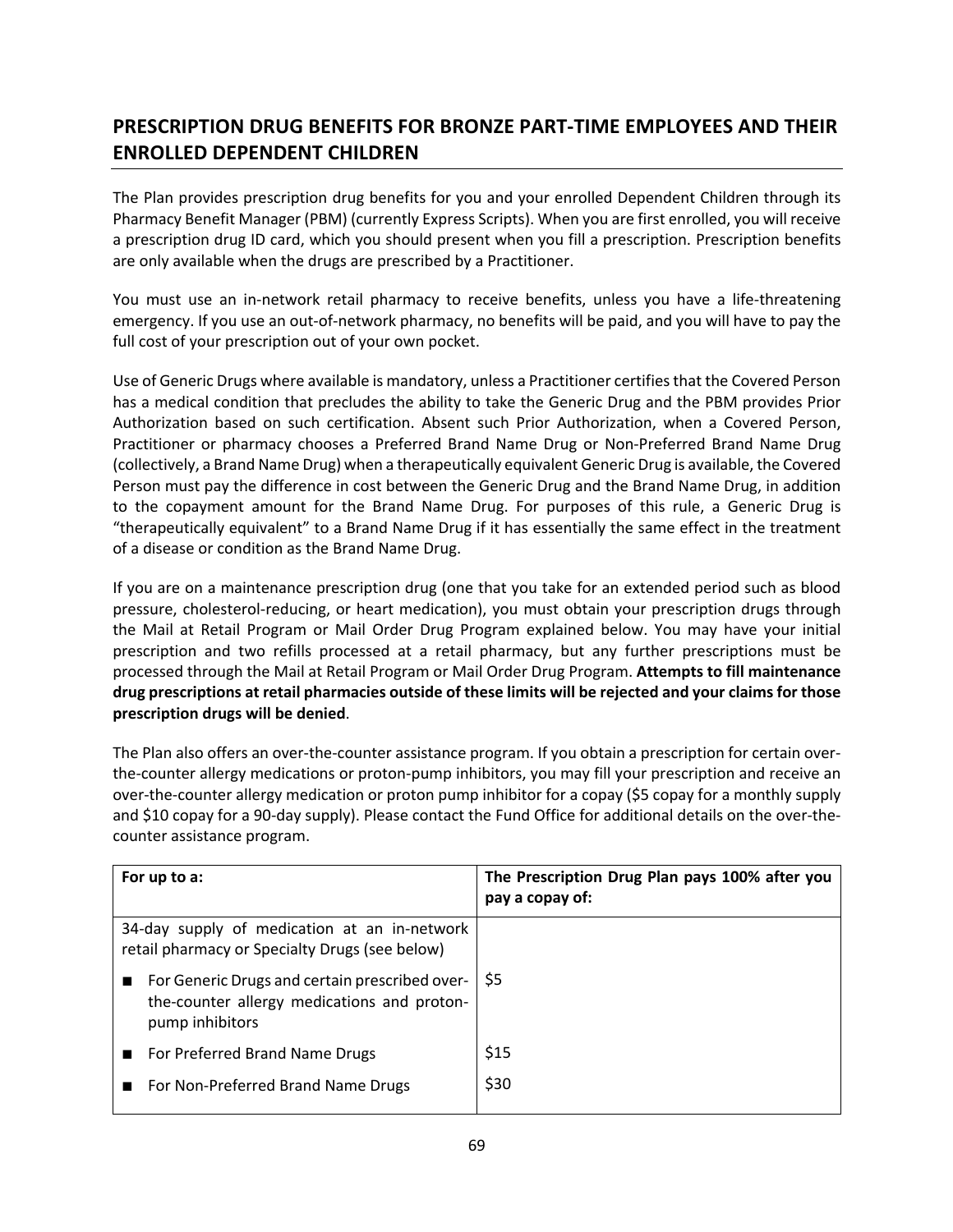| For up to a:                                                                                                     | The Prescription Drug Plan pays 100% after you<br>pay a copay of: |
|------------------------------------------------------------------------------------------------------------------|-------------------------------------------------------------------|
| 90-day supply of medication through the PBM<br>mail order pharmacy or Mail at Retail Program                     |                                                                   |
| For Generic Drugs and certain prescribed over-<br>the-counter allergy medications and proton-<br>pump inhibitors | S10                                                               |
| For Preferred Brand Name Drugs                                                                                   | \$30                                                              |
| For Non-Preferred Brand Name Drugs                                                                               | \$60                                                              |

#### **Statin Preventive Medication**

The Plan covers low- to moderate-dose statin preventive medication for you and your dependents at no cost to the extent required by the Affordable Care Act. This preventive statin medication coverage is available if the following requirements are satisfied:

- Person is between 40 and 75 years old,
- A cardiovascular disease risk factor drug is included in the person's claims history, and
- No implantable cardioverter defibrillator or drug marker for cardiovascular disease is included in the person's claims history.

If you do not meet the criteria listed above, standard copays will apply for your statin prescription.

## **Specialty Drugs (Pre-Authorization Required)**

Note that certain drugs are characterized as Specialty Drugs,\* as defined by the PBM. These drugs require Pre-Authorization review by the PBM. If the drug you are trying to obtain is classified as a Specialty Drug, you or your physician should contact the PBM and provide certain information in advance of attempting to fill the prescription at the pharmacy.

Before starting therapy, you or your physician should contact the PBM. Information regarding the diagnosis code, duration of the therapy, directions for administration of the medication, and any therapies previously tried to treat the condition must be provided to the specialty pharmacy. Once this information is received, it is then forwarded to a specific clinical review department, where it will be either denied or approved.

\*The list of Specialty Drugs is maintained by the PBM and is subject to change on an ongoing basis. You can call the Fund Office and request a copy of the Specialty Drug list if you so choose.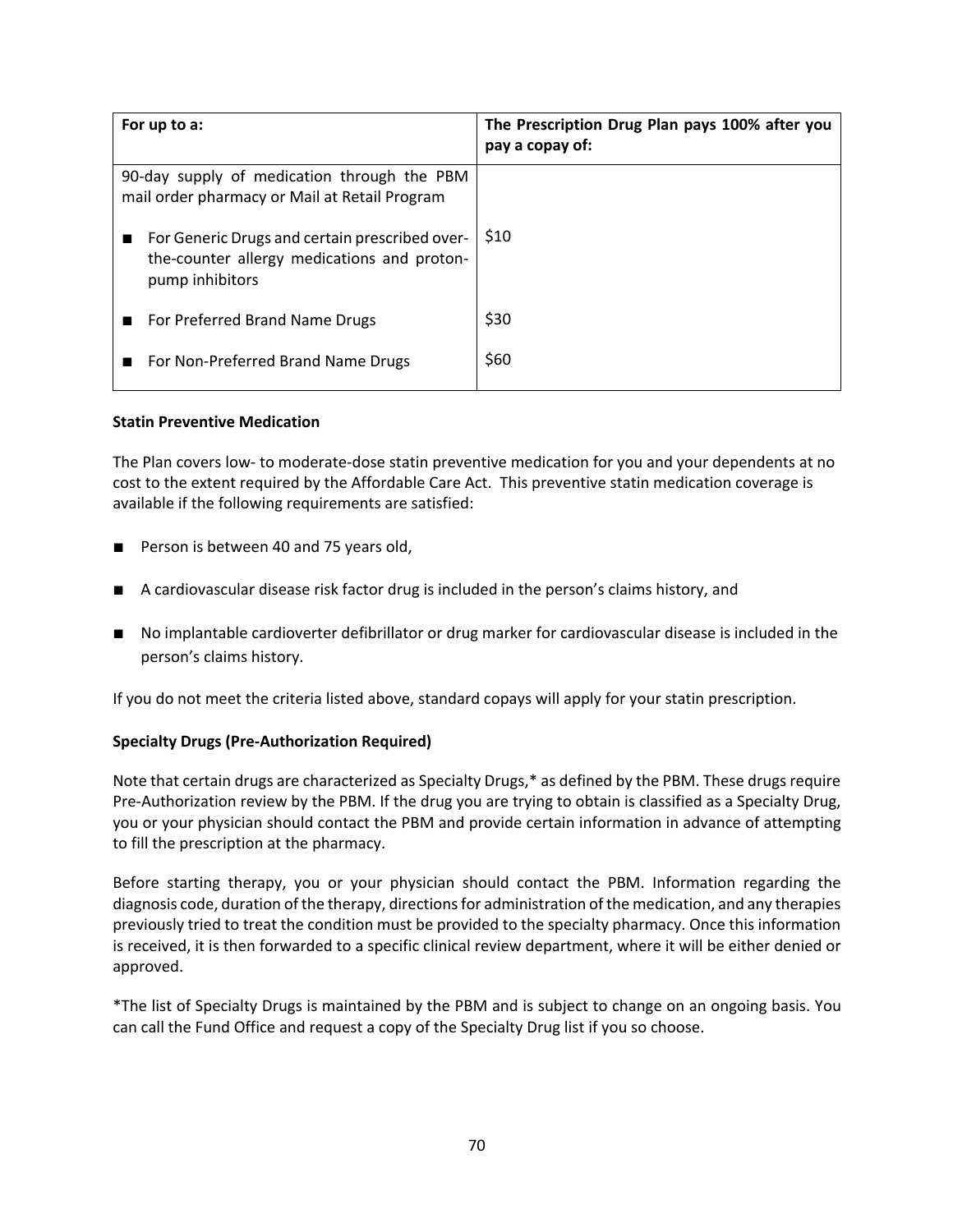## **Step Therapy Program**

If your doctor prescribes a new maintenance medication, this program requires you to try a Generic Drug (if available, otherwise a Preferred Brand Name Drug) before a higher-cost Non-Preferred Brand Name Drug is used. If your doctor prescribes a Non-Preferred Brand Name Drug, the PBM will work with your doctor to see if a Generic Drug alternative or Preferred Brand Name Drug would be equally effective, in which case the Fund will cover only the cost of the Generic Drug or the Preferred Brand Name Drug, as applicable (In some cases, special circumstances may require you to use a Non-Preferred Brand Name Drug.)

## **Mail at Retail Program**

The Mail at Retail Program allows you to obtain a 90-day supply of maintenance prescription drugs directly from certain retail stores in the pharmacy network at the mail order cost. The Mail at Retail Program network includes ShopRite, Stop & Shop and certain Foodtown stores.

## **Mail Order Drug Program**

You can obtain a 90-day supply of maintenance medications through the Mail Order Drug Program. You can have each prescription refilled up to three times within a 12-month period.

To fill a prescription through the Mail Order Drug Program, you must complete an application and enclose the appropriate copayment. You can pay for your prescription with a check or credit card. Do not send cash through the mail. Mail Order Drug Program prescription applications and self-addressed envelopes are available by calling the Fund Office at (800) 522-4161 (TTY: 711). Your prescription will be filled and mailed (along with another application form and self-addressed envelope) within 24 hours of receipt. After 12 months, you must mail a new written prescription to the mail order pharmacy.

To reach a Mail Order Drug Program customer service representative, write or call the PBM at:

Express Scripts Home Delivery Services P.O. Box 8545 Bensalem, PA 19020-8545 Tel. (866) 388-0450

## **Prescription Drugs Not Covered**

In addition to the exclusions described under "Expenses The Medical Plan Does Not Cover," prescription drug benefits do not include the following; provided, however, that some of the following may be covered under the "Medical and Hospital Benefits" section:

- Administration of drugs
- All drugs on the federal DESI listed as ineffective
- Any drug labeled "Caution—limited by Federal Law for investigational use" or Experimental drugs, except as otherwise required by applicable federal law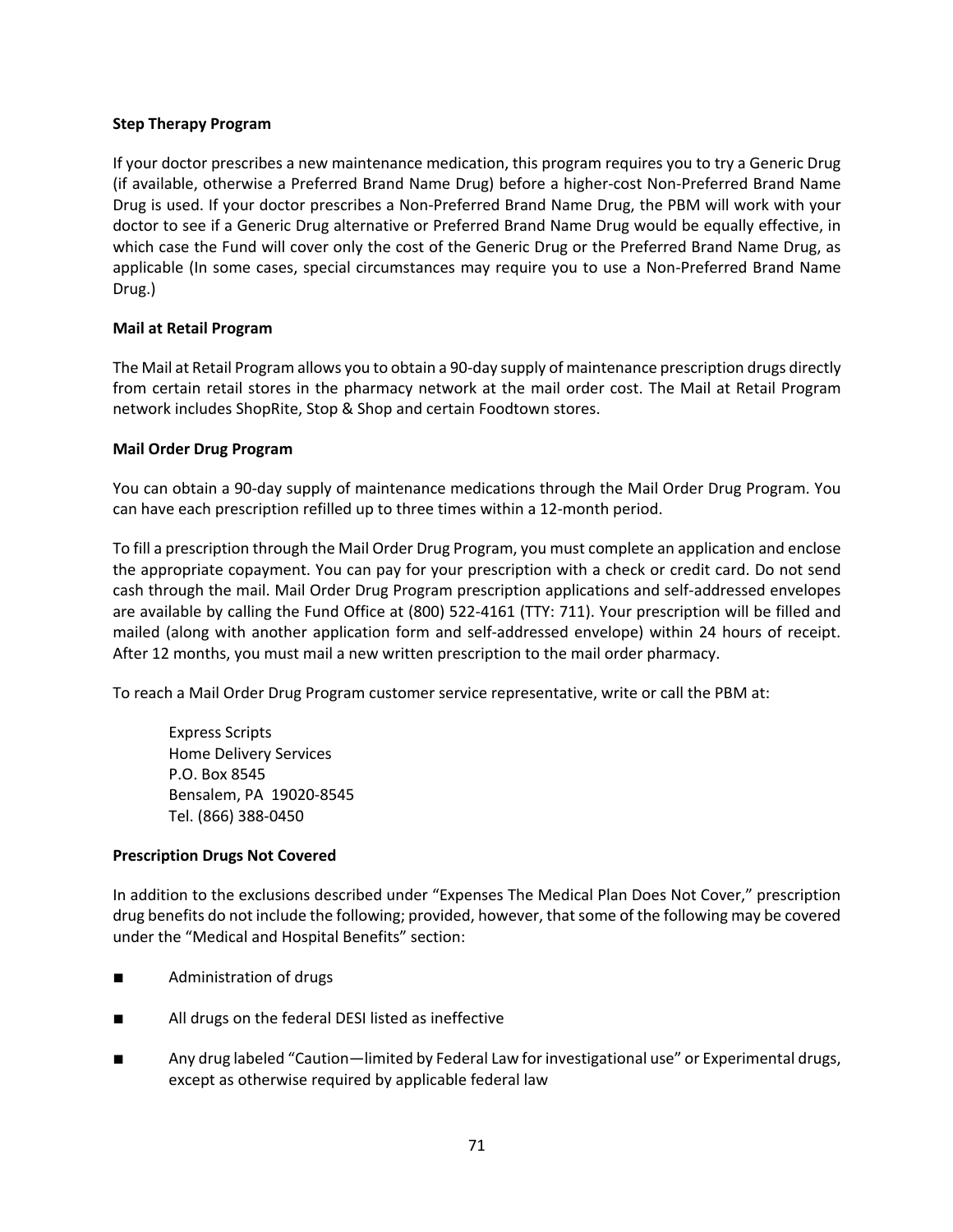- Any medication taken or administered while a Covered Person is an inpatient in a licensed Hospital, rest home, sanitarium, extended-care facility, convalescent home, nursing home or similar institution
- Biological serum
- Blood and blood plasma
- Claims and charges not submitted within 12 months of the date of service
- Contraceptive devices that are not required to be covered by applicable law
- Drugs administered in the Practitioner's office
- FDA-approved non legend drugs
- Injectables
- Medications for the treatment of infertility or impotency
- Medications for which there is no charge under local, state and/or federal programs
- Over-the-counter drugs and diet supplements (except for aspirin, allergy medications and protonpump inhibitors when prescribed by a physician)
- Over-the-counter vitamins unless required by the ACA or other applicable law
- Prescriptions for cosmetic purposes (such as Minoxidal, Retin-A, Rogaine)
- Therapeutic devices or appliances
- Unauthorized refills

Please also see the "Coordination of Benefits" section above if prescription drugs may be paid, in whole or in part, by any other plan.

## **COVID-19 At-Home Test Kits**

Effective January 15, 2022, and for as long as required by federal law, the Plan shall cover federallyapproved over-the-counter at-home COVID-19 diagnostic tests as required by federal law. Specifically, such test kits purchased through the Express Scripts network for members and their enrolled eligible dependents ("covered persons") will be covered without out-of-pocket expense to the individual, the need to meet a deductible, pre-authorization or other medical management requirements. The Plan shall reimburse covered persons for expenses incurred in purchasing federally-approved at-home COVID-19 diagnostic test kits outside of the Express Scripts network on and after January 15, 2022, whether overthe-counter or by prescription, as required by federal law and up to \$12 per test kit, without the need to meet a deductible, pre-authorization or other medical management requirements. Direct coverage of such test kits shall be provided through Express Scripts. Reimbursement of such test kits through nonnetwork sources shall be available through Express Scripts on forms supplied by Express Scripts and with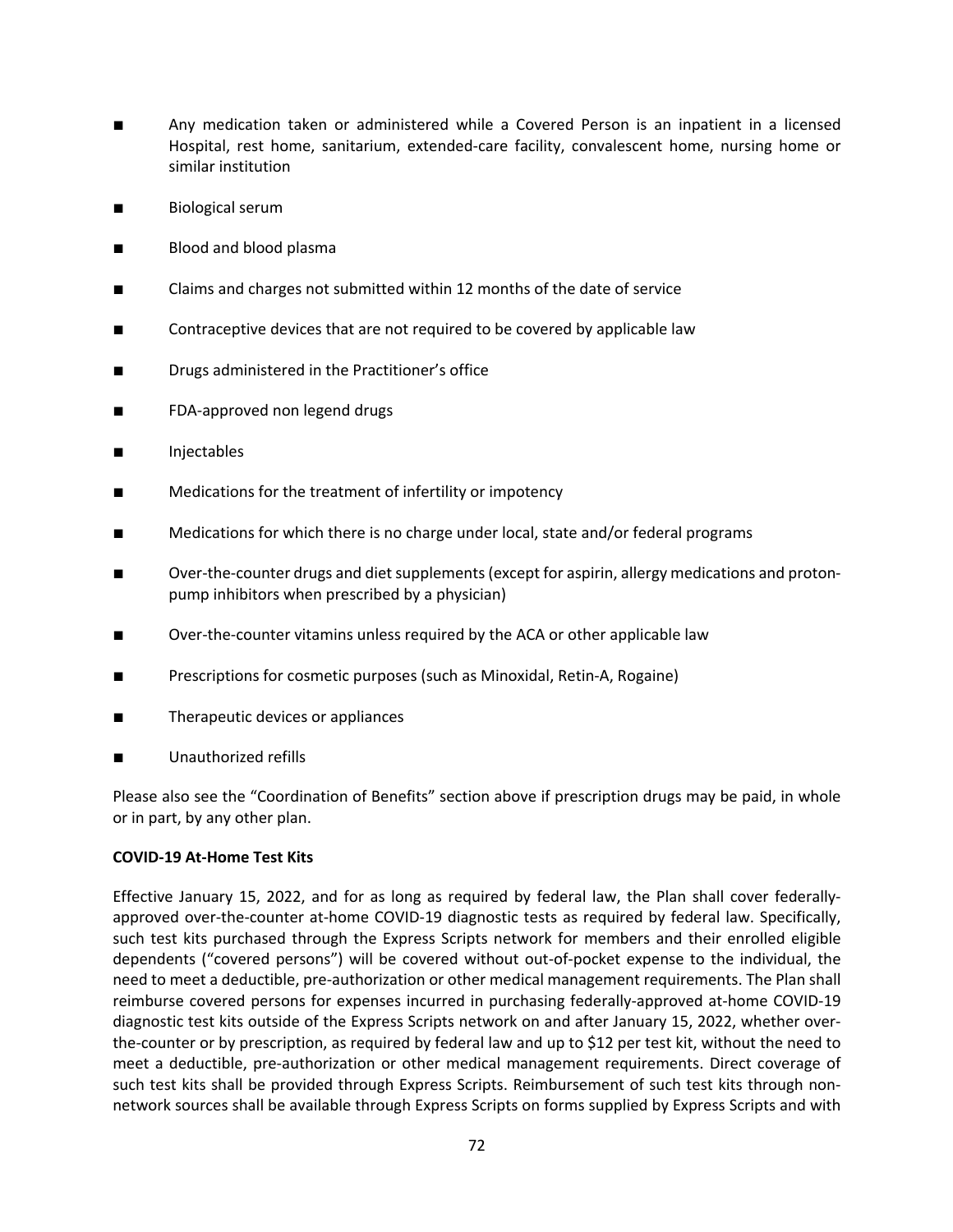a receipt or other proof of purchase acceptable to Express Scripts. Claims for test kits shall be approved for medical purposes only and only when obtained by covered persons for use by covered persons. Submission of claims for test kits shall be deemed to be express or implied certification that the purchase of the test kit complies with these limitations. Claims for test kits obtained by or for use by non-covered persons or for non-permitted purposes such as employment, travel or public health surveillance, shall be denied; if such claims are paid, they will be subject to the plan terms for overpayment of benefits.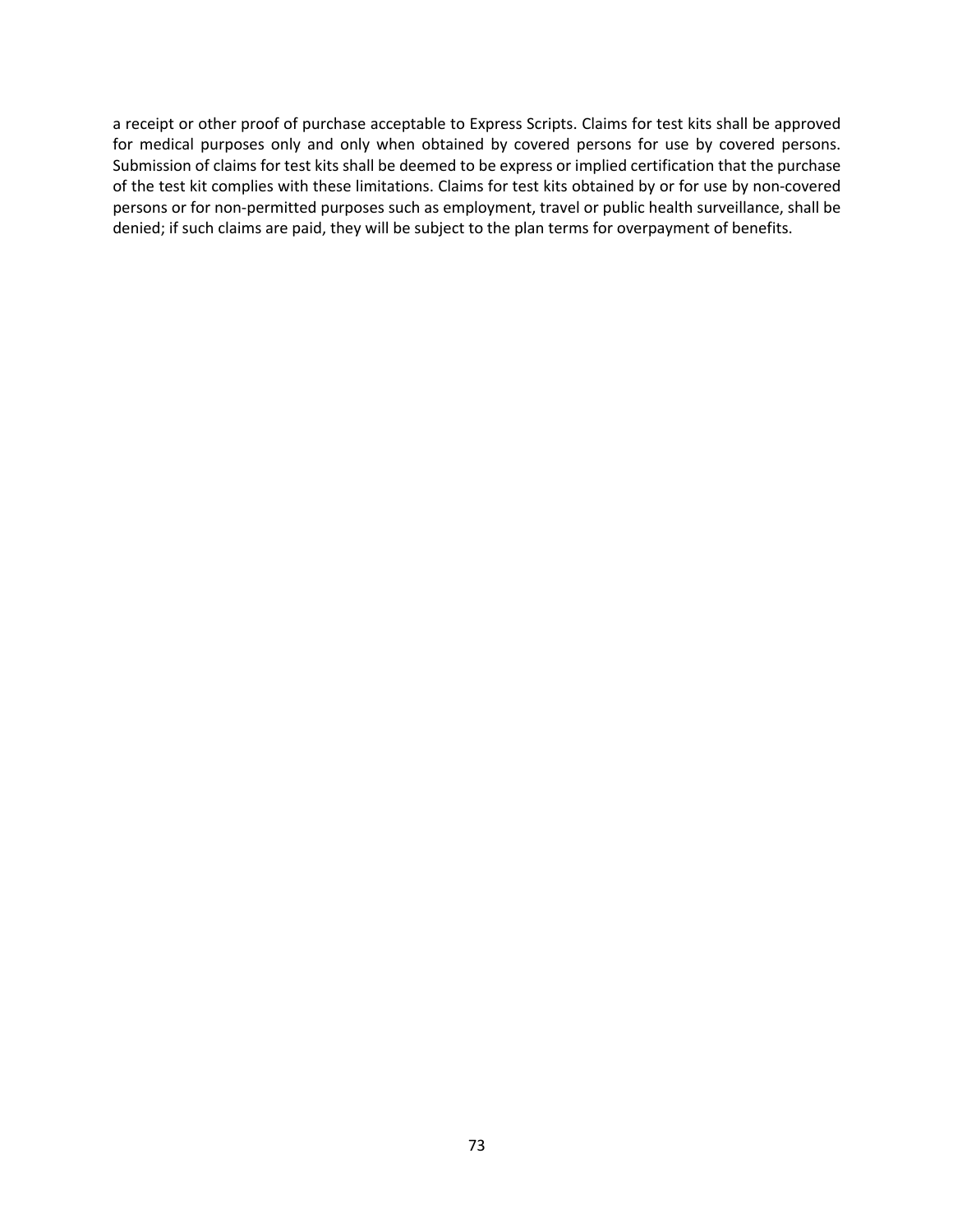# **GLOSSARY OF KEY TERMS**

For the reader's convenience, these key terms' definitions may be provided within the text of the document, as well as below.

**24-month Claims Period**—Any claim or lawsuit related to benefits under the Plan must be brought in the correct court no later than 24 months after the earliest of:

- the date when your first benefit payment was made or due;
- the date when the request for a Plan benefit was first denied; or
- the earliest date when the person knew or should have known the material facts on which the lawsuit is based.

**Advantage Exclusive Provider Organization (Advantage EPO) Network**—A network of Hospitals and medical service Providers administered and maintained by Horizon Blue Cross Blue Shield of New Jersey.

**Allowed Amount**—The amount the Plan will pay for medical Covered Services according to the schedule of rates established by Horizon Blue Cross Blue Shield of New Jersey for its Advantage EPO Network Providers. For out-of-network charges that are covered by the Plan, the Allowed Amount will be up to the maximum Advantage EPO Network reimbursement level within the same geographic area in which the service was performed, or as required by federal law.

**Beneficiary**—The person or persons you name to receive your death benefits. You may name anyone as your Beneficiary and can change your choice at any time and for any reason. Your primary Beneficiary is the individual who will receive your life insurance benefit if you die. Your contingent Beneficiary receives your life insurance benefit if your primary Beneficiary dies before receiving benefits. If you name more than one primary or contingent Beneficiary, they will share the benefit equally, unless you designate otherwise.

**Calendar Year**—The 12-month period that begins on January 1 of each year.

**COBRA**—The Consolidated Omnibus Budget Reconciliation Act of 1985, as amended.

**Concurrent Care Claim**—A claim that is reconsidered after an initial approval is made, and which results in a reduction, termination or extension of the approved benefit. An example of a Concurrent Care Claim is an inpatient Hospital stay that was initially certified for five days and is reviewed at three-day intervals to determine if additional days are appropriate.

**Covered Charges**—The Advantage EPO scheduled fee allowances for services and treatments eligible for reimbursement under the Plan. You may only receive reimbursement for covered charges incurred while you or a dependent is participating in the Plan.

**Covered Person**—A person properly enrolled in the Plan.

**Covered Services**—Services and treatments eligible for reimbursement or payment under the Plan. The Plan will only pay for or reimburse Covered Services received while you or your Dependent Child is enrolled in the Plan.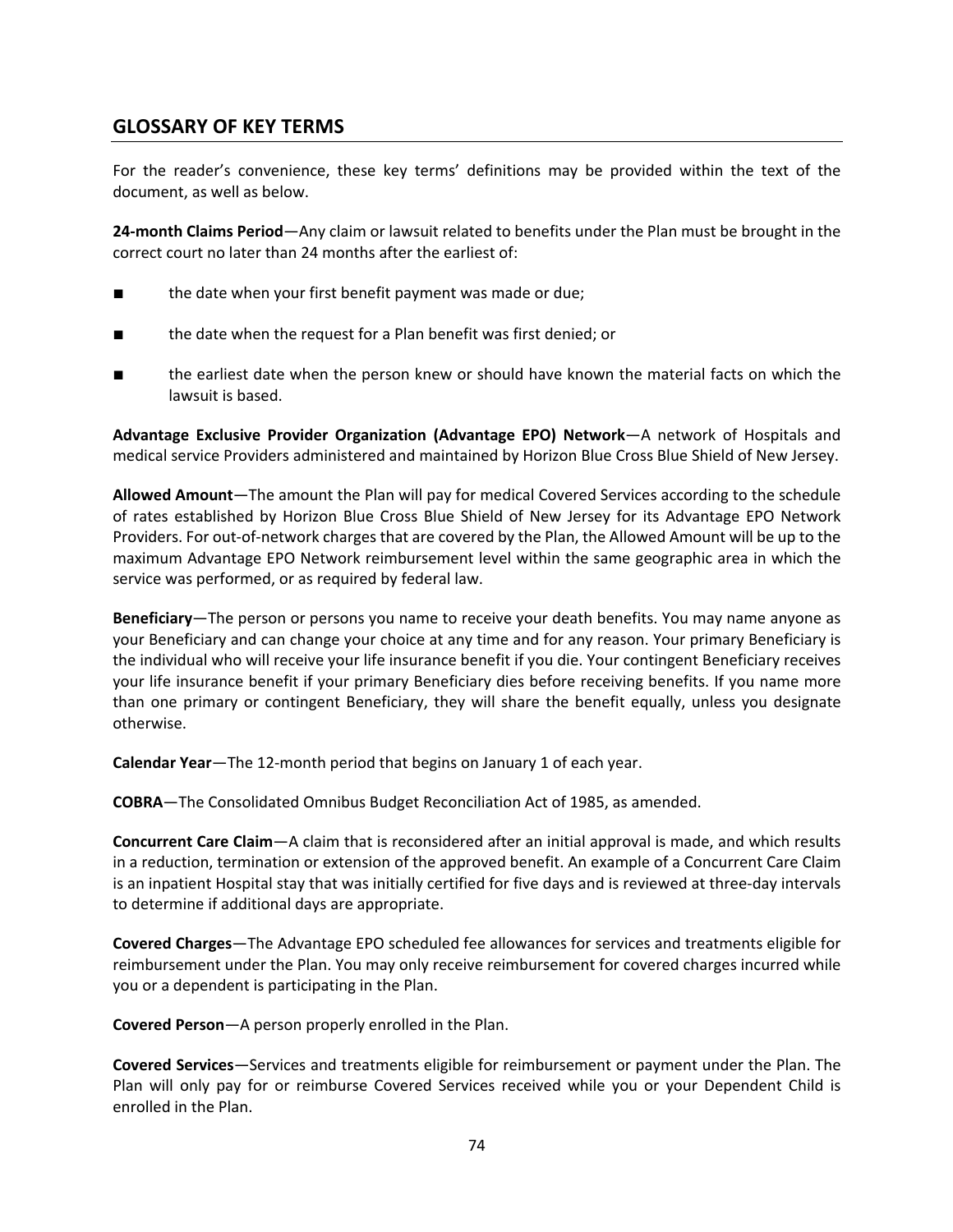**Dependent Child or Children**—A biological child, adopted child, stepchild, or child placed with you for adoption who meets the eligibility requirements for coverage and is properly enrolled in the Plan.

**Employee**—A person whose employment is covered by a collective bargaining agreement by and between the employer and UFCW Local 1262 that requires the employer to make contributions to the Fund on the person's behalf. For purposes of COBRA coverage, Employee shall also include former Employees, as applicable. "Part-time Employee" means an Employee who is employed on a part-time basis as defined in a collective bargaining agreement between an employer and UFCW Local 1262 or a participation agreement with the Fund. "Service Clerk" means an Employee who is employed as a Service Clerk as defined in a collective bargaining agreement between an Employer and UFCW Local 1262 or participation agreement with the Fund.

**ERISA**—The Employee Retirement Income Security Act of 1974, as amended.

**Exclusive Provider Organization (EPO) Plan**—A plan providing in-network benefits only through a Blue Cross Blue Shield nationwide network of doctors and hospitals.

**Experimental or Investigational**—Any treatment, procedure, facility, equipment, drug, device or supply that fails to meet any one of the following tests:

- It is approved by the appropriate federal agency and has been in use for the purpose defined in that approval or proven to the Plan's satisfaction to be the standard of care. (Drugs, biological products, devices and any other product or procedure must have final approval to market from the FDA or any other federal government body with authority to regulate it.) Keep in mind that this approval does not automatically mean that the Plan will consider it Medically Necessary and Appropriate.
- There must be sufficient proof (i.e., well-designed and well-documented investigations), published in peer-reviewed scientific literature that confirms its effectiveness.
- It must result in measurable improvement in health outcomes and the therapeutic benefits must outweigh the risks, as shown in scientific studies.
- It must be as safe and effective as any established modality.
- It must demonstrate effectiveness when applied outside of the investigative research setting.

**Fund—**The United Food and Commercial Workers Local 1262 and Employers Health and Welfare Fund.

**Fund Office**—The office maintained by the Trustees of the UFCW Local 1262 and Employers Health and Welfare Fund. It is located at 1389 Broad Street, Clifton, NJ 07013-4292. The phone number is (800) 522- 4161 (TTY: 711).

**Generic Drug**—A prescription drug that contains the same active ingredients as the equivalent brandname drug but typically costs less.

**Genetic Information**—Information about an individual's genetic tests, the genetic tests of family members of the individual, the manifestation of a disease or disorder in family members of the individual or any request for or receipt of genetic services, or participation in clinical research that includes genetic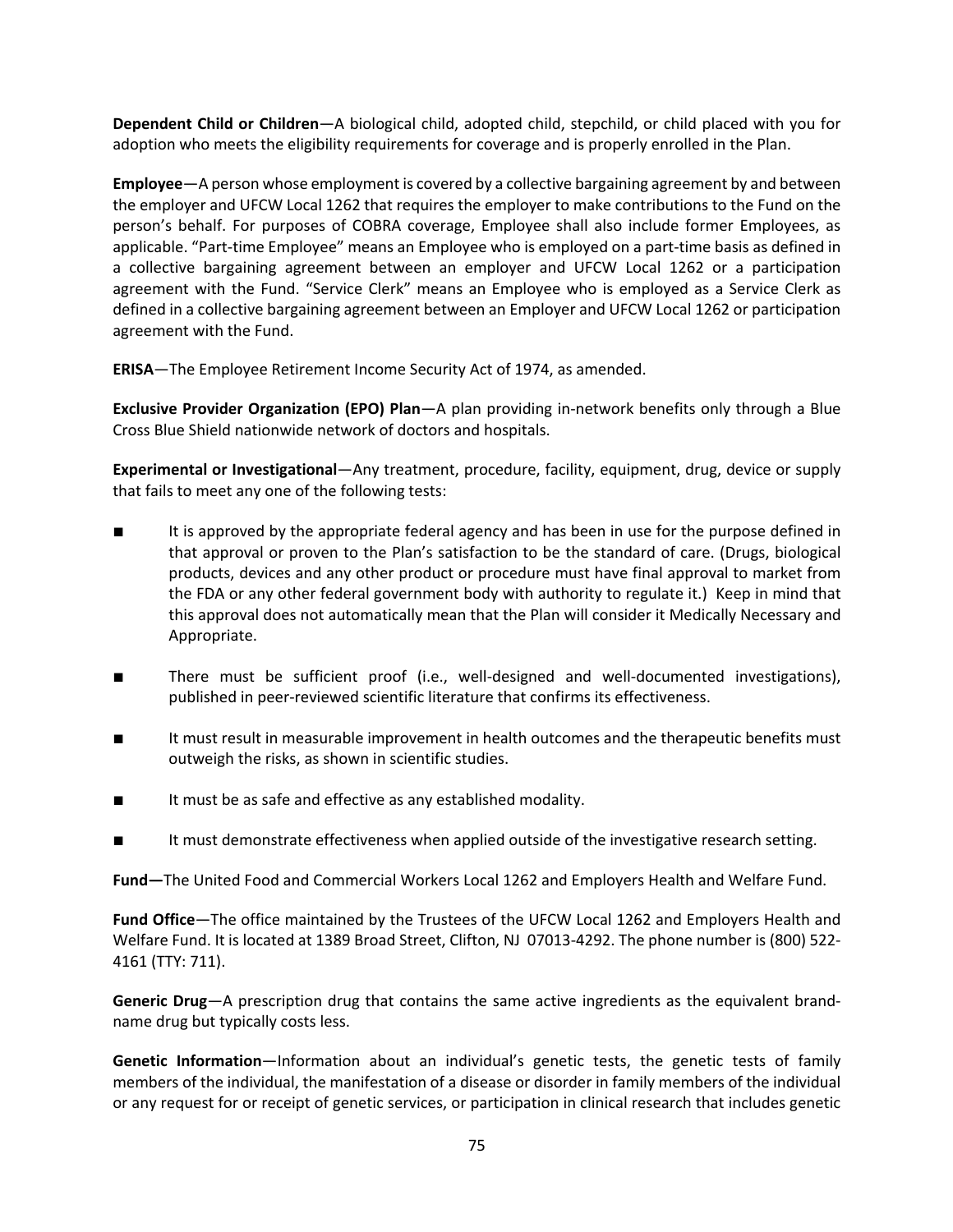services by the individual or a family member of the individual. Genetic Information includes, with respect to a pregnant woman (or a family member of a pregnant woman), Genetic Information about the fetus, and, with respect to an individual using assisted reproductive technology, Genetic Information about the embryo. Genetic Information does not include information about the sex or age of any individual.

**HIPAA**—The Health Insurance Portability and Accountability Act of 1996.

**Home Health Agency**—A Provider that mainly provides care for an ill or injured person in the person's home under a Home Health Care Plan designed to eliminate Hospital stays. The Plan will recognize an agency if it is:

- Licensed by the state in which it operates, or
- Certified to take part in Medicare as a Home Health Agency.

**Home Health Care**—Nursing and other home health care services rendered to a Covered Person in his or her home, provided that:

- The care is given on a part-time or intermittent basis, except if part-time or 24-hour services are Medically Necessary and Appropriate on a short-term basis
- Continuing hospitalization would be needed in the absence of Home Health Care
- The care is furnished under a physician's order and under a plan of care that is:
	- o Established by that physician and the Home Health Care Provider, and
	- o Periodically reviewed and approved by the physician.

**Home Health Care Plan**—A program certified by the attending physician to be necessary in lieu of confinement in a Hospital. The plan must:

- Provide continued care and treatment, and
- Be established and approved in writing by the attending physician.

**Home Health Care Services**—Any of the following services to the extent that they would be covered if the Covered Person were a Hospital inpatient:

- Nursing care
- Physical, occupational or speech therapy
- Medical social work
- Nutritional services
- Services of a home health aide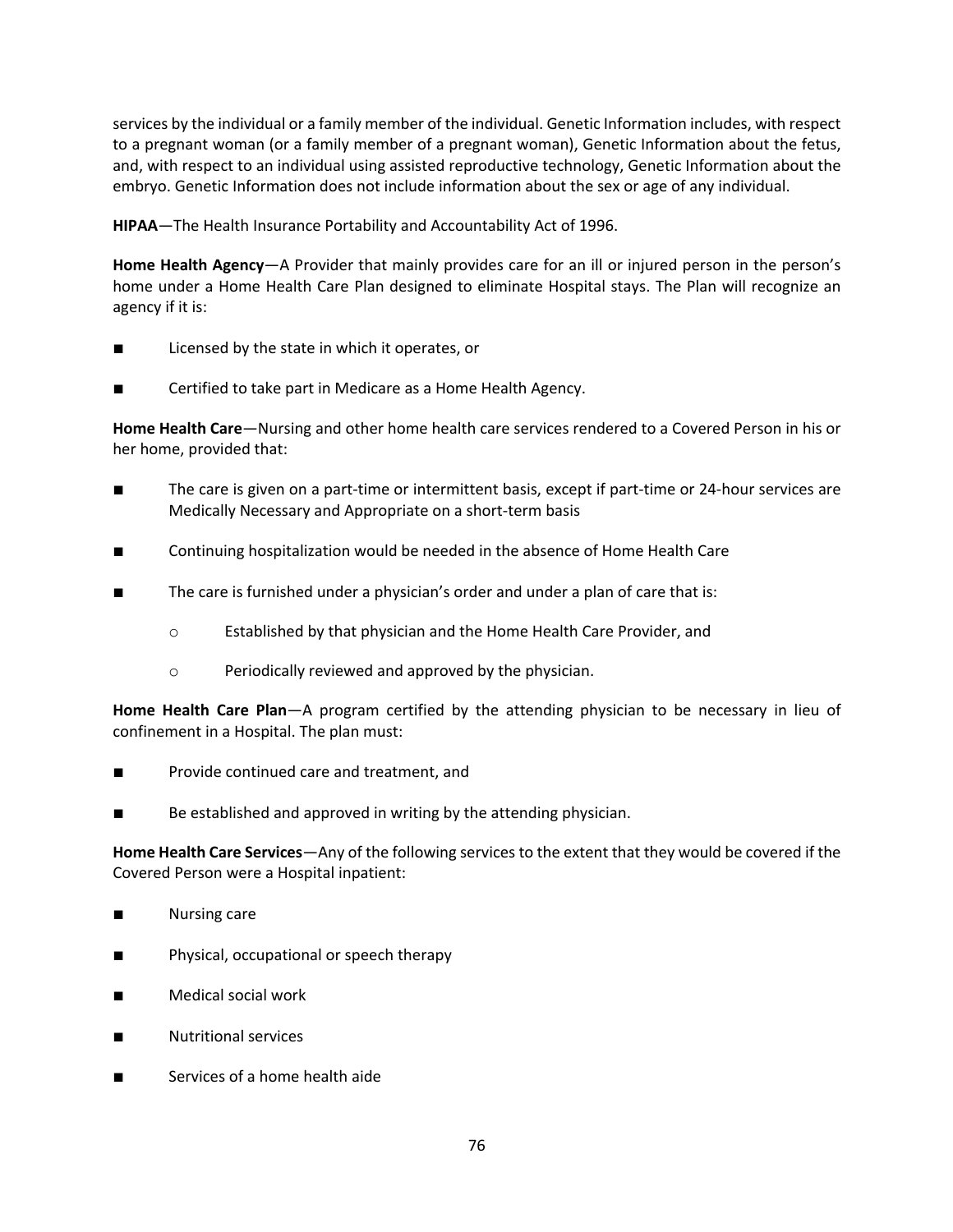- Medical appliances and equipment
- Drugs and medicines
- Lab services
- Special meals
- Diagnostic and therapeutic services (including surgical services) performed in a Hospital's outpatient department, doctor's office or other licensed health care facility

**Hospice**—A Provider that mainly provides palliative and supportive care for Terminally Ill or Injured people under a Hospice Care Program. A Hospice must comply with all state and local laws governing Hospices and be either:

- Approved as a Hospice by Medicare, or
- Accredited as a Hospice by the Joint Commission or the National Hospice Organization.

**Hospice Care Program**—A health care program coordinated through an interdisciplinary team directed by a physician for the Terminally Ill.

**Hospital**—An institution that:

- Under the supervision of physicians, is primarily engaged in providing inpatient diagnostic and therapeutic services for medical diagnosis, treatment and care, or inpatient rehabilitation of injured, disabled, or sick persons
- Maintains clinical records for all patients
- Has bylaws in effect with respect to its staff of physicians
- Provides 24-hour nursing services by or under the supervision of a registered professional nurse
- Has a hospitalization review plan in effect
- Is licensed by the state and municipality in which it operates
- Is accredited by the Joint Commission or approved as a Hospital by Medicare.

Unless specifically provided, the term "Hospital" does not include any institution, or part of one, that is used primarily as a convalescent home, a rest or nursing facility, an infirmary, or a Hospice; a substance use disorder treatment center or facility (or part of one) that mainly provides domiciliary or custodial care, educational care, nonmedical or ineligible services or supplies, or rehabilitative care; or a facility for care of the aged.

The Plan will pay benefits for Covered Services and supplies incurred at Hospitals operated by the U.S. government only if: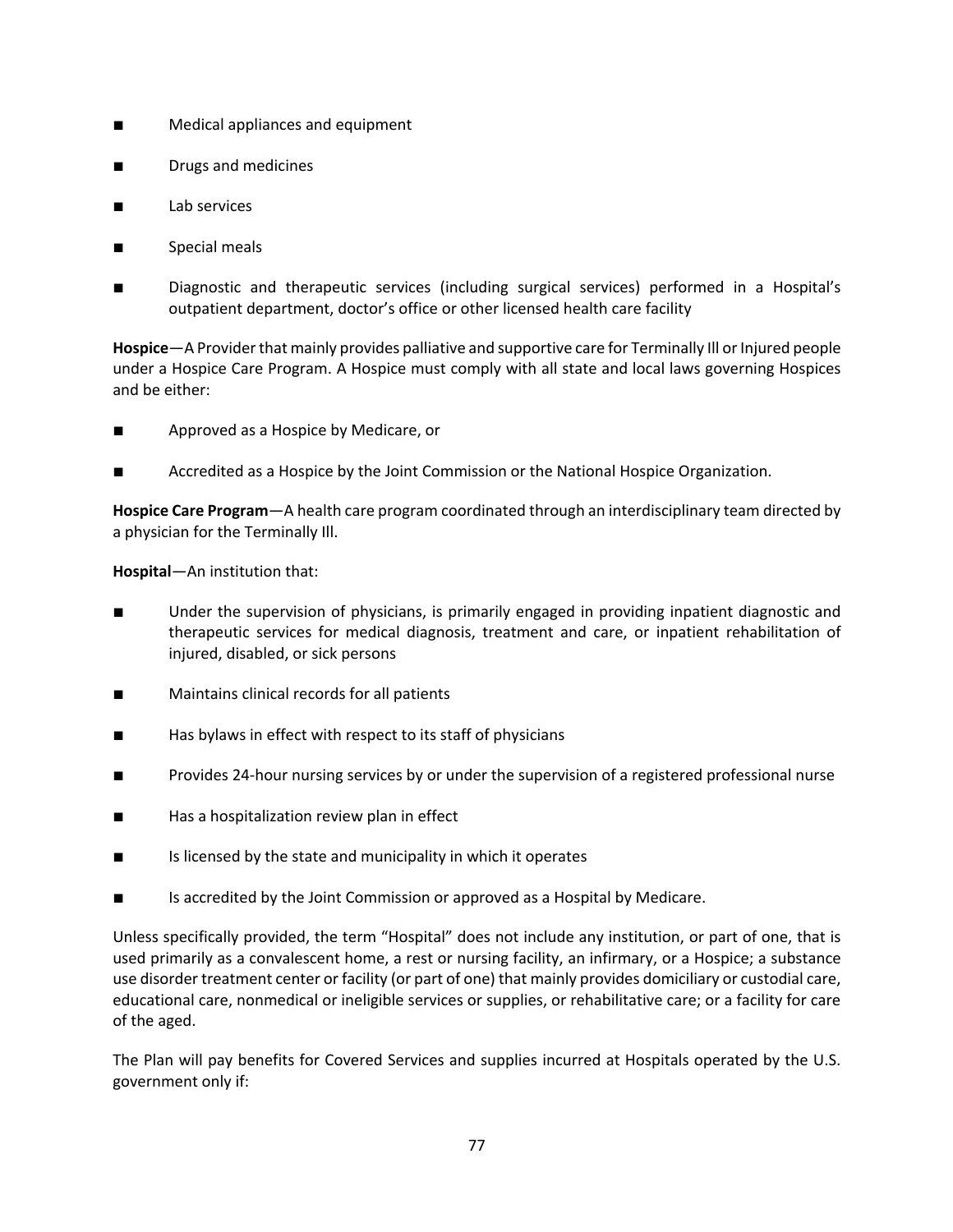- The services or supplies are for treatment on an emergency basis, or
- The services or supplies are provided in a Hospital located outside of the United States or Puerto Rico.

**Illness**—A bodily sickness, disorder, disease or pregnancy. Coverage for pregnancy is for Members only. Pregnancy coverage is not provided for Dependent Children.

**Initial Measurement Period**—The 12-month period that begins on or immediately after your date of hire.

**Initial Stability Period**—The period that begins on the effective date of your medical and prescription drug coverage and continues for 12 consecutive months.

**Injury**—Any damage caused by an accident.

**Medically Necessary and Appropriate (or Medically Necessary)**—Generally recognized in the medical profession as effective and essential for treatment of the Injury or Illness for which care is ordered and provided at the appropriate level of care in the most appropriate setting based on the diagnosis. To be considered Medically Necessary and Appropriate, the care must be based on generally recognized and accepted standards of medical practice in the United States and it must be the type of care that could not have been omitted without an adverse effect on the patient's condition or the quality of medical care. A service, treatment, supply, or confinement is not considered Medically Necessary and Appropriate if it is Experimental or is primarily for scholastic, educational, vocational or developmental training, or if it is primarily for the comfort, convenience, or administrative ease of the Provider or the patient or his or her family or caretaker.

Any expense that is not Medically Necessary and Appropriate will not be considered an eligible expense under the Plan and will not be eligible for reimbursement. The Trustees reserve the right to review medical care and to determine whether or not the service, treatment, supply or confinement is Medically Necessary and Appropriate. The Trustees may rely on an independent reviewer to make that determination. The fact that a physician or any other health care Provider orders or recommends a service, treatment, supply or confinement does not, in and of itself, make it Medically Necessary and Appropriate.

**Medicare**—The Health Insurance for the Aged and Disabled program under Title XVIII of the Social Security Act, as amended.

**Member**—A person covered under a collective bargaining agreement by and between the person's employer and the Union; or of the Union; or of the Fund Office; **and** whose employer is obligated to make a contribution to the Fund on the person's behalf. The person may be required to satisfy a service requirement before being eligible for benefits under the Plan.

**Non-Preferred Brand Name Drugs**—Those medications not included on the PBM's list of Preferred Brand Name drugs.

**Ongoing Measurement Period**—The period that runs from October to October each year.

**Ongoing Stability Period**—The period that runs from January 1 to December 31 of each year. The Ongoing Stability Period coincides with the Calendar Year.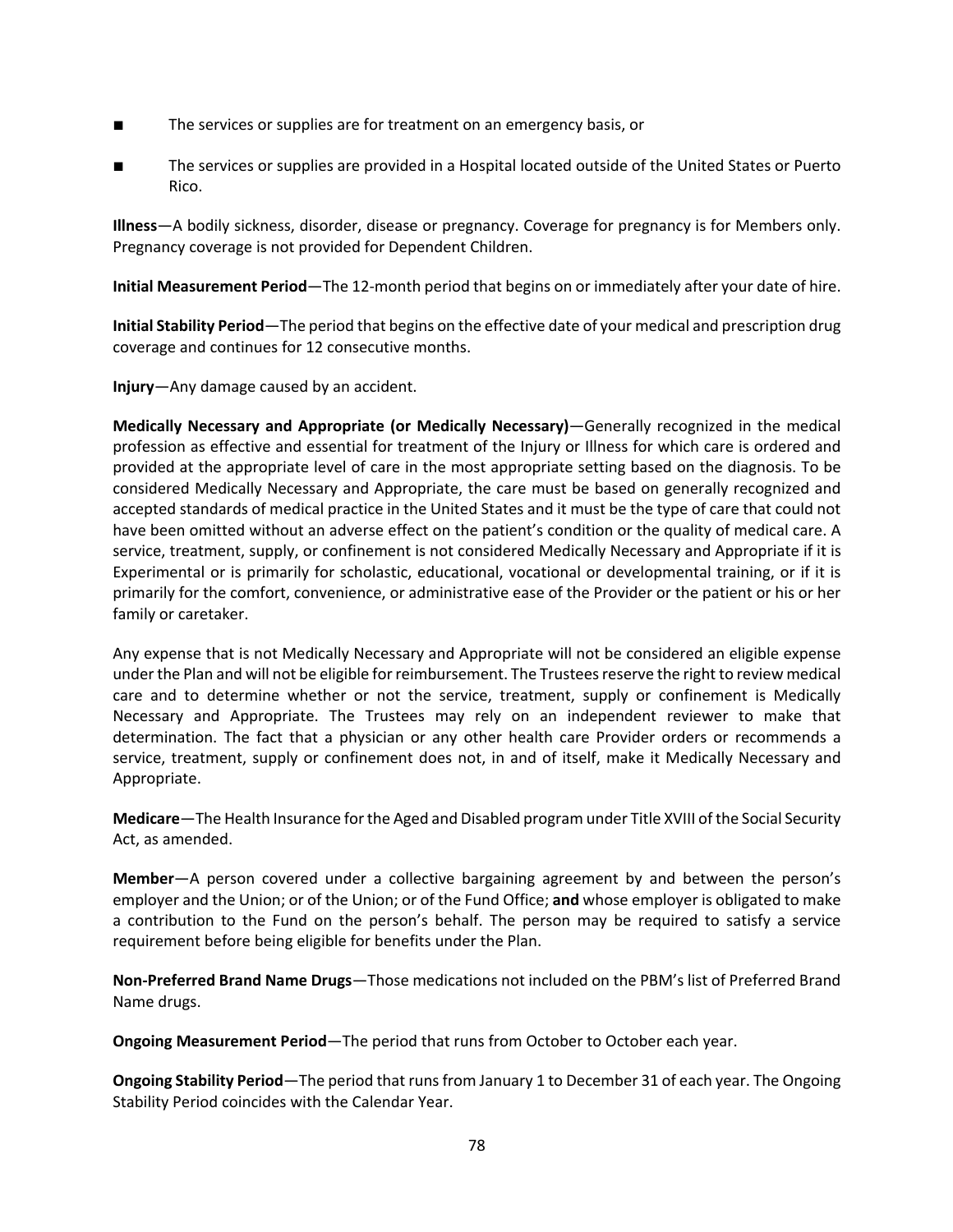**Plan**—The plan of benefits described in this SPD.

**Plan Year**—The 12-month period that begins on December 1 of each year.

**Practitioner (or Provider)**—A person the Plan recognizes who:

- Is properly licensed or certified to provide medical care under the laws of the state in which he or she practices
- Provides medical services within the scope of his or her license that are Covered Services under the Plan

Practitioners include, but are not limited to, physicians, chiropractors (for Bronze Plan benefits only), dentists, optometrists, pharmacists, chiropodists, psychologists, physical therapists, audiologists, speech language pathologists, certified nurse midwives, registered professional nurses, nurse practitioners and clinical nurse specialists.

**Pre- (or Prior) Authorization**—An authorization required for certain benefits under the Plan, whereby the receipt of such benefits is conditioned, in whole or in part, on the approval of the benefits before the Covered Person receives the medical care or pharmacy benefit, as applicable. The receipt of Pre- (or Prior) Authorization should not be interpreted to be a promise that the Plan will cover the full cost of the benefit for the Covered Person. Even if a service, treatment or supply receives Pre-Authorization, coverage is still subject to the terms and conditions of the Plan, including the excluded services.

**Preferred Brand Name Drugs**—A list of medications approved by the U.S. Food and Drug Administration, compiled by the PBM in conjunction with physicians and pharmacists. The PBM reviews and updates the list periodically.

**Pre-Service Claim**—A claim for benefits under the Plan, the receipt of which is conditioned, in whole or in part, on the approval of the benefits before you receive the medical care.

**Post-Service Claim**—A claim for benefits under the Plan that is submitted for payment after health services and treatment have already been obtained.

**Prosthetics**—An artificial device that is not surgically implanted and that is used to replace a missing limb, appendage, or any other external human body part, including devices such as artificial limbs, hands, fingers, feet and toes, but excluding dental appliances and largely cosmetic devices such as artificial breasts, eyelashes, wigs or other devices that could not by their use have a significantly detrimental impact upon the musculoskeletal functions of the body. Prosthetics will be covered if obtained from a licensed orthotist or prosthetist or certified pedorthist if determined Medically Necessary by a physician.

**QMCSO (Qualified Medical Child Support Order)**—A judgment, decree or order, including a courtapproved settlement agreement, issued by a domestic relations court or other court of competent jurisdiction, or through an administrative process established under state law, that has the force and effect of law in that state, and that assigns to a child the right to receive health benefits for which a parttime Employee is eligible under the Plan, and that the Trustees (or their delegates) determine is qualified under the terms of ERISA and applicable state law.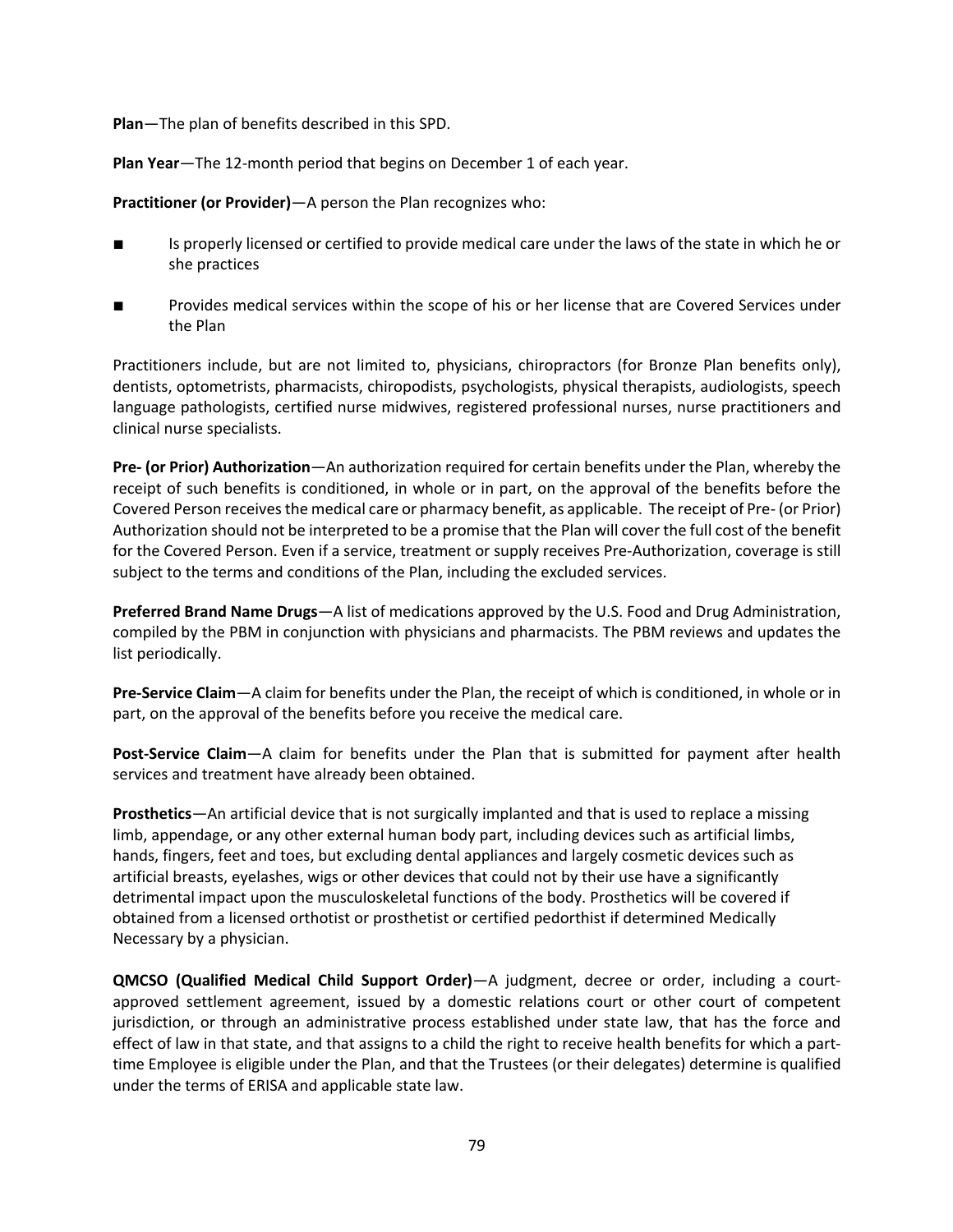**Qualifying Service**—Employment that is covered by a collective bargaining agreement by and between your employer and UFCW Local 1262 (Union) that requires your employer to make contributions to the Fund on your behalf.

**Specialty Drug**—Those injectable and noninjectable drugs approved by the U.S. Food and Drug Administration and compiled by the PBM on its specialty product list.

**Terminally Ill or Injured**—A Covered Person who has a life expectancy of six months or less, as certified by the Covered Person's medical Practitioner.

**Therapy Services**—The following services and supplies ordered by a Practitioner or provided by a Provider that are Medically Necessary and Appropriate for the treatment of a Covered Person's Illness or Injury:

- chelation therapy, which is the administration of drugs or chemicals to remove toxic concentrations of metal from the body
- chemotherapy, which is treatment of malignant diseases by chemical or biological antineoplastic agents
- cognitive rehabilitation therapy, which is the retraining of the brain to perform intellectual skills that it was able to perform prior to disease, trauma, surgery, congenital anomaly or previous therapeutic process
- dialysis treatment, which is treatment of an acute renal failure or chronic irreversible renal insufficiency by removing waste products from the body and which includes hemodialysis and peritoneal dialysis
- infusion therapy, which is the administration of antibiotic, nutrient or other therapeutic agents by direct infusion
- occupational therapy, which is treatment to develop or restore a physically disabled person's ability to perform the ordinary tasks of daily living
- physical therapy, which is treatment by physical means to relieve pain, develop or restore normal function, and prevent disability following Illness, Injury or loss of limb
- radiation therapy, which is treatment of disease by X-ray, radium, cobalt or high-energy particle sources and which includes the rental or cost of radioactive materials (diagnostic services requiring the use of radioactive materials are not radiation therapy)
- respiration therapy, which is the introduction of dry or moist gases into the lungs
- speech therapy, which is therapy provided by a qualified speech therapist and is either (a) to restore speech after a loss or impairment of a demonstrated, previous ability to speak (but therapy to correct pre-speech deficiencies or therapy to improve speech skills that have not fully developed is NOT covered), or (b) to develop or improve speech to correct a defect that both existed at birth and impaired or would have impaired the ability to speak